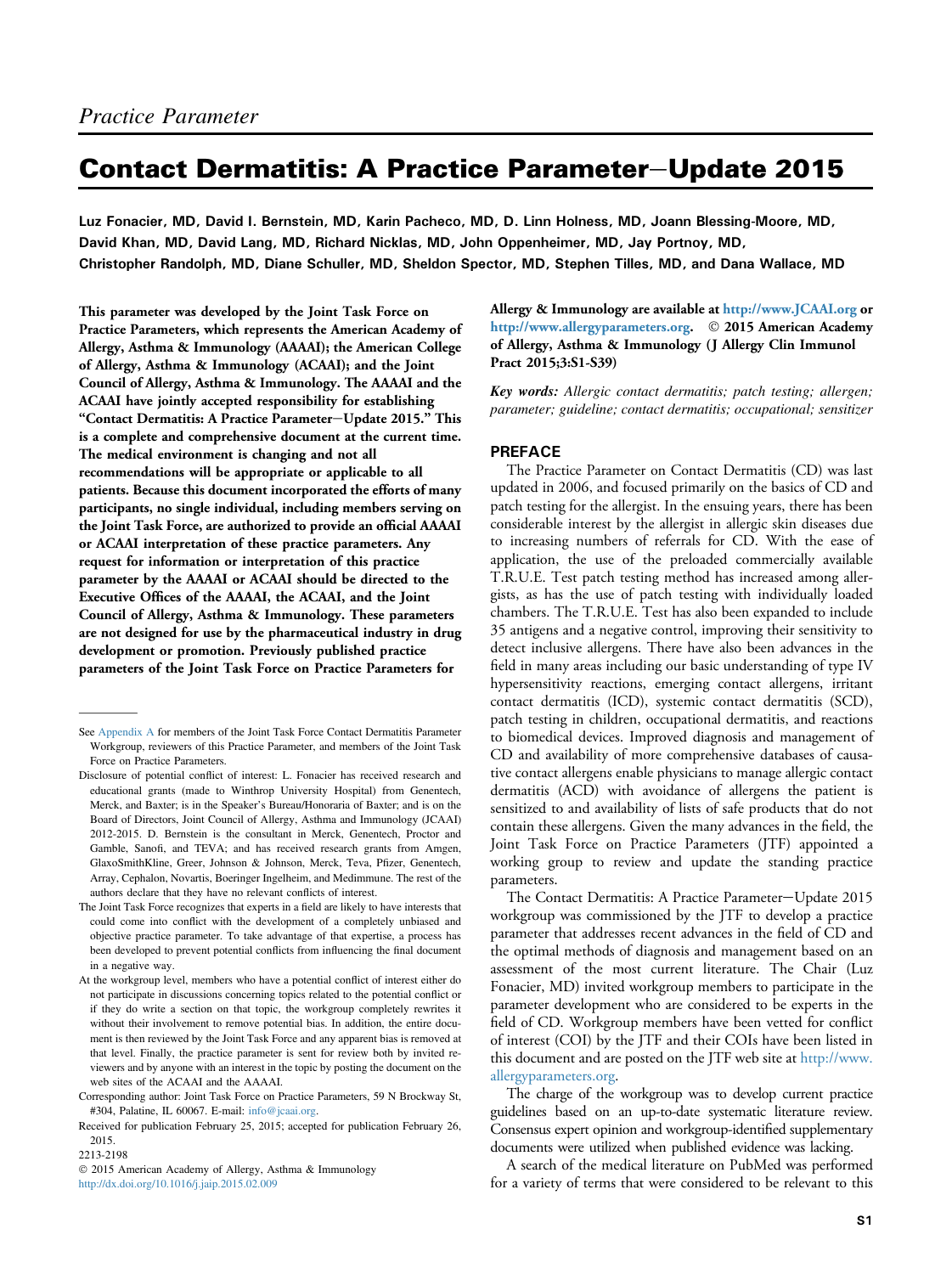Abbreviations used AA- Amidoamine AAAAI- American Academy of Allergy, Asthma and Immunology ACAAI- American College of Allergy, Asthma and Immunology ACC- Allergic contact cheilitis ACD- Allergic contact dermatitis ACDS- American Contact Dermatitis Society AD- Atopic dermatitis AGEP- Acute generalized exanthematous pustulosis APT- Atopy patch test BOP- Balsam of Peru BTM- Betamethasone CAMP- Contact Allergen Management Program CAPB- Cocoamidopropyl betaine CARD- Contact Allergen Replacement Database CD- Contact dermatitis CLO- Clobetasol COI- Conflict of interest CS- Corticosteroid CU- Contact urticaria DMAPA- Dimethylaminopropylamine DRESS- Drug rash with eosinophilia and systemic symptoms ELISA- Enzyme-linked immunosorbent assay EliSPOT- Enzyme-linked immunospot ENDA- European Network on Drug Allergy ESCD- European Society of Contact Dermatitis FDA- Food and Drug Administration FM- Fragrance mix FM I- Fragrance mix I FM II- Fragrance mix II GCDG- German Contact Dermatitis Group HC- Hydrocortisone ICD- Irritant contact dermatitis IM- Intramuscular IPPD- Isopropyl-para-phenylenediamine IUDs- Intrauterine devices IV- Intravenous LPTs- Lymphocyte proliferation tests MCI- Methychloroisothiazolinone MELISA- Memory Lymphocyte Immuno Stimulation Assay MI- Methylisothiazolinone MPL- Methylprednisolone MSDS- Material safety data sheets NACDG- North American Contact Dermatitis Group NHIS- National Health Interview Survey NS- Nasal spray NSAIDs- Nonsteroidal anti-inflammatory drugs OCD- Occupational contact dermatitis OHS- Occupational health supplement PABA- Para-aminobenzoic acid PPD- Para-phenylenediamine PT- Patch test PTDS- Para-toluenediamine sulfate ROAT- Repeated open application test SCD- Systemic contact dermatitis SJS- Stevens Johnson syndrome TCI- Topical calcineurin inhibitors TCL- Triamcinolone TCS- Topical corticosteroids TEN- Toxic epidermal necrolysis UK- United Kingdom UVA- Ultraviolet A

UVB- Ultraviolet B

practice parameter. All reference types were included in the results. References identified as being relevant were searched for other relevant references. Published clinical studies were rated by category of evidence and utilized to establish the strength of the recommendations (see [Appendix B](#page-32-0)). The parameter was subsequently appraised by reviewers designated by the AAAAI and ACAAI. Based on this process, this parameter represents an evidence-based, broadly accepted consensus document.

Search terms include contact dermatitis, eczema, cosmetic allergy, contact allergen, patch testing, and each of the specific conditions reviewed in this parameter.

### GLOSSARY

"Angry back" syndrome or "excited skin" syndrome: defined as false-positive patch test (PT) reactions usually adjacent to large true-positive reactions that induce contiguous skin inflammation and irritability.

Ectopic allergic contact dermatitis: contact allergy lesions manifested in locations distant from or indirectly in contact with the original skin sites directly exposed to allergens due to inadvertent transfer by the patient (eg, transfer of sensitizers in nail polish to the eyelids) or others (eg, mother transferring allergen to the child or a partner transferring the allergen by contact).

Contact sensitization: evidence of sensitization such as positive PT reaction is not definitive of an "allergy" but simply a confirmation of immunologic sensitization that must then be confirmed as clinically relevant by history and clinical findings analysis.

**Contact urticaria:** defined as the development of a whealand-flare reaction at a site where an external agent contacts the skin or mucosa.

Late patch test reading: late PT reading is performed at or after 7 days after application of a PT as opposed to the standard of care reading that is performed between day 3 and 7.

Photo-allergic contact dermatitis: it is a delayed contact hypersensitivity reaction to an allergen activated by exposure to UV radiation.

Repeated open application test (ROAT): several open PT techniques have been used to test substances with the potential for irritation, and are especially suitable for cosmetics and other personal care products such as makeup foundation and skin lotions. The more commonly used provocative open use test involves the repeated application of a suspected allergen to the antecubital fossa twice daily for up to 1 to 2 weeks, and observation for the local development of dermatitis at the application site.

Usage test: use of a product highly suspected of containing a sensitizer under *real world* conditions to prove causation. An example is for a patient to use eye mascara daily on 1 eye and not the other to observe for the development of local dermatitis at the exposed site. This is often used when PT with suspected commercial allergens is negative but the suspicion of ACD is high.

Systemic allergic contact dermatitis: a generalized ACD rash from systemic administration of a drug, chemical, or food to which the patient previously experienced ACD.

### INTRODUCTION

Contact dermatitis (CD) is defined as any skin disorder caused by contact with an exogenous substance that elicits an allergic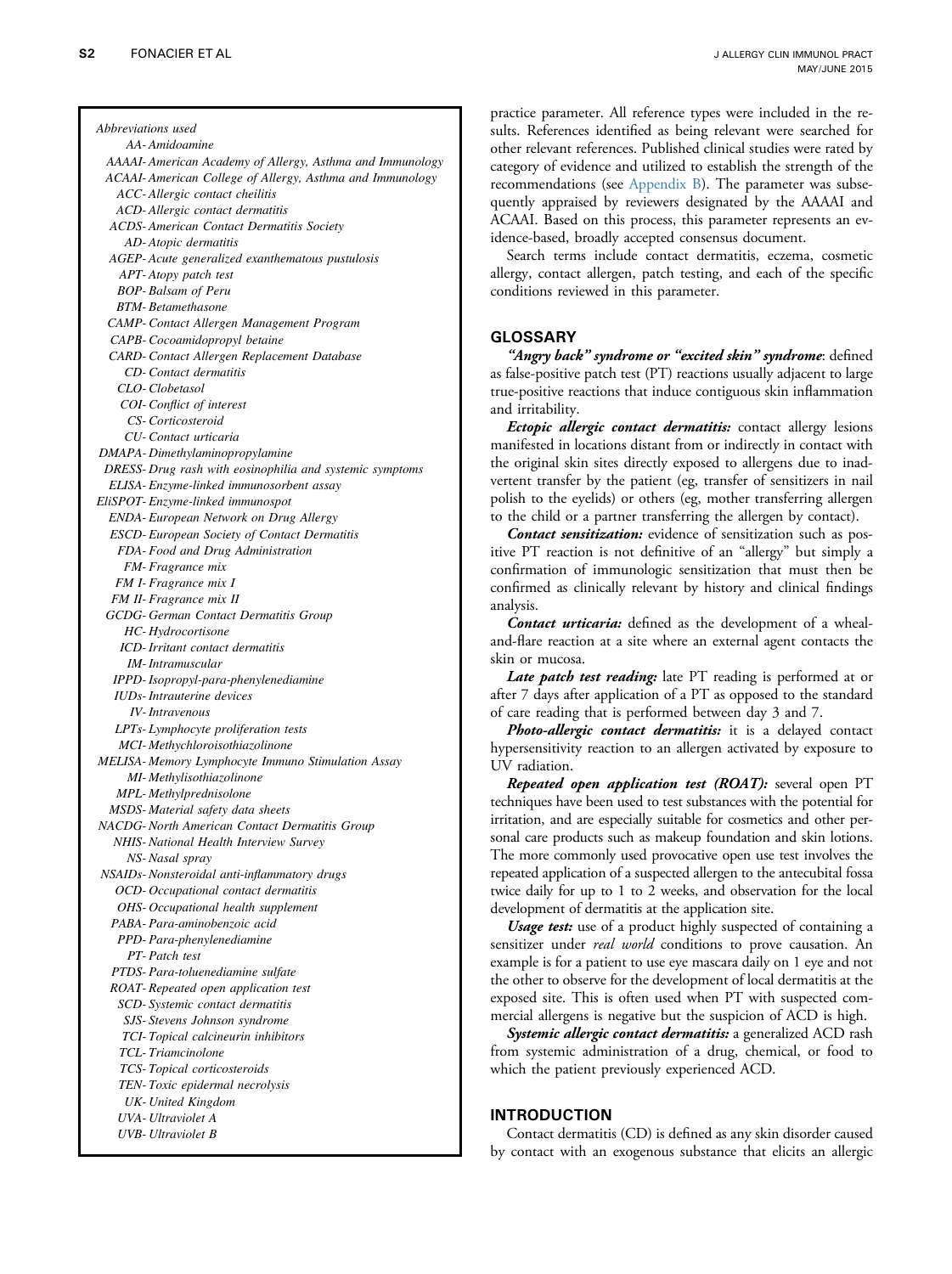and/or irritant response. The vast majority of cases are attributable to irritant ICD. CD is also a significant cause of workplace disability.

Contact urticaria (CU) is defined as the development of a whealand-flare reaction, or hives, at a site where an external agent contacts the skin or mucosa. CU can be divided in 2 broad categories: nonimmunologic CU and immunologic CU (caused by an IgEmediated hypersensitivity reaction). Symptoms of CU range from pruritic, localized wheal-and-flare reactions to generalized urticaria and anaphylaxis. Aside from the need to differentiate between ACD and CU, this parameter will not discuss CU in detail.

This CD practice parameter, updated from the original document published in 2006, is intended as a useful guide for the practicing allergist in the evaluation and management of ACD in adults and children. This updated parameter has been restructured around action-based and patient-centered summary statements that provide specific evidence-based recommendations for assessing and treating ACD. In contrast to the original 2006 parameter, the pathophysiology, susceptibility, and clinical background are not reviewed here. The evidence-based summary statements in this document provide specific recommendations pertaining to the approach to medical history, physical examination, patch testing, and management of patients suspected of ACD.

As in the 2006 parameter, action-based summary statements provide guidance for identification of potential causative sensitizers based on clinical presentation in specific geographical skin locations. Patch testing is emphasized in this updated parameter, with action-based statements that address selection of PT antigens; testing to personal products when necessary; different patch testing devices; timing of readings; late PT reactions; false-positive, false-negative, and true-negative responses; and photo-patch testing. Lists of sensitizers encountered in different settings or in specific types of products (eg, cosmetics, sunscreens, joint prostheses) are presented as tables in the appendices.

Since the publication of the original parameter, new questions have been addressed in summary statements related to emerging clinical problems including preoperative screening for and postimplantation patch testing for metal allergy in patients who have undergone joint replacement surgery. In this updated practice parameter, summary statements have been added that more comprehensively address evaluation and management of occupational contact dermatitis (OCD). The potential benefits and limitations of drug patch testing in patients with maculopapular rashes, erythroderma, and nonimmediate cutaneous reactions are addressed in a summary statement. New summary statements have been included that make recommendations pertaining to the overall management of CD, focusing on avoidance and prevention.

The majority of summary statements in this document are based on descriptive and retrospective studies, representative of the current published CD literature. Because the treatment of choice for CD is avoidance, there are limited numbers of published placebo-controlled studies of other therapeutic interventions (eg, drugs). The absence of a validated positive control to confirm a diagnosis of ACD is a major limitation of studies reporting patch testing data. For these reasons, the categories of evidence supporting the summary statements in this document are relatively low. Therefore, the strength of recommendation for most of the statements in this parameter is "Moderate" even if in some clearly identified circumstances, "Strong" recommendations may be made based on lesser evidence because high-quality evidence is impossible to obtain, and the anticipated benefits strongly outweigh the harms.

Overall, this is a practical, clinically pertinent, and userfriendly parameter that has attempted to address important clinical questions pertaining to the evaluation and management of ACD. This document, although not intended to replace an authoritative textbook, is a valuable updated evidence-based resource for the practicing allergist.

### COMPILATION OF SUMMARY STATEMENTS

Summary Statement 1: Consider ACD in the differential diagnosis of patients with chronic eczematous or noneczematous dermatitis. [Strength of Recommendation: Strong; C Evidence]

Summary Statement 2: In patients suspected of ACD, patch testing is the gold standard to confirm the diagnosis. [Strength of Recommendation: Strong; C Evidence]

Summary Statement 3: In addition to personal products used by a patient suspected of ACD, review the home and workplace for other sources of contact allergens. [Strength of Recommendation: Moderate; D Evidence]

Summary Statement 4: Evaluate patients for both irritant and allergic causes, especially in those presenting with hand dermatitis. [Strength of Recommendation: Strong; C Evidence]

Summary Statement 5: Allergic CD should be suspected and evaluated in the patient with both generalized and anatomically localized skin eruptions (such as the hands, face, eyelids) that come in contact with the substances in the environment. [Strength of Recommendation: Moderate; C Evidence]

Summary Statement 6: In a patient with a facial rash involving the periorbital areas (eg, eyelids), evaluate for ACD caused by components of cosmetics, such as fragrances, preservatives, and excipients, because these are common sensitizers of the facial skin. [Strength of Recommendation: Moderate; C Evidence]

Summary Statement 7: Evaluate patients presenting with lip dermatitis (cheilitis) and perioral dermatitis for both irritant and allergic causes of contact dermatitis. [Strength of Recommendation: Moderate; C Evidence]

Summary Statement 8: Evaluate patients with chronic oral mucosal inflammatory conditions for disorders other than ACD. [Strength of Recommendation: Moderate; C Evidence]

Summary Statement 9: In patients presenting with dermatitis that involves the scalp and neck, consider patch testing for common causative sensitizers in cosmetics, hair products, and jewelry. [Strength of Recommendation: Moderate; C Evidence]

Summary Statement 10: Consider irritant and ACD in all patients presenting with acute or chronic hand eczema. All such patients suspected of CD should undergo patch testing. [Strength of Recommendation: Moderate; C Evidence]

Summary Statement 11: Evaluate patients with axillary dermatitis for ACD caused by local contact sensitivity to allergens in topically applied products found in deodorants and textiles. In some cases, axillary dermatitis could be a manifestation of systemic contact dermatitis (SCD) (ie, "the baboon syndrome"). [Strength of Recommendation: Moderate; C Evidence]

Summary Statement 12: Evaluate patients presenting with anogenital dermatitis for possible ACD to antigens contained in topically applied products. [Strength of Recommendation: Moderate; C Evidence]

Summary Statement 13: Consider a diagnosis of SCD following systemic exposure (eg, ingestion, infusion, or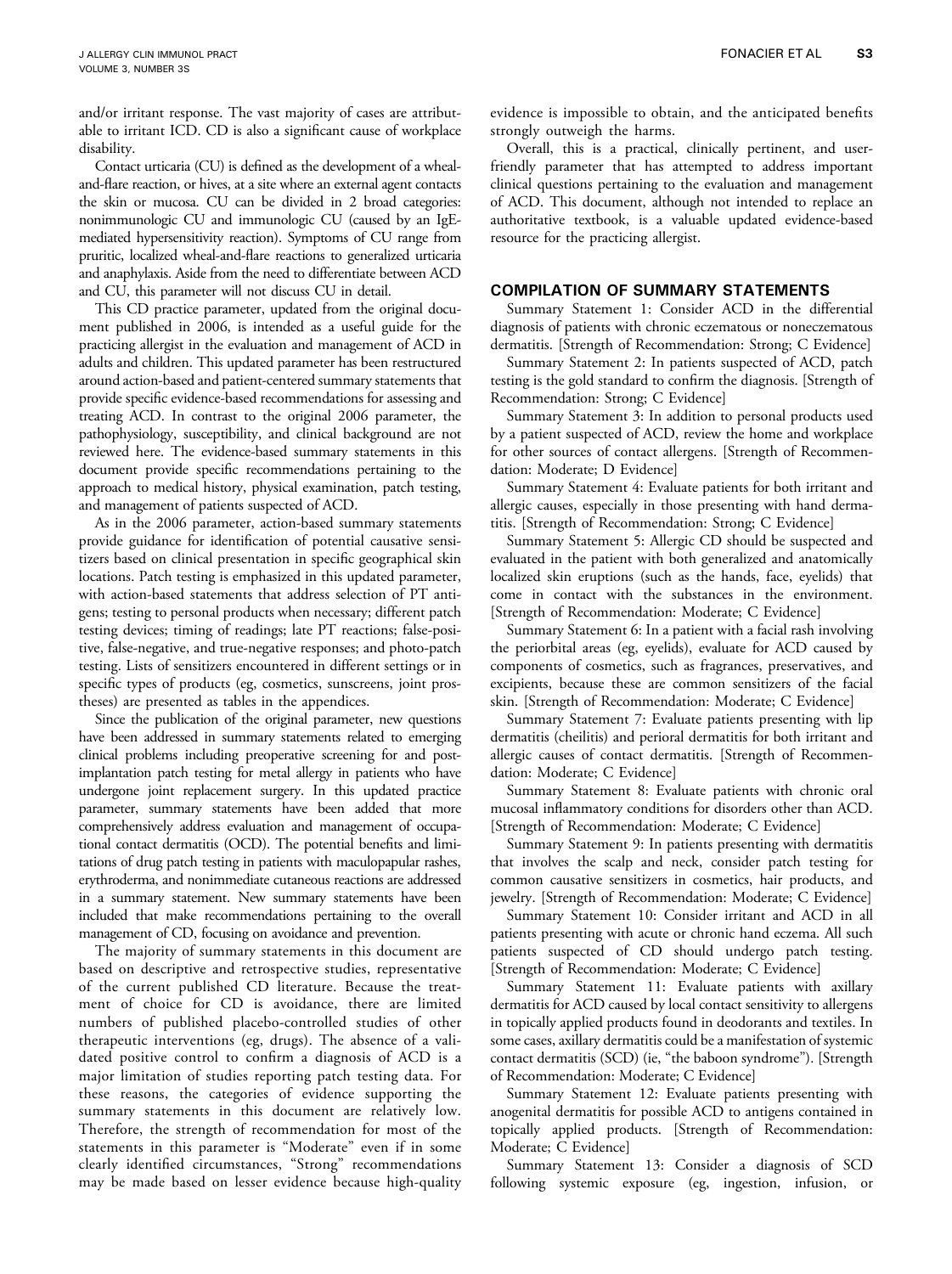transcutaneous exposure) to a known contact sensitizer in a patient who presents with generalized dermatitis, intertriginous and flexural exanthema (Baboon syndrome), and/or a flare at previous cutaneous sites of exposure [Strength of Recommendation: Moderate; C Evidence].

Summary Statement 14: Consider PT to rubber chemicals, adhesives, and leather components of footwear in patients presenting with unexplained chronic dermatitis involving the lower extremities, feet and/or soles. [Strength of Recommendation: Moderate; C Evidence]

Summary Statement 15: In addition to avoiding irritants in patients with atopic dermatitis (AD), evaluate for ACD, if suspected, as the 2 dermatologic conditions often coexist in the same patient. [Strength of Recommendation: Moderate; C Evidence]

#### Patch testing recommendations

Summary Statement 16: Avoid or reduce doses of immunosuppressant medications such as systemic corticosteroids (CS) and systemic immunosuppressants before patch testing. Avoid application of topical corticosteroids (TCS), topical calcineurin inhibitors (TCI), or ultraviolet radiation to the PT site, because these may reduce allergic PT responses. [Strength of Recommendation: Moderate; C Evidence]

Summary Statement 17: In addition to using a core or baseline series of PT allergens in evaluating ACD, consider using supplemental series of PT allergens based on specific patient exposures, and the patient's personal products to increase the probability of identifying relevant sensitizers. [Strength of Recommendation: Moderate; C Evidence]

Summary Statement 18: Patch testing can be performed either using a preloaded thin-layer rapid use epicutaneous testing kit of 36 chambers or with a panel of antigens loaded individually in a chamber system recommended by the North American Contact Dermatitis Group (NACDG) Research Group or the American Contact Dermatitis Society (ACDS). [Strength of Recommendation: Moderate; C Evidence]

Summary Statement 19: Read and interpret PT conforming to the scoring system developed by the International Contact Dermatitis Research Group. [Strength of Recommendation: Moderate; D Evidence]

Summary Statement 20: Remove and read PT at approximately 48 hours after application. A second reading should be done between 3 and 7 days after application. [Strength of Recommendation: Moderate; C Evidence]

Summary Statement 21: Consider that a possible false-positive reaction can result with the use of irritants or allergic substances at potentially irritating higher concentrations, pressure reaction from the filling chamber, an "angry back syndrome," or patch testing on skin with active dermatitis. [Strength of Recommendation: Moderate; D Evidence]

Summary statement 22: Recognize the possibility that false-negative reactions could be due to inadequate allergen concentration needed to elicit a response; inability of the vehicle to release sufficient allergen; reduced skin responsiveness because of prior ultraviolet light exposure (ie, sun, tanning bed); concomitant immunosuppressive therapies; or methodological testing errors such as insufficient occlusion, failure to perform delayed readings, and failure to perform a photo PT. [Strength of Recommendation: Moderate; C Evidence]

Summary Statement 23: Determine the relevance of a PT result based on the clinical and exposure history when interpreting the PT. [Strength of Recommendation: Moderate; D Evidence]

Summary Statement 24: Consult physicians with expertise in patch testing to household cleaning or industrial products if testing to the actual product suspected of containing the relevant allergen(s) is necessary, because false-positive and severe irritant reactions can occur. [Strength of Recommendation: Moderate; C Evidence]

Summary Statement 25: Consult physicians with expertise in UV radiation and photo-patch testing to confirm a suspected diagnosis of photo-allergic CD. [Strength of Recommendation: Strong; C Evidence]

Summary Statement 26: Although in vitro tests for delayed hypersensitivity to contact allergens (ie, metals and bone cement) are available, routine use of such assays is not currently recommended as their sensitivity and specificity for diagnosing ACD has not been determined and should be considered investigational. [Strength of Recommendation: Moderate; C Evidence]

Summary Statement 27: Use the repeated open application test (ROAT) to further evaluate a patient suspected of ACD who exhibits doubtful or negative PT responses, to confirm that the patient is reacting to that particular product or to determine clinical tolerability to new cosmetic products. [Strength of Recommendation: Moderate; C Evidence]

#### Sources of exposure to clinically relevant allergens

Summary Statement 28: Evaluate patients who present with recurrent dermatitis on exposed skin surfaces during airborne pollen seasons for contact sensitization to seasonal pollen allergens. [Strength of Recommendation: Moderate; C Evidence]

Summary Statement 29: The clinician should consider cosmetics and personal hygiene products that are directly applied to involved skin or ectopically transferred from uninvolved skin as potential sources of allergens in patients with ACD. [Strength of Recommendation: Strong; C Evidence]

Summary Statement 30: When evaluating ACD from cosmetics and personal care products that contain many different chemical ingredients, consider that the most common causes are due to a few important chemical classes, including fragrances, preservatives, excipients, nickel, and sun screening agents. [Strength of Recommendation: Moderate; C Evidence]

Summary Statement 31: Patients suspected to have allergy to hair products should be evaluated for PT reactions to cocoamidopropyl betaine (CAPB), para-phenylenediamine (PPD), fragrances, preservatives, and glycerol thioglycolate. [Strength of Recommendation: Moderate; C Evidence]

Summary Statement 32: Suspect allergy to nail products when the dermatitis presents locally at the distal digit or ectopically on the eyelids and face. [Strength of Recommendation: Moderate; C Evidence]

Summary Statement 33: Suspect the diagnosis of photoallergic CD to cosmetics when eczema occurs in a light-exposed distribution following the use of a skin care product or cosmetic, including sunscreens. [Strength of Recommendation: Strong; C Evidence]

### Topical medicinal CD

Summary Statement 34: If an eruption worsens, rather than improves, after the topical application of certain medications, or fails to respond to TCS, PT should be performed to the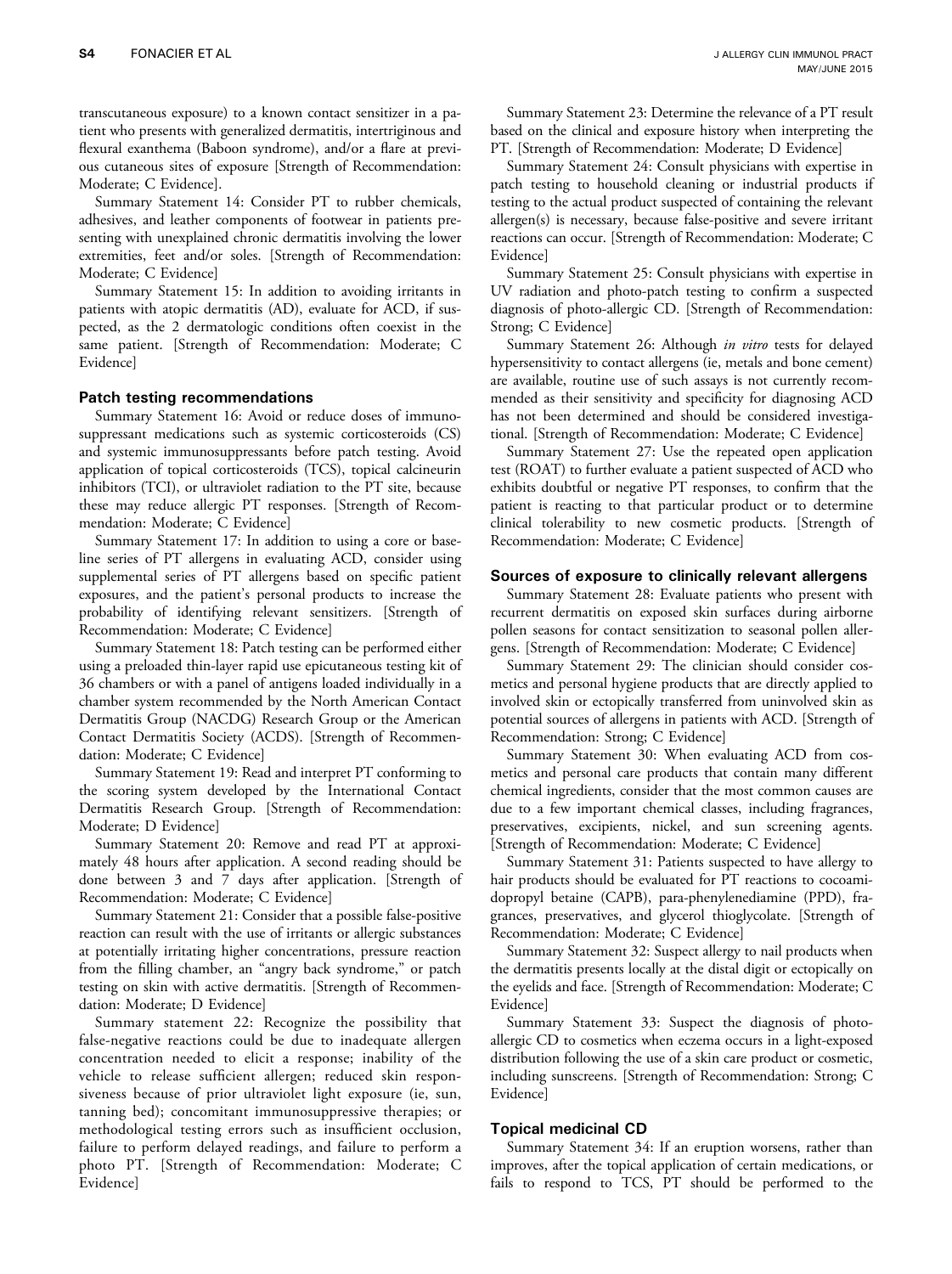suspected product and/or ingredients known to be contact sensitizers. [Strength of Recommendation: Moderate; C Evidence]

Summary Statement 35: The clinician may use the drug PT for the diagnosis of some drug hypersensitivity reactions, recognizing that there is no standardized approach to define the population, clinical manifestation, drug to PT, and PT materials to make patch testing to drugs a standard of care. [Strength of Recommendation: Weak; D Evidence]

Summary statement 36: Consider preoperative patch testing for metal sensitization in patients with a significant history of metal allergy. [Strength of Recommendation: Moderate; C Evidence]

Summary Statement 37: In patients with joint replacement failure, patch testing to components of the implant may be helpful after infection and biomechanical causes have been excluded. [Strength of Recommendation: Moderate; C Evidence]

# Special populations

Contact dermatitis in children. Summary Statement 38: ACD and ICD are significant clinical problems in children. Patch testing should be performed and remains the gold standard for the diagnosis of ACD in children. [Strength of Recommendation: Strong; C Evidence]

**Occupational contact dermatitis.** Summary Statement 39: In a patient who presents with dermatitis associated with workplace exposures (ie, OCD), consider ICD as well as ACD. [Strength of Recommendation: Strong; C Evidence]

Summary Statement 40: In patients with suspected occupation-related CD, the examining physician should verify the diagnosis by confirming that the dermatitis was caused or aggravated by workplace exposures. [Strength of Recommendation: Moderate; C Evidence]

Summary Statement 41: Consider botanical-related ACD in outdoor workers, or others exposed to plants, including florists, gardeners, landscapers, maintenance workers, park, and wildlife officials. [Strength of Recommendation: Moderate; C Evidence]

Treatment of contact dermatitis. Summary Statement 42: Once the allergen or irritant has been identified, the patient should be counseled on avoidance of contact with the offending agent and informed of any cross-reactivity concerns. [Strength of Recommendation: Strong; B Evidence]

Summary Statement 43: In addition to avoidance of exposure, the physician should prescribe appropriate adjunct medical treatment. [Strength of recommendation: Strong; B Evidence]

Summary Statement 44: To prevent CD, avoid exposure to irritants and allergens and use appropriate skin protection. [Strength of Recommendation: Strong; B Evidence]

Summary Statement 45: Education of the workers with ACD or ICD should include prognosis, and information that their disease may persist and need long-term management even after treatment and workplace modifications. [Strength of Recommendation: Moderate; C Evidence]

### EXECUTIVE SUMMARY

Contact dermatitis may be suspected on the basis of the clinical appearance of the cutaneous lesions, the distribution of the dermatitis, and the absence of other etiologies. Acute CD is characterized by erythematous papules, vesicles, and crusted lesions. There are other dermatological conditions that may resemble the clinical and/or histological appearance of CD, and

these should be considered in the differential diagnosis. The suspicion of ACD is the first step in making the diagnosis. Patch testing is indicated in any patient with acute or chronic, often pruritic, dermatitis if underlying or secondary ACD is suspected.

The history is important for the diagnosis and subsequent management of this disease. Although medical history can strongly suggest the cause of ACD, it has moderate sensitivity (76%) and specificity (76%) in establishing the diagnosis. In addition, the occupational, avocational, and environmental history must all be carefully reviewed. Chronologic exposure histories that include hobbies and specific activities relative to onset of the dermatitis should be obtained. Because the worker may be unaware of specific chemicals to which he or she is exposed, material safety data sheets (MSDS) obtained from the manufacturer may be helpful. Hobbies and nonwork activity such as gardening, macramé, painting, ceramic work, carpentry, and photography may be sources of exposure to culprit contactants. In addition to exposure to a single agent, simultaneous exposure to multiple irritants and contact allergens may produce additive, synergistic, or antagonistic responses. Simultaneous exposure to both an irritant and a contact allergen or 2 contact allergens can reduce the clinical threshold concentration for elicitation of response to a given allergen due to irritant disruption of the skin barrier and immunologic activation of the skin.

There is conflicting evidence as to whether patients with AD are at heightened overall risk of contact sensitization compared with nonatopic individuals. Because AD is associated with an impaired skin barrier, it is plausible that this impairment is likely to increase absorption of topically applied chemicals and enhance the risk of subsequent sensitization, resulting in ACD and worsening of the underlying dermatitis. In children with severe recalcitrant AD and concomitant ACD, avoidance of offending allergens in topically applied products can result in marked improvement of eczema.

The latest NACDG lists the top 3 most common body locations of contact dermatitis as scattered and/or generalized distribution, the hands, and the face. In addition, attention should be given to specific anatomical sites, particularly the eyelids, neck, scalp, axillae, lower extremities, and anogenital area. Facial ACD may present as a generalized facial eruption or in specific regions such as the forehead, periorbital, or perioral areas. Sensitizers in commercial facial products that are in direct skin contact are the most common causes of facial ACD.

Patients presenting with acute or chronic hand eczema should undergo patch testing. Although most cases of CD involving the hands are caused by irritants, allergic contact sensitization is a common cause of chronic hand dermatitis. The prevalence of ACD in patients presenting with hand dermatitis or hand eczema varies according to exposure history and occupation. Thus, it is strongly recommended to evaluate all patients with chronic hand eczema for ACD by obtaining a medical history of contact allergy and performing patch testing.

Acute or chronic inflammation of the lips manifested as eczematous cheilitis can be characterized by itching, burning, redness, edema, and fissuring. This is most commonly caused by physical (eg, cold, dryness, wind) or chemical irritants (eg, saliva, lip cosmetics, or other oral products). Fragrance mix (FM), balsam of Peru (BOP, Myroxylon pereirae), and nickel are the most common positive allergens on PT. Sources of fragrances include oral hygiene products (eg, toothpastes, mouthwashes, flavorings, compounds used for dental impressions), cosmetics,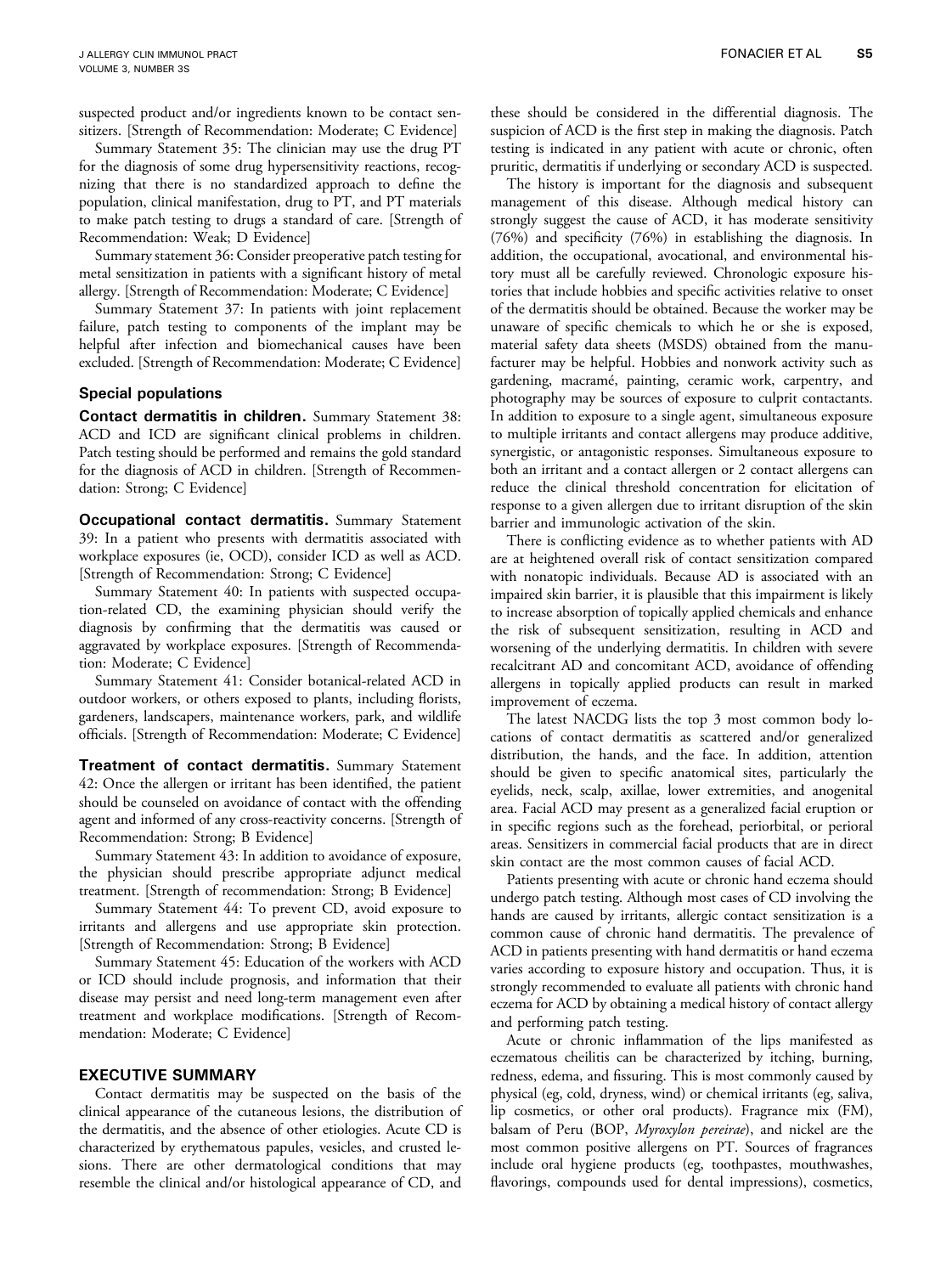and lip products (including lipsticks, glosses, and lip balms). Oral contact sensitization is considered to be uncommon. Persistent oral complaints or gingivitis has been associated with positive PT reactions to allergens in dental components, including mercury, methacrylate, and beryllium. Chemical and traumatic injury may be the most common causes of contact reactions involving mucous membranes. Other conditions that should be considered in patients with oral mucosal inflammation include burning mouth syndrome, lichenoid tissue reactions, stomatitis, gingivitis, orofacial granulomatosis, recurrent aphthous stomatitis, precancerous and cancerous lesions, viral and fungal infections and lichen planus.

In patients presenting for patch testing for evaluation of CD, nickel remains the most common contact sensitizer and is found more frequently in women than it is in men. The gender difference is likely due to greater exposure of the neck, hands, and ears to nickel in jewelry and body piercing practices. Females are twice as likely as males to have ACD involving the head and neck due to cosmetics. Among patients with cosmetic allergies, fragrances, preservatives, and emulsifiers are the most common causative allergens. In addition to the most common hair dye sensitizer, PPD, there are sensitizers in shampoos, including fragrances, CAPB, and preservatives. ACD involving the scalp is frequently caused by allergens in personal hygiene and medical products (eg, neomycin, benzocaine), hair tint and/or dyes, hair cleansing products, and bleaches.

ACD involving the axillary region is often due to contact sensitivity to fragrance chemicals in deodorants; antiperspirant chemicals are uncommon causes of ACD. Allergic CD due to disperse dyes in clothing can elicit eczematous eruptions in the axillae, feet, and groin. Axillary dermatitis may be a manifestation of SCD, specifically the "baboon syndrome," a diffuse eruption involving flexural and intertriginous areas following oral, intravenous, or transcutaneous exposure to the allergen in a contact-sensitized individual. Three groups of allergens are most common causes of SCD: (i) metals such as mercury, nickel, and gold; (ii) medications including aminoglycoside antibacterials, CS, and aminophylline; and (iii) plants and herbal products including Compositae and Anacardiaceae families and BOP (also known as Myroxylon pereirae).

Patients presenting with anogenital dermatoses have been diagnosed with confirmed ACD to allergens contained in topically applied products such as cosmetics, medications, feminine hygiene and contraceptive products. The most common sources of antigens were topical medications, including TCS, fragrances, BOP, nickel sulfate, cinnamic aldehyde, and neomycin sulfate. The preservative methylisothiazolinone (MI) and benzocaine were frequently identified as contact allergens in patients with anogenital complaints.

The pattern of foot dermatitis due to ACD varies according to the type of footwear used. Para-tertiary butylphenol formaldehyde resin (in adhesives), potassium dichromate, cobalt chloride, and carbamates are among the most common allergens. Allergic CD involving the feet is commonly caused by sensitization to common rubber allergens (carbamates, thiurams, and mercaptobenzothiazole). Children presenting with sole dermatitis should be evaluated by patch testing to rule out ACD caused by rubber additives, adhesives, and/or chromates. The majority of patients with chronic leg ulcers and leg dermatitis have contact sensitization to chemical sensitizers found in topically applied preparations including BOP, FMs, antibacterial agents, CS, and lanolin.

Patch testing is indicated in any patient suspected of ACD. Patch testing can be performed using either a preloaded thinlayer rapid use epicutaneous testing kit of 36 chambers or with a panel of antigens individually loaded in a chamber system recommended by the NACDG Research Group or the ACDS. The T.R.U.E. Test (panel of 35 antigens and a negative control) (see [Appendix H\)](#page-33-0) is standardized across lot numbers and is highly reproducible. Depending on the test antigen, the T.R.U.E. Test method has moderate concordance (62% to 63%) with individually loaded chamber systems (eg, Finn chamber system). Reliance on a core or baseline series of PT antigens such as those used by the NACDG Research Group or in the T.R.U.E. Test panel for assessing all patients is likely to lead to underdiagnoses of ACD. Selection of allergens to be patch tested will be more accurate when selection is based on the clinical history. One can use PT panels based on the specific industry or exposure group. Frequently, especially in the eyelid, lip, and facial dermatitis, it may be necessary to include personal products and substances specific to the patient's exposure history.

Commercially available panels of supplemental allergens that are constituents of personal care products or encountered in specific occupational environments are listed in the [Appendices](#page-32-0) [B, C, and D](#page-32-0).

The International Contact Dermatitis Research Group's scoring system listed below is widely used:

(-) Negative reaction

 $(?+)$  Doubtful reaction with faint erythema only

 $(1+)$  Weak positive reaction with nonvesicular erythema, infiltration, possibly papules

 $(2+)$  Strong positive reaction with vesicular erythema, infiltration, and papules

 $(3+)$  Extreme positive reaction with intense erythema and infiltration, coalescing vesicles, bullous reaction

(IR) Irritant reaction

(NT) Not tested

In the evaluation of delayed hypersensitivity reactions, the initial reading of PT should be done approximately 48 hours after their application following patch removal. Tests may need to be read 30 minutes after removal of the patches to allow erythema from the occluding pressure of the tape and/or chamber to resolve. A second reading must be done; this is often done at day 3 to 7 after the initial application. A collaborative study demonstrated that 30% of relevant allergens were positive at 96 hours and were negative at the 48-hour reading, which suggests that 96 hours may be optimal for a second reading. Occasionally, an additional late reading after 7 days may be needed for certain contactants such as metals, some antibiotics, and TCS that may yield late reactions. Oral CS exceeding 20 mg/day of prednisone or its equivalent have been shown to diminish skin test reactivity to 5% nickel sulfate at 48 hours. There is minimal evidence to guide the duration of steroid reduction or withdrawal before performing patch testing. If the clinical suspicion is high despite a negative PT in a patient receiving immunosuppressive medications, consider repeat testing when the immunosuppressant doses are lowered or discontinued. The test site where the PT are applied should have no topical potent CS or TCI applied for 5 to 7 days before testing. UV irradiation of PT sites before testing can suppress PT responses.

Doubtful  $(?+)$  or weakly positive  $(1+)$  questionable or irreproducible reactions on PT can be easily misinterpreted. The timing of the response may also affect its clinical significance,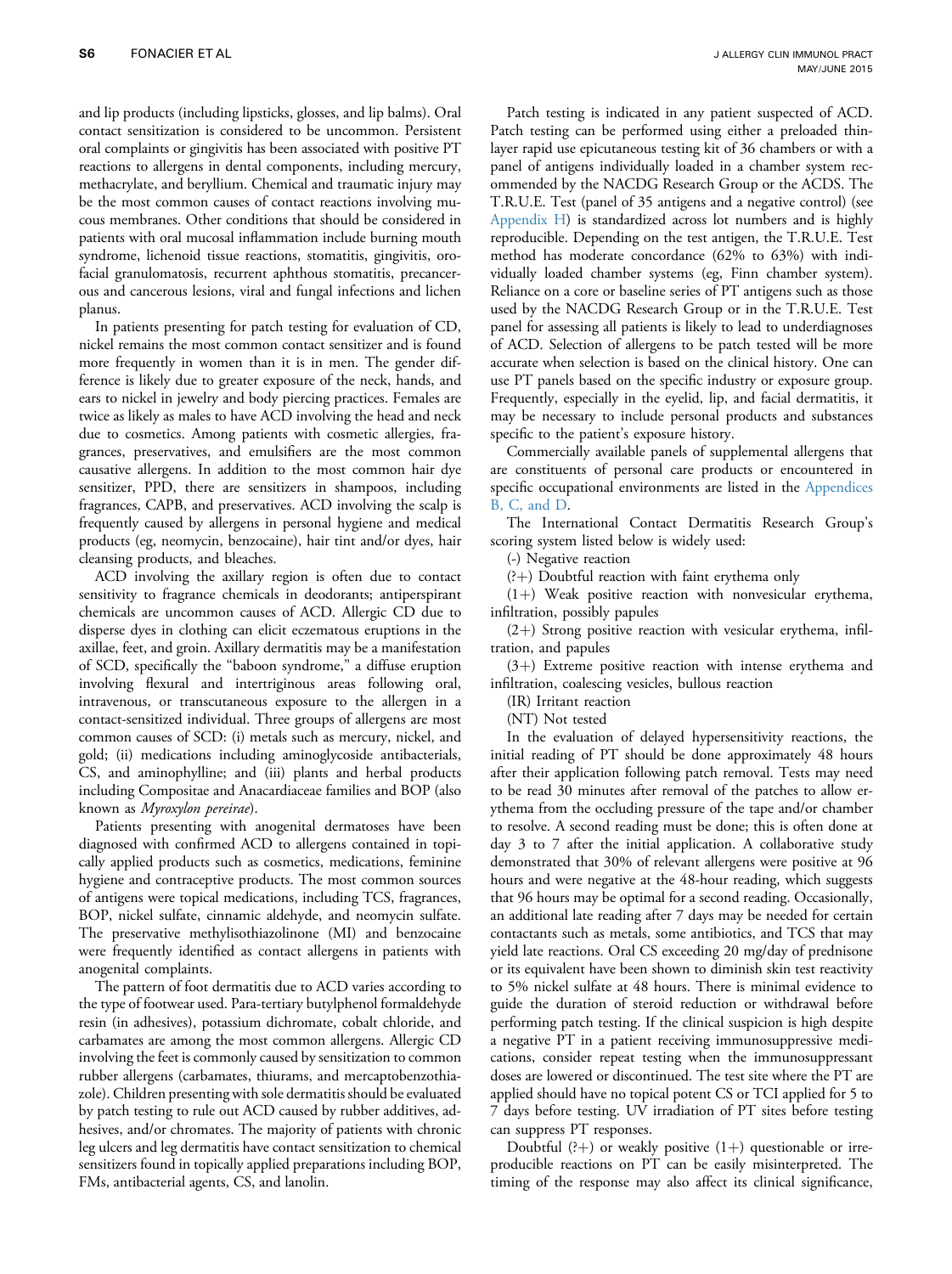with a weak reaction at day 7 more likely to be clinically relevant than one at day 3. The inability to separate nonspecific from true allergic responses may be due to the "angry back" or "excited skin" syndrome, which is defined as false-positive reactions adjacent to large true-positive reactions that induce contiguous skin inflammation and irritability. The frequency of false-negative results is not known, but has been estimated to occur in up to 30% of patch-tested patients. The ROAT is used to further evaluate a patient suspected of ACD who exhibits doubtful or suspected false-negative PT responses, to confirm that the patient is reacting to that particular product or to determine clinical tolerability to new cosmetic products. The threshold concentration for a positive reaction for the ROAT is lower than the threshold concentration for a positive PT, although the accumulated ROAT dose was very similar to the PT.

The clinical relevance of positive PT reactions to ACD can only be established by carefully correlating the history, which includes exposure to the allergen, with the PT results. A positive PT may be clinically relevant depending on current or past exposures. Current relevance is defined as *definite* if the PT or use test with the suspected material is positive; *probable* if the PT is positive and the antigen is present in known skin contactants and the clinical presentation is consistent with that exposure; or possible if the PT is positive, and skin contact with materials known to contain the allergen was likely.

If photo-allergic CD is suspected, physicians should be consulted with expertise in UV radiation and photo-patch testing to confirm a suspected diagnosis. Photo-allergic CD typically affects sun-exposed areas such as the face, the "V" of the anterior neck, the dorsal hands, and forearms. It typically spares the upper eyelids, upper lip, and submental and postauricular areas. The more common cause of sunscreen sensitization is the chemical sunscreens. Titanium dioxide and zinc oxide (physical UV blockers) have not been reported to cause ACD or photo-allergy, although there are a few reports of titanium in implants causing ACD. Testing requires duplicate application of allergen with subsequent occlusion, and irradiation of one side to compare to the other, nonirradiated application.

Although in vitro tests for delayed hypersensitivity to contact allergens (ie, metals and bone cement) are available, routine use of such assays is not currently recommended as their sensitivity and specificity for diagnosing ACD has not been determined and should be considered investigational. In vitro tests for assessing antigen specific sensitization are based on measuring lymphocyte proliferation (lymphocyte proliferation tests—LPTs) or cytokine production (ELISA or EliSPOT) after incubation with antigens. Some in vitro tests have been validated against patch testing, whereas others have not. The clinical relevance of in vitro testing to the diagnosis of CD has not been established and is still investigational.

Identifying sources of exposure to clinically relevant allergens is challenging. Dermatitis present on the face, hands, and exposed chest may be triggered by airborne protein allergens such as grass pollen, house dust mite, and cat dander; and diagnosed by the application of the allergen by patch testing. CD caused by cosmetics is noted predominantly at the site of application; however, occasionally personal care products and cosmetics manifest the contact allergy lesions in locations distant from the original skin sites. This phenomenon termed ectopic CD can be caused by nickel transferred to the eyelid by fingers that have been exposed to a nickel source or toluene sulfonamide formaldehyde resin in nail polish.

When evaluating ACD from cosmetics and personal care products that contain many different chemical ingredients, consider that the most common causes are due to a few important chemical classes, including fragrances, preservatives, excipients, nickel, and sun blocks. Fragrances are complex substances and are the most common cause of ACD from cosmetic in the United States. Previous studies suggest that the standard FM and BOP will detect approximately 60% to 70% of fragrance-allergic individuals. The addition of other commonly used fragrance ingredients (FM II, lyral, ylang ylang oil, narcissus oil, and sandalwood oil) may increase the yield up to 96%. However, it should be noted that fragrances in PT have marginal irritant potential and weak positive reactions may not be regarded as proof of contact sensitization (low specificity of the test).

Preservatives and antibacterials are used to prevent rancidity and microbial contamination. Preservatives tend to be grouped into 2 broad categories: formaldehyde releasers (products that emit formaldehyde) and nonformaldehyde releasers. It is recommended that patients allergic to formaldehyde be advised to avoid stay-on cosmetics preserved with formaldehyde releasers. Among nonformaldehyde releaser preservatives, methlydibromo gluteronitrile and methychloroisothiazolinone/methylisothiazolinone (MCI/MI) (trade name: Kathon CG) have emerged as an important cosmetic and toiletry allergen with increasing prevalence. The use of MI alone as a preservative in personal care and cosmetic products has increased in the past few years especially in rinse-off products such as shampoos, conditioners, baby soaps and detergents, and wet wipes. Although parabens formulated in cosmetics are infrequent causes of ACD, they can induce ACD when used as antibacterial in topical medications especially those used on damaged skin, such as in long-standing dermatitis and stasis ulcers. The rate of sensitization to parabens in patients with chronic leg ulcers is higher than that of the general population.

"Botanicals" (such as tea tree oil, propolis, and other essential oils) are plant extracts that are increasingly used as additives to skin care products and are potential causes of CD. It is important that patients who are allergic to fragrance also be made aware of the potential dangers of cosmetic products that may contain plant extracts and patients should also be counseled that "natural products" does not equate with safety.

In patients suspected to have allergy to hair products, CAPB, PPD, fragrances, preservatives and glycerol thioglycolate should be considered. CAPB is an amphoteric surfactant that is often found in shampoos, bath products, and cleaners. Allergy to CAPB typically presents as eyelid, facial, scalp, and/or neck dermatitis. Paraphenylenediamine is the active ingredient in many hair dyes, and is a very common cause of CD in hairdressers. Other routes of exposure include body painting and temporary tattooing. ACD from PPD can be severe, sometimes mimicking angioedema. Cross-reactivity of PPD with other para-amino compounds, such as benzocaine, para-aminobenzoic acid (PABA), sulfa drugs, aminoazobenzene, isopropylpara-phenylenediamine (IPPD), and azo dyes has been reported and may require avoidance. Glycerol thioglycolate is the active ingredient in permanent wave solution and tends to cause more occupational dermatitis in hair dressers than consumers. Thioglycolates may remain allergenic in the hair long after it has been rinsed out.

Allergy to nail products is suspected when dermatitis presents locally at the distal digit or ectopically on the eyelids and face.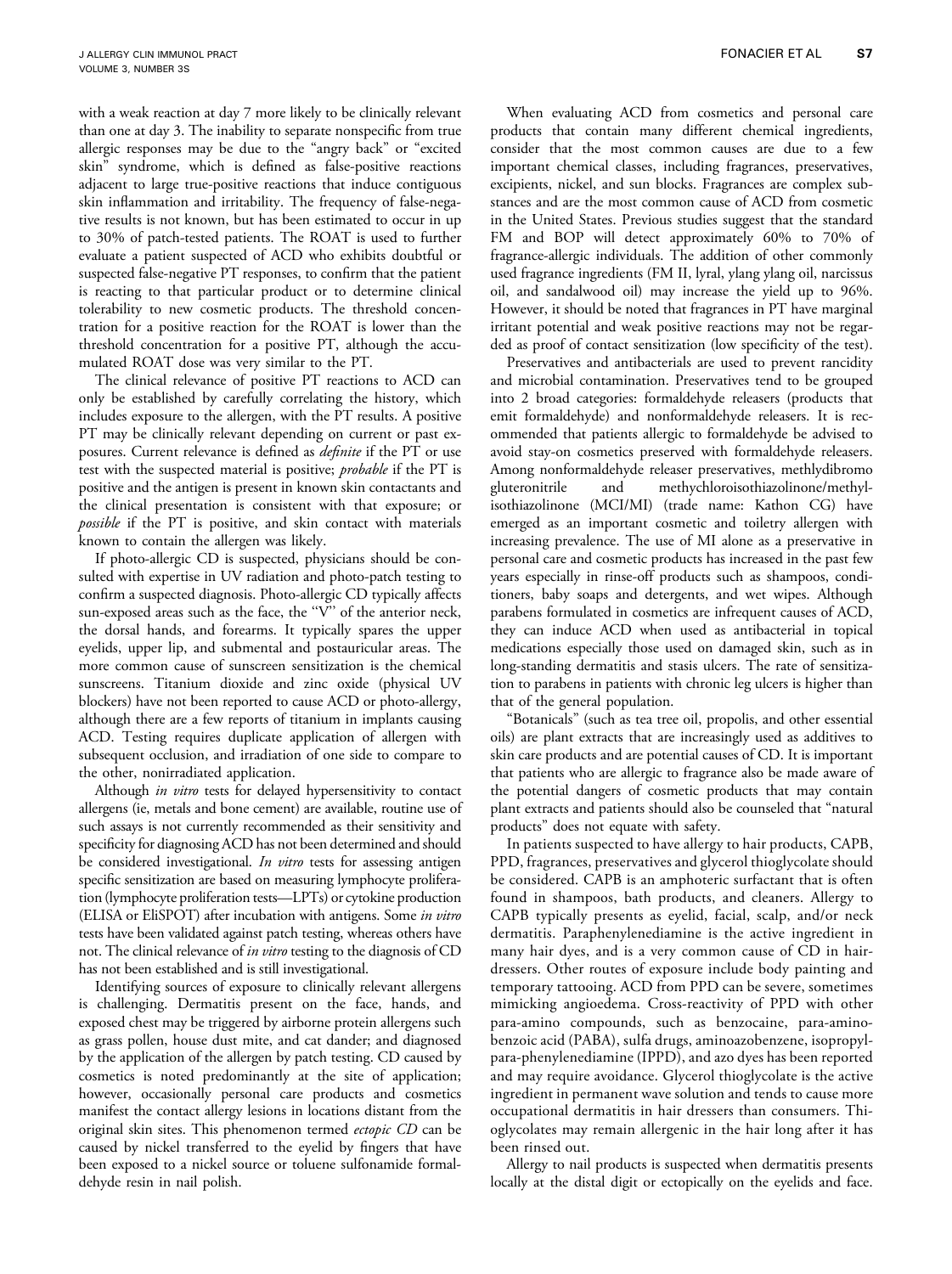Most allergic reactions to nail polish and artificial nail products are to tosylamide and/or formaldehyde resin found in nail polish enamel, in addition to nail hardeners and setting lacquers. Up to 80% of the reactions appear on the neck, face, lips, and eyelids. Alkyl polyester resin may be a suitable alternative for sensitive patients.

Topical medicinal CD commonly develops after exposure to topical medications, including lanolin, para-aminobenzoic acid (in sunscreens), "caines" (anti-itch preparations), topical antibiotics (neomycin, bacitracin), topical antihistamines, nonsteroidal anti-inflammatory drugs (NSAIDs), and/or TCS. Lanolin is used as the base of many topical medications, including TCS and moisturizers. Allergy to TCS affects 0.5% to 5.8% of patients suspected of ACD. PT to CS is complicated by the inherent, anti-inflammatory nature of the drug itself, which results in frequent false-negative results if tested at too high concentration or late PT readings (7-10 days following application) are not done. Coopman et al classified 4 major groups of CS preparations based on 2 immune recognition sites with considerable cross-reactivity within the groups. Testing should include tixocortol pivalate, budesonide, triamcinolone, the patient's commercial steroid, the vehicle, and the preservatives in the preparations. Although rare, patients sensitized to TCS can develop SCD with administration of the CS by an oral, IV, IM, or inhalation route.

PT to drugs may have a role in delayed hypersensitivity drug reactions and have a higher positivity in patients presenting with maculopapular rashes, erythroderma, and nonimmediate cutaneous reactions including drug rash with eosinophilia and systemic symptoms (DRESS), acute generalized exanthematous pustulosis (AGEP), Stevens Johnson syndrome/toxic epidermal necrolysis (SJS/TEN), and fixed drug eruptions. The utility of the PT depends on various factors including the type and formulation of the drug being tested, the vehicle used, as well as the immunopathogenesis eliciting the eruption. Currently, there is no standardized approach to define the population likely to benefit and validated PT materials to make PT to drugs a standard of care.

Indications for pre-operative patch testing in patients with a history of metal allergy are still being studied. However, preoperative PT may help guide the selection of implant alloys in patients with a high suspicion of metal allergy, and such patients demonstrate improved outcomes. This testing is not recommended for patients without such a history of metal sensitivity. There is no information regarding pre-operative PT in patients with a prior history of methacrylate or antibiotic sensitivity.

The clinician should recognize that contact sensitization to metals or bone cement that are used in orthopedic, cardiac, dental, and gynecological implants have been associated with both dermatitis and noncutaneous complications. These complications may include localized pain, swelling, erythema, warmth, implant loosening, decreased range of motion, stent stenosis, and pericardial effusions in the case of cardiac implants. Patch testing to implant or device components is recommended to help determine the etiology of the postimplantation adverse reaction.

Patients who experienced failed joint replacements and underwent revision using components dictated by a positive metal PT reported resolution of their joint symptoms, most frequently joint pain, joint loosening, and localized dermatitis. Those patients with a positive metal PT who were not revised continued

to experience the same symptoms. Similarly, a group of patients with implant-related eczema who were metal sensitized, and then underwent revision with a different metal alloy implant, had a higher incidence of eczema resolution. Anecdotal case reports suggest that patients with skin or systemic manifestations of sensitization to components of implantable defibrillators, pacemakers, arterial stents, dentures, and intrauterine devices (IUDs) appeared to improve once the sensitizing agent was replaced.

There are no current guidelines or recommendations for symptomatic patients with positive PT to metals or bone cement components. The decision regarding implant revision following positive PT results can only be made after a thorough discussion between the patient, the allergist or dermatologist, and the orthopedic surgeon. In addition to the possibility of metal sensitization as a potential cause of joint replacement failure, there are also reports of implant failure related to bone cement or its components including benzoyl peroxide, hydroquinone, methyl methacrylate, and  $n, n$ -dimethyl para-toluidine.

In considering special populations, both ACD and ICD are significant clinical problems in children. Patch testing should be performed and remains the gold standard for the diagnosis of ACD in children. In children, a careful, age-appropriate history should include exposure to diapers, hygiene products, personal care products, cosmetics, sunscreens, textiles with dyes and fire retardant materials, medications, pets and pet products, school projects, sports, and so on. A US-based study showed nickel, fragrance, cobalt, thimerosal, BOP, potassium dichromate, neomycin, lanolin, thiuram mix, and PPD to be common allergens in children. In addition, there are highly relevant allergens that have significant frequency in children because of their unique exposure such as MCI/MI, dialkyl thiourea, p-tert-butyl formaldehyde resin, CAPB, and disperse dyes.

Contact dermatitis is one of the most common types of occupational illness, with estimated annual costs exceeding \$1 billion. OCD is classically divided into ICD and ACD. ICD represents approximately 80% of all cases of OCD and most commonly involves the hands. Common irritant exposures include wet work, solvents and alcohols, cutting oils, coolants, degreasers, soaps, detergents, and other cleaning agents and disinfectants. The major chemical groups associated with ACD include metals, rubber-related materials, epoxies, resins and acrylics, organic dyes, plants, foods, medications, biocides, and germicides. The most common causes of plant dermatitis in outdoor workers include poison ivy, poison oak, and poison sumac. Patch testing is not recommended to poison ivy because it can cause sensitization or large bullous reactions.

Accepted and validated criteria such as those proposed by Mathias should be used to confirm the diagnosis of OCD. These include (1) the clinical appearance that is consistent with CD; (2) potential culprit cutaneous irritants and/or allergens are present in the workplace; (3) the anatomic distribution of dermatitis is consistent with workplace skin exposure; (4) the temporal relationship between exposure and onset of symptoms is consistent with CD; (5) nonoccupational exposures are excluded as probable causes of the dermatitis; (6) the dermatitis improves when absent from work exposure, and re-exposure results in exacerbation; and (7) PT performed according to established guidelines demonstrates positive and relevant reactions.

Management of CD begins with avoidance of contact with the confirmed offending agent and the patient is informed of any cross-reactivity concerns. The identification and avoidance of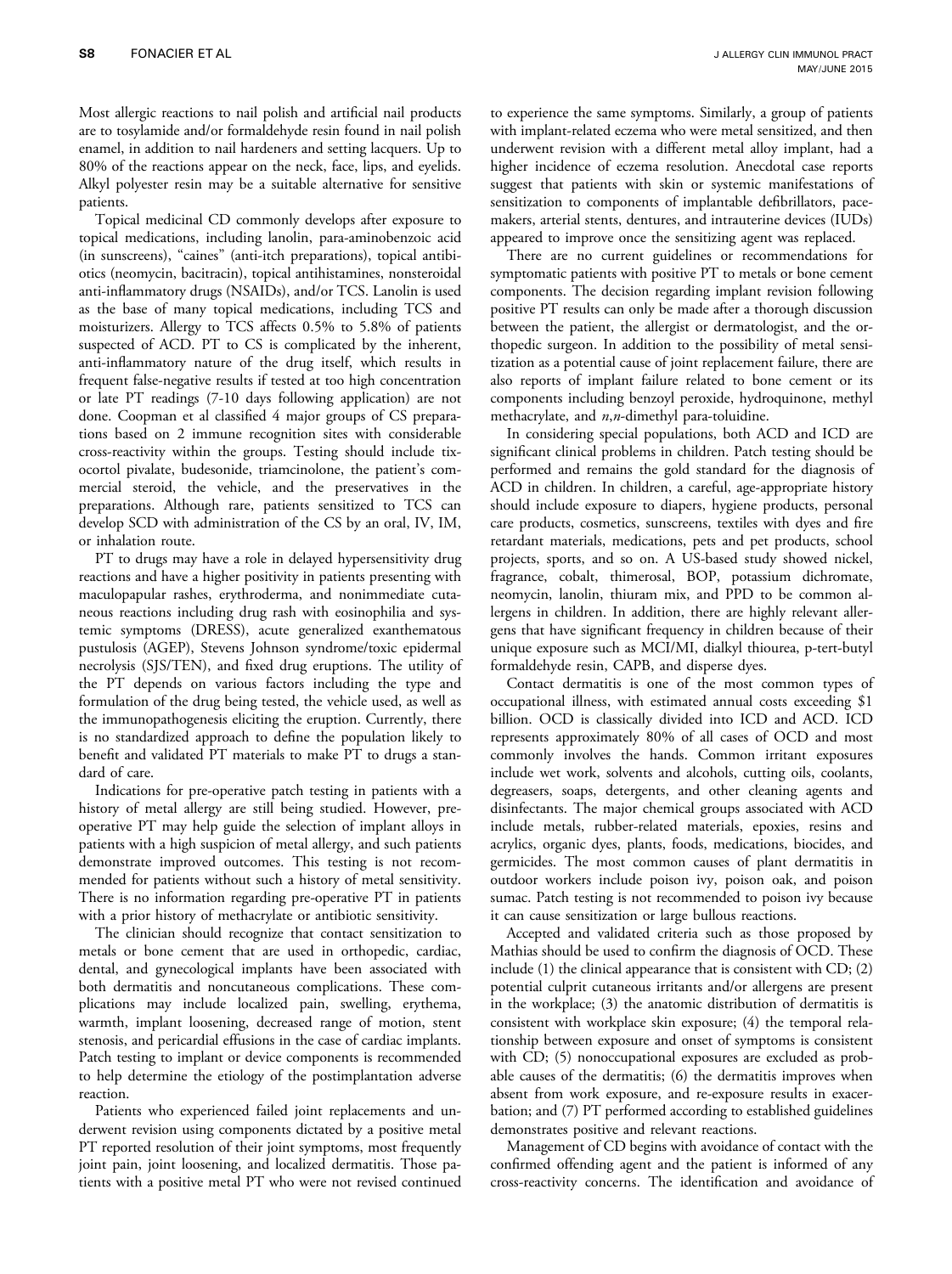contact with the offending agent(s) is the key to successful treatment of ICD and ACD. For cosmetic products, the patients should be given not only a list of what they are allergic to but also a list of products that they can use, that are free of the suspected allergens. Several databases are currently available in the United **States**.

Components of medical management of ACD include TCS with second line therapies including phototherapy, oral retinoids, and immunosuppression. TCS are widely accepted as the treatment of acute and chronic dermatitis, and selection of the TCS for efficacy, potency, and acceptability is determined by many factors including the severity, the location, and the acuteness of the dermatitis. Key to the management of ACD is still the identification and avoidance of the allergen. Several topical T-cell selective inhibitors (topical tacrolimus and pimecrolimus) have been used successfully in the treatment of AD, but their efficacy in ACD or ICD has not been established. Other treatments including cyclosporin, azathioprine and psoralen plus ultraviolet A (UVA) have been used for steroid-resistant ACD such as chronic hand dermatitis.

Primary prevention of ICD and ACD involves avoidance of exposure to possible irritants and allergens and appropriate skin protection. Avoidance of exposure may be accomplished by several means including elimination of an irritant or an allergen, substitution, training, and rotation of job task. The use of personal protective equipment such as gloves, goggles and/or face shields, uniforms, and equipment to protect the skin from the exposure is important. The use of cotton liners under gloves can be useful. Skin care to protect the barrier function of the skin is important and involves the use of moisturizers, particularly lipid-rich moisturizers.

In a review of 15 studies reporting prognosis in OCD between 1958 and 2002, the range of complete clearance of the dermatitis was 18% to 72%. Atopic dermatitis is associated with poorer outcomes. The longer the duration between the onset and diagnosis of hand dermatitis, the poorer the outcome. There is significant job disruption for workers with CD. There are a small percentage of individuals with occupational hand dermatitis who do poorly even with removal from exposure.

# CONTACT DERMATITIS: A PRACTICE PARAMETER-UPDATE 2015 Clinical evaluation

# Summary Statement 1: Consider ACD in the differential diagnosis of patients with chronic eczematous or noneczematous dermatitis. [Strength of Recommendation: Strong; C Evidence]

Contact dermatitis may be suspected on the basis of the clinical appearance of the lesions, the distribution of the dermatitis, and the absence of other etiologies or lack of associated systemic manifestations. Acute CD is characterized by erythematous papules, vesicles, and crusted lesions. Recurrent or persistent episodes of CD will change over time from acute skin inflammation to skin thickening, hardening, scaling, and fissuring, with exaggeration of the normal markings known as lichenification. Pruritus is characteristic of both acute and chronic CDs, and constant skin rubbing contributes to the lichenification. Histologically, CD demonstrates intercellular edema of the epidermis known as spongiosis, with varying degrees of acanthosis (thickening of the epidermal stratum basale and stratum spinosum) and superficial perivascular,

lymphohistiocytic infiltrates. Features on physical examination or histological findings are unable to differentiate ACD from ICD. Patch testing and environmental history of exposure to contact allergens is required. There are other dermatological conditions that may resemble the clinical and/or histological appearance of CD, and these should be considered in the differential diagnosis [\(Table I\)](#page-9-0) [1,2](#page-25-0) that includes cutaneous T-cell lymphoma. The cutaneous biopsy, if needed to differentiate CD from other forms of dermatitis, should be interpreted by a pathologist with expertise in dermatopathology.

# Summary Statement 2: In patients suspected of ACD, patch testing is the gold standard to confirm the diagnosis. [Strength of Recommendation: Strong; C Evidence]

The suspicion of ACD is the first step in making the diagnosis. Patch testing is indicated in any patient with acute or chronic, often pruritic, dermatitis if underlying or secondary ACD is suspected. The history is important for the diagnosis and subsequent management of this disease. Although medical history can strongly suggest the cause of ACD, it has moderate sensitivity (76%) and specificity (76%) in establishing the diagnosis.<sup>[3](#page-25-0)</sup> Because the patient may be unaware of any relevant exposure, virtually any eczematous lesion could be aggravated by a contact sensitizer.[4-8](#page-25-0) Noneczematous eruptions such a prurigo nodularis may also be associated with clinically relevant positive PT.<sup>[9](#page-25-0)</sup> Studies have demonstrated the utility of patch testing in children with chronic dermatitis.<sup>[10](#page-25-0)</sup>

The sensitivity and specificity of patch testing varies according to the allergen. For example, it has been reported that a positive PT to nickel sulfate is demonstrable in only 60% of patients with a positive history of nickel allergy (ie, positive predictive value 60%), whereas 12.5% to 15% of persons reporting a negative history of metal allergy had a positive PT response to nickel sulfate.<sup>3,1</sup>

Patch testing identifies contact sensitizers in nearly 50% of patients presenting with scattered generalized dermatitis.<sup>[12](#page-25-0)</sup> The experienced clinician can misclassify ACD as nonspecific eczema or IgE-mediated CU if the assessment is based solely on the medical history without patch testing.<sup>[13,14](#page-25-0)</sup>

Although sensitization occurring after patch testing is rare, this has been reported after testing to plant allergens such as poison ivy or poison oak, as well as to p-aminoazobenzene, p-phenylenediamine, diaminodiphenylmethane, cobalt, chromium,<sup>15</sup> and beryllium.<sup>[16](#page-25-0)</sup> The possibility of active sensitization can be mini-mized by testing with dilute solutions.<sup>[17](#page-25-0)</sup>

Patch testing has been shown to be cost effective if performed early in the course of the disease in patients with chronic ACD by reducing prediagnosis costs of treatment. Treated patients with CD confirmed by patch testing exhibit significantly greater improvement in dermatology-specific quality of life than those patients who were not patch tested.<sup>[18](#page-25-0)</sup> Skin prick testing has no role in the evaluation of ACD but is often useful in patients presenting with allergic CU.

Summary Statement 3: In addition to personal products used by a patient suspected of ACD, review the home and workplace for other sources of contact allergens. [Strength of Recommendation: Moderate; D Evidence]

Work and environmental history must be carefully reviewed. Chronologic exposure histories that include hobbies and specific activities relative to onset of the dermatitis should be obtained.

The exact nature of the work duration of each activity and occurrence of similar skin effects in coworkers may provide clues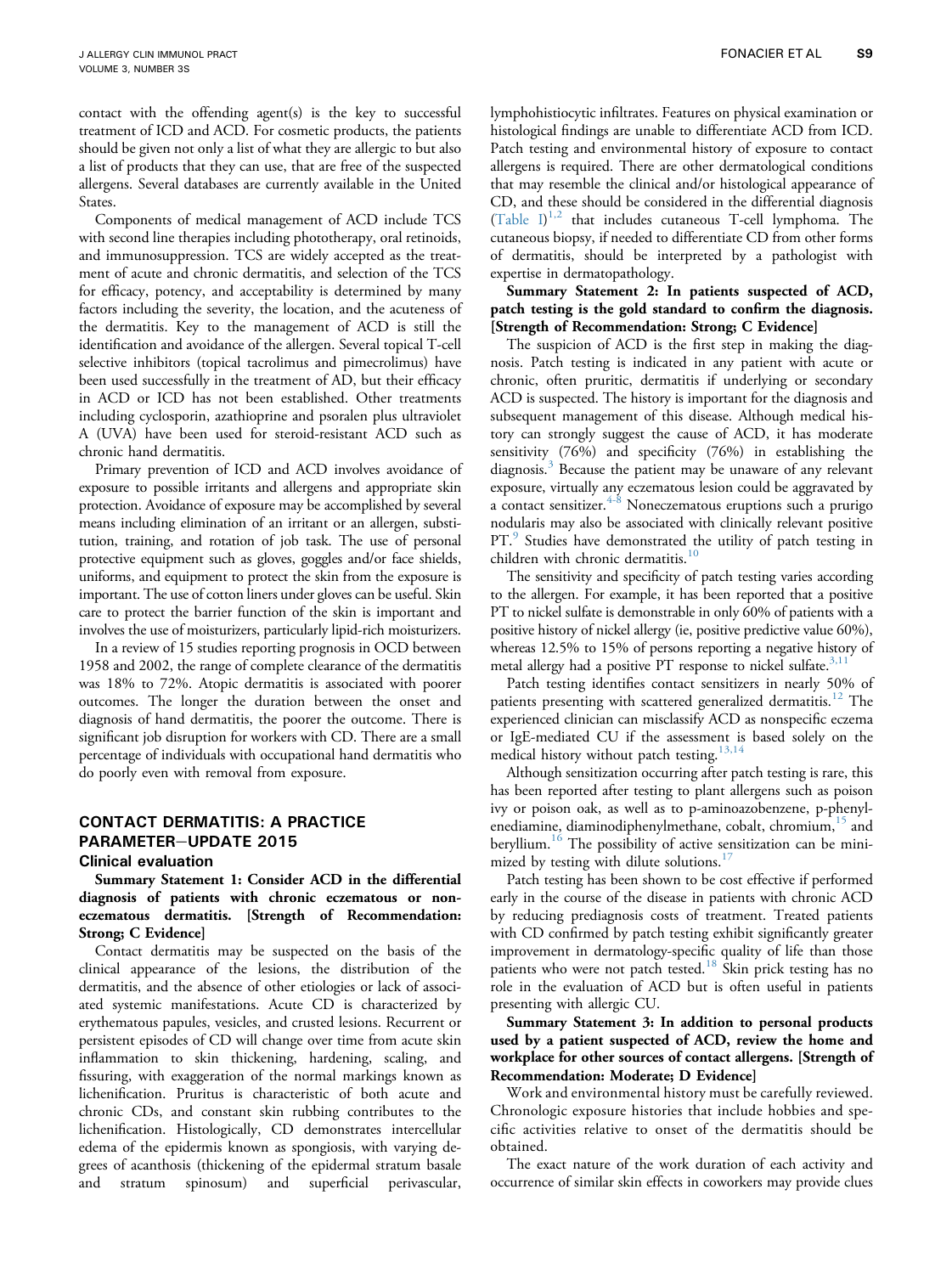<span id="page-9-0"></span>

|  |  | <b>TABLE I.</b> Differential diagnosis of allergic contact dermatitis (ACD) |  |  |  |  |  |
|--|--|-----------------------------------------------------------------------------|--|--|--|--|--|
|--|--|-----------------------------------------------------------------------------|--|--|--|--|--|

| Dermatologic condition                             | Differentiating features and clues to diagnosis                                                                                                                                                                                                                                                                                            |
|----------------------------------------------------|--------------------------------------------------------------------------------------------------------------------------------------------------------------------------------------------------------------------------------------------------------------------------------------------------------------------------------------------|
| Irritant contact dermatitis                        | • Glazed, parched, or scalded appearance<br>• Sharply circumscribed dermatitis<br>• Healing begins promptly on withdrawal of the offending agent<br>• Patch testing negative                                                                                                                                                               |
| Atopic dermatitis                                  | • Personal or family history of atopy<br>• Early age of onset<br>• Chronic and recurrent<br>• Dry, scaly very pruritic<br>• Typical distribution<br>Facial in infancy<br>Extensors in early childhood<br>Flexural areas in adolescence and adults                                                                                          |
| Seborrheic dermatitis                              | • Distribution: areas with sebaceous glands<br>· Scalp, periauricular, face (medial eyebrows, glabella, nasolabial folds), presternal trunk, interscapular<br>• Blepharitis common<br>• Dandruff appears to be a precursor<br>· Distinctive morphology: dull, yellowish-red, sharply demarcated lesions covered with greasy-looking scales |
| Dyshidrotic eczema                                 | • Small (1-2 mm) vesicles, deep seated on nonerythematous base<br>• Palms, soles, and/or lateral aspects of fingers, often symmetrical<br>• Intensely pruritic and itching prodrome<br>• Persists for 2-3 weeks and then resolves by involution and desquamation                                                                           |
| Psoriasis                                          | • Plaques typically have dry, thin, silvery-white, or micaceous scale<br>• Auspitz sign: removing scale reveals a smooth, red, glossy membrane with tiny punctate bleeding                                                                                                                                                                 |
| Dermatitis herpetiformis                           | • Genetic predisposition for gluten sensitivity<br>• Intensely pruritic<br>• Symmetrically grouped (herpetiform) papules and vesicles<br>• Elbows, knees, buttocks, scapula, scalp<br>• Direct immunofluorescence of the skin shows granular IgA at dermal papillae and occasionally<br>along the dermo-epidermal border                   |
| Mycoses fungoides and<br>cutaneous T-cell lymphoma | • Patches with thin, wrinkled quality, often with reticulated pigmentation<br>• Pruritus varies from minimal or absent to common in premycotic phase and may precede MF by years<br>• Often on lower trunk and buttocks<br>• Cutaneous biopsy required for confirmation                                                                    |

as to potential causes of work-related ICD or ACD.<sup>[19,20](#page-26-0)</sup> Relevant changes in work environments that result in new direct chemical exposures to the skin, including vapors and fumes, must be probed. Certain occupations (eg, hospital workers) require frequent hand washing, and the use of cleansing agents may compromise the skin barrier and cause irritant hand dermatitis.<sup>[21](#page-26-0)</sup> Because the worker may be unaware of specific chemicals to which he or she is exposed, MSDS obtained from the manufacturer may be helpful; however, key sensitizing ingredients found at low concentrations are often omitted from product  $descriptions<sup>2</sup>$ 

Hobbies and nonwork activity such as gardening, macramé, painting, ceramic work, carpentry, and photography may be sources of exposure to culprit contactants. Obtaining a detailed history of animal and animal product exposure is essential.

Summary Statement 4: Evaluate patients for both irritant and allergic causes, especially in those presenting with hand dermatitis. [Strength of Recommendation: Strong; C Evidence]

In addition to exposure to a single agent, simultaneous exposure to multiple irritants and contact allergens may produce additive, synergistic, or antagonistic responses. Although most research related to irritant and allergic effects comes from studies of single agents, individuals are often exposed to multiple irritants and allergens. In some situations, accepted threshold concentrations for elicitation of an allergic cutaneous PT response to a specific contact allergen may not apply. Simultaneous exposure to both an irritant and a contact allergen or 2 contact allergens can reduce the clinical threshold concentration for elicitation of response to a given allergen. The 2 mechanisms have been suggested to explain the effect of exposure to an irritant on potentiation of contact sensitization, including effects on the immune response by upregulation of proinflammatory cytokines and/or enhanced penetration of the allergen.<sup>23</sup>

Detergents are common causes of hand dermatitis because of their disruption of the skin barrier and are frequently associated with ICD of the hand. Although there are some reports of ACD related to detergents, careful evaluation suggests that allergic re-sponses are rare.<sup>[24](#page-26-0)</sup> Irritants that disrupt the skin barrier may then penetrate into the epidermis resulting in injury to the keratinocyte membranes and release of inflammatory cytokines, and contribute to developing ICD. This disruption of the skin barrier also allows for allergen penetration and resultant induction of immunological responses.<sup>[25](#page-26-0)</sup>

#### Physical examination

Summary Statement 5: Allergic CD should be suspected and evaluated in the patient with both generalized and anatomically localized skin eruptions (such as the hands, face, eyelids) that come in contact with the substances in the environment. [Strength of Recommendation: Moderate; C Evidence]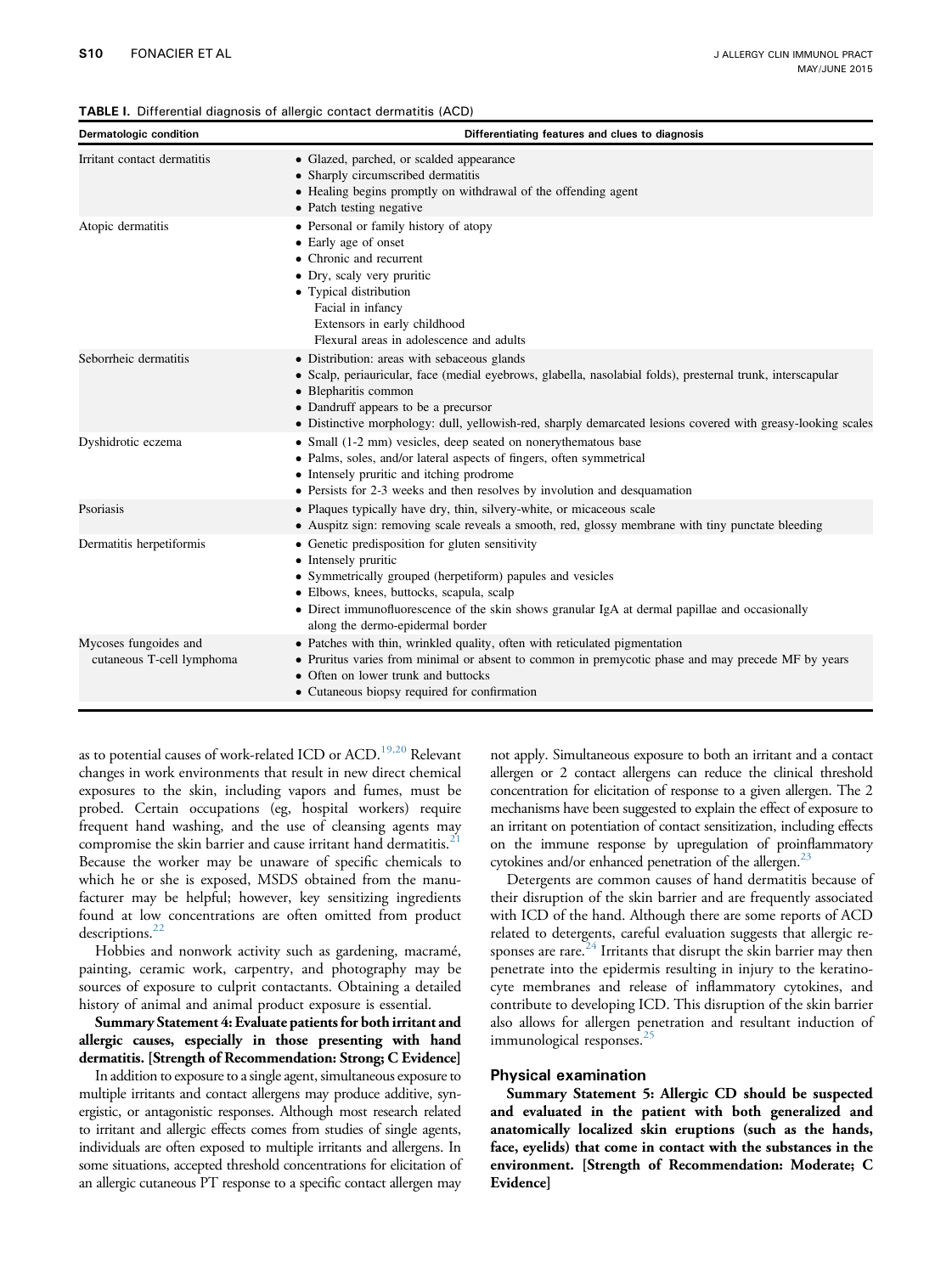The latest NACDG lists the top 3 most common body locations of CD as scattered and/or generalized distribution, the hands and the face. $^{26}$  $^{26}$  $^{26}$  In addition, attention should be given to specific anatomical sites, particularly the face, eyelids, lips, oral mucosa, neck and scalp, hand, axillae, anogenital area, feet, and lower extremities. Each of these areas can be affected by ACD and will be described in greater detail in Summary statements 6 through 14. A diagnosis of ACD based on the physical examination and history alone, however, is not conclusive and should be confirmed by  $PT<sup>27</sup>$  $PT<sup>27</sup>$  $PT<sup>27</sup>$ 

Summary Statement 6: In a patient with a facial rash involving the periorbital areas (eg, eyelids), evaluate for ACD caused by components of cosmetics, such as fragrances, preservatives, and excipients, because these are common sensitizers of the facial skin. [Strength of Recommendation: Moderate; C Evidence]

Facial ACD may present as a generalized facial eruption or in specific regions such as the forehead, periorbital, or perioral areas. Sensitizers in commercial facial products that are in direct skin contact are the most common causes of facial ACD.<sup>[28](#page-26-0)</sup> Facial ACD may also occur when contact allergens are transferred ectopically to the face by the hands from other regions of the body. Skin exposure to airborne plant-derived aeroallergens (eg, tree, weed pollens) may cause an eczematous dermatitis of the exposed areas of the face, neck, and arms. These reactions typically occur on a seasonal basis during the summer months.<sup>2</sup> Compositae sensitizers are also found in many "natural" cosmetic products and may cause facial ACD.

Allergic CD is the most common cause of isolated periorbital and eyelid dermatitis.<sup>[28](#page-26-0)</sup> Risk factors include female gender, AD, and age over 40 years. In one study, the most common sources of causative allergens were found in cosmetic products (eg, facial cream, eye shadow) and ophthalmic therapeutics. The most commonly identified sensitizers were FM (19%), BOP (10%), thimerosal (10%), and neomycin sulfate  $(8\%)$ .<sup>[28](#page-26-0)</sup> Nickel has also been identified as a very common sensitizer associated with periorbital  $CD.^{30}$  $CD.^{30}$  $CD.^{30}$  Although it has been suggested that preservatives in topical ophthalmic medications are important sensitizers, benzalkonium chloride (the most frequently used today) has not been found to be a common sensitizer in patients with periorbital  $CD.^{31}$  $CD.^{31}$  $CD.^{31}$  Thimerosal, a possible sensitizer, is less commonly used in ophthalmic products. A recent retrospective North American study of patients evaluated for periorbital dermatitis could not detect significant sensitizers related to ophthalmic products, and found that nickel and fragrances were still the most common sensitizers identified by  $PT.^{32}$  $PT.^{32}$  $PT.^{32}$  ACD is responsible for 81% of cases of eyelid dermatitis. Common sensitizers included nail product chemicals (tosylamide and/or formaldehyde resin, acyrlates), botanicals in personal care products, and nickel.<sup>3</sup>

# Summary Statement 7: Evaluate patients presenting with lip dermatitis (cheilitis) and perioral dermatitis for both irritant and allergic causes of contact dermatitis. [Strength of Recommendation: Moderate; C Evidence]

Eczematous cheilitis is an acute or chronic inflammation of the lips and is characterized by itching, burning, redness, edema, and fissuring. This is most commonly caused by physical (eg, cold, dryness, wind) or chemical irritants (saliva, lip cosmetics, or other oral products). Other causes include atopic cheilitis that is observed in patients with AD. In a series of more than 10,000 patients reported by the NACDG, 2% of patients presented with

lip dermatitis and 85% of these cases were women.<sup>[34](#page-26-0)</sup> Allergic contact cheilitis (ACC) often involves the lip vermillion border and extends to contiguous skin presenting with concomitant perioral dermatitis; with adjacent oral mucosa typically spared. In patients presenting to dermatologists with cheilitis, history combined with patch testing was able to confirm ACC in only 34% to 38% of patients[.34,35](#page-26-0) FM, BOP, and nickel were the most common positive allergens on PT. Sources of fragrances include oral hygiene products (eg, toothpastes, mouthwashes, flavorings, compounds used for dental impressions), cosmetics, and lip products (including lipsticks, glosses, and lip balms). In another study, lipsticks and lip balms were identified as the most common sources of allergens for ACC in females and toothpaste was the most commonly implicated allergen<sup>35</sup> in males. In toothpastes, flavoring chemicals are most frequent relevant allergens, including mint derivatives such as spearmint, menthol, peppermint, carvone as well as cinnamal, and anethole.<sup>[36](#page-26-0)</sup> In lip balms, propolis produced by bees, lanolin, coconut oil, almond oil, peppermint oil, and vitamin E are potential sensitizers. $37$  Less common antigen sources of ACC are jewelry (ie, nickel by ectopic transfer) and topical medications (eg, neomycin, budesonide, tetracaine). Interestingly, relevant positive PT to allergens that were not part of the NACDG patch series have been identified in 36% of patients with ACC.<sup>[34](#page-26-0)</sup> This suggests that a selected panel should be used that is based on the patient's personal products.

Summary Statement 8: Evaluate patients with chronic oral mucosal inflammatory conditions for disorders other than ACD. [Strength of Recommendation: Moderate; C Evidence]

ACD is often considered in the differential diagnosis of burning mouth syndrome, lichenoid tissue reactions, stomatitis, gingivitis, orofacial granulomatosis, recurrent aphthous stomatitis, precancerous and cancerous lesions, viral and fungal infections, lichen planus, especially in human immunodeficiency virus-infected patients and those with Melkersson-Rosenthal syndrome. Nevertheless, the oral mucosa is considered an immune privileged site and oral contact sensitization is considered to be uncommon. Persistent oral complaints or gingivitis has been associated with positive PT to allergens in dental compo-nents including mercury, methacrylate, and beryllium.<sup>[38](#page-26-0)</sup>

In a large study of 331 patients presenting with oral symptoms, PT was conducted to a comprehensive panel of flavorings, preservatives, acrylates, medications, and metals.<sup>[39](#page-26-0)</sup> The mean age in this study was 58 years and 81% were women. The most frequent positive PT was to potassium dicyanoaurate, nickel, gold sodium thiosulfate, FM, BOP, beryllium, cobalt, and acrylate. More than 50% of patients presenting with burning mouth syndrome, lichenoid tissue reaction, cheilitis, stomatitis, and gingivitis exhibited at least one positive reaction considered to be relevant by the reporting physician. However, the term "relevant positive" PT used in large retrospective PT studies is severely limited due to the lack of documentation of clinical improvement following avoidance to the suspected "relevant" allergens. Thus, based on available clinical data, there is insufficient evidence to confirm a causative role of contact allergy in the aforementioned oral syndromes.

Chemical and traumatic injury may be the most common causes of contact reactions involving mucous membranes. Many of these reactions are caused by caustic chemical agents inadvertently applied during dental treatment. Lastly, one should be aware that oral erosions and blistering lesions may be the initial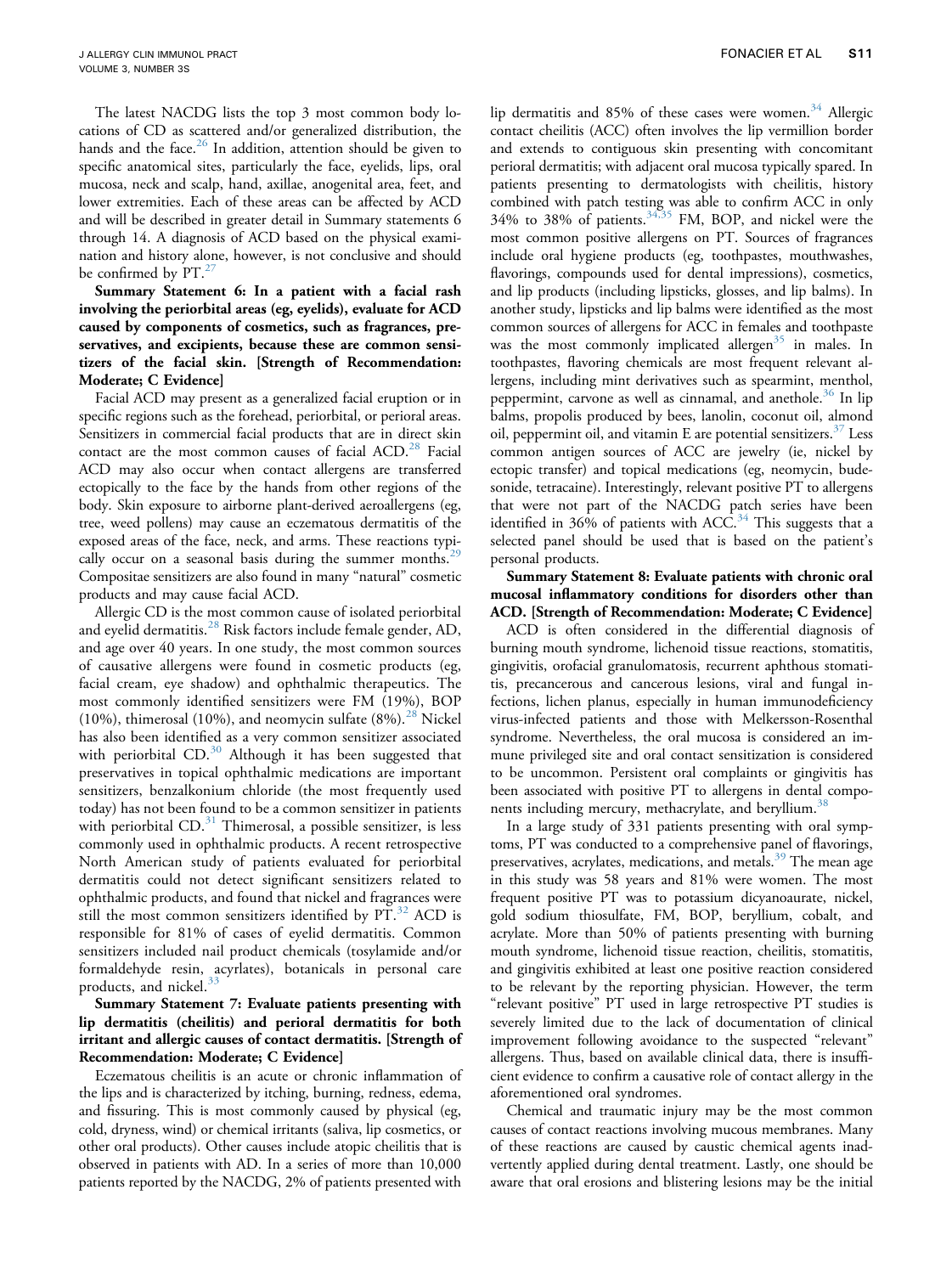presenting symptoms of autoimmune blistering diseases such as pemphigus.

# Summary Statement 9: In patients presenting with dermatitis that involves the scalp and neck, consider patch testing for common causative sensitizers in cosmetics, hair products, and jewelry. [Strength of Recommendation: Moderate; C Evidence]

Nickel remains the most common contact sensitizer and is found more frequently in women than it is in men. The gender difference is likely due to greater exposure of the neck, hands and ears to nickel in jewelry,  $40,41$  as well as piercing practices.

Females are twice as likely as males to have ACD involving the head and neck due to cosmetics. $42$  Among patients with cosmetic allergies, fragrances, preservatives, and emulsifiers are the most common causative allergens. Specifically the most common in both genders are quaternium-15, FM and BOP. PPD (hair dye), glyceryl thioglycolate (permanent wave solutions), tosylamide and/or formaldehyde resin (nail enamel products), and methyl methacrylate (nail product adhesive) were common sensitizers in females. Sensitizers in hair care products affect 30% of females and 22% of male patients who were evaluated for  $CD<sup>42</sup>$  $CD<sup>42</sup>$  $CD<sup>42</sup>$  In addition to the most common hair dye sensitizer, PPD, more than 20 other potential sensitizers have been identified in hair dye products.<sup>[43](#page-26-0)</sup> Frequent sensitizers contained in shampoos include fragrances, CAPB (a surfactant), preservatives such as MCI/MI, and preservatives that are formaldehyde releasers (eg, quaternium-15, imidazolidinyl urea). Other ingredients that are potential sensitizers include propylene glycol, vitamin E, parabens, benzophenones, iodopropynyl butylcarbamate, and meth-yldibromo glutaronitrile/phenoxyethanol.<sup>[44](#page-26-0)</sup> Allergic CD involving the scalp is most frequently caused by sensitization to medical products (eg, neomycin, benzocaine), hair tint, dyes, hair cleansing products, and bleaches.<sup>[45](#page-26-0)</sup>

# Summary Statement 10: Consider irritant and ACD in all patients presenting with acute or chronic hand eczema. All such patients suspected of CD should undergo patch testing. [Strength of Recommendation: Moderate; C Evidence]

Allergic contact sensitization is a common cause of chronic hand dermatitis. The prevalence of ACD in patients presenting with hand dermatitis or hand eczema varies according to exposure history and occupation. Hair dressers presenting with hand dermatitis had a high prevalence of ACD (75%) with 25% of the remaining cases being attributed to irri-tants.<sup>[40](#page-26-0)</sup> In a multicenter collaborative study in Denmark, 508 consecutive patients who presented with hand eczema were evaluated. In these patients, ICD was diagnosed in 38%, ACD in 24%, AD in 19%, and in 22%, nonspecific dermatitis was the diagnosis.<sup>[46](#page-26-0)</sup> Even in children, ACD is a common cause of hand dermatitis with one study reporting as high as 36% prevalence. Sensitizers deemed relevant to ACD involving the hands included the preservative quaternium-15 (16.5%), formaldehyde (13.0%), nickel sulfate (12.2%), FM (11.3%), thiuram mix (10.2%), BOP (9.6%), carba mix (7.8%) used in rubber products, neomycin sulfate (7.7%), bacitracin (7.4%), and methyldibromo glutaronitrile/phenoxyethanol 2.0% (7.4%). Thus, it is strongly recommended to evaluate all patients with chronic hand eczema for ACD by obtaining a medical history of contact allergy and performing patch testing. In addition to ACD, chronic hand eczema may be a presenting symptom of psoriasis and should be considered in the differential diagnosis.

Summary Statement 11: Evaluate patients with axillary dermatitis for ACD caused by local contact sensitivity to allergens in topically applied products found in deodorants and textiles. In some cases, axillary dermatitis could be a manifestation of SCD (ie, "the baboon syndrome"). [Strength of Recommendation: Moderate; C Evidence]

ACD involving the axillary region is often due to contact sensitivity to fragrance chemicals in deodorants, including hydroxyisohexyl-3-cyclohexene carboxaldehyde, isoeugenol, hydroxycitronellal, as well as cinnamic aldehyde and sensitizers in natural botanical deodorants.<sup>[47-52](#page-26-0)</sup> Although ICD is more com-mon, ACD has been rarely attributed to antiperspirants.<sup>[53](#page-26-0)</sup> Isolated case reports of ACD causing axillary dermatitis have been attributed to propantheline bromide used as a treatment for hyperhidrosis.<sup>[54](#page-26-0)</sup> Pretesting with a ROAT on the flexor surface of the forearm and axilla is advised in any patient with a history of a pre-existing axillary dermatitis before initiating use of a new product.

ACD due to disperse dyes in clothing can elicit eczematous eruptions in the axillae, feet, and groin. $55$  In Sweden, 1.5% of all patients undergoing patch testing has positive reactions to a textile dye mix and the most common reactive dye was disperse orange 1, whereas a clinic in North America reported that disperse blue 106 and disperse blue 124 were the most frequent sensitizers.<sup>[56](#page-26-0)</sup> Patients reacting to a textile dye mix more often reported dermatitis involving the axillary folds, arms, face, and neck.<sup>37</sup> In the axillae, the periphery is more often involved than the axillary vault due to greater contact of the garment to the skin in this area.

Axillary dermatitis may be a manifestation of SCD, specifically the "baboon syndrome", a diffuse eruption involving flexural and intertriginous areas following oral, intravenous, or transcutaneous exposure to the allergen in a contact-sensitized individual.[58](#page-26-0) Allergens associated with SCD are listed in [Appendix C](#page-32-0).

Summary Statement 12: Evaluate patients presenting with anogenital dermatitis for possible ACD to antigens contained in topically applied products. [Strength of Recommendation: Moderate; C Evidence]

Allergic CD can cause anogenital dermatitis. A total of 17% to 74% of patients presenting with anogenital dermatoses have been diagnosed with confirmed ACD to allergens contained in topically applied products such as cosmetics, medications, and feminine hygiene and contraceptive products. In a recent large retrospective study, 44% of patients with anogenital dermatitis (including 41% of women and 50% of men) were identified with ACD. The most common sources of antigens were topical medications, including TCS, fragrances, BOP, nickel sulfate, cinnamic aldehyde, and neomycin sulfate. Cinnamic aldehyde, dibucaine, benzocaine, hydrocortisone-17-butyrate, and budesonide were more common sensitizers in patients presenting exclusively with anogenital dermatitis. A total of 21% patients were diagnosed with ICD; the most common irritants were cosmetics, soaps and cleansers, various health aides, and un-known agents.<sup>[59](#page-26-0)</sup> In another patient series, the preservative MI and benzocaine were frequently identified as contact allergens in patients with anogenital complaints.<sup>[60](#page-26-0)</sup> Methylisothiazolinone, used as a preservative in wet baby wipes has been identified as a sensitizer and cause of ACD involving the buttocks and perianal area in children.<sup>[61](#page-26-0)</sup>

Summary Statement 13: Consider a diagnosis of SCD following systemic exposure (eg, ingestion, infusion, or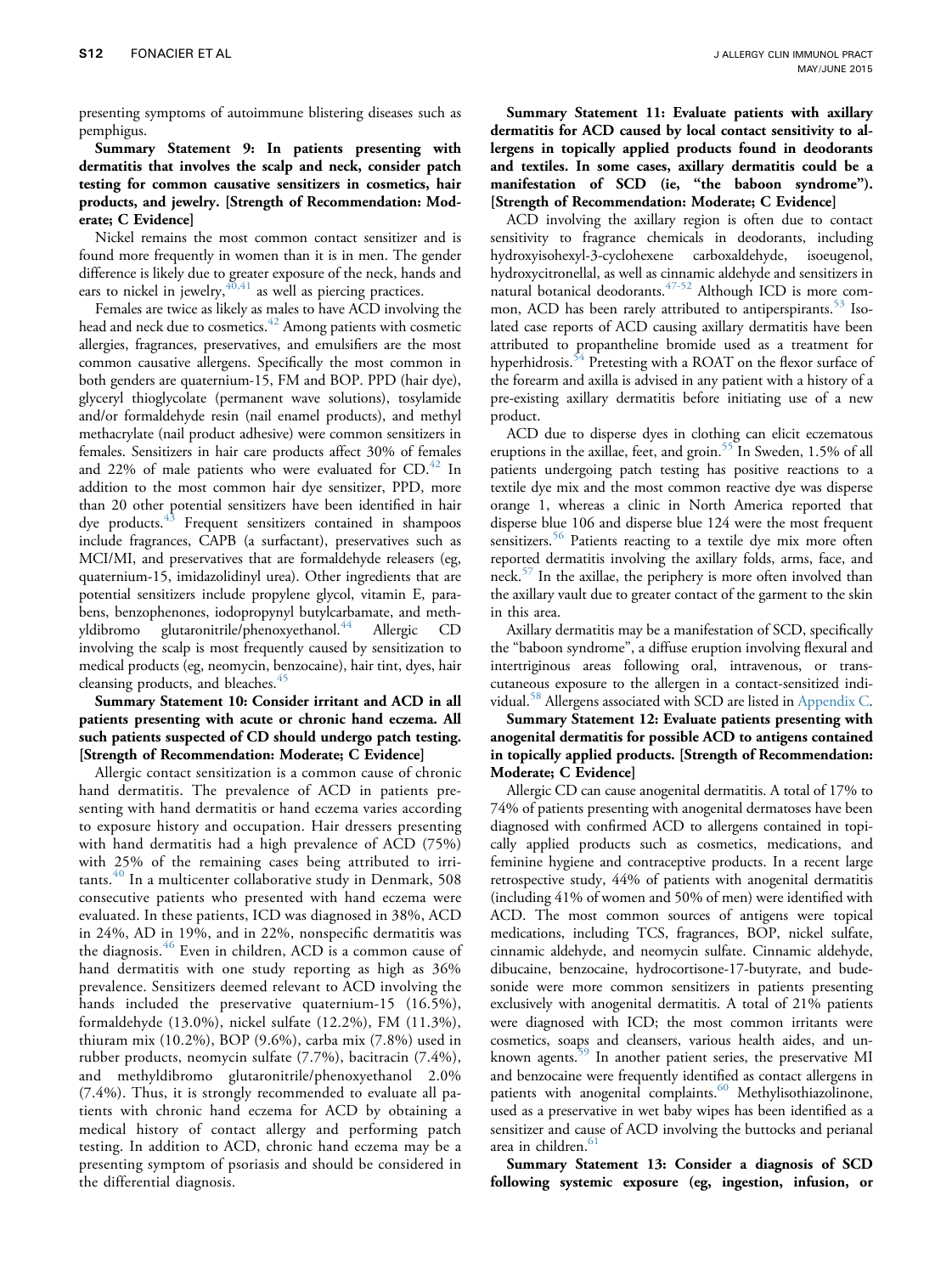transcutaneous exposure) to a known contact sensitizer in a patient who presents with generalized dermatitis, intertriginous and flexural exanthema (Baboon syndrome), and/or a flare at previous cutaneous sites of exposure. [Strength of Recommendation: Moderate; C Evidence]

The most common causes of SCD consist of 3 groups of allergens: (i) metals such as mercury, nickel, and gold; (ii) medications including aminoglycoside antibacterials, CS, and aminophylline; and (iii) plants and herbal products including the Compositae and Anacardiaceae plant families and BOP.<sup>58</sup> Nickel sulfate is ubiquitous in steel devices, jewelry, clothing, and food. Systemic CD can result from ingestion of trace amounts of nickel in soy, chocolate, nuts, green beans, peas, and canned foods. $62$ Other examples of systemic exposure to allergens that can trigger diffuse SCD include systemic administration of aminoglycoside antibiotics in a patient sensitized to topical neomycin; hydroxyzine ingestion or administration of IV aminophylline in patients with ACD to ethylenediamine, which cross-reacts with both medications; oral estrogen triggering a systemic dermatitis after sensitization to estrogen patches $63$ ; or flare of previously positive budesonide PT sites after inhalation of nebulized budesonide.<sup>64</sup> It is postulated that once the allergen has entered the blood stream, it encounters and reactivates specific memory T cells that then home to the site of the previous dermatitis.

Patients may also experience SCD after oral challenges with fragrance-containing foods, Chinese herbs, or drugs. Patients who are contact sensitive to BOP are prone to SCD with ingestion of foods or flavoring agents that are constituents of BOP (eg, citrus products, ice cream, cinnamon, chutney, cola, vanilla, curry, ketchup, or tomatoes) or cross-react with those constituent allergens. In addition, various spices, garlic, cashew nuts, and proteinaceous substances handled by grocers, meat and fish handlers, and bakers have been cited as causes of SCD.

Summary Statement 14: Consider PT to rubber chemicals, adhesives, and leather components of footwear in patients presenting with unexplained chronic dermatitis involving the lower extremities, feet and/or soles. [Strength of Recommendation: Moderate; C Evidence]

The pattern of foot dermatitis due to ACD varies according to the type of footwear used. ACD rarely localizes between the toes and typical sole involvement spares the instep and the toe's flexural creases. Patch testing studies have identified p-tertiary butylphenol formaldehyde resin (in adhesives), potassium dichromate, cobalt chloride, and carbamates as the most common allergens. $27,65-72$  Allergic CD involving the feet is commonly caused by sensitization to common rubber allergens (carbamates, thiurams, and mercaptobenzothiazole). Patients suspected of rubber ACD should also be tested to mixed dialkyl thioureas (diethylthiourea and dibutylthiourea) because the majority of thiourea-sensitized patients do not react on PT to the more common rubber allergens. $67$  Children presenting with sole dermatitis should be evaluated by PT to rule out ACD caused by rubber additives or chromates (from leather tanning).<sup>[68](#page-26-0)</sup> All the aforementioned chemicals should be included in PT panels to evaluate patients with foot dermatitis.

The vast majority of patients with chronic leg ulcers have positive PT to chemical sensitizers found in topically applied preparations. The most common of sensitizers were BOP, FM I, antibacterial agents, CS, and lanolin.<sup>[69,70](#page-26-0)</sup> In a recent prospective study of patients with leg ulcers, the number of positive PT correlated with duration of the leg ulcers. This suggests that

topical preparations containing fragrances and antiseptics should be avoided in patients with leg ulcers and that they have the potential to become sensitized to components of products and medications that are used to treat leg ulcers.<sup>[70](#page-26-0)</sup>

Summary Statement 15: In addition to avoiding irritants in patients with AD, evaluate for ACD if suspected, as the 2 dermatologic conditions often coexist in the same patient. [Strength of Recommendation: Moderate; C Evidence]

There is conflicting evidence as to whether patients with AD are at heightened overall risk of contact sensitization compared with nonatopic individuals. One recent study showed an inverse relationship between contact sensitization and severe AD.<sup>[73](#page-27-0)</sup>

Because AD is associated with an impaired skin barrier, it is plausible that this impairment is likely to increase absorption of topically applied chemicals and enhance the risk of subsequent sensitization. Atopic dermatitis has been diagnosed in 34% of children with clinically relevant PT reactions, although children without AD are equally as likely as those with AD to exhibit clinically relevant positive PT.<sup>[74](#page-27-0)</sup>

In a large population-based study of Danish adults, contact sensitization to at least one allergen was observed in 14% of patients who self-reported AD, whereas in 10% of those without AD had ACD. This overall difference between atopics and nonatopics in this study was primarily attributed to a higher frequency of allergy to fragrances that may reflect a greater cumulative skin exposure to topical treatments containing fra-grances.<sup>[73](#page-27-0)</sup> In this same study, the risks associated with filaggrin mutations were also evaluated. Self-reported hand dermatitis as well as AD combined with hand dermatitis was significantly associated with contact sensitization in patients with a filaggrin gene mutation (R501X, 2282del4), whereas AD alone combined with filaggrin mutations but without hand dermatitis was not significantly associated with contact sensitization.<sup>[75](#page-27-0)</sup> In a North American study, PT results compared between 300 patients with AD and approximately 3000 patients without AD found that patients with AD were significantly more likely to exhibit contact sensitization and this difference was attributable to sensitization to metals[.76](#page-27-0)

In a report by Jacob et al, $^{77}$  $^{77}$  $^{77}$  comprehensive PT played a key role in the identification of relevant chemical allergens in personal hygiene products and topical treatments used in management of 3 children with severe, recalcitrant AD. Avoidance of offending allergens resulted in marked improvement of eczema, which permitted reduction in TCS and subsequent discontinuation of systemic immunosuppressive therapy.

#### Patch testing recommendations

Summary Statement 16: Avoid or reduce doses of immunosuppressant medications such as systemic CS and other systemic immunosuppressants before patch testing. Avoid application of TCS, TCI, or ultraviolet radiation to the PT site, because these may reduce allergic PT responses. [Strength of Recommendation: Moderate; C Evidence]

The majority of adult patients treated with oral CS exceeding 20 mg/day of prednisone or its equivalent have been shown to diminish skin test reactivity at 48 hours to 5% nickel sulfate.<sup>[78](#page-27-0)</sup> The effect of systemic CS on the results of PT is less understood for children. Patch tests in patients on low doses of prednisone and cyclosporine may still yield clinically relevant results.<sup>[79](#page-27-0)</sup>

There are no supporting data that guide the duration of steroid reduction or withdrawal before performing PT. The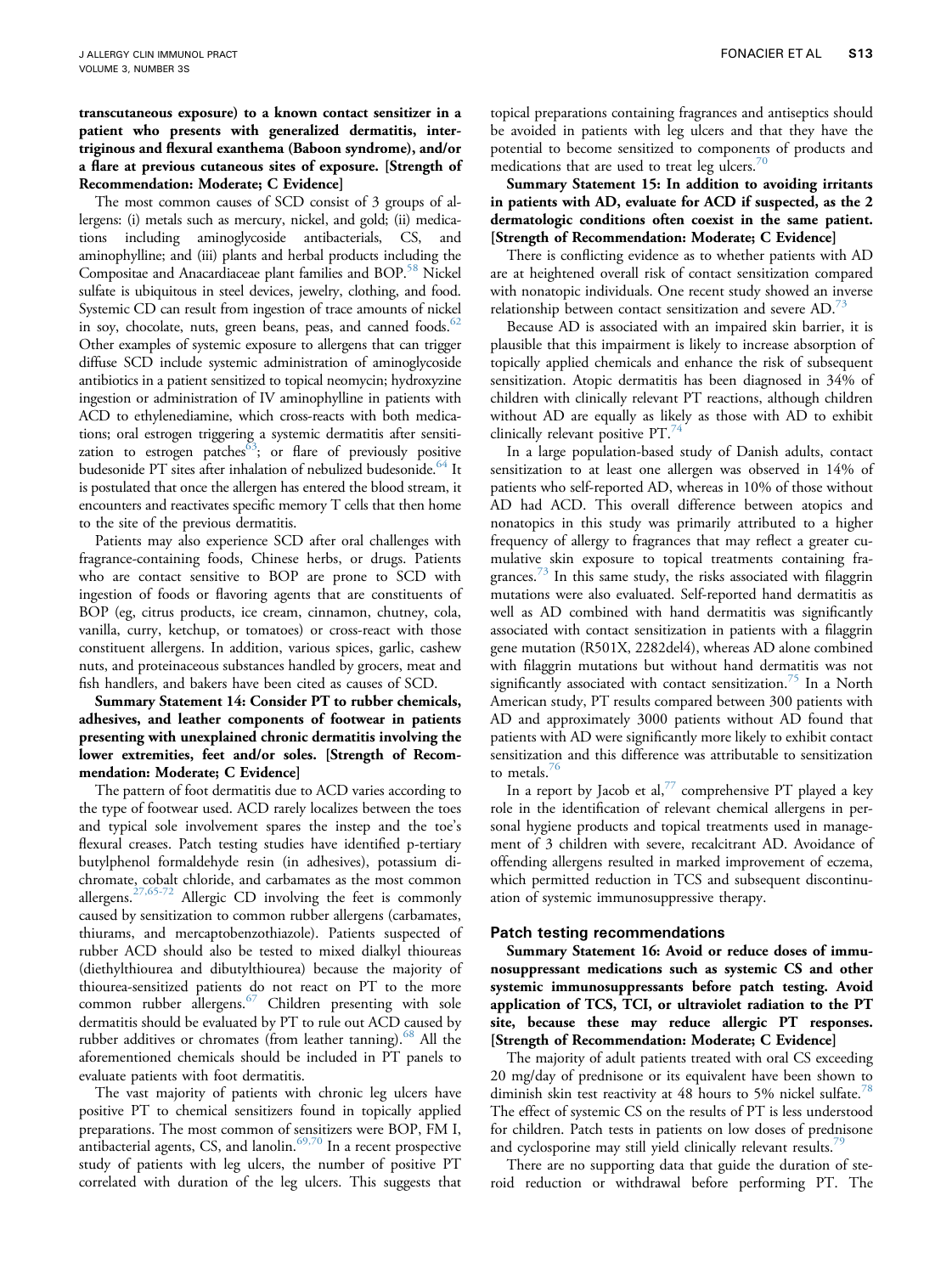suppression is not absolute, and if necessary, PT should be performed while on the lowest possible dose of the immuno-suppressant medication.<sup>[79,80](#page-27-0)</sup> If the clinical suspicion is high despite a negative PT, consider repeat testing when the immunosuppressant doses are lowered or discontinued.

High/medium potency TCS (ie, betamethasone dipropionate 0.05%) applied topically to PT sites for 3 successive days suppress 48-hour responses to contact allergens.<sup>[81](#page-27-0)</sup> The test site where the PTs are applied should have no topical potent CS or TCI applied for 5 to 7 days before testing.[82,83](#page-27-0) Topical tacrolimus (0.1%) pre-applied to skin test sites for 48 hours suppressed 48-hour PT responses to 5% nickel sulfate.<sup>[84](#page-27-0)</sup> Pretreatment of skin test sites with UV irradiation produced dose-related suppression of erythema measured at 48 hours after application of nickel sulfate PT in nickel-sensitized subjects.<sup>[85](#page-27-0)</sup> Protection from UV-induced immunosuppression of allergic responses to nickel sulfate was achieved by application of sunscreen products blocking UVA and UVB wavelengths.<sup>[86](#page-27-0)</sup>

Systemic antihistamines are generally not believed to interfere with the PT readings. A study showed that treatment with 10 mg loratadine for 4 days before patch testing was associated with a significant reduction in the size of the eczematous responses to nickel sulfate. Recently, desloratadine given for 4 days at twice the normal daily dose (5 mg po bid) did not significantly impact interpretation of positive patch responses to 10 contact aller-gens.<sup>[87](#page-27-0)</sup> This would indicate that antihistamines do not need to be withheld for PT.

Summary Statement 17: In addition to using a core or baseline series of PT allergens in evaluating ACD, consider using supplemental series of PT allergens based on specific patient exposures and the patient's personal products, to increase the probability of identifying relevant sensitizers. [Strength of Recommendation: Moderate; C Evidence]

Reliance on a core or baseline series of PT antigens such as those used by the NACDG or in the T.R.U.E. Test panel for assessing all patients is likely to lead to underdiagnoses of ACD. A recent multicenter North American study of over 4300 patients published in 2013 revealed that 25% of patients exhibited a clinically relevant positive test to an antigen not included in a standard 70-antigen panel, and 25% reacted to an allergen that was not part of the T.R.U.E. TEST panel. $^{26}$  In 2009, the NACDG reported that 23% of 4454 patients in a multicenter study exhibited at least one relevant positive test to a supplementary allergen and 5% reacted to a clinically relevant occupational allergen not part of the standardized panel of 65.<sup>88</sup> Many PT companies provide kits with allergen panels selected for a specific industry such as machinists, cosmetologists, or dental workers ([Appendix D](#page-32-0)). There are other standardized panels for exposure groups such as cosmetics, textiles, plastics, and glues [\(Appendix E\)](#page-33-0), and medications and topical treatments [\(Appendix](#page-33-0) [F](#page-33-0)). Currently, such kits can only be obtained from the manufacturers listed in [Appendix G](#page-33-0). Frequently, especially in the eyelid, lip, and facial dermatitis, it may be necessary to include personal products and substances specific to the patient's exposure history.

Summary Statement 18: Patch testing can be performed either using a preloaded thin-layer rapid use epicutaneous testing kit of 36 chambers or with a panel of antigens loaded individually in a chamber system recommended by the NACDG Research Group or the ACDS. [Strength of Recommendation: Moderate; C Evidence]

A study of the T.R.U.E. Test (panel of 35 antigens and a negative control) ([Appendix H](#page-33-0)) showed that it is highly reproducible with only a 5% discordance between concomitant duplicate tests in individual patients.<sup>[89](#page-27-0)</sup> Depending on the test antigen, the T.R.U.E. Test method has moderate concordance with individually loaded chamber systems. In separate studies, 62% to 63% overall positive concordance rates were reported between the Finn chamber system and T.R.U.E. Test methods.<sup>[90,91](#page-27-0)</sup> The T.R.U.E. Test is widely used because of its ease of application. However, it lacks flexibility and has currently a limited number of allergens available. The NACDG series comprises 65-70 allergens and is used as a screening research tool to track trends in delayed-type contact sensitization. It also tests established and newly marketed chemicals to determine prevalence and relevance in causing ACD. Thus, the NACDG may contain allergens in different vehicles and concentrations. The ACDS has outlined a Core Allergen Series of suggested 80 allergens that can be scaled up or down depending on the needs of the physician and the patient being tested. The allergens are arranged with more likely allergens being higher in the tray.

[Appendix I](#page-34-0) is an example of a PT form listing the NACDG series. Exclusive reliance on the T.R.U.E. Test antigen panel as opposed to an extended panel used by the NACDG or the standard series outlined by the ACDS and personal products can miss detection of sensitization to clinically relevant antigens.<sup>26</sup> Currently, there are different loading chambers available; however, none have shown superiority over another.

# Summary Statement 19: Read and interpret PT conforming to the scoring system developed by the International Contact Dermatitis Research Group. [Strength of Recommendation: Moderate; D Evidence]

Patch testing techniques and scoring reactions by a grading scale were first standardized in the 1930s. The International Contact Dermatitis Research Group published the following nonlinear, descriptive grading scale in  $1970$ ,  $92$  which continues to be widely used.

(-) Negative reaction

 $(?+)$  Doubtful reaction with faint erythema only

 $(1+)$  Weak positive reaction with nonvesicular erythema, infiltration, possibly papules

 $(2+)$  Strong positive reaction with vesicular erythema, infiltration, and papules

 $(3+)$  Extreme positive reaction with intense erythema and infiltration, coalescing vesicles, bullous reaction

(IR) Irritant reaction

(NT) Not tested

The details of this rating system and corresponding clinical interpretation with a visual key are given in [Appendix H](#page-33-0) and [Figure 1](#page-14-0).

Summary Statement 20: Remove and read PT at approximately 48 hours after application. A second reading should be done between 3 and 7 days following application. [Strength of Recommendation: Moderate; C Evidence]

In the evaluation of delayed hypersensitivity reactions, the initial reading of PT should be done approximately 48 hours after their application following patch removal.<sup>[93](#page-27-0)</sup> However, if CU is considered, the PT has to be checked at 20-30 minutes after application. Tests may need to be read 30 minutes after removal of the patches to allow erythema from the occluding pressure or stripping of the tape and/or chamber to resolve. A second reading must be done, usually between day 3 and day 7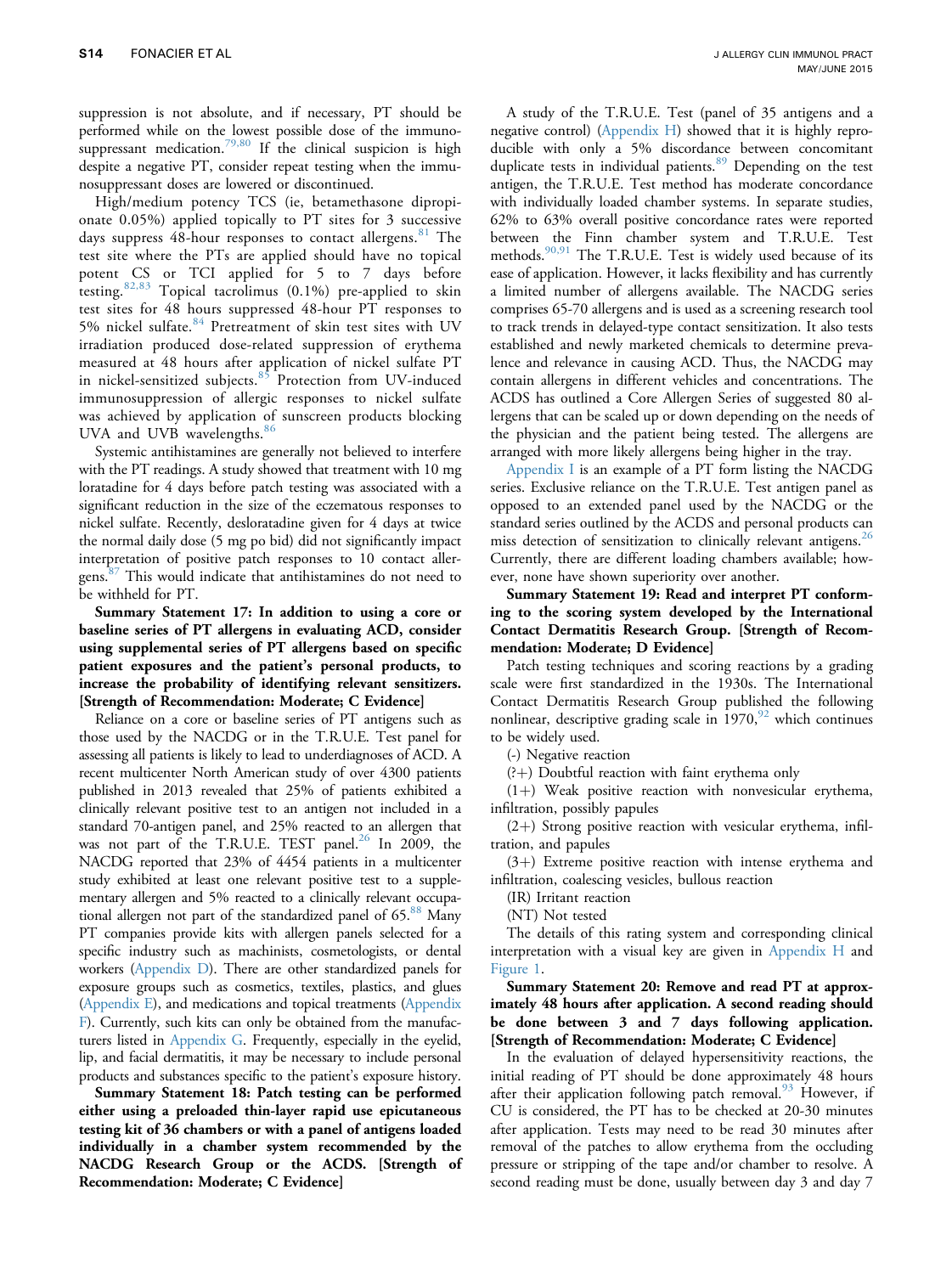<span id="page-14-0"></span>

after the initial application. $94$  Occasionally, an additional late reading after 7 days may be needed for certain contactants such as metals, some antibiotics, and TCS that may yield late reactions. $95$  A collaborative study documented that approximately 30% of relevant allergens that were negative at the 48-hour reading became positive at a 96-hour reading, suggesting that 96 hours may be optimal for a second reading. Consider a late reading for allergens with negative early reactions, when the clinical history strongly supports sensitization. Four allergens with the highest frequencies of delayed-positive reactions were gold sodium thiosulfate 0.5% (delayed-positive reactions in 22/ 353 patients), dodecyl gallate 0.25% (6/105), palladium chloride 2% (8/194), and neomycin sulfate 20% (10/253). In contrast, reactions to certain preservatives and fragrance

allergens dissipated after the day 5 reading. $96$  With most allergens, however, the gain in positive reactions was biggest when a reading was performed at day  $5.95,97$  $5.95,97$  [Table II](#page-15-0) lists allergens with typical early and late reactivity. Reactions occurring even as late as days 10 to 14 may be due to a delayed irritant response and delayed allergic reactions such as for metals and TCS, and very rarely represent sensitization from the PT.<sup>[97-99](#page-27-0)</sup> Conversely, some irritant reactions appearing within the first 48 hours tend to disappear (decrescendo effect) by 96 hours.<sup>[100](#page-27-0)</sup> In rare situations where patient circumstances (ie, distance from the practice, insurance issues) do not permit 3 visits, the patches can be removed by the patient or local physician at 48 hours and read by the treating physician in 72- 96 hours. Patients can be instructed to take a picture of the back before removing the patch (to help the clinician determine the integrity of the PT system, and to record any nonadherent or loose patches), and another picture after removing the patch. They should also re-label the PT sites after removal. However, this approach is considered suboptimal.

Summary Statement 21: Consider that a possible falsepositive reaction can result with the use of irritants or allergic substances at potentially irritating higher concentrations, pressure reaction from the filling chamber, an "angry back syndrome," or patch testing on skin with active dermatitis. [Strength of Recommendation: Moderate; D Evidence]

Many variables contribute to the strength of the PT reaction, including the concentration and potency of the allergen, the degree of subject sensitization, the length of application time, and the timing of the readings. $103$  The greatest source of misinterpretation is due to questionable or irreproducible reactions in the doubtful  $(?+)$  or weakly positive  $(1+)$  categories. The timing of the response may also affect its clinical significance; for example, a weak reaction at day 7 is more likely to be clinically relevant than one at day 3. The inability to separate nonspecific from true allergic responses may be encountered in patients who exhibit the "angry back" or "excited skin" syndrome, which is defined as falsepositive reactions adjacent to large true-positive reactions that induce contiguous skin inflammation and irritability. The longer the duration of the primary dermatitis, the greater the risk for the excited skin syndrome to occur with patch testing.<sup>[104](#page-27-0)</sup> This should be suspected in cases with more than 5 reactions in close proximity to each other. The underlying mechanisms are not fully understood.

A pustular patch reaction should not be misinterpreted as a positive reaction in PT. A pustular reaction is common in atopic individuals and in response to test of metals such as nickel, copper, arsenic, and mercuric chloride. The test site is only minimally pruritic and this type of pustular reaction is frequently an irritant reaction.

The position of the allergen in a multiple allergen template may give rise to the false-positive results, especially if crossreacting or co-sensitizing substances are tested in too close proximity.[105](#page-27-0) Marginally irritating allergens may also trigger false-positive reactions.<sup>[106](#page-27-0)</sup> Repeat the PT with greater separation of allergens or sequentially if the initial reactions are not clinically relevant, because false-positive reactions are not reproducible when the triggering allergens are removed.<sup>[106](#page-27-0)</sup>

Summary Statement 22: Recognize the possibility that false-negative reactions could be due to inadequate allergen concentration needed to elicit a response; inability of the vehicle to release sufficient allergen; reduced skin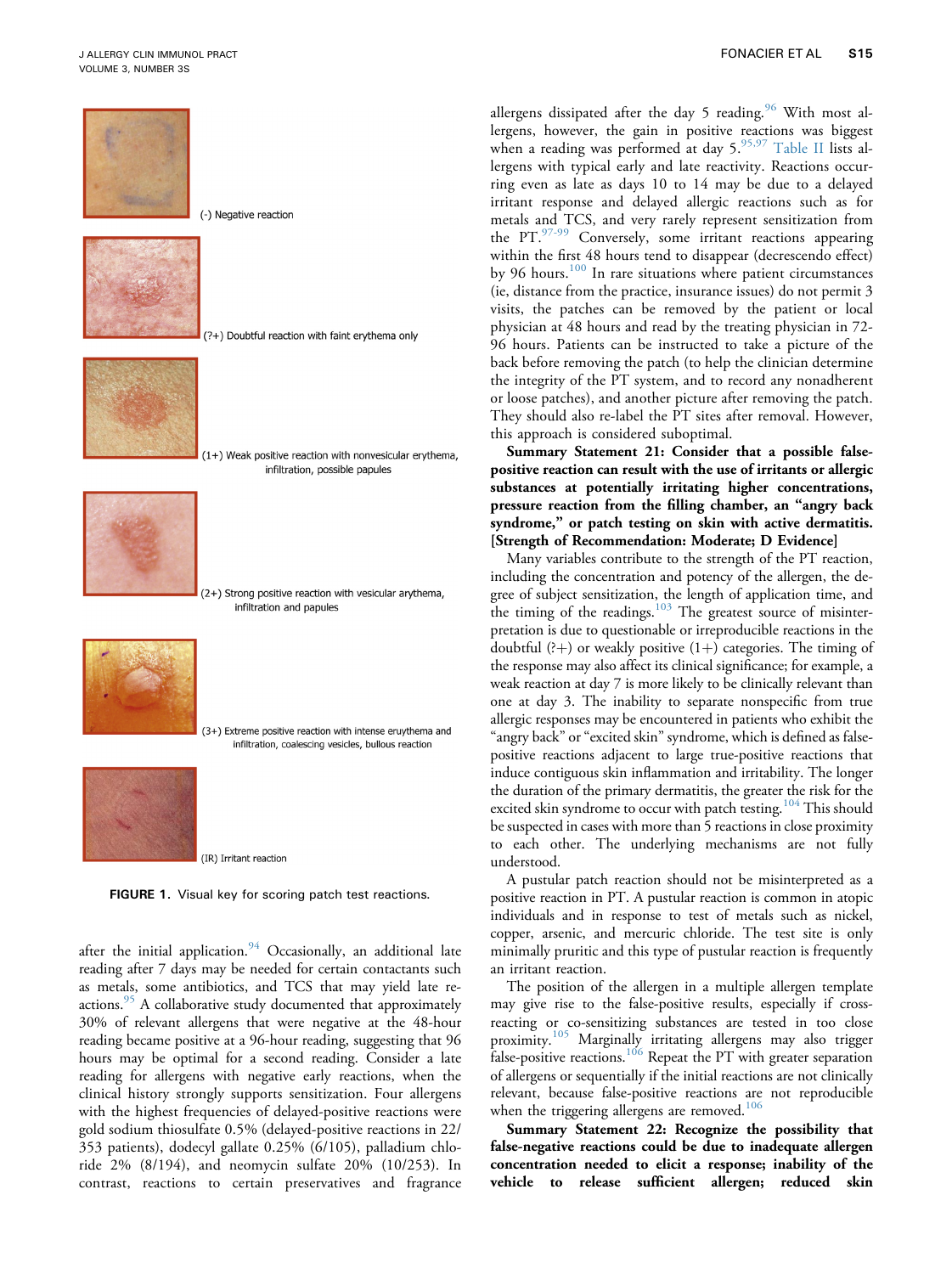<span id="page-15-0"></span>TABLE II. Allergens associated with early and late reactions

| Allergens associated with early peak reactions (at 48 h)        |
|-----------------------------------------------------------------|
| Balsam of Peru resin (Myroxylon pereirae) <sup>95,101,102</sup> |
| Benzoyl peroxide <sup>102</sup>                                 |
| Carba mix <sup>102</sup>                                        |
| Cinnamic alcohol <sup>102</sup>                                 |
| Cocamidopropyl betaine <sup>95</sup>                            |
| Fragrance mix <sup>95</sup>                                     |
| Imidazolidinyl urea <sup>102</sup>                              |
| Thiuram $mix^{102}$                                             |
| Wool alcohols <sup>102</sup>                                    |
|                                                                 |

### Allergens associated with reaction on day 5, resolved day 7

Fragrance mix<sup>[101](#page-27-0)</sup>

Methyl dibromo glutaronitrile phenoxy ethanol $101$ Octyl gallate<sup>101</sup> Balsam of Peru<sup>101</sup> Benzalkonium chloride<sup>[101](#page-27-0)</sup> Benzoic acid<sup>[101](#page-27-0)</sup> Disperse blue #124<sup>[101](#page-27-0)</sup>

#### Allergens associated with late peak reactions (days 6-7)

| Dyes                                                     |
|----------------------------------------------------------|
| Para-phenylenediamine95,102                              |
| Medications                                              |
| Neomycin <sup>95,101,102</sup>                           |
| Caine $mix^{95}$                                         |
| Topical corticosteroids                                  |
| Tixocortol-21-pivalate <sup>95</sup>                     |
| Budesonide <sup>95,101</sup>                             |
| Metals                                                   |
| Nickel sulfate <sup>95,101</sup>                         |
| Gold sodium thiosulfate <sup>101</sup>                   |
| Palladium chloride <sup>101</sup>                        |
| Potassium dichromate <sup>95</sup>                       |
| Cobalt chloride <sup>95</sup>                            |
| Preservatives and glues                                  |
| Dodecyl gallate <sup>101</sup>                           |
| p-Tert-butyl phenol formaldehyde resin <sup>95,102</sup> |
| Methylchloroisothiazolinone <sup>95</sup>                |
| Epoxy resin $95$                                         |
| Ethylenediamine dihydrochloride <sup>102</sup>           |
| Mercapto $mix^{95,102}$                                  |
| Thimerosol $95,101,102$                                  |
|                                                          |

responsiveness because of prior ultraviolet light exposure (ie, sun, tanning bed); concomitant immunosuppressive therapies; or methodological testing errors such as insufficient occlusion, failure to perform delayed readings, and failure to perform a photo PT. [Strength of Recommendation: Moderate; C Evidence]

The strength of the reaction on the skin does not necessarily correlate with clinical relevance. For example, aminoglycosides may cause weak reactions on PT that are nonetheless clinically relevant.<sup>[107](#page-27-0)</sup> The frequency of false-negative results is not known, but has been estimated to occur in up to 30% of patch-tested patients.<sup>108</sup> Potential causes of false-negative reactions include too low a concentration of the allergen in the extract, use of the

wrong carrier vehicle that resulted in insufficient penetration of the allergen, or inclusion of the wrong salt or version of the allergen. UV sunlight (eg, tanning), TCS, and TCI on the area of PT and systemic CS (ie,  $>$  20 mg/day prednisone)<sup>[78](#page-27-0)</sup> and other immunosuppressives can all inhibit a positive patch response. Also, the patient may need photo-patch testing if photo-allergic CD is suspected.

# Summary Statement 23: Determine the relevance of a PT result based on the clinical and exposure history when interpreting the PT. [Strength of Recommendation: Moderate; D Evidence]

The clinical relevance of positive PT reactions to ACD can only be established by carefully correlating the history, which includes exposure to the allergen, with the PT test results. A positive PT may be clinically relevant depending on current or past exposures. Current relevance is defined as *definite* if the PT or use test with the suspected material is positive; *probable* if the antigen is present in known skin contactants and the clinical presentation is consistent with that exposure; or *possible* if skin contact with materials known to contain the allergen was likely. Past relevance is considered if the PT is positive but the exposure was in the past, and not the present.<sup>[109,110](#page-27-0)</sup>

Summary Statement 24: Consult physicians with expertise in patch testing to household cleaning or industrial products if testing to the actual product suspected of containing the relevant allergen(s) is necessary, because false-positive and severe irritant reactions can occur. [Strength of Recommendation: Moderate; C Evidence]

Household and industrial products should only be tested by physicians with expertise on this type of testing after determination of safety from MSDS information and using nonirritating PT based on an authoritative text. $111$  Some of these chemicals can be extremely toxic to the skin and on rare occasions even produce systemic effects. The PT concentration of these products must be based on established protocols when available. Nonirritant concentrations are established by testing groups of unaffected volunteer control subjects. Whenever possible, customized contactants should be incorporated into a petrolatum base, but in some instances, a different vehicle should be used to increase exposure to the relevant antigen. $112,113$  It may be difficult to distinguish an irritant from an allergic reaction. Examples of direct PT to products at nonirritating concentrations found in Patch Testing 3rd Ed.,<sup>112</sup> are bath products 1% aqua, shampoo 5% aqua, synthetic detergents 2% aqua, soap 1% or 2% aqua, and glues 1% to 20% in aqua, acetone, alcohol, or petrolatum. Antiperspirant, eau de cologne, cosmetics that are leave on, and insect spray may be PT without dilution. Agents that should *not* be patch tested include benzene, toluene, and other solvents, such as gasoline, kerosene, lime, floor wax and polish, diesel oil, rust removers, and others. Furthermore, unknown substances should not be tested.

Summary Statement 25: Consult physicians with expertise in UV radiation and photo-patch testing to confirm a suspected diagnosis of photo-allergic CD. [Strength of Recommendation: Strong; C Evidence]

Photo-patch testing should be done in clinical settings with the expertise, materials, and equipment to perform the procedure. In brief, duplicate applications of the suspected photo-sensitizer(s) are placed on either side of the upper back, and occluded for 24 to 48 hours. A recent study suggests that 2 days of occlusion before irradiation of allergens is more sensitive at detecting photoallergy.<sup>114</sup> After PT removal, one side of the back is then irradiated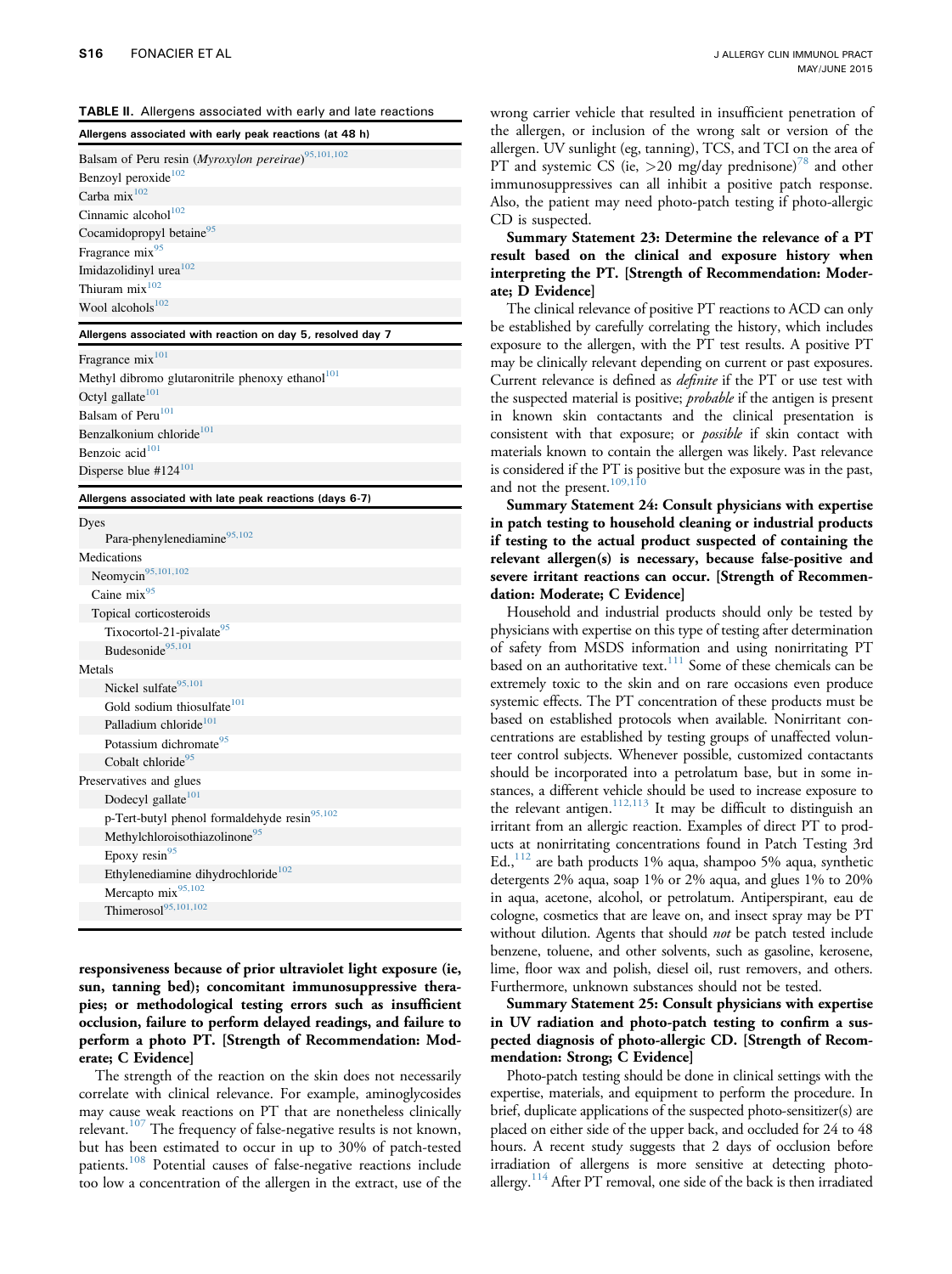with 5 J cm<sup> $-2$ </sup> of UVA and the other side is left open but untreated as the control. Both irradiated and unirradiated sides are then measured 48 hours after irradiation for a response. If the patient has persistent photosensitivity, the minimum erythema dose (MED) must be determined first and reduced to 1/2 of the MED for the photo-patch test. Readings are recorded preirradiation, immediately postirradiation, and 48 hours postirradiation. Additional readings have been recommended.<sup>11</sup>

Summary Statement 26: Although in vitro tests for delayed hypersensitivity to contact allergens (ie, metals and bone cement) are available, routine use of such assays is not currently recommended as their sensitivity and specificity for diagnosing ACD has not been determined and should be considered investigational. [Strength of Recommendation: Moderate; C Evidence]

In vitro tests for assessing antigen-specific sensitization are based on measuring lymphocyte proliferation (LPTs) or cytokine production (ELISA or EliSPOT) after incubation with antigens. Some *in vitro* tests have been validated by patch testing to nickel,<sup>116,117</sup> chromium,<sup>118</sup> cobalt,<sup>[119](#page-27-0)</sup> and beryllium.<sup>[120](#page-27-0)</sup> Several other in vitro tests are available, including the MELISA (Memory Lymphocyte Immuno Stimulation Assay), and LPTs from Orthopedic Analysis, but have not been validated against patch testing. The clinical relevance of in vitro testing in the diagnosis of contact dermatitis has not been established and is still considered investigational.

Summary Statement 27: Use the ROAT to further evaluate a patient suspected of ACD who exhibits doubtful or negative PT responses, to confirm that the patient is reacting to that particular product or to determine clinical tolerability to new cosmetic products. [Strength of Recommendation: Moderate; C Evidence]

Several open PT techniques have been used to test substances with the potential for irritation, and are especially suitable for cosmetics and other personal care products such as make-up and skin lotions. The ROAT involves the repeated application of a suspected allergen to the antecubital fossa twice daily for up to 1 to 2 weeks, and observing for the development of dermatitis. To replicate the reactivity of the eyelid skin, the ROAT can also be performed on the back of the ear. Another provocative open use test involves the application of the product to the skin of the forearm, which is then left untouched and observed for 5 to 10 days for a reaction. A comparison of the ROAT with the PT for nickel demonstrated that although the threshold concentration for a positive reaction for the ROAT per application was significantly lower than the threshold concentration for a positive PT, the accumulated ROAT dose was very similar to the  $PT<sup>121</sup>$  $PT<sup>121</sup>$  $PT<sup>121</sup>$ A usage test involves the daily direct application, under real world conditions, of an undiluted product highly suspected of containing a sensitizer, to prove causation. An example is for a patient to apply mascara to one set of eyelashes and to leave the other eye bare, to observe for dermatitis. This is often used when PT with suspected commercial allergens is negative but the suspicion of contact allergy is high.<sup>[122](#page-27-0)</sup>

# Sources of exposure to clinically relevant allergens

Summary Statement 28: Evaluate patients who present with recurrent dermatitis on exposed skin surfaces during airborne pollen seasons for contact sensitization to seasonal pollen allergens. [Strength of Recommendation: Moderate; C Evidence]

Patients with AD presenting in a pattern of airborne exposure (ie, present on face, hands, and exposed chest) may be triggered by airborne protein allergens such as grass pollen, house dust mite, and cat dander. Although currently not standardized, this can be diagnosed by the atopy patch test (APT), involving the application of intact protein allergens by PT and reading the site after 24 to 72 hours. An APT reaction correlates frequently with the skin prick test and serum IgE, but not always.<sup>1</sup>

For some plants, both plant parts and pollen may contain the same allergen, and have been reported to cause airborne CD. These include the weed Parthenium hysterophorus L. (a member of the Compositae family) in India and Australia,<sup>[125,126](#page-28-0)</sup> Japanese cedar pollen confirmed by a positive scratch-patch test, $127$  and Ambrosia deltoidea, or triangle-leaf bursage, confirmed by PT with an oleoresinous extract of  $A$ . deltoidea leaves.<sup>[128](#page-28-0)</sup>

Mulberry pollen<sup>[129](#page-28-0)</sup> and Compositae pollen from dandelions, blazing star, golden rod, yarrow, Aster ssp, chrysanthemums, or marguerite<sup>[130](#page-28-0)</sup> are reported to cause airborne CU that can be confirmed by prick skin testing.

Summary Statement 29: The clinician should consider cosmetics and personal hygiene products that are directly applied to involved skin or ectopically transferred from uninvolved skin as potential sources of allergens in patients with ACD. [Strength of Recommendation: Strong; C Evidence]

The US Food and Drug Administration (FDA) defines "cosmetic" as articles intended to be rubbed, poured, sprinkled, or sprayed on, introduced into, or otherwise applied to the human body or any part thereof for cleansing, beautifying, promoting attractiveness, or altering the appearance, and articles intended for use as a component of any such articles except soap (US FDA. The Federal Food, Drug, and Cosmetic Act, Sec. 201 [21 U.S.C. 321]; Chapter II, Definitions 1: [www.fda.gov\)](http://www.fda.gov). Thus according to this broad definition, it is not unusual for individuals to apply dozens of personal hygiene products to their skin on a daily basis including a plethora of cosmetics, each with a unique formulation of synthetic or natural ingredients. Such products can include emollients for day and night use, hair care products (shampoos, conditioners, pomade, relaxers, sprays, gels, mousses, foams), nail products (acrylic nails, polishes, hardeners, repair agents, extenders, wraps), traditional cosmetics (eye liners, mascara, eye shadow, foundation, lipstick, lip liners), concealers, shave creams and gels, antiperspirants and deodorants, toothpastes, dentifrices, hand creams, and barrier creams.

Although ACD caused by cosmetics is noted predominantly at the site of application, occasionally personal care products and cosmetics will manifest the contact allergy lesions in locations distant from the original skin sites. This phenomenon is termed ectopic CD. Typical causes of ectopic ACD are allergens such as nickel transferred to the eyelid by fingers, toluene sulfonamide formaldehyde resin in nail polish (which may cause eyelid dermatitis yet spare the periungual skin and distal fingers), and  $gold<sup>131</sup>$ (where dermatitis is reported in women who wear facial cosmetics that contain titanium dioxide that may adsorb or abrade the gold released from jewelry and make occasional contact with facial skin). $132$  In addition, patients allergic to hair products that contain CAPB, a surfactant in shampoo, can present with eyelid dermatitis without concurrent dermatitis on the scalp, neck, or ears. Consideration must also be given to dermatitis where the allergen is transferred between partners, parent or child.

Summary Statement 30: When evaluating ACD from cosmetics and personal care products that contain many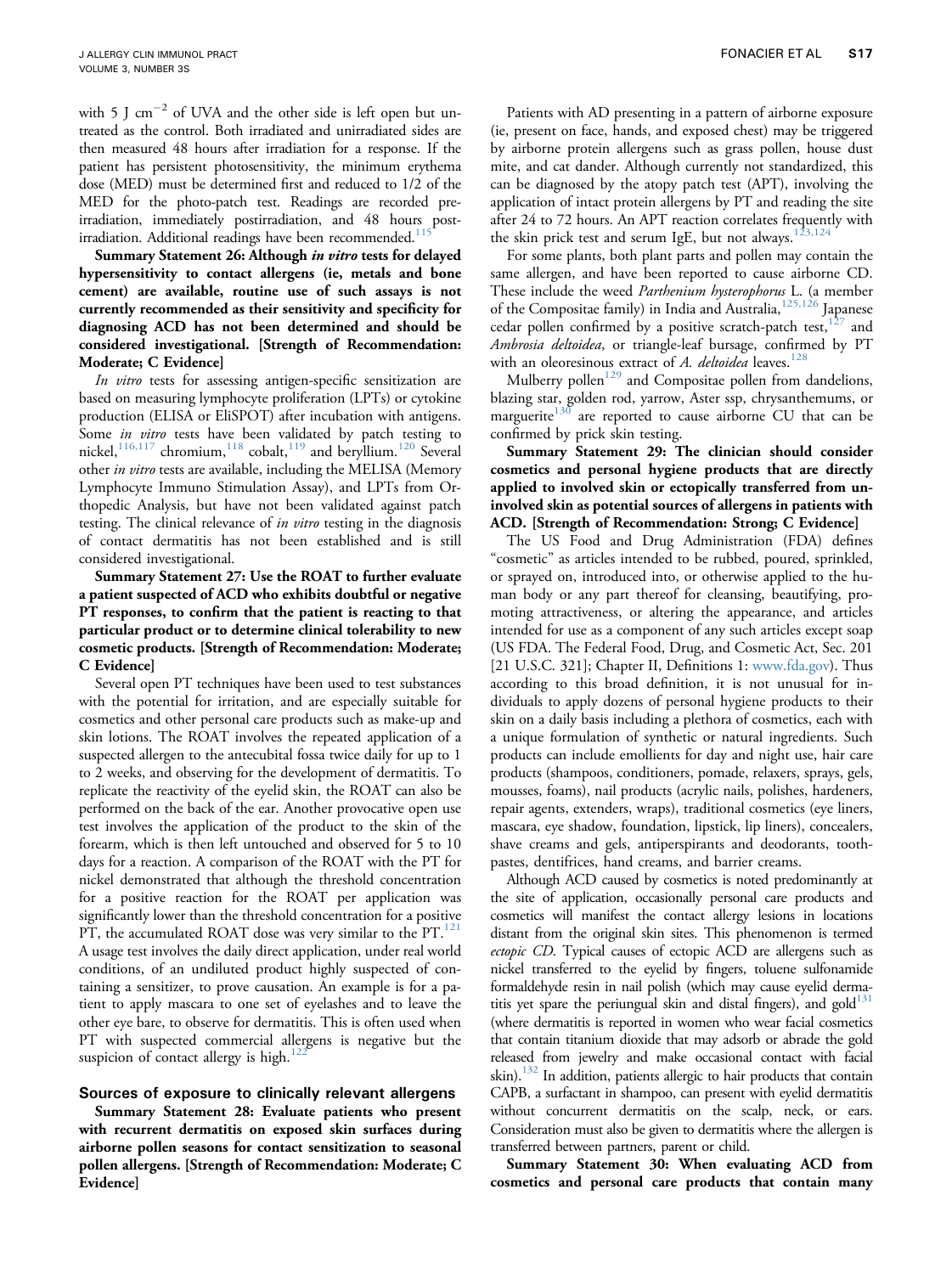# different chemical ingredients, consider that the most common causes are due to a few important chemical classes including fragrances, preservatives, excipients, nickel, and sun screening agents. [Strength of Recommendation: Moderate; C Evidence]

In aggregate, the number of chemical contactants used by an individual patient in a typical day can be more than 100. Despite this extensive use, typical contact allergens contained in these products tend to be clustered in a few important classes, including fragrances, preservatives, formulation excipients, nickel, and sun blocks. The 15 most frequently positive allergens of the NACD 2009-2010 PT were nickel sulfate (15.5%), neomycin (8.7%), FM I (8.5%), bacitracin (8.3%), BOP (7.2%), cobalt chloride (8.2%), formaldehyde (5.8%), quaternium-15 (5.8%), PPD (5.5%), FM II (4.7%), carba mix (4.6%), iodopropynyl butylcarbamate (4.3%), methyldibromo glutaronitrile/phenoxyethanol  $(3.8\%)$ , propylene glycol  $(3.2\%)$ , and thiuram mix  $(3.1\%)$ .<sup>26</sup>

Fragrances are complex substances that contain hundreds of different chemicals and are the most common cause of ACD from cosmetic in the United States. Fragrances are regularly present in cosmetics and personal care products, household products, and medicaments, either to achieve an appealing scent or to mask unpleasant odors. However, the labeling of products with regard to fragrance can be confusing.<sup>[133-137](#page-28-0)</sup> The use of the term *unscented* can erroneously suggest that a product does not contain fragrance when, in fact, a masking fragrance is present. Fragrance-free products are typically free of classic fragrance ingredients and are generally acceptable for the allergic patient. Caution should be exercised when substitute products, which are labeled fragrance free, contain large numbers of botanical extracts used for the purpose of improving odor characteristics.<sup>[138](#page-28-0)</sup> Allergy to fragrances can be detected clinically when obvious contact sites of perfume are involved. Clear demarcation of eczematous dermatitis on the neck where perfume is sprayed may be an obvious indication of fragrance allergy.

It is necessary to PT to appropriate screening chemicals for detection of delayed hypersensitivity to this group of aller-gens.<sup>[139-143](#page-28-0)</sup> The fragrance antigens in the current T.R.U.E. Test include BOP (a fragrant resinous natural product containing a mixture of many substances), and FM I (cinnamyl alcohol, cinnamaldehyde,  $\alpha$ -amyl cinnamaldehyde [amyl cinnamal], hydroxycitronellal, geraniol, isoeugenol, eugenol, oak moss). Although there is a strong association between these fragrances, separated PT may still be warranted to identify the specific offending fragrance so that not all fragrances need to be avoided.

Previous studies suggest that the standard FM and BOP will detect approximately 60% to 70% of fragrance-allergic individuals. The addition of other commonly used fragrance ingredients (ylang ylang oil, narcissus oil, and sandalwood oil) may increase the yield up to  $96\%$ .<sup>[141](#page-28-0)</sup> In a recent study of patients with eyelid dermatitis, PT to fragrance markers within the standard series (ie, FM I, FM II, Myroxylon pereirae, and cin-namic aldehyde) detected 73.2% of cases of fragrance allergy.<sup>[144](#page-28-0)</sup> The elucidation of fragrance allergy should result in advising an avoidance protocol that eliminates all culprit fragranced cosmetics and personal hygiene products. However, it should be noted that fragrances in PT have marginal irritant potential and weak positive reactions may not be regarded as proof of contact sensitization (low specificity of the test). The increased strength of the test reaction, a positive reaction on retest to FM (repeated positive reactions), and a positive PT to individual ingredients adds significantly to the probability of a relevant test.

Current labeling laws do not always require manufacturers to label a specific fragrance present in a product and regulation of fragrance ingredients in cosmetics exempts fragrance formulas as "trade secrets." Therefore, some manufacturers do not list essential oils that can also cause ACD such as tea tree oil (Melaleuca alternifolia), ylang-ylang oil (Cananga odorata), jasmine flower oil (Jasminum officinale), peppermint oil (Mentha piperita), lavender oil (Lavandula angustifolia), and citrus oil (limonene). "Covert fragrances" that may be used for purposes other than for aroma, ie preservatives, may be added to "fragrance free" products (benzaldehyde, benzyl alcohol, bisabolol, citrus oil, unspecified essential oils) and may be problematic. In addition, new fragrance chemicals are constantly introduced. Use testing and slow reintroduction of some fragrance products may allow for the detection of intolerance to specific cosmetic agents. It may be possible to identify the presence of specific fragrance ingredients by communicating directly with product manufacturers.

Preservatives and antibacterials are present in most aqueousbased cosmetics and personal hygiene products to prevent rancidity and microbial contamination. These preservatives are important cosmetic allergens. Preservatives tend to be grouped into 2 broad categories: formaldehyde releasers (products that emit formaldehyde) and nonformaldehyde releasers.<sup>[145-148](#page-28-0)</sup> [Table III](#page-18-0) is a list of preservative systems commonly used in cosmetic and personal care products.

In the United States, approximately 20% of cosmetics and personal care products (stay-on and rinse-off products) contain a formaldehyde releaser.<sup>[149](#page-28-0)</sup> The most recent data from the FDA Voluntary Cosmetic Registration Program Database<sup>[150](#page-28-0)</sup> approximate that 1 in 6 stay-on cosmetics and 1 in 4 rinse-off products contain a formaldehyde releaser, the most frequent of which is imidazolidinyl urea (7%), followed by DMDM hydantoin (5.4%), diazolidinyl urea (4.5%), and quaternium-15 (1.4%).

De Groot et al<sup>[149](#page-28-0)</sup> recommend that patients allergic to formaldehyde be advised to avoid stay-on cosmetics preserved with quaternium-15, diazolidinyl urea, DMDM hydantoin, or imidazolidinyl urea. Provocation tests may also be performed to determine relevance to this particular patient.

Among nonformaldehyde releaser preservatives, methlydibromo gluteronitrile (also known as 1,2-dibromo-2,4-dicyanobutane and is the sensitizing ingredient in Euxyl K 400) has emerged as an important cosmetic allergen in recent years.<sup>151</sup> In North America, the prevalence of positive PT reactions to Euxyl K 400 increased from 1.5% between 1992 and 1994 to the current rate of 5.5% for 2007 and 2008.<sup>109</sup> A total of 11.8% of hand dermatitis cases associated with Euxyl K 400 were occupation related and were linked to solvents, oils, lubricants, fuels, and cosmetics.<sup>[152](#page-28-0)</sup> In cosmetics, ACD from Euxyl K 400 or its components is most commonly reported in hand and face lotions, hair products, and ultrasonic gels. $152$ 

Another nonformaldehyde releaser preservative MCI/MI (trade name: Kathon CG) is commonly used in cosmetics and toiletries in the United States. The NACDG data from 2009 to2010<sup>[26](#page-26-0)</sup> show that MCI/MI had a 2.5% frequency of positive PT reactions, ranking it the fifth most commonly positive preservative. The combination of MCI/MI is tested at a 3:1 combination. Both MCI and MI can cause contact allergy with MCI as the more potent allergen in this combination.<sup>[153](#page-28-0)</sup> However, the use of MI alone as a preservative in personal care and cosmetic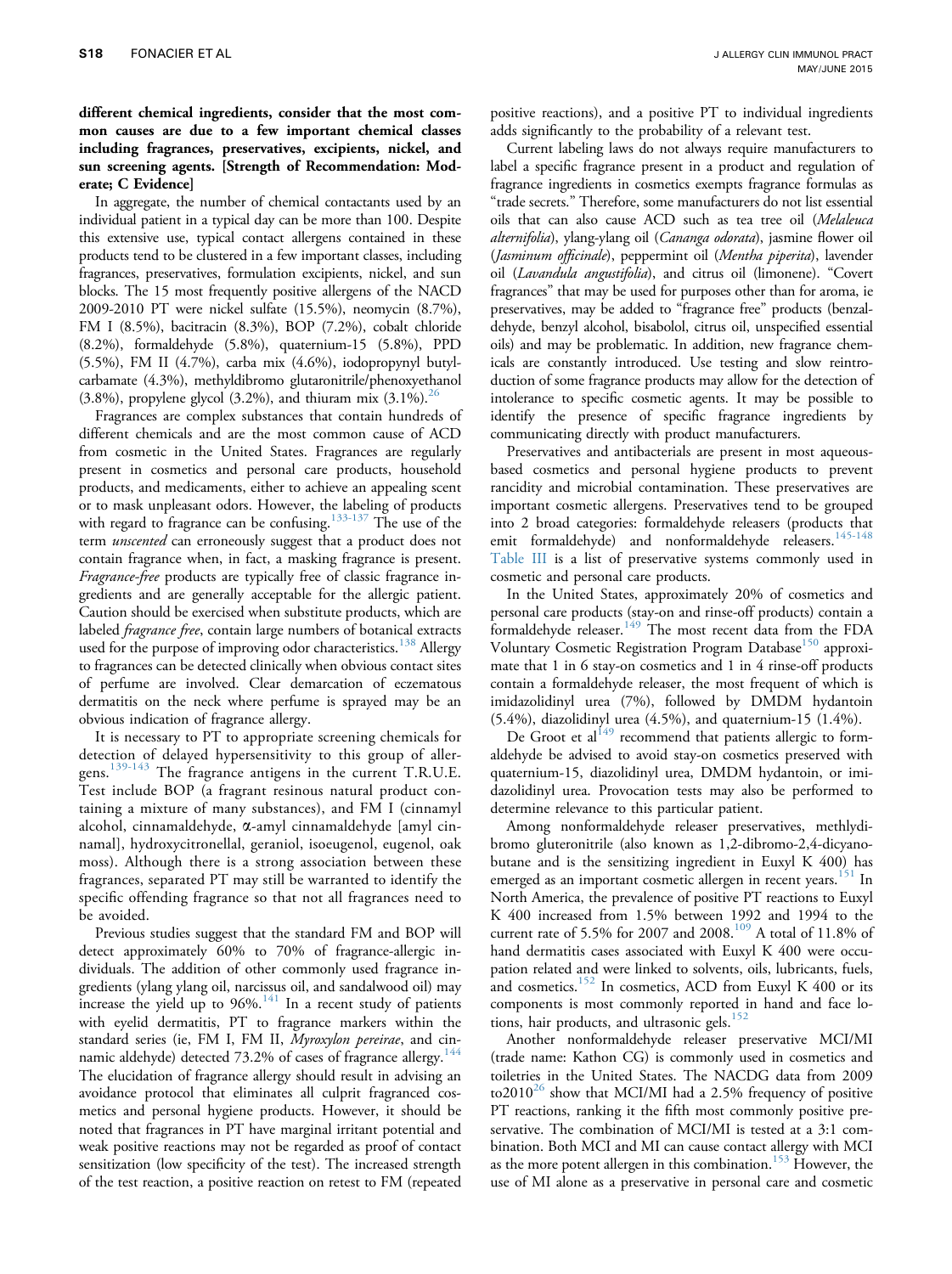#### <span id="page-18-0"></span>TABLE III. Cosmetic preservatives

| Formaldehyde releaser    | Nonformaldehyde releaser                                      |
|--------------------------|---------------------------------------------------------------|
| Formaldehyde             | Iodopropynyl butylcarbamate                                   |
| Ouaternium-15            | Methychloroisothiazolinone/<br>methylisothiazolinone (MCI/MI) |
| Diazolidinyl urea        | Parabens                                                      |
| Imidazolidinyl urea      | Methyldibromo glutaronitrile                                  |
| <b>Bromonitropropane</b> | Chloroxylenol                                                 |
| DMDM hydantoin           | Benzalkonium chloride                                         |
|                          | Thimerosal                                                    |
|                          | Phenoxyethanol                                                |

products has increased in the past few years. According to the US Food and Drug Administration Voluntary Cosmetic Ingredient Registration Program, MI was used in a total of 1125 cosmetic products in the United States in 2007.<sup>[154](#page-28-0)</sup> Of these, the majority are in rinse-off products: 24% were shampoos, 18% were conditioners, and 10% were baby soaps and detergents. Wet wipes (baby wipes, moist towelettes, and moist toilet paper) are a wellidentified sensitization source for  $ML^{15}$ 

The MCI/MI mix misses approximately 40% of allergy to MI likely because of the low concentration of MI in the MCI/MI combination in the PT. In Europe, several groups have documented frequency of allergy to this preservative of approximately 1.5%.<sup>[156](#page-28-0)</sup> Patch testing to MI alone will likely diagnose more cases of MI contact allergy.

Although parabens formulated in cosmetics are infrequent causes of ACD, they can induce ACD when used as antibacterials in topical medications. ACD has most commonly been reported when paraben-containing products are used on damaged skin such as in long-standing dermatitis and stasis ulcers. The rate of sensitization to parabens in patients with chronic leg ulcers is higher than that of the general population.<sup>[157](#page-28-0)</sup>

"Botanicals" are plant extracts that are increasingly used as additives to skin care products either for their medicinal properties or as fragrances (such as essential oils). Unfortunately, in cosmetics, product labeling may not list essential oils as fragrances. These natural botanicals, plant extracts, and herbal remedies are potential causes of CD. One study showed a sensitivity rate of 2.4% to testing with pure tea tree oil.<sup>158</sup> Other studies showed that 1.2% to 6.6% of patients patch tested for dermatitis are sensitive to propolis, $159$  which is commonly used in cosmetic and medicinal preparations because of its antiseptic, anti-inflammatory, and anesthetic properties. Propolis is found in many "all natural'' products, including lip balms, cosmetics, lotions and ointments, shampoos, conditioners, and toothpastes. Synonyms for propolis include bee glue, bee bread, hive doss, propolis balsam, propolis resin, and propolis wax.

Thus, PT should be considered for propolis, tea tree oil, and other essential oils in patients with cosmetic dermatitis. It is important that patients who are allergic to fragrance also be made aware of the potential dangers of cosmetics containing plant extracts and patients should be counseled that "natural products" does not equate with safety.<sup>[160](#page-28-0)</sup>

Summary Statement 31: Patients suspected to have allergy to hair products should be evaluated for PT reactions to CAPB, PPD, fragrances, preservatives, and glycerol thioglycolate. [Strength of Recommendation: Moderate; C Evidence]

CAPB is an amphoteric surfactant that is often found in shampoos, bath products, eye and facial cleaners, liquid detergents, surface cleaners, pet care products, and other skin and hair care products, and the incidence of sensitization is increasing. Although it is less irritating than the older polar surfactants such as sodium lauryl sulfate,  $161,162$  it is more sensitizing. CAPB allergy typically presents as eyelid, facial, scalp, and/or neck dermatitis.[163](#page-28-0) Consumers were sensitized mainly through shampoos (including baby shampoo) and other toiletry products that include liquid shower gels, roll-on deodorants, and facial cleansers.

According to the NACDG data for 2007-2008, 1.1% of patients tested had a positive reaction to  $CAPB<sup>109</sup>$  and positive  $\overline{PT}$ reactions to this allergen are often clinically relevant.

Commercial bulk production of CAPB may result in contamination of the final product with 2 chemicals that are used in the synthesis of CAPB, such as amidoamine and dimethylaminopropylamine.<sup>[163](#page-28-0)</sup>

Paraphenylenediamine is the active ingredient in many hair dyes, both permanent and semipermanent, and is a very common cause of CD in hairdressers. Although hair dye is the main source of exposure,<sup>[164](#page-28-0)</sup> other routes of exposure include body painting and temporary tattooing. ACD from PPD can be severe, sometimes mimicking angioedema. The "skin sensitivity test" recommended in the package insert of hair dyes has been validated as an effective method to predict a type IV hypersensitivity reaction and should be used by hairdressers.<sup>[165](#page-28-0)</sup> Nevertheless, PT may be needed to identify the active allergen in the consumer product.

It is difficult to find alternative hair dyes for PPD-allergic individuals. Alternatives include henna (giving a reddish tint for any hair color), lead oxide (which oxidizes to darken gray hair but has not been adequately evaluated for its toxicity), and temporary coloring agents (which only last for a few washes). Semipermanent hair dyes containing F, D & C and D & C dyes appear to have very low cross-reactivity with PPD (examples: Elumen Hair Color from Goldwell Cosmetics, Linthicum Heights, MD, and Clairol Basic Instincts-Loving Care from the Proctor & Gamble Company, Cincinnati, Ohio). However, semipermanent dyes may not be as cosmetically elegant and require more frequent application. Scheman et al reported that PPD-sensitive individuals who test negative to para-toluenediamine sulfate (PTDS) will very likely tolerate the newer permanent and demi-permanent PPD-free hair-dye products.<sup>[166](#page-28-0)</sup> However, this study suggests that patients be tested for PTDS before using PPD contacting dyes. Examples of PPD-free hair dyes include Wella Koleston Perfect (permanent), Wella Color Charm (demi-permanent), Schwarzkopf Igora Royal (permanent), Goldwell Color Chic (permanent), Goldwell ReShade for Men (demi-permanent), Sanotint Light (demipermanent), and L'Oreal Paris Excellence To-Go 10-Min. Crème Colorant (demi-permanent).[26,167](#page-26-0) Both physicians and patients should consult available databases like Contact Allergen Management Program (CAMP) and Contact Allergen Replacement Database (CARD) regularly for updates.

Other sources of exposure to PPD include leather, fur, textiles, industrial rubber products, and black henna tattoos.<sup>[167](#page-28-0)</sup> Crossreactivity with other para-amino compounds, such as benzocaine, PABA, sulfa drugs, aminoazobenzene, IPPD, and azo dyes has been reported and may require avoidance.<sup>[168](#page-28-0)</sup>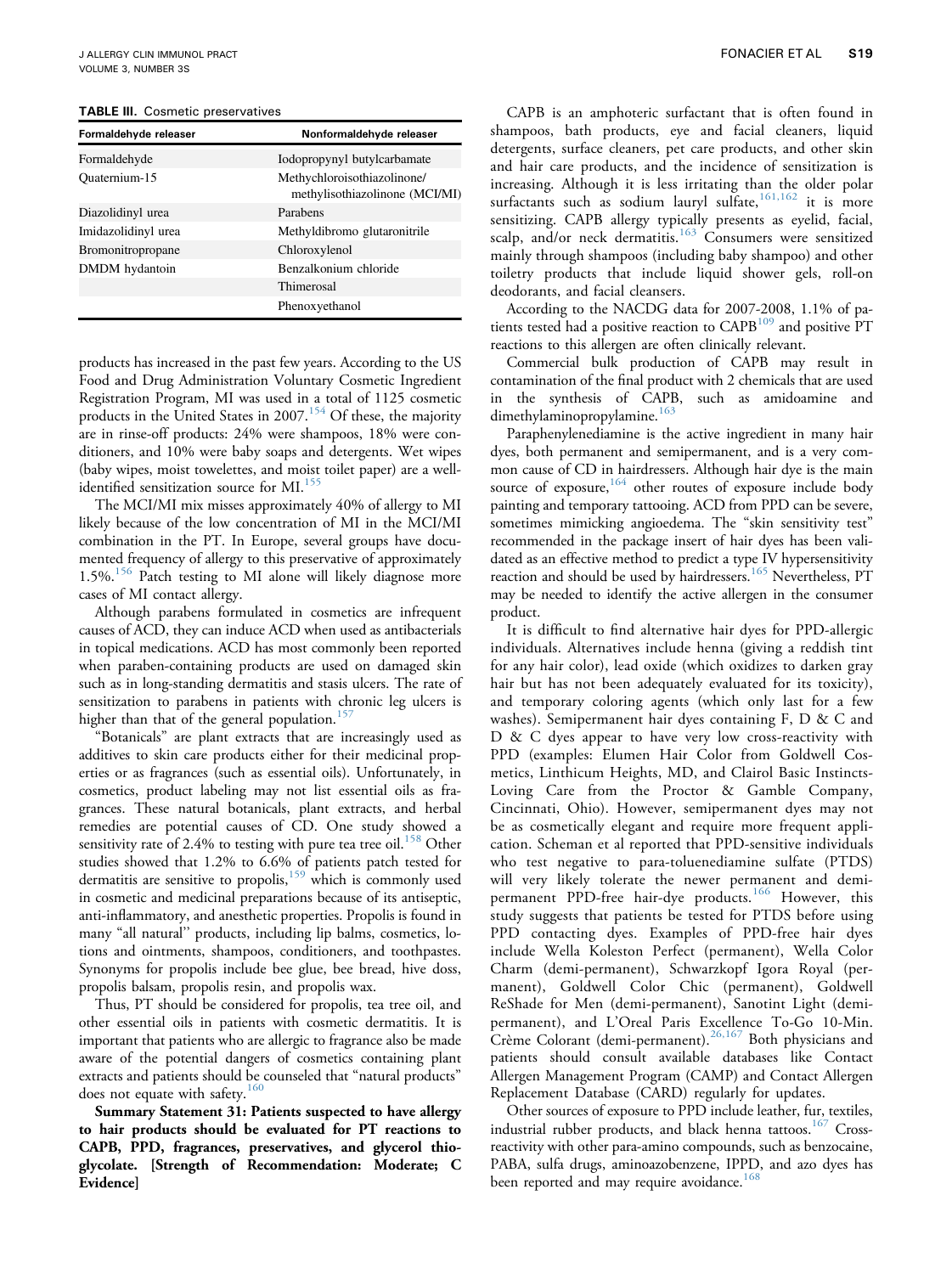Glycerol thioglycolate is the active ingredient in permanent wave solution. ACD to this chemical tends to cause more occupational dermatitis in hair dressers than consumers. Unlike PPD, thioglycolates may remain allergenic in the hair long after it has been rinsed out. Hence, those individuals who are allergic to it may continue to have skin eruptions weeks after application of the perm, and hairdressers allergic to it may be unable to cut or shape permanent waved hair. $1$ 

# Summary Statement 32: Suspect allergy to nail products when the dermatitis presents locally at the distal digit or ectopically on the eyelids and face. [Strength of Recommendation: Moderate; C Evidence]

Most allergic reactions to nail polish and artificial nail products are to tosylamide/formaldehyde resin<sup>[105](#page-27-0)</sup> found in nail polish enamel, in addition to nail hardeners and setting lacquers. Up to 80% of the reactions appear on the neck, face, lips, and eyelids, although unusual locations including the gluteal, perianal, and genital areas have been reported. Only 27% of reactions were reported in the periungual region of the hands and feet. Some patients react to the polish when it is still wet, but the majority of patients appear to react to the water-soluble components (including monomers and dimers) of tosylamide/formaldehyde resin found in dry polish. $160$ 

As an alternative, some manufacturers may use an alkyl polyester resin and label their products as "hypoallergenic." These products would be suitable alternatives for sensitive patients.<sup>170</sup>

Artificial nails are increasingly used and are available as sculptured nails, photobonded nails, and preformed nails. Reactions to artificial nails have included paronychia, onychodystrophies, and dermatitis at contact areas and at distant sites. Acrylate monomers used for sculpting artificial nails are important sensitizers for contact and occupational dermatitis. Preformed plastic nails may be glued over the natural nail plate using ethyl cyanoacrylate, a potential sensitizer.

Certain guidelines for testing nail cosmetics are as follows: (1) Nail polish should be tested as is—undiluted. (2) Acrylate allergy should be screened with an acrylate test panel, including 2% methyl methacrylate, 1% bisphenol A, 2% tetraethylene glycol dimethacrylate, 2% bisphenol A dimethacrylate, 2% ethylene glycol dimethacrylate, 2% dimethyl-p-toluidine, and 1% benzoyl peroxide has been advocated.<sup>171</sup> (3) Patch testing for nail polish removers should be an open PT, at a concentration of 10% in olive oil. (4) Cuticle removers are tested as an open PT at a 2% aqueous concentration.<sup>[172](#page-28-0)</sup>

# Summary Statement 33: Suspect the diagnosis of photoallergic CD to cosmetics when eczema occurs in a lightexposed distribution following the use of a skin care product or cosmetic, including sunscreens. [Strength of Recommendation: Strong; C Evidence]

Some cosmetic ingredients may only cause an ACD after exposure to UV radiation. Photo-allergic CD typically affects sun-exposed areas such as the face, the ''V'' of the anterior neck, the dorsal hands, and forearms. It typically spares the upper eyelids, upper lip, and submental and postauricular areas. Before evaluation for photo-allergic CD, one should rule out phototoxic drug eruption, photo-allergic drug eruption, and systemic disease such as lupus erythematosus.

The prevalence of allergic reactions to sunscreens may continue to increase as the use of sunscreen continues to become

more widespread. Allergic and photo-allergic reactions have been reported with several chemical sunscreen families. $173,174$ 

Sunscreens have traditionally been divided into chemical absorbers (UVB [290-320 nm], UVA II [321-340 nm], and UVA I [341-400 nm]) and physical blockers.

Sunscreens are often overlooked as a cause of CD, because other excipients (fragrances, formaldehyde releasers, preservatives, vitamin E, and lanolin alcohol) $175$  are more frequently implicated. Sunscreen sensitization is much higher in individuals referred for evaluation of photosensitivity.<sup>[176](#page-28-0)</sup> The most common cosmetic sunscreen agents used are listed in [Table IV](#page-20-0).

### Physical ultraviolet light blockers

Titanium dioxide and zinc oxide are the most common physical UV blockers used today and have not been reported to cause contact dermatitis or photo-allergy.

### Topical medicinal CD

Summary Statement 34: If an eruption worsens, rather than improves, after the topical application of certain medications, or fails to respond to TCS, patch testing should be performed to the suspected product and/or ingredients known to be contact sensitizers. [Strength of Recommendation: Moderate; C Evidence]

CD may develop after exposure to topical medications, including lanolin, para-aminobenzoic acid (in sunscreens), "caines" (anti-itch preparations), topical antibiotics, topical antihistamines, NSAIDs, and/or TCS.[177-182](#page-28-0) Neomycin, bacitracin, and iodochlorhydroxyquin are well-known sensitizers. Lanolin is used as the base of many topical medications including TCS and moisturizers.

Allergy to TCS affects  $0.5\%$  to 5.8% of patients<sup>[183](#page-29-0)</sup> suspected of ACD. Sensitization can occur by skin, airborne, oral, and IV routes.[184,185](#page-29-0) Certain disorders predispose patients to an increased risk of CS ACD. These include treatment of refractory eczema, chronic venous leg ulcers, stasis dermatitis, and CD (in particular, patients with a history of 2 or more positive PT results and multiple medicament sensitivities).

Patch testing to CS is complicated by the inherent, anti-inflammatory nature of the drug itself, which results in frequent false-negative results if tested at too high concentration. Accordingly, PT readings should also be done 7-10 days following application because approximately 30% of ACD to TCS could be missed by conventional readings.<sup>186,18</sup>

Patch testing substances for TCS allergy that are commercially available include amcinonide, betamethasone-17,21 dipropionate, betamethasone-17-valerate, budesonide, clobetasol-17-propionate, desoximetasone, dexamethasone, hydrocortisone, hydrocortisone 17-butyrate, prednisolone, tixocortol-21-pivalate, and triamcinolone acetonide. The pa-tient's own commercial steroid,<sup>[184](#page-29-0)</sup> as well as the vehicle and preservatives in the preparations,<sup>[188,189](#page-29-0)</sup> must also be tested. Coopman et al $190$  suggested that 4 major groups of CS preparations should suffice, because there is considerable crossreactivity within the groups and possible cross-reactivity between them. Ninety percent of ACD to CS should be detected by using tixocortol pivalate, budesonide, triamcino-lone, and the patient's commercial steroid.<sup>[191,192](#page-29-0)</sup> Although rare, patients sensitized to CS by skin contact can develop SCD with administration of the CS by an oral, IV, IM, or inhalation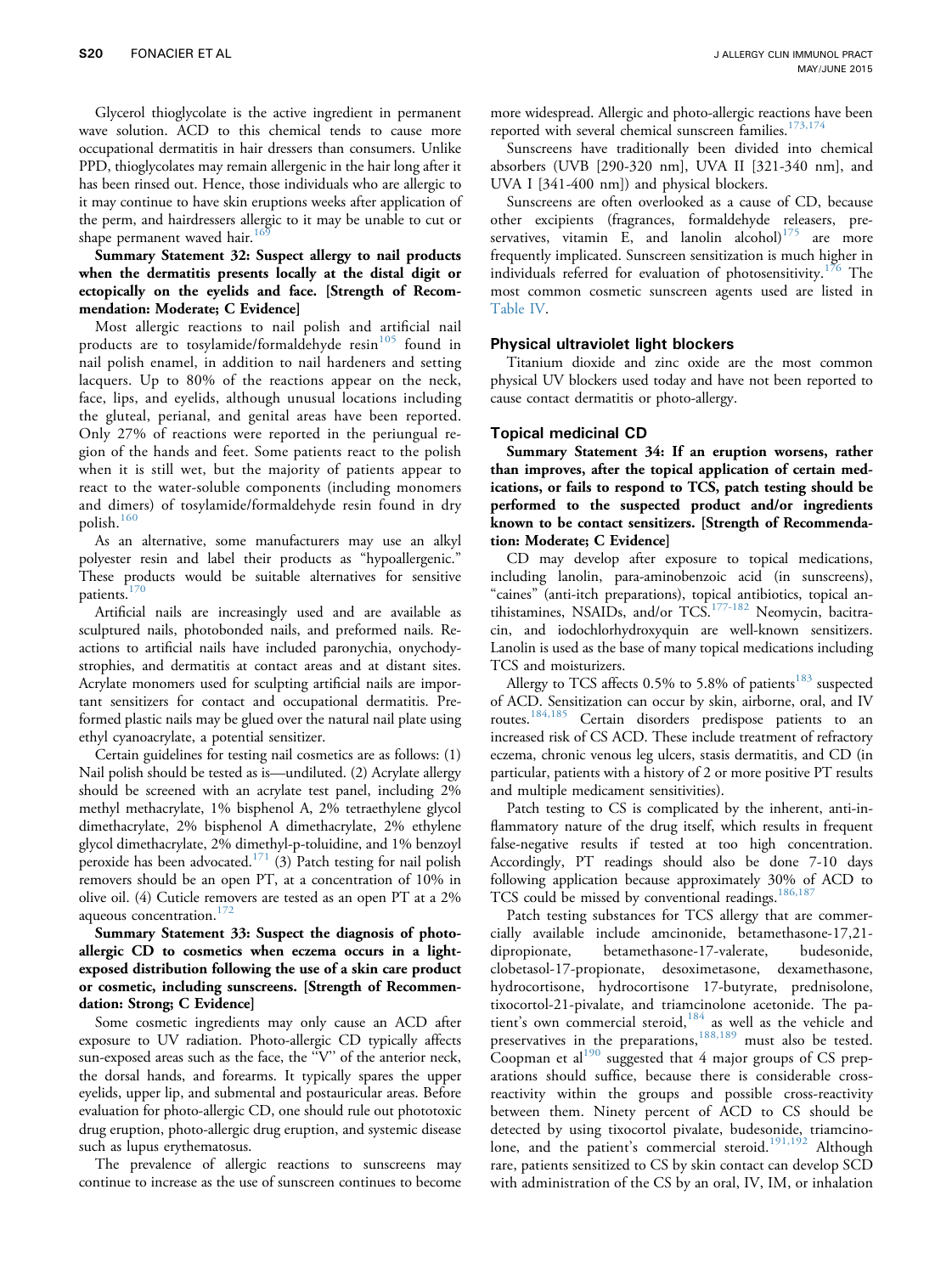<span id="page-20-0"></span>TABLE IV. The most common cosmetic sunscreen agents

| Cinnamates                                                   | Octyl dimethyl         |
|--------------------------------------------------------------|------------------------|
|                                                              | para-aminobenzoic acid |
| Salicylates                                                  | Benzophenones          |
| Titanium dioxide                                             | Anthranilates          |
| Butyl methoxydibenzoylmethane<br>or avobenzone (Parsol 1789) | Zinc oxide             |

route.<sup>[193](#page-29-0)</sup> Cross-reactivity based on 2 immune recognition sites has been reported,<sup>[194](#page-29-0)</sup> and the avoidance of TCS within each class is recommended once allergy to TCS has been confirmed by PT ([Appendix J](#page-36-0)).

Summary Statement 35: The clinician may use the drug PT for the diagnosis of some drug hypersensitivity reactions, recognizing that there is no standardized approach to define the population, clinical manifestation, drug to PT, and PT materials to make patch testing to drugs a standard of care. [Strength of Recommendation: Weak; D Evidence]

Patch testing to drugs may have a role in delayed hypersensitivity drug reactions<sup> $177$ </sup> and have a higher positivity in patients presenting with maculopapular rashes, erythroderma, and nonimmediate cutaneous reactions,  $195$  including DRESS,  $196$ AGEP,  $197$  SJS/TEN, and fixed drug eruptions. The utility of the PT depends on various factors including the type and formulation of the drug being tested, the vehicle used, as well as the immunopathogenesis eliciting the eruption.

PT may be helpful with aromatic anticonvulsants and various antibiotics, but it is not consistently helpful for a wide range of drugs. Patients with a history of drug exanthem from antibiotics are more likely to have a positive PT (10% to 46%) compared with those with a history of a drug exanthem from nonantibiotic medications ( $\sim$  10% to 11%).<sup>198</sup>

Within antibiotic classes, there are higher rates of positive PT reactions to aminopenicillins, cephalosporins, pristinamycin, and clindamycin compared with macrolides, tetracyclines, and quinolones.[195](#page-29-0)

PT can be performed for a wide variety of medications in multiple concentrations and vehicles.<sup>[201](#page-29-0)</sup> The European Society of Contact Dermatitis (ESCD) and the European Network on Drug Allergy (ENDA) have guidelines for performing PT for medication-induced cutaneous eruptions.<sup>[202,203](#page-29-0)</sup> However, the limitations of these studies include the lack of standardized test materials, the absence of information as to the ideal test concentration and vehicle to use, and the differences in the interpretation of the tests.

Summary Statement 36: Consider pre-operative patch testing for metal sensitization in patients with a significant history of metal allergy. [Strength of Recommendation: Moderate; C Evidence]

Indications for pre-operative PT in patients with a history of metal allergy are still being developed. However, pre-operative PT may help guide the selection of implant alloys in patients with a high suspicion of metal allergy, and such patients demonstrate improved outcomes.<sup>204-207</sup> This testing is not recommended for patients without such a history of metal sensitivity. There is no information regarding pre-operative PT in patients with a prior history of methacrylate or antibiotic sensitivity.

Summary Statement 37: In patients with joint replacement failure, patch testing to components of the implant may be helpful after infection and biomechanical causes have been excluded. [Strength of Recommendation: Moderate; C Evidence]

The clinician should recognize that contact sensitization to metals or bone cement that is used in orthopedic, cardiac, dental, and gynecological implants has been associated with both dermatitis and noncutaneous complications. These complications may include localized pain, swelling, erythema, warmth, implant loosening, decreased range of motion, stent stenosis, and pericardial effusions in the case of cardiac implants. Patch testing to implant or device components has been recommended to help determine the etiology of the adverse reaction ([Tables V and VI](#page-21-0)).<sup>[208-210](#page-29-0)</sup>

In a meta-analysis, the rates of sensitization to metals were significantly higher in patients with a failed implant than in patients with a well-functioning implant ( $P = .002$ ) or without an implant ( $P < .001$ ).<sup>[209](#page-29-0)</sup> Patients who experienced failed joint replacements and underwent revision using components dictated by a positive metal PT reported resolution of their joint symptoms, most frequently joint pain, joint loosening, and localized dermatitis. Those patients with a positive metal PT who were not revised continued to experience the same symptoms.<sup>[204](#page-29-0)</sup> Similarly, a group of patients with implant-related eczema who were metal sensitized, and then underwent revision with a different metal alloy implant, had a higher incidence of eczema resolution.<sup>211</sup> Anecdotal case reports suggest that skin or systemic manifestations of sensitization to components of implantable defibrillators, $212$  pacemakers, $213$ arterial stents,<sup>214</sup> dentures,<sup>[215](#page-29-0)</sup> and  $IUDs$ ,<sup>[216](#page-29-0)</sup> appeared to improve once the sensitizing agent was replaced.

At present, the recommendation for implant removal remains controversial. Indeed there are reports of individual patients with documented metal allergy who have tolerated implants of the same metal without adverse reactions. An older study reported that 18 patients with documented metal allergy did well for over 6 years following a joint replacement that contained the aller-genic metal.<sup>[217](#page-29-0)</sup> Gawkrodger stated in 1993 that there was no evidence that nickel-sensitive patients, when given a plastic-tostainless-steel hip implant, developed cutaneous reactions or loosening of their prostheses,  $^{218}$  $^{218}$  $^{218}$  although he has since identified an association between metal sensitization, peri-implant hypersensitivity reactions, and implant loosening and failure. The overall risk, however, was low.<sup>[219](#page-29-0)</sup> Other patients with documented metal sensitization have tolerated cardiac implants with the same metal without adverse reaction. $220$ 

As in all cases of PT, results must be interpreted within the clinical history and physical examination. If an implant is functioning well, then a positive PT to an implant component is not clinically rele-vant.<sup>[210](#page-29-0)</sup> The likelihood that an allergy to implant components is the cause of implant failure is higher when other causes of implant failure (infection and biomechanical issues) have been ruled out. There are no current guidelines or recommendations for symptomatic patients with positive PT to metals or bone cement components. The decision regarding implant revision following positive relevant PT results can only be made after a thorough discussion between the patient, the allergist or dermatologist, and the orthopedic surgeon.

In addition to the possibility of metal sensitization as a potential therapeutic cause of joint replacement failure, there are also reports of implant failure related to bone cement or its components, including benzoyl peroxide, hydroquinone, methyl methacrylate, and n,n-dimethyl para-toluidine.<sup>[221-223](#page-29-0)</sup>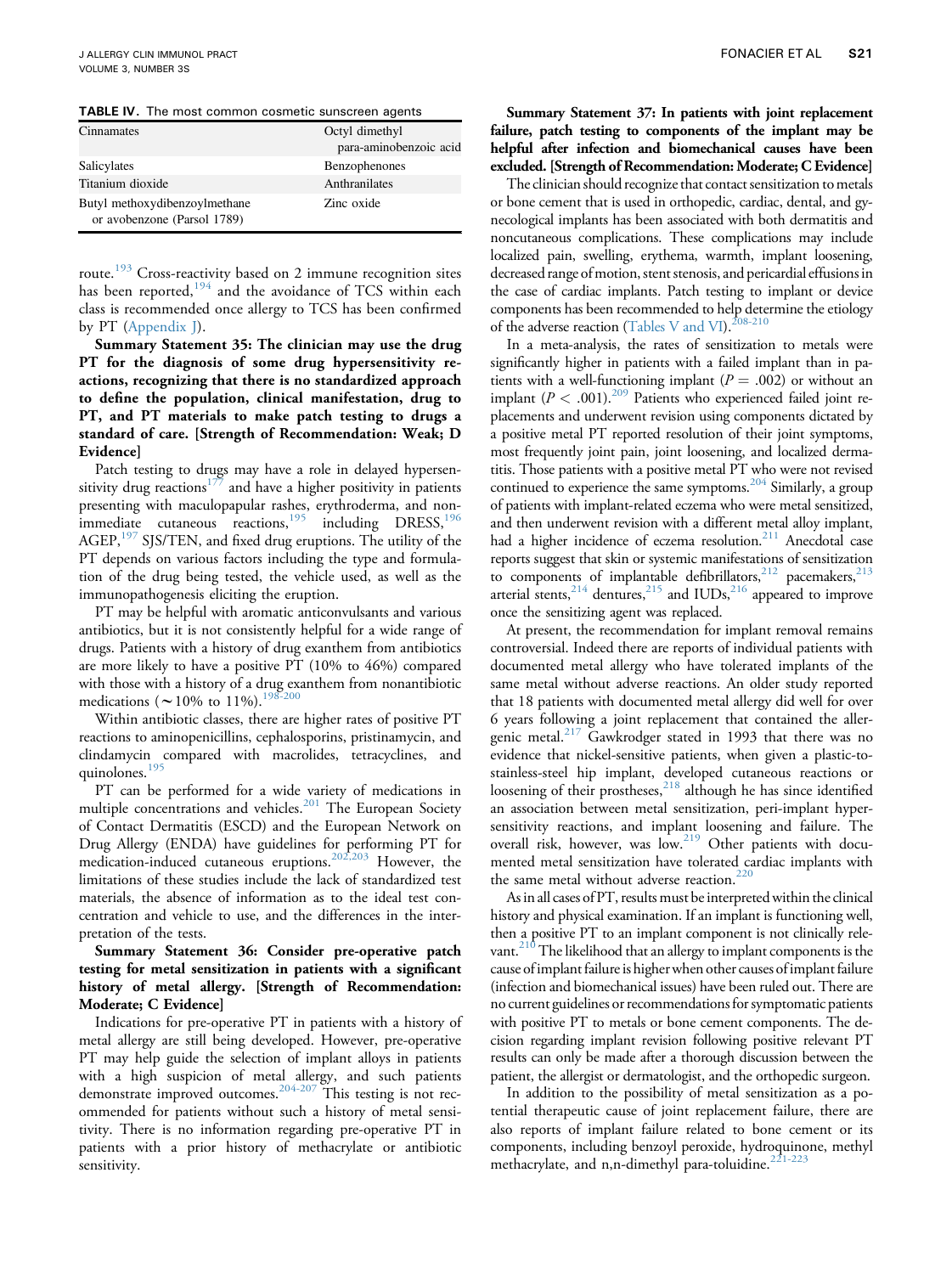<span id="page-21-0"></span>TABLE V. Components of selected alloys used in metal implants

| Alloy                | 316L Stainless<br>Steel $\sim$ % content | Cobalt-chromium-molybdenum<br>steel (ASTM F75) $\sim$ % content | <b>Vitallium</b><br>$\sim$ % content | <b>Titanium</b><br>$\sim$ % content | <b>Nitinol</b><br>$\sim$ % content | Oxinium<br>$\sim$ % content |
|----------------------|------------------------------------------|-----------------------------------------------------------------|--------------------------------------|-------------------------------------|------------------------------------|-----------------------------|
| Nickel               | $8.3 - 35$                               | < 0.5                                                           |                                      | Trace                               | 45                                 | None                        |
| Chromium             | 20                                       | 27-30                                                           |                                      |                                     |                                    |                             |
| Manganese            | $\overline{c}$                           | $<$ 1                                                           | 0.5                                  |                                     |                                    |                             |
| Molybdenum           | $2 - 3$                                  | $5 - 7$                                                         | 5.6                                  |                                     |                                    |                             |
| Nitrogen             | 0.1                                      | < 0.25                                                          |                                      |                                     |                                    |                             |
| Carbon               | 0.003                                    | < 0.35                                                          | 0.02                                 |                                     |                                    |                             |
| Sulfur               | 0.03                                     | < 0.01                                                          |                                      |                                     |                                    |                             |
| Silicon              | 0.75                                     | <1                                                              | 0.5                                  |                                     |                                    |                             |
| Phosphorus           | 0.045                                    | < 0.02                                                          |                                      |                                     |                                    |                             |
| Iron                 | Balance                                  | < 0.75                                                          | None                                 |                                     |                                    |                             |
| Tungsten             |                                          | < 0.2                                                           |                                      |                                     |                                    |                             |
| Aluminum             |                                          | < 0.1                                                           |                                      | $5.5 - 6.5$                         |                                    |                             |
| Titanium             |                                          | < 0.1                                                           |                                      | 89.9                                | 55                                 |                             |
| Boron                |                                          | < 0.01                                                          | 0.1                                  |                                     |                                    |                             |
| Cobalt               |                                          | <b>Balance</b>                                                  | 61                                   |                                     |                                    |                             |
| Chromium             |                                          |                                                                 | 32                                   |                                     |                                    |                             |
| Vanadium             |                                          |                                                                 |                                      | $3.5 - 4.5$                         |                                    |                             |
| Zirconium (oxidized) |                                          |                                                                 |                                      |                                     |                                    | 97.5                        |
| Niobium              |                                          |                                                                 |                                      |                                     |                                    | 2.5                         |

# Special population

ACD in children. Summary Statement 38: ACD and ICD are significant clinical problems in children. Patch testing should be performed and remains the gold standard for the diagnosis of ACD in children. [Strength of Recommendation: Strong; C Evidence]

Although ACD was historically considered to occur less frequently in children, recent studies show that positive PT re-actions range from 14% to 70% of children patch tested.<sup>[224](#page-29-0)</sup> ACD is considered rare in the first few months of life with increased reports suggesting an early peak around age 3, and an increasing rate of occurrence through the teen years, attaining and even exceeding that observed in adults. $^{225-227}$  $^{225-227}$  $^{225-227}$ 

In children, a careful, age-appropriate history should include exposure to diapers, hygiene products, cosmetics, sun blocks, textiles with dyes and fire retardant materials, medications, pets and pet products, school projects, sports, and so on. The influence of fashion trends, hobbies, and lifestyle activity such as body piercing, decorative skin paintings (eg, PPD-laced black henna tattoos), natural remedies, and cosmetics (eg, tea tree oil), or products with fragrances and herbal ingredients have all been associated with ACD in this population.

Perioral dermatitis in children is associated with lip licking, lip chewing, thumb sucking, or excessive drooling. Metals including mercury, chromate, nickel, gold, cobalt, beryllium, and palladium are important allergens in patients with dental implants, orthodontic devices, or who play an instrument. ICD is the most common cause of diaper dermatitis in infancy because of friction, occlusion, maceration, and increased exposure to water, moisture, urine, and feces. Allergic CD to rubber chemicals (mercaptobenzothiazole, cyclohexyl thiophathalimide) or glues (p-tertiarybutylphenol-formaldehyde resin) has been reported to cause  $CD<sub>z</sub><sup>228</sup>$  a dermatitis that is predominantly on the outer buttocks and on the hips in toddlers. This is frequently caused by the elastic bands that hold tightly on the thighs to prevent leaking.

The NACDG compared results of PT in children and adults and found no significant difference in the overall frequency of at least one relevant positive PT reaction in children (51.2%) compared with adults  $(54.1\%)$ .<sup>[34](#page-26-0)</sup> Additionally, there are highly relevant allergens that have significant frequency in children because of their unique exposure such as MCI/MI, a preservative in infant wet wipes, liquid soaps, and shampoos. Also, exposures to dialkyl thiourea and p-tert-butyl formaldehyde resin in rubber products are seen in shin guards, wet suits, and protective pads.

A US-based study showed nickel, fragrance, cobalt, thimerosal, BOP, potassium dichromate, neomycin, lanolin, thiuram mix, and PPD to be common allergens in children.<sup>[77](#page-27-0)</sup> Eight of these are also in the top 10 allergens in adults suggesting that the sensitization profile for children does not differ significantly from that of adults. An allergen found in higher frequency in children than in adults is lanolin/wool alcohols that can be found in healing ointments, aftershave, baby and bath oil, hand sanitizers, and creams, reflecting the frequency of use of the products containing this contactant. Thimerosal positive PT has been reported in both adults and children, with the main source of sensitization likely due to previous vaccination and may not be a clinically relevant allergen. There are additional highly relevant allergens in children that correlate with unique exposures such as (1) MCI/MI, a preservative found in infant products (wet wipes, liquid soaps, shampoos); (2) CAPB, a surfactant in cleansing products (eg, No More Tears formulations); (3) disperse dyes in diaper material and colored garments (school and athletic uniforms); (4) carbamates and thiuram used in rubber (gloves, garments, shoes, and toys); (5) dialkyl thioureas; and (6) p-tertbutyl formaldehyde resin found in rubber and neoprene (shin guards, protective pads, and wetsuits).

The same test concentrations used in adults can be used in children.<sup>[229](#page-29-0)</sup> However, it has been suggested that in very young children (<6 years of age), allergens such as formaldehyde, formaldehyde releasing preservatives, mercaptobenzothiazole, and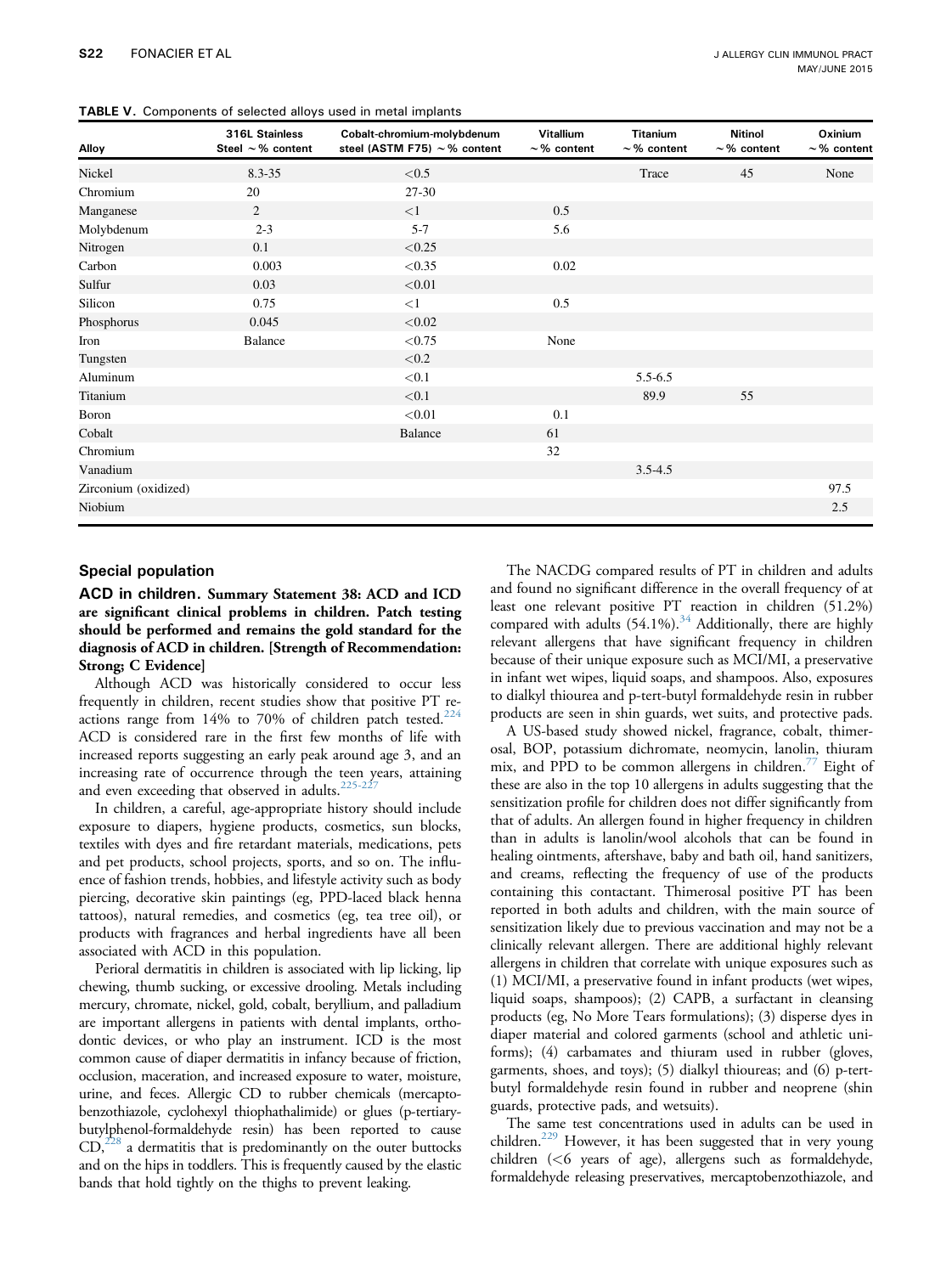TABLE VI. Substances that may be present in different types of implant or device and that potentially should be considered for diagnostic patch testing

|                                    | Implant or device        |                          |                          |                          |                          |                          |  |  |  |
|------------------------------------|--------------------------|--------------------------|--------------------------|--------------------------|--------------------------|--------------------------|--|--|--|
|                                    |                          |                          | Orthopedic               |                          |                          |                          |  |  |  |
| Substances or alloy <sup>3</sup>   | Dental                   | Pre-implant              | Post-implant             | Intravascular            | Pacemaker and ICD        | Gynecological            |  |  |  |
| Aluminum                           | $\mathbf X$              | X                        | $\mathbf X$              | $\overline{\phantom{a}}$ | $\mathbf X$              | $\qquad \qquad -$        |  |  |  |
| Beryllium                          | $\mathbf X$              | $\overline{a}$           | $\overline{a}$           | L,                       | $\overline{\phantom{a}}$ | L,                       |  |  |  |
| Cadmium                            | $\mathbf X$              | $\overline{\phantom{a}}$ | $\qquad \qquad -$        | $\overline{\phantom{a}}$ | $\Box$                   | $\overline{\phantom{a}}$ |  |  |  |
| Chromium                           | $\mathbf X$              | X                        | $\mathbf X$              | X                        | X                        | X                        |  |  |  |
| Cobalt                             | $\mathbf X$              | $\mathbf X$              | $\mathbf X$              | $\mathbf X$              | $\mathbf X$              | $\overline{\phantom{a}}$ |  |  |  |
| Copper                             | $\mathbf X$              | $\sim$                   | $\overline{\phantom{a}}$ | $\mathbf{r}$             | $\overline{\phantom{a}}$ | X                        |  |  |  |
| Gold                               | $\mathbf X$              | $\overline{\phantom{a}}$ | $\overline{\phantom{a}}$ | $\mathbf X$              | $\mathbb{L}$             | $\overline{\phantom{a}}$ |  |  |  |
| Indium                             | $\mathbf X$              | $\overline{\phantom{a}}$ | $\overline{\phantom{a}}$ | $\overline{\phantom{a}}$ | $\overline{\phantom{a}}$ | $\overline{\phantom{a}}$ |  |  |  |
| Iridium                            | $\overline{\phantom{a}}$ | $\overline{\phantom{a}}$ | $\overline{\phantom{a}}$ | $\overline{\phantom{a}}$ | X                        | $\mathbf X$              |  |  |  |
| Iron                               | $\mathbf X$              | $\mathbf X$              | $\mathbf X$              | $\mathbf X$              | ÷,                       | $\overline{a}$           |  |  |  |
| Manganese                          | $\mathbf X$              | X                        | $\mathbf X$              | $\mathbf X$              | $\overline{\phantom{a}}$ | $\mathbf X$              |  |  |  |
| Mercury                            | $\mathbf X$              | $\sim$                   | $\overline{\phantom{a}}$ | $\overline{\phantom{a}}$ | $\mathbf X$              | $\overline{\phantom{a}}$ |  |  |  |
| Molybdenum                         | $\mathbf X$              | $\mathbf X$              | X                        | X                        | $\mathbf X$              | $\overline{\phantom{a}}$ |  |  |  |
| Nickel                             | $\mathbf X$              | $\mathbf X$              | $\mathbf X$              | $\mathbf X$              | $\mathbf X$              | $\mathbf X$              |  |  |  |
| Niobium                            | $\mathbf X$              | $\mathbf X$              | $\mathbf X$              | $\overline{\phantom{a}}$ | $\overline{\phantom{0}}$ |                          |  |  |  |
| Palladium                          | $\mathbf X$              | $\mathbb{L}$             | $\Box$                   | L,                       | $\overline{\phantom{a}}$ | $\overline{a}$           |  |  |  |
| Phosphorus                         | $\mathbf X$              | X                        | $\mathbf X$              |                          | $\overline{\phantom{a}}$ | $\overline{a}$           |  |  |  |
| Platinum                           | $\mathbf X$              | $\overline{\phantom{a}}$ | L,                       |                          | $\mathbf X$              | $\mathbf X$              |  |  |  |
| Rhodium                            | $\mathbf X$              | $\overline{\phantom{a}}$ | $\overline{\phantom{a}}$ | $\overline{a}$           | $\overline{\phantom{a}}$ | $\overline{\phantom{a}}$ |  |  |  |
| Ruthenium                          | $\mathbf X$              | $\sim$                   | $\overline{\phantom{a}}$ | ÷,                       | $\overline{\phantom{a}}$ | $\overline{\phantom{a}}$ |  |  |  |
| Silicon                            | $\overline{\phantom{a}}$ | X                        | X                        | $\overline{a}$           | $\Box$                   | $\overline{\phantom{a}}$ |  |  |  |
| Silver                             | $\overline{\phantom{a}}$ | $\overline{\phantom{a}}$ | $\overline{a}$           | L,                       | $\mathbf X$              | $\mathbf X$              |  |  |  |
| Tantalum                           | $\overline{\phantom{a}}$ | X                        | $\mathbf X$              | $\overline{\phantom{a}}$ | $\mathbf X$              | $\blacksquare$           |  |  |  |
| Tin                                | $\mathbf X$              | $\mathcal{L}$            | $\overline{\phantom{a}}$ | $\overline{\phantom{a}}$ | L.                       | $\mathbf X$              |  |  |  |
| Titanium                           | $\mathbf X$              | $\mathbf X$              | $\mathbf X$              | $\mathbf X$              | $\mathbf X$              | $\mathbf X$              |  |  |  |
| Tungsten                           | $\overline{a}$           | $\mathbf X$              | $\overline{\phantom{a}}$ | $\mathbf X$              | $\overline{a}$           | $\overline{a}$           |  |  |  |
| Vanadium                           | $\mathbf X$              | $\mathbf X$              | $\mathbf X$              | $\overline{\phantom{a}}$ | $\mathbf X$              | $\overline{\phantom{a}}$ |  |  |  |
| Zinc                               | $\mathbf X$              | $\sim$                   | $\overline{\phantom{a}}$ | L,                       | ÷.                       | X                        |  |  |  |
| Zirconium                          | $\mathbf X$              | X                        | X                        | ÷.                       | $\overline{\phantom{a}}$ | $\overline{\phantom{a}}$ |  |  |  |
| Custom-made disk of relevant alloy | X                        | $\mathbf X$              | X                        | $\mathbf X$              | $\mathbf X$              | $\overline{\phantom{a}}$ |  |  |  |

ICD, irritant contact dermatitis.

Used with permission from Contact Dermatitis 2011;66:4-19.

thiuram be diluted 50%, and potassium dichromate diluted 25% in petrolatum, to avoid irritant false-positive reactions.<sup>230,231</sup>

The German Contact Dermatitis Group  $(GCDG)^{232}$  recommends that children under 6 years should only be PT if there is a high degree of clinical suspicion and only to the suspected allergens. Children over the age of 12 can be tested in the same manner as adults.

The ideal number of PT to be applied depends on the patient and could be limited by the surface available for testing and the potential risk of active sensitization. Thus, Jacob et al.<sup>23</sup> recommend a basic North American Standard Series for children aged 6-12 years to include 20 selected allergens that are the most prevalent in the pediatric population with the highest clinical relevance and therefore would be the highest yield as a basic series. These are bacitracin, budesonide, carba mix, cobalt chloride, cocamidopropyl betaine, colophonium, Compositae mix/dandelion extract, disperse blue, ethylenediamine, formaldehyde, FM I, FM II, lanolin alcohol, MCI/MI, BOP, neomycin sulfate, nickel sulfate, potassium dichromate, quaternium-15, and tixocortol-21-pivalate. Additional allergens can also be tested

for if there is a relevant exposure history, for example, black rubber mix, dialkyl thioureas, mercaptobenzothiazole, PPD, and p-tert-butylphenol formaldehyde resin. In conclusion, PT can and should be performed in children and remains the gold standard for the diagnosis of ACD with appropriate parental informed consent.

# Occupational contact dermatitis. Summary Statement 39: In a patient who presents with dermatitis associated with workplace exposures (ie, OCD), consider ICD as well as ACD. [Strength of Recommendation: Strong; C Evidence]

Contact dermatitis is one of the most common types of occupational illness, with estimated annual costs exceeding \$1 billion [\(http://www.cdc.gov/niosh/topics/skin](http://www.cdc.gov/niosh/topics/skin)). An occupational health supplement (OHS) to the 2010 National Health Interview Survey (NHIS) noted that 10%, or approximately 15.2 million US current or recent workers reported the presence of dermatitis. There was a higher prevalence rate in women (11.2%; 95% CI 10.4-12.0) than in men (8.5%; 95% CI 7.8-9.3). The estimate of *work-related dermatitis* was 7.4% or 1.12 million.<sup>23</sup>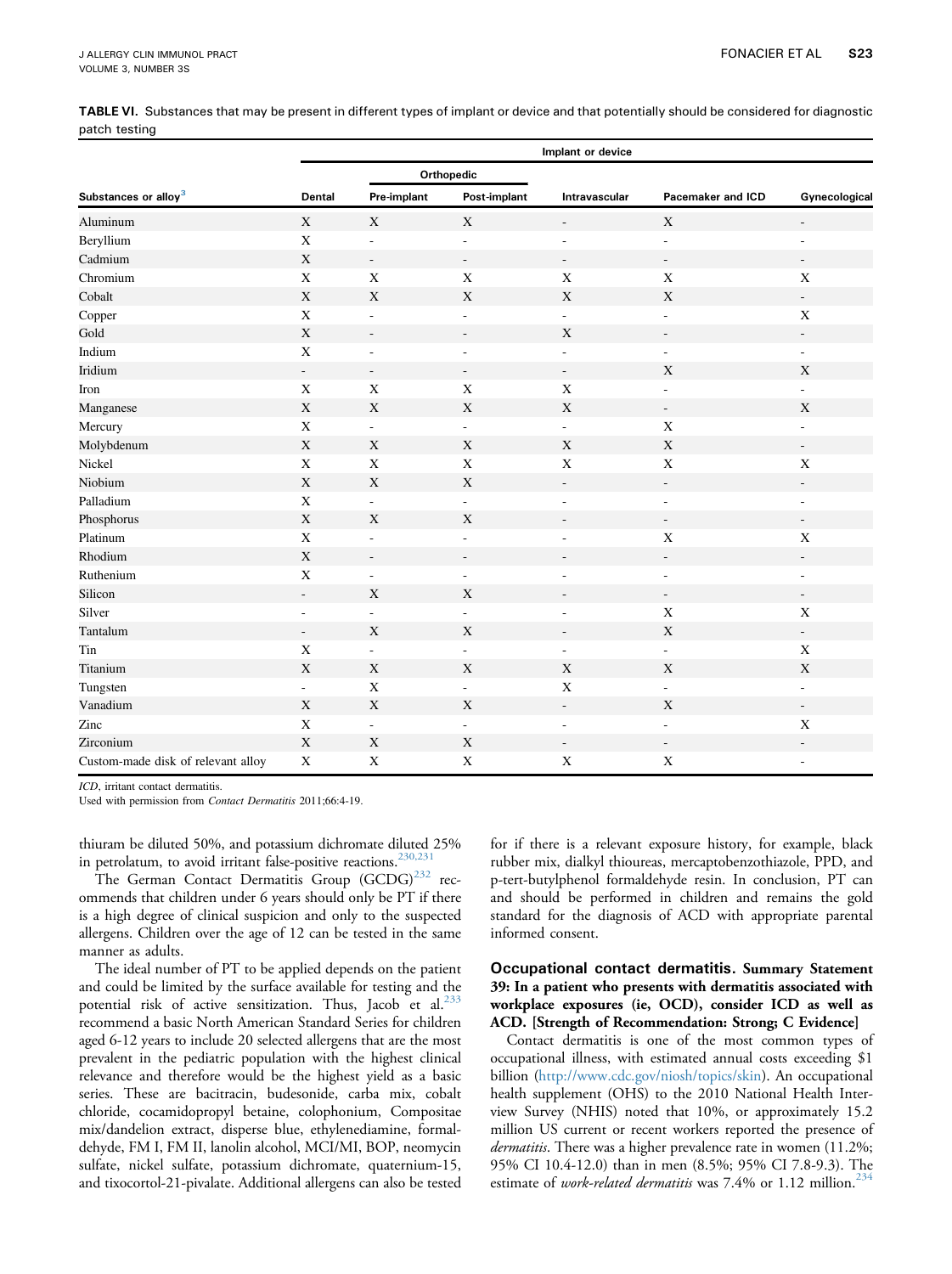Occupational CD is classically divided into ICD and ACD. Although the mechanisms differ between the two, the clinical and histologic appearance may be similar.

Irritant CD represents approximately 80% of all cases of OCD. Common irritant exposures include wet work, solvents and alcohols, cutting oils, coolants, degreasers, soaps, detergents, and other cleaning agents and disinfectants. The major chemical groups associated with ACD include metals, rubber-related materials, epoxies, resins and acrylics, organic dyes, plants, foods, medications, biocides, and germicides.<sup>2</sup>

A worker's skin may be exposed through direct contact with contaminated surfaces, deposition of aerosols or vapors, skin immersion, or splashes. The hands are most commonly affected by OCD and followed by the wrists, arms, and face. OCD can present at any stage in a worker's career, including apprenticeship.<sup>236</sup> The common agents that cause ICD and ACD in OCD as reported by the NACDG in the United States include carba mix, cobalt chloride, epoxy resin, formaldehyde, glutaraldehyde, glyceryl thioglycolate, mercaptobenzothiazole, nickel sulfate, potassium dichromate, quaternium-15, and thiuram. In addition, The Health and Occupation Reporting System, the European Prevention Initiative for Dermatological Malignancies, and the Occupational Physicians Reporting Activity in the UK reported chromes and/or chromates, foods, latex, rubber chemicals, PPD, preservatives, resins and acrylics, soaps and cleansers, wet work, cutting oils and coolants, petroleum products, solvents, and alcohols.

Summary Statement 40: In patients with suspected occupation-related CD, the examining physician should verify the diagnosis by confirming that the dermatitis was caused or aggravated by workplace exposures. [Strength of Recommendation: Moderate; C Evidence]

Accepted and validated criteria should be used to establish causation and aggravation of OCD. Mathias<sup>[237](#page-29-0)</sup> proposed 7 criteria as a practical guideline for confirming this diagnosis: (1) the clinical appearance that is consistent with CD; (2) potential culprit cutaneous irritants and/or allergens are present in the workplace; (3) the anatomic distribution of dermatitis is consistent with workplace skin exposure; (4) the temporal relationship between exposure and onset of symptoms is consistent with CD; (5) nonoccupational exposures are excluded as probable causes of the dermatitis; (6) the dermatitis improves when absent from work exposure, and re-exposure results in exacerbation; and (7) PT performed according to established guidelines demonstrates positive and relevant reactions.<sup>[237](#page-29-0)</sup> Of these 7 criteria, 4 must be present to conclude that the dermatitis is OCD. The validity of the Mathias criteria for establishing occupational causation and aggravation of CD was recently confirmed in a 2- to 5-year prospective study.<sup>[238](#page-29-0)</sup>

Industries and jobs that pose a high risk for development of OCD are as follows:

- 1. Food service and food processing (cooks and caterers)
- 2. Cosmetology (beauticians and hairdressers)
- 3. Health care (personnel)
- 4. Agriculture, forestry, and fishing
- 5. Cleaning
- 6. Painting
- 7. Mechanics, metal working, and vehicle assembly
- 8. Electronics industry
- 9. Printing and/or lithography
- 10. Construction.

In food processing workers with OCD, the prevailing factors are exposure to food ingredients, even intact proteins, and hand washing. A review of NACDG results for hairdressers and cosmetologists demonstrated that glyceryl thioglycolate in permanent wave solutions, PPD in hair dyes, nickel sulfate, 2 hydroxyethyl methacrylate, and quaternium-15 are common sources of allergens.<sup>23</sup>

Among health professionals, hand dermatitis may be due to ICD, ACD, and IgE-mediated CU. With the advent of increased barrier control recommended for health professionals, the rapidly increased need for latex gloves resulted in a spike in the prevalence of both immune-mediated and irritant skin reactions. IgE-mediated responses include CU, rhinitis, asthma, and/or anaphylaxis, and sensitization can be confirmed by specific prick or in vitro tests. Health care workers may also develop ACD to rubber accelerants and other chemicals in gloves, which include bisphenol A in vinyl gloves. In one study of 3448 patients (1058 health care workers) with occupational dermatitis due to suspected glove allergy, 13% were sensitized to thiurams, 3.5% to dithiocarbamates, 3% to mercaptobenzothiazole and/or its derivatives, 0.4% to thioureas, and 3% to 1,3-diphenylguanidine. $^{240}$  $^{240}$  $^{240}$  Patch testing to rubber chemical mix or the suspected article itself is appropriate.

In 132 farmers with OCD, metals, disinfectants, rubber, and pesticides were the most important allergens. Less commonly, they reacted to colophony, lanolin, and propolis (especially bee keepers). Contact dermatitis lesions in farmers are frequently aggravated by irritant chemicals in fertilizers and pesticides.

A survey of Danish cleaners and/or housekeepers who had OCD showed significantly increased rates of sensitization to formaldehyde and rubber additives such as thiurams, zinc diethyldithiocarbamate and mercaptobenzothiazole compared with controls. $^{241}$  $^{241}$  $^{241}$ 

In the military, common causes of ACD include exposure to plants and insects, formaldehyde resins, disperse dyes, and chromate-containing dyes in uniforms, methylchloroisothiazolinone/ methylisothiazolinone in coolants and cutting oils, metal allergy to embedded shrapnel, and phenoxyethanol, formaldehyde, neomycin, aluminum, and thimerosal in vaccines.<sup>242</sup>

# Summary Statement 41: Consider botanical-related ACD in outdoor workers, or others exposed to plants, including florists, gardeners, landscapers, maintenance workers, and park and wildlife officials. [Strength of Recommendation: Moderate; C Evidence]

The most common causes of plant dermatitis in outdoor workers are plants within the genus Toxicodendron, still identified as Rhus in the dermatological literature. These include poison ivy, poison oak, and poison sumac. The allergenic substance, urushiol, derives its name from the Japanese word for the sap found in the Japanese lacquer tree. It contains a mixture of catechols (1,2-dihydroxybenzenes) and resorcinols (1,3-dihydroxybenzenes). Urushiol avidly binds to skin, but it is readily degraded in the presence of water. Therefore, soak exposed skin with cool water as soon as contact is suspected. Interestingly, the nonleaf portions of the plant can also induce dermatitis, even in the winter [\(http://telemedicine.org/botanica/bot6.htm\)](http://telemedicine.org/botanica/bot6.htm). The diagnosis is made on the basis of the history. Patch testing to Toxicodendron is generally not recommended because it can cause sensitization in an otherwise nonsensitized person and also large bullous reactions.

Alstroemeria (Peruvian lily) is the most frequent cause of hand dermatitis in floral workers. Lily and tulip sensitivity is caused by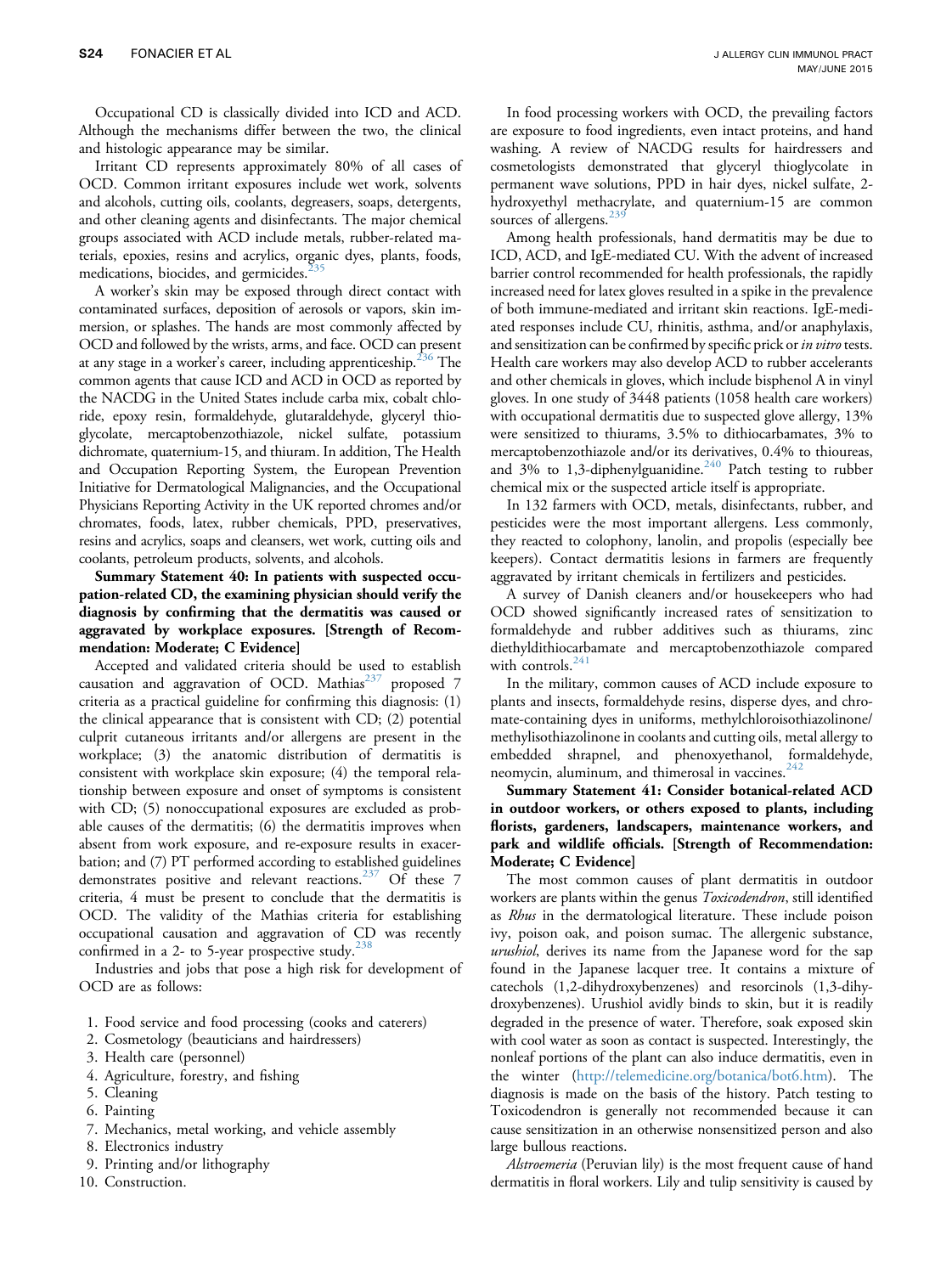sensitivity to alpha-methylene-gamma-butyrolactone or tulipalin A, which is derived from the glycoside tuliposide A. The allergenic chemical is found in several of the lily florae, including Alstroemeria (Peruvian or Inca lily), Bomarea (restios or grasses from South Africa), Erythronium (dog tooth violet, trout lily, adder's tongue), and Tulipa. It is present in less amount in Dioscorea hispida (water yam), Fritillaria (snake's head, chess flower, frog-cup, guinea-hen flower, checkered lily), and Gagea (Yellow Star-of-Bethlehem), and in at least one species of onion, Allium triquetrum. The allergen is present in both the flower and the bulb. Because the allergen penetrates latex and vinyl gloves, nitrile protective gloves should be used by allergic individuals when handling tulips and Alstroemeria.<sup>[243](#page-30-0)</sup> Calcium oxalate crystals in the plant sap may also cause an irritant dermatitis.<sup>[244](#page-30-0)</sup>

There are few standardized testing extracts available for plant allergens, although some companies do offer a limited plant series that includes alpha-methylene-gamma-butyrolactone and a few other flower allergens. In the absence of commercially available extracts, PT may be performed with caution by using small amounts of the fresh plant or bulb, as severe bullous reactions may result from their high allergy content.<sup>[245,246](#page-30-0)</sup> Because of the potential for severe bullous reactions, it is recommended that an open test without occlusion be done.

# Treatment of contact dermatitis. Summary Statement 42: Once the allergen or irritant has been identified, the patient should be counseled on avoidance of contact with the offending agent and informed of any cross-reactivity concerns. [Strength of Recommendation: Strong; B Evidence]

The identification and avoidance of contact with the offending agent(s) is the key to successful treatment of ICD and ACD. Recovery is possible if the agent is identified and avoided.

For cosmetic products, if PT identifies specific allergens, the patient should be informed of these allergens and counseled regarding avoidance. However, typical allergen names are long, difficult to spell, commonly have numerous complex synonyms, and are often intimidating for patients making compliance with allergen avoidance difficult. To improve compliance,  $247,248$  there are currently 2 computer-generated databases available in the United States. These databases list of products that are free of the suspected allergens. One database is the CAMP that is available for members of the American Contact Dermatitis Society ([www.](http://www.contactderm.org) [contactderm.org\)](http://www.contactderm.org) and the other is Mayo Clinic's SkinSAFE Database ([www.SkinSAFEapp.com](http://www.SkinSAFEapp.com)) that is available for physicians for purchase, and patients of enrolled providers.

The dimethyl-glyoxime test (nickel spot test) can be used to detect nickel released from metal objects. It has a limit of detection of 0.13 mcg/cm<sup>2</sup>.<sup>[249](#page-30-0)</sup> The sensitivity of the test has been estimated at 59%, and a specificity of 97%.<sup>250</sup> The cobalt spot test is based on disodium-1-nitroso-2-naphthol-3,6-disulfonate $^{251}$  $^{251}$  $^{251}$  and may serve to detect dermal exposure.<sup>[252](#page-30-0)</sup> There are wipe tests that can detect nickel, cobalt, and chromium on the skin.<sup>[253,254](#page-30-0)</sup> Detection of these metals can aid in avoidance of exposure.

If contact with the culprit allergen or irritant continues, the dermatitis may become chronic, more generalized, disabling, and become a problem with continued employment and quality of life. There is some evidence that the use of conditioning creams may improve the skin condition. However, even with removal from exposure and avoidance of contact, the dermatitis may persist in some patients. On occasion, partnering with an occupational health professional may help with patient management.

# Summary Statement 43: In addition to avoidance of exposure, the physician should prescribe appropriate adjunct medical treatment. [Strength of recommendation: Strong; B Evidence]

A number of professional organizations provide guidelines and consensus statements related to medical treatment. Several recent reviews provide guidelines for the medical management of hand dermatitis.<sup>[255,256](#page-30-0)</sup> Key components of medical management include TCS with second line therapies including phototherapy, oral retinoids, and immunosuppression.

TCS are widely accepted as the treatment of acute and chronic dermatitis.<sup>[257](#page-30-0)</sup> The selection of TCS for efficacy, potency, and acceptability is determined by many factors including the severity, the location, and the acuteness of the dermatitis. TCS may be sufficient for localized lesions, but acute extensive and severe dermatitis such as extensive Toxicodendron dermatitis may need systemic therapy. The clinician should avoid the prolonged use of systemic steroids for management of chronic dermatitis. Ointments and potent fluorinated CS should be avoided on areas of thinner skin such as the intertrigenous areas, eyelids and face, and in young children. The use of TCS over prolonged periods of time should be avoided and should not be a substitute for defining the etiology of the dermatitis. If symptoms worsen, the possibility of contact sensitization to the CS itself, the vehicle, or other ingredients in the TCS should be considered.<sup>[258-260](#page-30-0)</sup>

Several topical T-cell selective inhibitors have been used successfully in the treatment of AD, but their efficacy in ACD or ICD has not been established. Topical tacrolimus has been shown to be effective in the murine model of nickel  $ACD$ .<sup>[261](#page-30-0)</sup> However, there are no published randomized, double-blind studies to verify these preliminary results. Pimecrolimus has been shown to inhibit the elicitation phase but has no demonstrable effect on the sensitization phase of ACD in the murine model. Several preliminary studies suggest that pimecrolimus may be effective in the treatment of ACD.<sup>[262,263](#page-30-0)</sup>

Other treatments including cyclosporin, azathioprine, and psoralen plus UVA have been used for steroid-resistant ACD such as chronic hand dermatitis.<sup>[255,264-266](#page-30-0)</sup> The risks and benefits of these treatment options need to be considered; informed consent before use is necessary.

# Prevention. Summary Statement 44: To prevent CD, avoid exposure to irritants and allergens and use appropriate skin protection. [Strength of Recommendation: Strong; B Evidence]

Primary prevention of ICD and ACD involves avoidance of exposure to possible irritants and allergens and appropriate skin protection.

Avoidance of exposure may be accomplished by several means. Elimination of an irritant or an allergen from exposure may not always be possible. Nevertheless, removal of chromium from cement in Europe is an example of successful elimination.<sup>[236](#page-29-0)</sup> Substitution of a potential allergen with another agent in the workplace that is less allergenic may be effective.<sup>[236](#page-29-0)</sup> Training is an important component of avoiding exposure in the workplace. $^{236,267}$  $^{236,267}$  $^{236,267}$  Rotation of job task may also reduce irritant exposure but may not eliminate the risk of sensitization. Examples of methods of reducing exposure include using long handled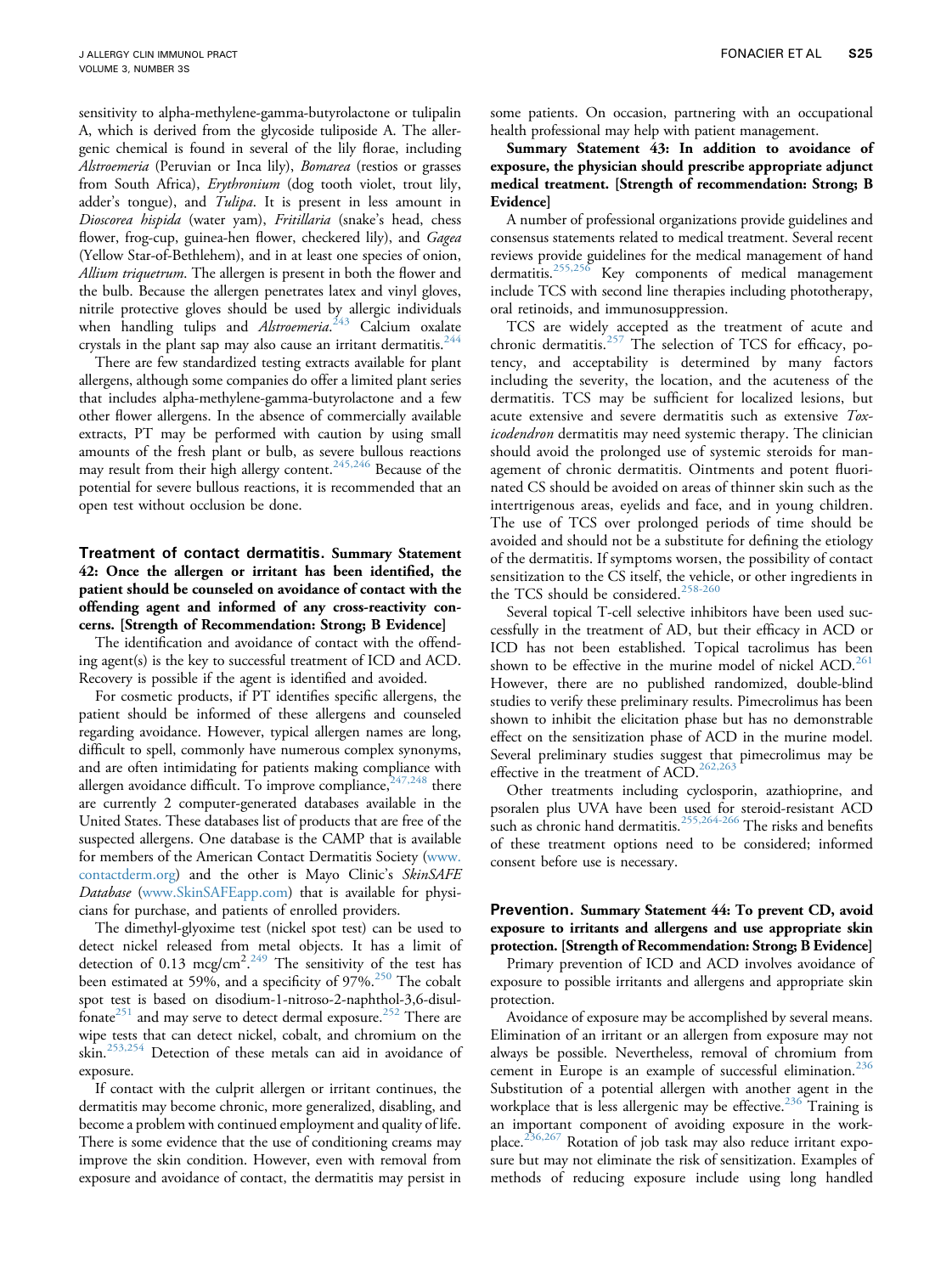<span id="page-25-0"></span>cleaning tools (brush with a handle), vacuuming, or wet sweeping.

Skin protection remains the primary goal of prevention of occupational dermatitis. This should include the use of personal protective equipment such as gloves, goggles and/or face shields, uniforms, and equipment to protect the skin from the exposure. The use of cotton liners under gloves can be useful.<sup>[236](#page-29-0)</sup> In some instances, this may also involve the use of specialized skin creams such as barrier creams containing quaternium-18 bentonite (organoclay) to prevent Rhus dermatitis or creams containing chelators such as pentaacetic acid to prevent nickel, chrome, or copper dermatitis.<sup>[268](#page-30-0)</sup> In general, pre-work creams have not been demonstrated to be useful, but skin care to protect the barrier function of the skin is important. This involves the use of moisturizers, particularly lipid-rich moisturizers.[236,268](#page-29-0)

Screening, to detect disease at an early stage when the disease is still reversible, is used in the occupational setting. Although screening for early detection appears to be feasible, there is little information available on its effectiveness.

Given the visual nature of dermatitis, screening for hand dermatitis seems feasible and has been recommended in the occupational setting.<sup>[269](#page-30-0)</sup> Other than a program in Germany focused on dermatologists<sup>[270](#page-30-0)</sup> and several research studies focused on the intervention,  $271,272$  there are no reports of its general use in workplaces with a high risk of OCD. As such, there is no evidence of the effectiveness of surveillance programs or particular methods for screening. $236$ 

# Prognosis. Summary Statement 45: Education of the workers with ACD or ICD should include prognosis and information that their disease may persist and need longterm management even after treatment and workplace modifications. [Strength of Recommendation: Moderate; C Evidence]

In a review of 15 studies reporting prognosis in OCD between 1958 and 2002, the range of complete clearance of the dermatitis was 18% to 72%.<sup>[273](#page-30-0)</sup> Two Australian studies from the 1980s documented ongoing problems in a significant proportion of affected workers. In one study, 55% had ongoing problems from between 6 months and 8 years following diagnosis, and the other study documented that 29% were unchanged or worse on average of between 1 and 5 years postdiagnosis.<sup>[274,275](#page-30-0)</sup> A Toronto study that evaluated outcomes at a minimum of 2 years postdiagnosis found that 63% were clear of disease, 28% had mild disease, 15% had moderate disease, and 5% had severe dis-ease.<sup>[108](#page-27-0)</sup> Seventy-eight percent of the patients noted improvement, 17% were unchanged, and 5% reported it to be worse than at diagnosis. Two recent studies provide prognostic information in workers with occupational hand dermatitis. A 1-year follow-up study found that 41% had improved, but 25% had persistent, aggravated, or severe disease.<sup>[276](#page-30-0)</sup> A longer term study with a follow-up between 7 and 14 years found that 40% had not experienced any dermatitis in the past year. $277$  Atopic dermatitis was associated with poorer outcomes, whereas contact allergy was not. The longer the duration of the hand dermatitis before diagnosis, the poorer the outcome.

A number of studies have examined work outcomes in workers with OCD. These studies demonstrate that there is significant job disruption for workers with CD. Some studies report work absence at the time of assessment and others report the results of a follow-up study. Status at the time of assessment

from the British reporting system EPIDERM found that 7% had been unemployed and 17% had taken time off work. $278$ 

A Danish study found similar results with prolonged sick leave reported by 20% of patients. $276$  A recent study reported work status at 6 months postdiagnosis found 38% unemployed because of their skin disease.<sup>[279](#page-30-0)</sup> Another Toronto follow-up study—at least 2 years postdiagnosis—found that 78% were working, but 57% had changed jobs and 35% had lost time of at least 1 month.<sup>[280](#page-30-0)</sup> Two recent studies have also reported on job change many years after the diagnosis of OCD. Meding et al, in a 12-year follow-up, found that 82% had some change in their work, with 44% changing jobs.<sup>[281](#page-30-0)</sup> In a Finish follow-up study at 7-14 years postdiagnosis, 54% had job modifications, 34% had changed jobs, 20% were re-trained, and 25% were not working.[277](#page-30-0) Only 8% had no change in their work.

There are a small percentage of individuals with occupational hand dermatitis who do poorly even with removal from expo-sure. In a recent Australian study,<sup>[282](#page-30-0)</sup> 18% of those with OCD dermatitis had persistent dermatitis.

#### **REFERENCES**

- 1. [Velykoredko Y, Houle MC, Skotnicki S. Contact dermatitis mimickers: a](http://refhub.elsevier.com/S2213-2198(15)00116-6/sref1) tertiary care center'[s experience. J Cutan Med Surg 2013;17:429-32 \(III\)](http://refhub.elsevier.com/S2213-2198(15)00116-6/sref1).
- 2. [Rietschel RL. Clues to an accurate diagnosis of contact dermatitis. Dermatol](http://refhub.elsevier.com/S2213-2198(15)00116-6/sref2) [Ther 2004;17:224-30 \(IV\).](http://refhub.elsevier.com/S2213-2198(15)00116-6/sref2)
- 3. [Josefson A, Farm G, Meding B. Validity of self-reported nickel allergy.](http://refhub.elsevier.com/S2213-2198(15)00116-6/sref3) [Contact Dermatitis 2010;62:289-93 \(IIb\)](http://refhub.elsevier.com/S2213-2198(15)00116-6/sref3).
- 4. [Marks JG, Belsito DV, DeLeo VA, Fowler JF Jr, Fransway AF, Maibach HI,](http://refhub.elsevier.com/S2213-2198(15)00116-6/sref4) [et al. North American Contact Dermatitis Group patch test results for the](http://refhub.elsevier.com/S2213-2198(15)00116-6/sref4) [detection of delayed-type hypersensitivity to topical allergens. J Am Acad](http://refhub.elsevier.com/S2213-2198(15)00116-6/sref4) [Dermatol 1998;38\(Pt 1\):911-8 \(III\).](http://refhub.elsevier.com/S2213-2198(15)00116-6/sref4)
- 5. [Marks JG Jr, Belsito DV, DeLeo VA, Fowler JF Jr, Fransway AF, Maibach HI,](http://refhub.elsevier.com/S2213-2198(15)00116-6/sref5) [et al. North American Contact Dermatitis Group patch-test results, 1998 to](http://refhub.elsevier.com/S2213-2198(15)00116-6/sref5) [2000. Am J Contact Dermat 2003;14:59-62 \(III\).](http://refhub.elsevier.com/S2213-2198(15)00116-6/sref5)
- 6. [Pratt MD, Belsito DV, DeLeo VA, Fowler JF Jr, Fransway AF, Maibach HI,](http://refhub.elsevier.com/S2213-2198(15)00116-6/sref6) [et al. North American Contact Dermatitis Group patch-test results, 2001-2002](http://refhub.elsevier.com/S2213-2198(15)00116-6/sref6) [study period. Dermatitis 2004;15:176-83 \(III\)](http://refhub.elsevier.com/S2213-2198(15)00116-6/sref6).
- 7. [Britton JE, Wilkinson SM, English JS, Gawkrodger DJ, Ormerod AD,](http://refhub.elsevier.com/S2213-2198(15)00116-6/sref7) [Sansom JE, et al. The British standard series of contact dermatitis allergens:](http://refhub.elsevier.com/S2213-2198(15)00116-6/sref7) [validation in clinical practice and value for clinical governance. Br J Dermatol](http://refhub.elsevier.com/S2213-2198(15)00116-6/sref7) [2003;148:259-64 \(III\)](http://refhub.elsevier.com/S2213-2198(15)00116-6/sref7).
- 8. [Jain VK, Aggarwal K, Passi S, Gupta S. Role of contact allergens in pom](http://refhub.elsevier.com/S2213-2198(15)00116-6/sref8)[pholyx. J Dermatol 2004;31:188-93 \(III\).](http://refhub.elsevier.com/S2213-2198(15)00116-6/sref8)
- 9. [Zelickson BD, McEvoy MT, Fransway AF. Patch testing in prurigo nodularis.](http://refhub.elsevier.com/S2213-2198(15)00116-6/sref9) [Contact Dermatitis 1989;20:321-5 \(III\).](http://refhub.elsevier.com/S2213-2198(15)00116-6/sref9)
- 10. [Clayton TH, Wilkinson SM, Rawcliffe C, Pollock B, Clark SM. Allergic](http://refhub.elsevier.com/S2213-2198(15)00116-6/sref10) [contact dermatitis in children: should pattern of dermatitis determine referral?](http://refhub.elsevier.com/S2213-2198(15)00116-6/sref10) [A retrospective study of 500 children tested between 1995 and 2004 in one](http://refhub.elsevier.com/S2213-2198(15)00116-6/sref10) [U.K. centre. Br J Dermatol 2006;154:114-7 \(III\)](http://refhub.elsevier.com/S2213-2198(15)00116-6/sref10).
- 11. [Bohm I, Brody M, Bauer R. Comparison of personal history with patch test](http://refhub.elsevier.com/S2213-2198(15)00116-6/sref11) [results in metal allergy. J Dermatol 1997;24:510-3 \(III\)](http://refhub.elsevier.com/S2213-2198(15)00116-6/sref11).
- 12. [Zug KA, Rietschel RL, Warshaw EM, Belsito DV, Taylor JS, Maibach HI,](http://refhub.elsevier.com/S2213-2198(15)00116-6/sref12) [et al. The value of patch testing patients with a scattered generalized distri](http://refhub.elsevier.com/S2213-2198(15)00116-6/sref12)[bution of dermatitis: retrospective cross-sectional analyses of North American](http://refhub.elsevier.com/S2213-2198(15)00116-6/sref12) [Contact Dermatitis Group data, 2001 to 2004. J Am Acad Dermatol 2008;59:](http://refhub.elsevier.com/S2213-2198(15)00116-6/sref12) [426-31 \(III\)](http://refhub.elsevier.com/S2213-2198(15)00116-6/sref12).
- 13. [Lee TY, Lam TH. Patch testing of 490 patients in Hong Kong. Contact](http://refhub.elsevier.com/S2213-2198(15)00116-6/sref13) [Dermatitis 1996;35:23-6 \(III\)](http://refhub.elsevier.com/S2213-2198(15)00116-6/sref13).
- 14. [Usmani N, Wilkinson SM. Allergic skin disease: investigation of both im](http://refhub.elsevier.com/S2213-2198(15)00116-6/sref14)[mediate- and delayed-type hypersensitivity is essential. Clin Exp Allergy 2007;](http://refhub.elsevier.com/S2213-2198(15)00116-6/sref14) [37:1541-6 \(III\)](http://refhub.elsevier.com/S2213-2198(15)00116-6/sref14).
- 15. [Agrup G. Sensitization induced by patch testing. Br J Dermatol 1968;80:631-4](http://refhub.elsevier.com/S2213-2198(15)00116-6/sref15) [\(III\)](http://refhub.elsevier.com/S2213-2198(15)00116-6/sref15).
- 16. [Yoshifuku A, Kawai K, Saruwatari H, Higashi Y, Kanekura T. Active sensiti](http://refhub.elsevier.com/S2213-2198(15)00116-6/sref16)[zation to beryllium by diagnostic patch tests. J Dermatol 2012;39:1084-5 \(IV\).](http://refhub.elsevier.com/S2213-2198(15)00116-6/sref16)
- 17. [Devos SA, Van Der Valk PG. Epicutaneous patch testing. Eur J Dermatol](http://refhub.elsevier.com/S2213-2198(15)00116-6/sref17) [2002;12:506-13 \(IV\)](http://refhub.elsevier.com/S2213-2198(15)00116-6/sref17).
- 18. [Rajagopalan R, Anderson R. Impact of patch testing on dermatology-speci](http://refhub.elsevier.com/S2213-2198(15)00116-6/sref18)fic [quality of life in patients with allergic contact dermatitis. Am J Contact Dermat](http://refhub.elsevier.com/S2213-2198(15)00116-6/sref18) [1997;8:215-21 \(III\)](http://refhub.elsevier.com/S2213-2198(15)00116-6/sref18).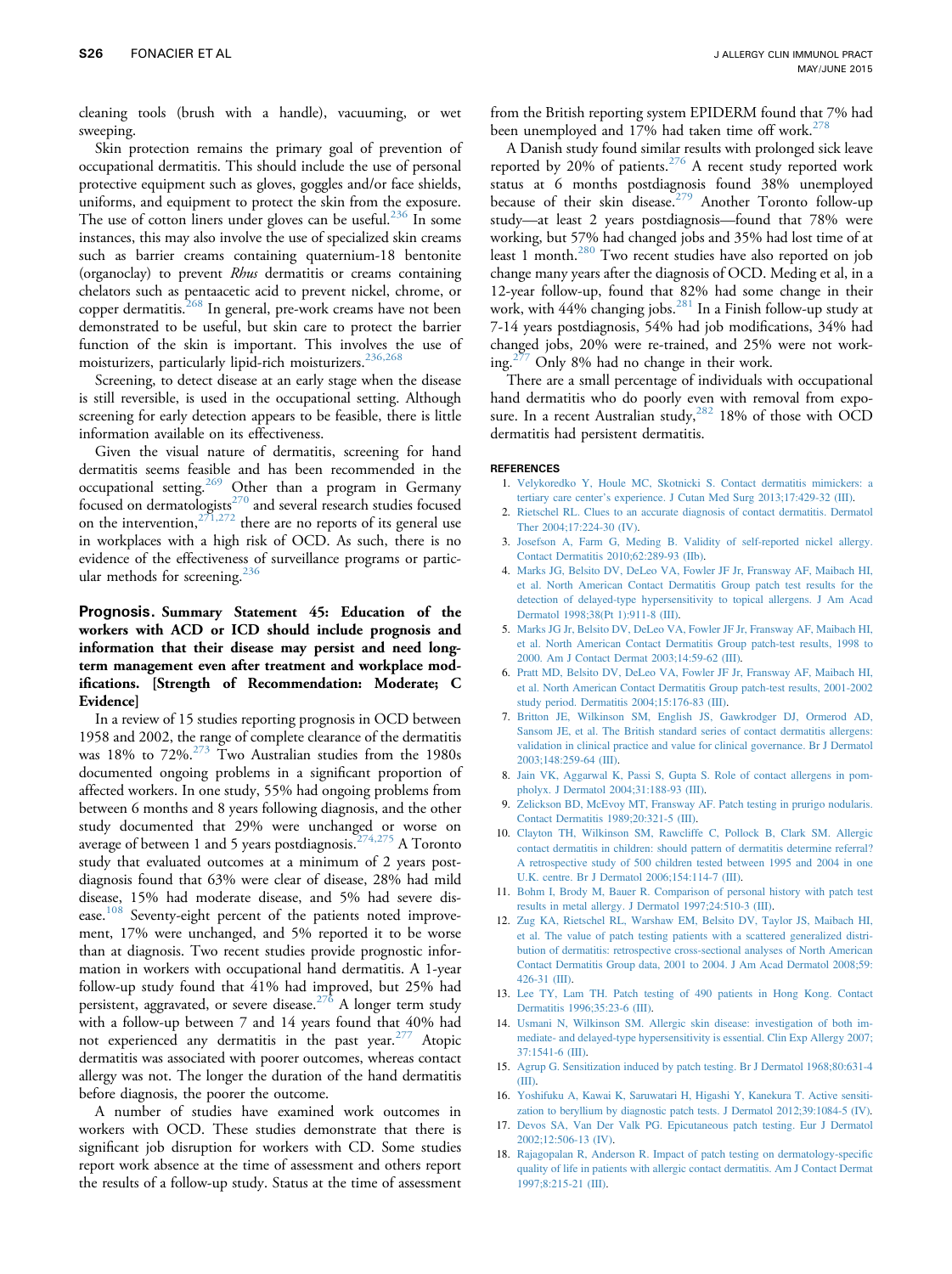- <span id="page-26-0"></span>19. [Mirabelli MC, Vizcaya D, Marti Margarit A, Anto JM, Arjona L, Barreiro E,](http://refhub.elsevier.com/S2213-2198(15)00116-6/sref19) [et al. Occupational risk factors for hand dermatitis among professional cleaners](http://refhub.elsevier.com/S2213-2198(15)00116-6/sref19) [in Spain. Contact Dermatitis 2012;66:188-96 \(III\).](http://refhub.elsevier.com/S2213-2198(15)00116-6/sref19)
- 20. [Lazzarini R, Duarte IA, Sumita JM, Minnicelli R. Allergic contact dermatitis](http://refhub.elsevier.com/S2213-2198(15)00116-6/sref20) [among construction workers detected in a clinic that did not specialize in](http://refhub.elsevier.com/S2213-2198(15)00116-6/sref20) [occupational dermatitis. An Bras Dermatol 2012;87:567-71 \(III\)](http://refhub.elsevier.com/S2213-2198(15)00116-6/sref20).
- 21. [Lan CC, Tu HP, Lee CH, Wu CS, Ko YC, Yu HS, et al. Hand dermatitis](http://refhub.elsevier.com/S2213-2198(15)00116-6/sref21) [among university hospital nursing staff with or without atopic eczema:](http://refhub.elsevier.com/S2213-2198(15)00116-6/sref21) ssessment of risk factors. Contact Dermatitis 2011;64:73-9 (III).
- 22. [Keegel T, Saunders H, LaMontagne AD, Nixon R. Are material safety data](http://refhub.elsevier.com/S2213-2198(15)00116-6/sref22) [sheets \(MSDS\) useful in the diagnosis and management of occupational](http://refhub.elsevier.com/S2213-2198(15)00116-6/sref22) [contact dermatitis? Contact Dermatitis 2007;57:331-6.](http://refhub.elsevier.com/S2213-2198(15)00116-6/sref22)
- 23. [Pedersen LK, Johansen JD, Held E, Agner T. Augmentation of skin response](http://refhub.elsevier.com/S2213-2198(15)00116-6/sref23) [by exposure to a combination of allergens and irritants](http://refhub.elsevier.com/S2213-2198(15)00116-6/sref23)—a review. Contact [Dermatitis 2004;50:265-73 \(III\)](http://refhub.elsevier.com/S2213-2198(15)00116-6/sref23).
- 24. [Belsito DV, Fransway AF, Fowler JF Jr, Sherertz EF, Maibach HI, Mark JG Jr,](http://refhub.elsevier.com/S2213-2198(15)00116-6/sref24) [et al. Allergic contact dermatitis to detergents: a multicenter study to assess](http://refhub.elsevier.com/S2213-2198(15)00116-6/sref24) [prevalence. J Am Acad Dermatol 2002;46:200-6.](http://refhub.elsevier.com/S2213-2198(15)00116-6/sref24)
- 25. [Proksch E, Brasch J. Abnormal epidermal barrier in the pathogenesis of](http://refhub.elsevier.com/S2213-2198(15)00116-6/sref25) [contact dermatitis. Clin Dermatol 2012;30:335-44 \(IV\).](http://refhub.elsevier.com/S2213-2198(15)00116-6/sref25)
- 26. [Warshaw EM, Belsito DV, Taylor JS, Sasseville D, Dekoven JG, Zirwas MJ,](http://refhub.elsevier.com/S2213-2198(15)00116-6/sref26) [et al. North American Contact Dermatitis Group Patch Test Results: 2009 to](http://refhub.elsevier.com/S2213-2198(15)00116-6/sref26) [2010. Dermatitis 2013;24:50-9 \(III\)](http://refhub.elsevier.com/S2213-2198(15)00116-6/sref26).
- 27. [Toledo F, Garcia-Bravo B, Fernandez-Redondo V, De la Cuadra J, Gimenez-](http://refhub.elsevier.com/S2213-2198(15)00116-6/sref27)[Arnau AM, Borrego L, et al. Patch testing in children with hand eczema. A](http://refhub.elsevier.com/S2213-2198(15)00116-6/sref27) [5-year multicentre study in Spain. Contact Dermatitis 2011;65:213-9](http://refhub.elsevier.com/S2213-2198(15)00116-6/sref27).
- 28. [Feser A, Plaza T, Vogelgsang L, Mahler V. Periorbital dermatitis](http://refhub.elsevier.com/S2213-2198(15)00116-6/sref28)—a recalci[trant disease: causes and differential diagnoses. Br J Dermatol 2008;159:](http://refhub.elsevier.com/S2213-2198(15)00116-6/sref28) [858-63 \(III\)](http://refhub.elsevier.com/S2213-2198(15)00116-6/sref28).
- 29. [Gordon LA. Compositae dermatitis. Aust J Dermatol 1999;40:123-8 \(IV\)](http://refhub.elsevier.com/S2213-2198(15)00116-6/sref29).
- 30. [Temesvari E, Ponyai G, Nemeth I, Hidvegi B, Sas A, Karpati S. Periocular](http://refhub.elsevier.com/S2213-2198(15)00116-6/sref30) [dermatitis: a report of 401 patients. J Eur Acad Dermatol Venereol 2009;23:](http://refhub.elsevier.com/S2213-2198(15)00116-6/sref30) [124-8](http://refhub.elsevier.com/S2213-2198(15)00116-6/sref30).
- 31. [Novitskaya ES, Dean SJ, Craig JP, Alexandroff AB. Current dilemmas and](http://refhub.elsevier.com/S2213-2198(15)00116-6/sref31) [controversies in allergic contact dermatitis to ophthalmic medications. Clin](http://refhub.elsevier.com/S2213-2198(15)00116-6/sref31) [Dermatol 2011;29:295-9 \(IV\)](http://refhub.elsevier.com/S2213-2198(15)00116-6/sref31).
- 32. [Landeck L, Schalock PC, Baden LA, Gonzalez E. Periorbital contact sensiti](http://refhub.elsevier.com/S2213-2198(15)00116-6/sref32)[zation. Am J Ophthalmol 2010;150:366-370 e2 \(III\).](http://refhub.elsevier.com/S2213-2198(15)00116-6/sref32)
- 33. [Guin JD. Eyelid dermatitis: a report of 215 patients. Contact Dermatitis 2004;](http://refhub.elsevier.com/S2213-2198(15)00116-6/sref33) [50:87-90 \(III\)](http://refhub.elsevier.com/S2213-2198(15)00116-6/sref33).
- 34. [Zug KA, Kornik R, Belsito DV, DeLeo VA, Fowler JF Jr, Maibach HI, et al.](http://refhub.elsevier.com/S2213-2198(15)00116-6/sref34) [Patch-testing North American lip dermatitis patients: data from the](http://refhub.elsevier.com/S2213-2198(15)00116-6/sref34) [North American Contact Dermatitis Group, 2001 to 2004. Dermatitis 2008;19:](http://refhub.elsevier.com/S2213-2198(15)00116-6/sref34) [202-8 \(III\).](http://refhub.elsevier.com/S2213-2198(15)00116-6/sref34)
- 35. [Lim SW, Goh CL. Epidemiology of eczematous cheilitis at a tertiary derma](http://refhub.elsevier.com/S2213-2198(15)00116-6/sref35)[tological referral centre in Singapore. Contact Dermatitis 2000;43:322-6 \(III\).](http://refhub.elsevier.com/S2213-2198(15)00116-6/sref35)
- 36. [Francalanci S, Sertoli A, Giorgini S, Pigatto P, Santucci B, Valsecchi R.](http://refhub.elsevier.com/S2213-2198(15)00116-6/sref36) [Multicentre study of allergic contact cheilitis from toothpastes. Contact](http://refhub.elsevier.com/S2213-2198(15)00116-6/sref36) [Dermatitis 2000;43:216-22 \(III\)](http://refhub.elsevier.com/S2213-2198(15)00116-6/sref36).
- 37. [Tran A, Pratt M, DeKoven J. Acute allergic contact dermatitis of the lips from](http://refhub.elsevier.com/S2213-2198(15)00116-6/sref37) [peppermint oil in a lip balm. Dermatitis 2010;21:111-5 \(III\)](http://refhub.elsevier.com/S2213-2198(15)00116-6/sref37).
- 38. [Kirshen C, Pratt M. Dental allergic contact dermatitis: an interesting case series](http://refhub.elsevier.com/S2213-2198(15)00116-6/sref38) [and review of the literature. Dermatitis 2012;23:222-6 \(III\).](http://refhub.elsevier.com/S2213-2198(15)00116-6/sref38)
- 39. [Torgerson RR, Davis MD, Bruce AJ, Farmer SA, Rogers RS 3rd. Contact](http://refhub.elsevier.com/S2213-2198(15)00116-6/sref39) [allergy in oral disease. J Am Acad Dermatol 2007;57:315-21 \(III\).](http://refhub.elsevier.com/S2213-2198(15)00116-6/sref39)
- 40. [Carlsen BC, Menne T, Johansen JD. 20 Years of standard patch testing in an](http://refhub.elsevier.com/S2213-2198(15)00116-6/sref40) [eczema population with focus on patients with multiple contact allergies.](http://refhub.elsevier.com/S2213-2198(15)00116-6/sref40) [Contact Dermatitis 2007;57:76-83 \(III\).](http://refhub.elsevier.com/S2213-2198(15)00116-6/sref40)
- 41. [Dotterud LK. The prevalence of allergic contact sensitization in a general](http://refhub.elsevier.com/S2213-2198(15)00116-6/sref41) [population in Tromso, Norway. Int J Circumpolar Health 2007;66:328-34 \(III\).](http://refhub.elsevier.com/S2213-2198(15)00116-6/sref41)
- 42. [Warshaw EM, Buchholz HJ, Belsito DV, Maibach HI, Fowler JF Jr,](http://refhub.elsevier.com/S2213-2198(15)00116-6/sref42) [Rietschel RL, et al. Allergic patch test reactions associated with cosmetics:](http://refhub.elsevier.com/S2213-2198(15)00116-6/sref42) [retrospective analysis of cross-sectional data from the North American Contact](http://refhub.elsevier.com/S2213-2198(15)00116-6/sref42) [Dermatitis Group, 2001-2004. J Am Acad Dermatol 2009;60:23-38 \(III\).](http://refhub.elsevier.com/S2213-2198(15)00116-6/sref42)
- 43. [Yazar K, Boman A, Liden C. p-Phenylenediamine and other hair dye sensi](http://refhub.elsevier.com/S2213-2198(15)00116-6/sref43)[tizers in Spain. Contact Dermatitis 2012;66:27-32 \(III\)](http://refhub.elsevier.com/S2213-2198(15)00116-6/sref43).
- 44. [Zirwas M, Moennich J. Shampoos. Dermatitis 2009;20:106-10](http://refhub.elsevier.com/S2213-2198(15)00116-6/sref44).
- 45. [Hillen U, Grabbe S, Uter W. Patch test results in patients with scalp dermatitis:](http://refhub.elsevier.com/S2213-2198(15)00116-6/sref45) [analysis of data of the Information Network of Departments of Dermatology.](http://refhub.elsevier.com/S2213-2198(15)00116-6/sref45) [Contact Dermatitis 2007;56:87-93 \(III\).](http://refhub.elsevier.com/S2213-2198(15)00116-6/sref45)
- 46. [Johansen JD, Hald M, Andersen BL, Laurberg G, Danielsen A, Avnstorp C,](http://refhub.elsevier.com/S2213-2198(15)00116-6/sref46) et al. Classifi[cation of hand eczema: clinical and aetiological types. Based on](http://refhub.elsevier.com/S2213-2198(15)00116-6/sref46) [the guideline of the Danish Contact Dermatitis Group. Contact Dermatitis](http://refhub.elsevier.com/S2213-2198(15)00116-6/sref46) [2011;65:13-21.](http://refhub.elsevier.com/S2213-2198(15)00116-6/sref46)
- 47. [Klaschka U. Contact allergens for armpits](http://refhub.elsevier.com/S2213-2198(15)00116-6/sref47)—allergenic fragrances specified on [deodorants. Int J Hyg Environ Health 2012;215:584-91 \(III\)](http://refhub.elsevier.com/S2213-2198(15)00116-6/sref47).
- 48. [Jorgensen PH, Jensen CD, Rastogi S, Andersen KE, Johansen JD. Experi](http://refhub.elsevier.com/S2213-2198(15)00116-6/sref48)[mental elicitation with hydroxyisohexyl-3-cyclohexene carboxaldehyde](http://refhub.elsevier.com/S2213-2198(15)00116-6/sref48)[containing deodorants. Contact Dermatitis 2007;56:146-50 \(IIa\).](http://refhub.elsevier.com/S2213-2198(15)00116-6/sref48)
- 49. [Svedman C, Bruze M, Johansen JD, Andersen KE, Goossens A, Frosch PJ,](http://refhub.elsevier.com/S2213-2198(15)00116-6/sref49) [et al. Deodorants: an experimental provocation study with hydroxycitronellal.](http://refhub.elsevier.com/S2213-2198(15)00116-6/sref49) [Contact Dermatitis 2003;48:217-23 \(IIa\).](http://refhub.elsevier.com/S2213-2198(15)00116-6/sref49)
- 50. [Sheu M, Simpson EL, Law SV, Storrs FJ. Allergic contact dermatitis from a](http://refhub.elsevier.com/S2213-2198(15)00116-6/sref50) [natural deodorant: a report of 4 cases associated with lichen acid mix allergy.](http://refhub.elsevier.com/S2213-2198(15)00116-6/sref50) [J Am Acad Dermatol 2006;55:332-7 \(III\)](http://refhub.elsevier.com/S2213-2198(15)00116-6/sref50).
- 51. [Bruze M, Johansen JD, Andersen KE, Frosch P, Goossens A, Lepoittevin JP,](http://refhub.elsevier.com/S2213-2198(15)00116-6/sref51) [et al. Deodorants: an experimental provocation study with isoeugenol. Contact](http://refhub.elsevier.com/S2213-2198(15)00116-6/sref51) [Dermatitis 2005;52:260-7](http://refhub.elsevier.com/S2213-2198(15)00116-6/sref51).
- 52. [Bruze M, Johansen JD, Andersen KE, Frosch P, Lepoittevin JP, Rastogi S,](http://refhub.elsevier.com/S2213-2198(15)00116-6/sref52) [et al. Deodorants: an experimental provocation study with cinnamic aldehyde.](http://refhub.elsevier.com/S2213-2198(15)00116-6/sref52) [J Am Acad Dermatol 2003;48:194-200 \(IIb\).](http://refhub.elsevier.com/S2213-2198(15)00116-6/sref52)
- 53. [Gall H, Kempf E. Contact allergy due to the topical antiperspirant prop](http://refhub.elsevier.com/S2213-2198(15)00116-6/sref53)antheline bromide (author'[s transl\). Derm Beruf Umwelt 1982;30:55-6. 7 \(III\).](http://refhub.elsevier.com/S2213-2198(15)00116-6/sref53)
- 54. [Przybilla B, Schwab U, Holzle E, Ring J. Contact sensitization to an](http://refhub.elsevier.com/S2213-2198(15)00116-6/sref54) [antiperspirant with the active ingredient propantheline bromide. Hautarzt 1983;](http://refhub.elsevier.com/S2213-2198(15)00116-6/sref54) [34:459-62](http://refhub.elsevier.com/S2213-2198(15)00116-6/sref54).
- 55. [Giusti F, Massone F, Bertoni L, Pellacani G, Seidenari S. Contact sensitization](http://refhub.elsevier.com/S2213-2198(15)00116-6/sref55) [to disperse dyes in children. Pediatr Dermatol 2003;20:393-7 \(III\).](http://refhub.elsevier.com/S2213-2198(15)00116-6/sref55)
- 56. [Wentworth AB, Richardson DM, Davis MD. Patch testing with textile](http://refhub.elsevier.com/S2213-2198(15)00116-6/sref56) [allergens: the mayo clinic experience. Dermatitis 2012;23:269-74 \(III\)](http://refhub.elsevier.com/S2213-2198(15)00116-6/sref56).
- 57. [Ryberg K, Isaksson M, Gruvberger B, Hindsen M, Zimerson E, Bruze M.](http://refhub.elsevier.com/S2213-2198(15)00116-6/sref57) [Contact allergy to textile dyes in southern Sweden. Contact Dermatitis 2006;](http://refhub.elsevier.com/S2213-2198(15)00116-6/sref57) [54:313-21 \(III\).](http://refhub.elsevier.com/S2213-2198(15)00116-6/sref57)
- 58. [Winnicki M, Shear NH. A systematic approach to systemic contact dermatitis](http://refhub.elsevier.com/S2213-2198(15)00116-6/sref58) [and symmetric drug-related intertriginous and](http://refhub.elsevier.com/S2213-2198(15)00116-6/sref58) flexural exanthema (SDRIFE): a [closer look at these conditions and an approach to intertriginous eruptions. Am](http://refhub.elsevier.com/S2213-2198(15)00116-6/sref58) [J Clin Dermatol 2011;12:171-80 \(IV\).](http://refhub.elsevier.com/S2213-2198(15)00116-6/sref58)
- 59. [Warshaw EM, Furda LM, Maibach HI, Rietschel RL, Fowler JF Jr,](http://refhub.elsevier.com/S2213-2198(15)00116-6/sref59) [Belsito DV, et al. Anogenital dermatitis in patients referred for patch testing:](http://refhub.elsevier.com/S2213-2198(15)00116-6/sref59) [retrospective analysis of cross-sectional data from the North American Contact](http://refhub.elsevier.com/S2213-2198(15)00116-6/sref59) [Dermatitis Group, 1994-2004. ArchDermatol 2008;144:749-55](http://refhub.elsevier.com/S2213-2198(15)00116-6/sref59).
- 60. [Bauer A, Geier J, Elsner P. Allergic contact dermatitis in patients with ano](http://refhub.elsevier.com/S2213-2198(15)00116-6/sref60)[genital complaints. J Reproduct Med 2000;45:649-54 \(III\).](http://refhub.elsevier.com/S2213-2198(15)00116-6/sref60)
- 61. [Chang MW, Nakrani R. Six children with allergic contact dermatitis to](http://refhub.elsevier.com/S2213-2198(15)00116-6/sref61) [methylisothiazolinone in wet wipes \(baby wipes\). Pediatrics 2014;133:e434-8](http://refhub.elsevier.com/S2213-2198(15)00116-6/sref61) [\(III\)](http://refhub.elsevier.com/S2213-2198(15)00116-6/sref61).
- 62. [Theler B, Bucher C, French LE, Ballmer Weber B, Hofbauer GF. Clinical](http://refhub.elsevier.com/S2213-2198(15)00116-6/sref62) [expression of nickel contact dermatitis primed by diagnostic patch test.](http://refhub.elsevier.com/S2213-2198(15)00116-6/sref62) [Dermatology 2009;219:73-6 \(IIb\)](http://refhub.elsevier.com/S2213-2198(15)00116-6/sref62).
- 63. [Corazza M, Mantovani L, Montanari A, Virgili A. Allergic contact dermatitis](http://refhub.elsevier.com/S2213-2198(15)00116-6/sref63) [from transdermal estradiol and systemic contact dermatitis from oral estradiol.](http://refhub.elsevier.com/S2213-2198(15)00116-6/sref63) [A case report. J Reproduct Med 2002;47:507-9 \(III\).](http://refhub.elsevier.com/S2213-2198(15)00116-6/sref63)
- 64. [Isaksson M, Bruze M. Allergic contact dermatitis in response to budesonide](http://refhub.elsevier.com/S2213-2198(15)00116-6/sref64) [reactivated by inhalation of the allergen. J Am Acad Dermatol 2002;46:880-5](http://refhub.elsevier.com/S2213-2198(15)00116-6/sref64) [\(III\)](http://refhub.elsevier.com/S2213-2198(15)00116-6/sref64).
- 65. [Landeck L, Uter W, John SM. Patch test characteristics of patients referred for](http://refhub.elsevier.com/S2213-2198(15)00116-6/sref65) [suspected contact allergy of the feet-retrospective 10-year cross-sectional study](http://refhub.elsevier.com/S2213-2198(15)00116-6/sref65) [of the IVDK data. Contact Dermatitis 2012;66:271-8.](http://refhub.elsevier.com/S2213-2198(15)00116-6/sref65)
- 66. [Warshaw EM, Schram SE, Belsito DV, DeLeo VA, Fowler JF Jr, Maibach HI,](http://refhub.elsevier.com/S2213-2198(15)00116-6/sref66) [et al. Shoe allergens: retrospective analysis of cross-sectional data from the](http://refhub.elsevier.com/S2213-2198(15)00116-6/sref66) [North American contact dermatitis group, 2001-2004. Dermatitis 2007;18:](http://refhub.elsevier.com/S2213-2198(15)00116-6/sref66) [191-202 \(III\).](http://refhub.elsevier.com/S2213-2198(15)00116-6/sref66)
- 67. [Warshaw EM, Cook JW, Belsito DV, DeLeo VA, Fowler JF Jr, Maibach HI,](http://refhub.elsevier.com/S2213-2198(15)00116-6/sref67) [et al. Positive patch-test reactions to mixed dialkyl thioureas: cross-sectional](http://refhub.elsevier.com/S2213-2198(15)00116-6/sref67) [data from the North American Contact Dermatitis Group, 1994 to 2004.](http://refhub.elsevier.com/S2213-2198(15)00116-6/sref67) [Dermatitis 2008;19:190-201 \(III\).](http://refhub.elsevier.com/S2213-2198(15)00116-6/sref67)
- 68. [Darling MI, Horn HM, McCormack SK, Scho](http://refhub.elsevier.com/S2213-2198(15)00116-6/sref68)field OM. Sole dermatitis in [children: patch testing revisited. Pediatric Dermatol 2012;29:254-7 \(III\)](http://refhub.elsevier.com/S2213-2198(15)00116-6/sref68).
- 69. [Smart V, Alavi A, Coutts P, Fierheller M, Coelho S, Linn Holness D, et al.](http://refhub.elsevier.com/S2213-2198(15)00116-6/sref69) [Contact allergens in persons with leg ulcers: a Canadian study in contact](http://refhub.elsevier.com/S2213-2198(15)00116-6/sref69) [sensitization. Int J Low Extrem Wounds 2008;7:120-5 \(III\)](http://refhub.elsevier.com/S2213-2198(15)00116-6/sref69).
- 70. [Barbaud A, Collet E, Le Coz CJ, Meaume S, Gillois P. Contact allergy in](http://refhub.elsevier.com/S2213-2198(15)00116-6/sref70) [chronic leg ulcers: results of a multicentre study carried out in 423 patients and](http://refhub.elsevier.com/S2213-2198(15)00116-6/sref70) [proposal for an updated series of patch tests. Contact Dermatitis 2009;60:](http://refhub.elsevier.com/S2213-2198(15)00116-6/sref70) [279-87 \(III\)](http://refhub.elsevier.com/S2213-2198(15)00116-6/sref70).
- 71. [Carlsen BC, Andersen KE, Menne T, Johansen JD. Sites of dermatitis in a](http://refhub.elsevier.com/S2213-2198(15)00116-6/sref71) [patch test population: hand dermatitis is associated with polysensitization. Br J](http://refhub.elsevier.com/S2213-2198(15)00116-6/sref71) [Dermatol 2009;161:808-13 \(IIa\)](http://refhub.elsevier.com/S2213-2198(15)00116-6/sref71).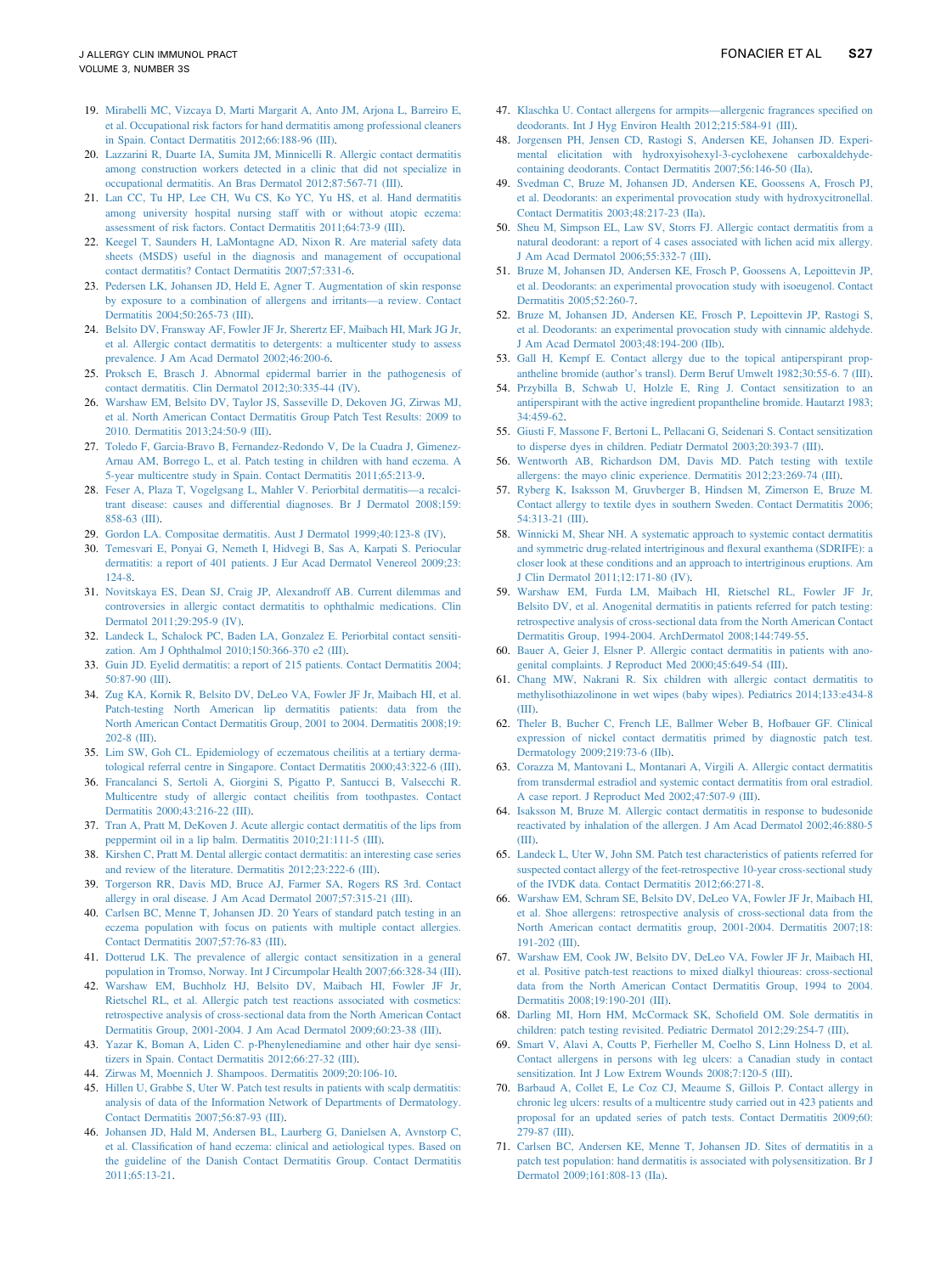- <span id="page-27-0"></span>72. [Renner R, Simon JC, Treudler R. Contact sensitization to modern wound](http://refhub.elsevier.com/S2213-2198(15)00116-6/sref72) [dressings in 70 patients with chronic leg ulcers. Dermatitis 2013;24:60-3 \(IIb\).](http://refhub.elsevier.com/S2213-2198(15)00116-6/sref72)
- 73. [Thyssen JP, Linneberg A, Engkilde K, Menne T, Johansen JD. Contact](http://refhub.elsevier.com/S2213-2198(15)00116-6/sref73) [sensitization to common haptens is associated with atopic dermatitis: new](http://refhub.elsevier.com/S2213-2198(15)00116-6/sref73) [insight. Br J Dermatol 2012;166:1255-61 \(III\)](http://refhub.elsevier.com/S2213-2198(15)00116-6/sref73).
- 74. [Zug KA, McGinley-Smith D, Warshaw EM, Taylor JS, Rietschel RL,](http://refhub.elsevier.com/S2213-2198(15)00116-6/sref74) [Maibach HI, et al. Contact allergy in children referred for patch testing: North](http://refhub.elsevier.com/S2213-2198(15)00116-6/sref74) [American Contact Dermatitis Group data, 2001-2004. Arch Dermatol 2008;](http://refhub.elsevier.com/S2213-2198(15)00116-6/sref74) [144:1329-36 \(III\).](http://refhub.elsevier.com/S2213-2198(15)00116-6/sref74)
- 75. [Thyssen JP, Linneberg A, Ross-Hansen K, Carlsen BC, Meldgaard M,](http://refhub.elsevier.com/S2213-2198(15)00116-6/sref75) [Szecsi PB, et al. Filaggrin mutations are strongly associated with](http://refhub.elsevier.com/S2213-2198(15)00116-6/sref75) [contact sensitization in individuals with dermatitis. Contact Dermatitis 2013;](http://refhub.elsevier.com/S2213-2198(15)00116-6/sref75) [68:273-6 \(III\)](http://refhub.elsevier.com/S2213-2198(15)00116-6/sref75).
- 76. [Malajian D, Belsito DV. Cutaneous delayed-type hypersensitivity in patients](http://refhub.elsevier.com/S2213-2198(15)00116-6/sref76) [with atopic dermatitis. J Am Acad Dermatol 2013;69:232-7](http://refhub.elsevier.com/S2213-2198(15)00116-6/sref76).
- 77. [Jacob SE, Brod B, Crawford GH. Clinically relevant patch test reactions in](http://refhub.elsevier.com/S2213-2198(15)00116-6/sref77) children—[a United States based study. Pediatric Dermatol 2008;25:520-7 \(III\).](http://refhub.elsevier.com/S2213-2198(15)00116-6/sref77)
- 78. [Anveden I, Lindberg M, Andersen KE, Bruze M, Isaksson M, Liden C, et al.](http://refhub.elsevier.com/S2213-2198(15)00116-6/sref78) [Oral prednisone suppresses allergic but not irritant patch test reactions in in](http://refhub.elsevier.com/S2213-2198(15)00116-6/sref78)[dividuals hypersensitive to nickel. Contact Dermatitis 2004;50:298-303 \(Ib\).](http://refhub.elsevier.com/S2213-2198(15)00116-6/sref78)
- 79. [Rosmarin D, Gottlieb AB, Asarch A, Scheinman PL. Patch-testing while on](http://refhub.elsevier.com/S2213-2198(15)00116-6/sref79) [systemic immunosuppressants. Dermatitis 2009;20:265-70 \(III\).](http://refhub.elsevier.com/S2213-2198(15)00116-6/sref79)
- 80. [Wee JS, White JM, McFadden JP, White IR. Patch testing in patients treated](http://refhub.elsevier.com/S2213-2198(15)00116-6/sref80) [with systemic immunosuppression and cytokine inhibitors. Contact Dermatitis](http://refhub.elsevier.com/S2213-2198(15)00116-6/sref80) [2010;62:165-9 \(III\)](http://refhub.elsevier.com/S2213-2198(15)00116-6/sref80).
- 81. [Green C. The effect of topically applied corticosteroid on irritant and allergic](http://refhub.elsevier.com/S2213-2198(15)00116-6/sref81) [patch test reactions. Contact Dermatitis 1996;35:331-3 \(IIb\).](http://refhub.elsevier.com/S2213-2198(15)00116-6/sref81)
- 82. [Prens EP, Benne K, Geursen-Reitsma AM, van Dijk G, Benner R, van Joost T.](http://refhub.elsevier.com/S2213-2198(15)00116-6/sref82) [Effects of topically applied glucocorticosteroids on patch test responses and](http://refhub.elsevier.com/S2213-2198(15)00116-6/sref82) recruitment of infl[ammatory cells in allergic contact dermatitis. Agents Actions](http://refhub.elsevier.com/S2213-2198(15)00116-6/sref82) [1989;26:125-7 \(IIb\).](http://refhub.elsevier.com/S2213-2198(15)00116-6/sref82)
- 83. [Aldridge RD, Sewell HF, King G, Thomson AW. Topical cyclosporin A in](http://refhub.elsevier.com/S2213-2198(15)00116-6/sref83) [nickel contact hypersensitivity: results of a preliminary clinical and immuno](http://refhub.elsevier.com/S2213-2198(15)00116-6/sref83)histochemical investigation. Clin Exp Immunol 1986:66:582-9 (IIb).
- 84. [Alomar A, Puig L, Gallardo CM, Valenzuela N. Topical tacrolimus 0.1%](http://refhub.elsevier.com/S2213-2198(15)00116-6/sref84) [ointment \(protopic\) reverses nickel contact dermatitis elicited by allergen](http://refhub.elsevier.com/S2213-2198(15)00116-6/sref84) [challenge to a similar degree to mometasone furoate 0.1% with greater sup](http://refhub.elsevier.com/S2213-2198(15)00116-6/sref84)[pression of late erythema. Contact Dermatitis 2003;49:185-8 \(Ib\).](http://refhub.elsevier.com/S2213-2198(15)00116-6/sref84)
- 85. [Damian DL, Halliday GM. Measurement of ultraviolet radiation-induced](http://refhub.elsevier.com/S2213-2198(15)00116-6/sref85) [suppression of recall contact and delayed-type hypersensitivity in humans.](http://refhub.elsevier.com/S2213-2198(15)00116-6/sref85) [Methods 2002;28:34-45 \(IV\)](http://refhub.elsevier.com/S2213-2198(15)00116-6/sref85).
- 86. [Damian DL, Halliday GM, Barnetson RS. Broad-spectrum sunscreens provide](http://refhub.elsevier.com/S2213-2198(15)00116-6/sref86) [greater protection against ultraviolet-radiation-induced suppression of contact](http://refhub.elsevier.com/S2213-2198(15)00116-6/sref86) [hypersensitivity to a recall antigen in humans. J Invest Dermatol 1997;109:](http://refhub.elsevier.com/S2213-2198(15)00116-6/sref86) [146-51 \(IIa\).](http://refhub.elsevier.com/S2213-2198(15)00116-6/sref86)
- 87. [Chen XJ, Chen LL, Shi X, Xie LX, Leng H, Ji J, et al. The effect of deslor](http://refhub.elsevier.com/S2213-2198(15)00116-6/sref87)[atadine on patch test reactions in Chinese patients. Asian Pac J Allergy](http://refhub.elsevier.com/S2213-2198(15)00116-6/sref87) [Immunol 2012;30:209-13 \(IIb\).](http://refhub.elsevier.com/S2213-2198(15)00116-6/sref87)
- 88. [Zug KA, Warshaw EM, Fowler JF Jr, Maibach HI, Belsito DL, Pratt MD, et al.](http://refhub.elsevier.com/S2213-2198(15)00116-6/sref88) [Patch-test results of the North American Contact Dermatitis Group 2005-2006.](http://refhub.elsevier.com/S2213-2198(15)00116-6/sref88) [Dermatitis 2009;20:149-60 \(III\)](http://refhub.elsevier.com/S2213-2198(15)00116-6/sref88).
- 89. [Ale SI, Maibach HI. Reproducibility of patch test results: a concurrent right](http://refhub.elsevier.com/S2213-2198(15)00116-6/sref89)[versus-left study using TRUE Test. Contact Dermatitis 2004;50:304-12 \(IIb\).](http://refhub.elsevier.com/S2213-2198(15)00116-6/sref89)
- 90. [Goh CL. Comparative study of TRUE Test and Finn Chamber patch test](http://refhub.elsevier.com/S2213-2198(15)00116-6/sref90) [techniques in Singapore. Contact Dermatitis 1992;27:84-9. 1992](http://refhub.elsevier.com/S2213-2198(15)00116-6/sref90).
- 91. [Wilkinson JD, Bruynzeel DP, Ducombs G, Frosch PJ, Gunnarsson Y,](http://refhub.elsevier.com/S2213-2198(15)00116-6/sref91) [Hannuksela M, et al. European multicenter study of TRUE Test, Panel 2.](http://refhub.elsevier.com/S2213-2198(15)00116-6/sref91) [Contact Dermatitis 1990;22:218-25 \(III\).](http://refhub.elsevier.com/S2213-2198(15)00116-6/sref91)
- 92. [Wilkinson DS, Fregert S, Magnusson B, Bandmann HJ, Calnan CD,](http://refhub.elsevier.com/S2213-2198(15)00116-6/sref92) [Cronin E, et al. Terminology of contact dermatitis. Acta Derm Venereol](http://refhub.elsevier.com/S2213-2198(15)00116-6/sref92) [1970;50:287-92 \(IV\).](http://refhub.elsevier.com/S2213-2198(15)00116-6/sref92)
- 93. [Kalimo K, Lammintausta K. 24 and 48 h allergen exposure in patch testing.](http://refhub.elsevier.com/S2213-2198(15)00116-6/sref93) Comparative study with 11 common contact allergens and NiCl<sub>2</sub>. Contact [Dermatitis 1984;10:25-9 \(III\)](http://refhub.elsevier.com/S2213-2198(15)00116-6/sref93).
- 94. [Davis MD, Bhate K, Rohlinger AL, Farmer SA, Richardson DM, Weaver AL.](http://refhub.elsevier.com/S2213-2198(15)00116-6/sref94) [Delayed patch test reading after 5 days: the Mayo Clinic experience. J Am](http://refhub.elsevier.com/S2213-2198(15)00116-6/sref94) [Acad Dermatol 2008;59:225-33 \(III\)](http://refhub.elsevier.com/S2213-2198(15)00116-6/sref94).
- 95. [Jonker MJ, Bruynzeel DP. The outcome of an additional patch-test reading on](http://refhub.elsevier.com/S2213-2198(15)00116-6/sref95) [days 6 or 7. Contact Dermatitis 2000;42:330-5](http://refhub.elsevier.com/S2213-2198(15)00116-6/sref95).
- 96. [Geier J, Gefeller O, Wiechmann K, Fuchs T. Patch test reactions at D4, D5 and](http://refhub.elsevier.com/S2213-2198(15)00116-6/sref96) [D6. Contact Dermatitis 1999;40:119-26 \(III\).](http://refhub.elsevier.com/S2213-2198(15)00116-6/sref96)
- 97. [Gawkrodger DJ, Paul L. Late patch test reactions: delayed immune response](http://refhub.elsevier.com/S2213-2198(15)00116-6/sref97) [appears to be more common than active sensitization. Contact Dermatitis 2008;](http://refhub.elsevier.com/S2213-2198(15)00116-6/sref97) [59:185-7 \(III\)](http://refhub.elsevier.com/S2213-2198(15)00116-6/sref97).
- 98. [Hillen U, Jappe U, Frosch PJ, Becker D, Brasch J, Lilie M, et al. Late reactions](http://refhub.elsevier.com/S2213-2198(15)00116-6/sref98) [to the patch-test preparations para-phenylenediamine and epoxy resin: a pro](http://refhub.elsevier.com/S2213-2198(15)00116-6/sref98)[spective multicentre investigation of the German Contact Dermatitis Research](http://refhub.elsevier.com/S2213-2198(15)00116-6/sref98) [Group. Br J Dermatol 2006;154:665-70 \(IIb\).](http://refhub.elsevier.com/S2213-2198(15)00116-6/sref98)
- 99. [Aalto-Korte K, Alanko K, Kuuliala O, Jolanki R. Late reactions in patch tests:](http://refhub.elsevier.com/S2213-2198(15)00116-6/sref99) [a 4-year review from a clinic of occupational dermatology. Contact Dermatitis](http://refhub.elsevier.com/S2213-2198(15)00116-6/sref99) [2007;56:81-6 \(III\).](http://refhub.elsevier.com/S2213-2198(15)00116-6/sref99)
- 100. [Flannigan SA, Smolensky MH, Harrist R, Machinski G, McGovern JP. Time](http://refhub.elsevier.com/S2213-2198(15)00116-6/sref100) [considerations in scoring contact irritant patch test sites. Contact Dermatitis](http://refhub.elsevier.com/S2213-2198(15)00116-6/sref100) [1983;9:519-20 \(IIb\).](http://refhub.elsevier.com/S2213-2198(15)00116-6/sref100)
- 101. [Davis MD, Scalf LA, Yiannias JA, Cheng JF, El-Azhary RA, Rohlinger AL,](http://refhub.elsevier.com/S2213-2198(15)00116-6/sref101) [et al. Changing trends and allergens in the patch test standard series: a mayo](http://refhub.elsevier.com/S2213-2198(15)00116-6/sref101) [clinic 5-year retrospective review, January 1, 2001, through December 31,](http://refhub.elsevier.com/S2213-2198(15)00116-6/sref101) [2005. Arch Dermatol 2008;144:67-72.](http://refhub.elsevier.com/S2213-2198(15)00116-6/sref101)
- 102. [Dickel H, Taylor JS, Evey P, Merk HF. Delayed readings of a standard](http://refhub.elsevier.com/S2213-2198(15)00116-6/sref102) [screening patch test tray: frequency of](http://refhub.elsevier.com/S2213-2198(15)00116-6/sref102) "lost," "found," and "persistent" re[actions. Am J Contact Dermatitis 2000;11:213-7](http://refhub.elsevier.com/S2213-2198(15)00116-6/sref102).
- 103. [Carlson S, Gipson K, Nedorost S. Relevance of doubtful \(](http://refhub.elsevier.com/S2213-2198(15)00116-6/sref103)"equivocal") late [patch-test readings. Dermatitis 2010;21:102-8 \(III\)](http://refhub.elsevier.com/S2213-2198(15)00116-6/sref103).
- 104. [Duarte I, Lazzarini R, Bedrikow R. Excited skin syndrome: study of 39 pa](http://refhub.elsevier.com/S2213-2198(15)00116-6/sref104)[tients. Am J Contact Dermat 2002;13:59-65 \(IIb\)](http://refhub.elsevier.com/S2213-2198(15)00116-6/sref104).
- 105. [Lazzarini R, Duarte I, de Farias DC, Santos CA, Tsai AI. Frequency and main](http://refhub.elsevier.com/S2213-2198(15)00116-6/sref105) [sites of allergic contact dermatitis caused by nail varnish. Dermatitis 2008;19:](http://refhub.elsevier.com/S2213-2198(15)00116-6/sref105) [319-22](http://refhub.elsevier.com/S2213-2198(15)00116-6/sref105).
- 106. [Cockayne SE, Gawkrodger DJ. Angry back syndrome is often due to marginal](http://refhub.elsevier.com/S2213-2198(15)00116-6/sref106) [irritants: a study of 17 cases seen over 4 years. Contact Dermatitis 2000;43:](http://refhub.elsevier.com/S2213-2198(15)00116-6/sref106) [280-2.](http://refhub.elsevier.com/S2213-2198(15)00116-6/sref106)
- 107. [White JM. Patch testing: what allergists should know. Clin Exp Allergy 2012;](http://refhub.elsevier.com/S2213-2198(15)00116-6/sref107) [42:180-5 \(IV\).](http://refhub.elsevier.com/S2213-2198(15)00116-6/sref107)
- 108. [Nethercott JR, Holness DL. Disease outcome in workers with occupational](http://refhub.elsevier.com/S2213-2198(15)00116-6/sref108) [skin disease. J Am Acad Dermatol 1994;30:569-74 \(III\).](http://refhub.elsevier.com/S2213-2198(15)00116-6/sref108)
- 109. [Fransway AF, Zug KA, Belsito DV, Deleo VA, Fowler JF Jr, Maibach HI,](http://refhub.elsevier.com/S2213-2198(15)00116-6/sref109) [et al. North American Contact Dermatitis Group patch test results for 2007-](http://refhub.elsevier.com/S2213-2198(15)00116-6/sref109) [2008. Dermatitis 2013;24:10-21 \(III\).](http://refhub.elsevier.com/S2213-2198(15)00116-6/sref109)
- 110. [van der Valk PG, Devos SA, Coenraads PJ. Evidence-based diagnosis in patch](http://refhub.elsevier.com/S2213-2198(15)00116-6/sref110) [testing. Contact Dermatitis 2003;48:121-5 \(IV\)](http://refhub.elsevier.com/S2213-2198(15)00116-6/sref110).
- 111. [De Groot A. Test Concentrations and Vehicles for 4350 Chemicals. 3rd ed.](http://refhub.elsevier.com/S2213-2198(15)00116-6/sref111) [Wapserveen, The Netherlands: A.C. DeGroot Publishing; 2008 \(IV\).](http://refhub.elsevier.com/S2213-2198(15)00116-6/sref111)
- 112. [Mendelow AY, Forsyth A, Florence AT, Baillie AJ. Patch testing for nickel](http://refhub.elsevier.com/S2213-2198(15)00116-6/sref112) allergy. The infl[uence of the vehicle on the response rate to topical nickel](http://refhub.elsevier.com/S2213-2198(15)00116-6/sref112) [sulphate. Contact Dermatitis 1985;13:29-33 \(IIb\).](http://refhub.elsevier.com/S2213-2198(15)00116-6/sref112)
- 113. [Tanglertsampan C, Maibach HI. The role of vehicles in diagnostic patch](http://refhub.elsevier.com/S2213-2198(15)00116-6/sref113) [testing. A reappraisal. Contact Dermatitis 1993;29:169-74 \(III\).](http://refhub.elsevier.com/S2213-2198(15)00116-6/sref113)
- 114. [Batchelor RJ, Wilkinson SM. Photopatch testing](http://refhub.elsevier.com/S2213-2198(15)00116-6/sref114)—a retrospective review using [the 1 day and 2 day irradiation protocols. Contact Dermatitis 2006;54:75-8](http://refhub.elsevier.com/S2213-2198(15)00116-6/sref114) [\(III\)](http://refhub.elsevier.com/S2213-2198(15)00116-6/sref114).
- 115. [Lachapelle JM, Maibach HI. Patch Testing and Prick Testing. A Practical](http://refhub.elsevier.com/S2213-2198(15)00116-6/sref115) [Guide. 2nd ed. Berlin, Heidelberg, Springer Verlag: 2009 \(IV\)](http://refhub.elsevier.com/S2213-2198(15)00116-6/sref115).
- 116. [Pacheco K, Barker L, Maier L, Erb S, Sills M, Knight V. Development of a](http://refhub.elsevier.com/S2213-2198(15)00116-6/sref116) [validated blood test for nickel sensitization. J Allergy Clin Immunol 2013;132:](http://refhub.elsevier.com/S2213-2198(15)00116-6/sref116) [767-9 \(IIb\).](http://refhub.elsevier.com/S2213-2198(15)00116-6/sref116)
- 117. [Spiewak R, Moed H, von Blomberg BM, Bruynzeel DP, Scheper RJ,](http://refhub.elsevier.com/S2213-2198(15)00116-6/sref117) [Gibbs S, et al. Allergic contact dermatitis to nickel: modi](http://refhub.elsevier.com/S2213-2198(15)00116-6/sref117)fied in vitro test [protocols for better detection of allergen-speci](http://refhub.elsevier.com/S2213-2198(15)00116-6/sref117)fic response. Contact Derma[titis 2007;56:63-9 \(IIb\).](http://refhub.elsevier.com/S2213-2198(15)00116-6/sref117)
- 118. [Lindemann M, Rietschel F, Zabel M, Grosse-Wilde H. Detection of chromium](http://refhub.elsevier.com/S2213-2198(15)00116-6/sref118) [allergy by cellular in vitro methods. Clin Exp Allergy 2008;38:1468-75 \(IIb\).](http://refhub.elsevier.com/S2213-2198(15)00116-6/sref118)
- 119. [Moed H, von Blomberg M, Bruynzeel DP, Scheper R, Gibbs S, Rustemeyer T.](http://refhub.elsevier.com/S2213-2198(15)00116-6/sref119) Improved detection of allergen-specifi[c T-cell responses in allergic contact](http://refhub.elsevier.com/S2213-2198(15)00116-6/sref119) [dermatitis through the addition of](http://refhub.elsevier.com/S2213-2198(15)00116-6/sref119) 'cytokine cocktails'. Exp Dermatol 2005;14: [634-40 \(IIb\)](http://refhub.elsevier.com/S2213-2198(15)00116-6/sref119).
- 120. [Kreiss K, Newman LS, Mroz MM, Campbell PA. Screening blood test iden](http://refhub.elsevier.com/S2213-2198(15)00116-6/sref120)tifi[es subclinical beryllium disease. J Occup Med 1989;31:603-8 \(IIb\)](http://refhub.elsevier.com/S2213-2198(15)00116-6/sref120).
- 121. [Fischer LA, Johansen JD, Menne T. Nickel allergy: relationship between patch](http://refhub.elsevier.com/S2213-2198(15)00116-6/sref121) [test and repeated open application test thresholds. Br J Dermatol 2007;157:](http://refhub.elsevier.com/S2213-2198(15)00116-6/sref121) [723-9 \(IIb\).](http://refhub.elsevier.com/S2213-2198(15)00116-6/sref121)
- 122. [Zaghi D, Maibach HI. Quantitative relationships between patch test reactivity](http://refhub.elsevier.com/S2213-2198(15)00116-6/sref122) [and use test reactivity: an overview. Cutan Ocular Toxicol 2008;27:241-8 \(III\).](http://refhub.elsevier.com/S2213-2198(15)00116-6/sref122)
- 123. [Kerschenlohr K, Darsow U, Burgdorf WH, Ring J, Wollenberg A. Lessons](http://refhub.elsevier.com/S2213-2198(15)00116-6/sref123) [from atopy patch testing in atopic dermatitis. Curr Allergy Asthma Reports](http://refhub.elsevier.com/S2213-2198(15)00116-6/sref123) [2004;4:285-9 \(IV\)](http://refhub.elsevier.com/S2213-2198(15)00116-6/sref123).
- 124. [Darsow U, Vieluf D, Ring J. The atopy patch test: an increased rate of reac](http://refhub.elsevier.com/S2213-2198(15)00116-6/sref124)[tivity in patients who have an air-exposed pattern of atopic eczema. Br J](http://refhub.elsevier.com/S2213-2198(15)00116-6/sref124) [Dermatol 1996;135:182-6 \(IIb\)](http://refhub.elsevier.com/S2213-2198(15)00116-6/sref124).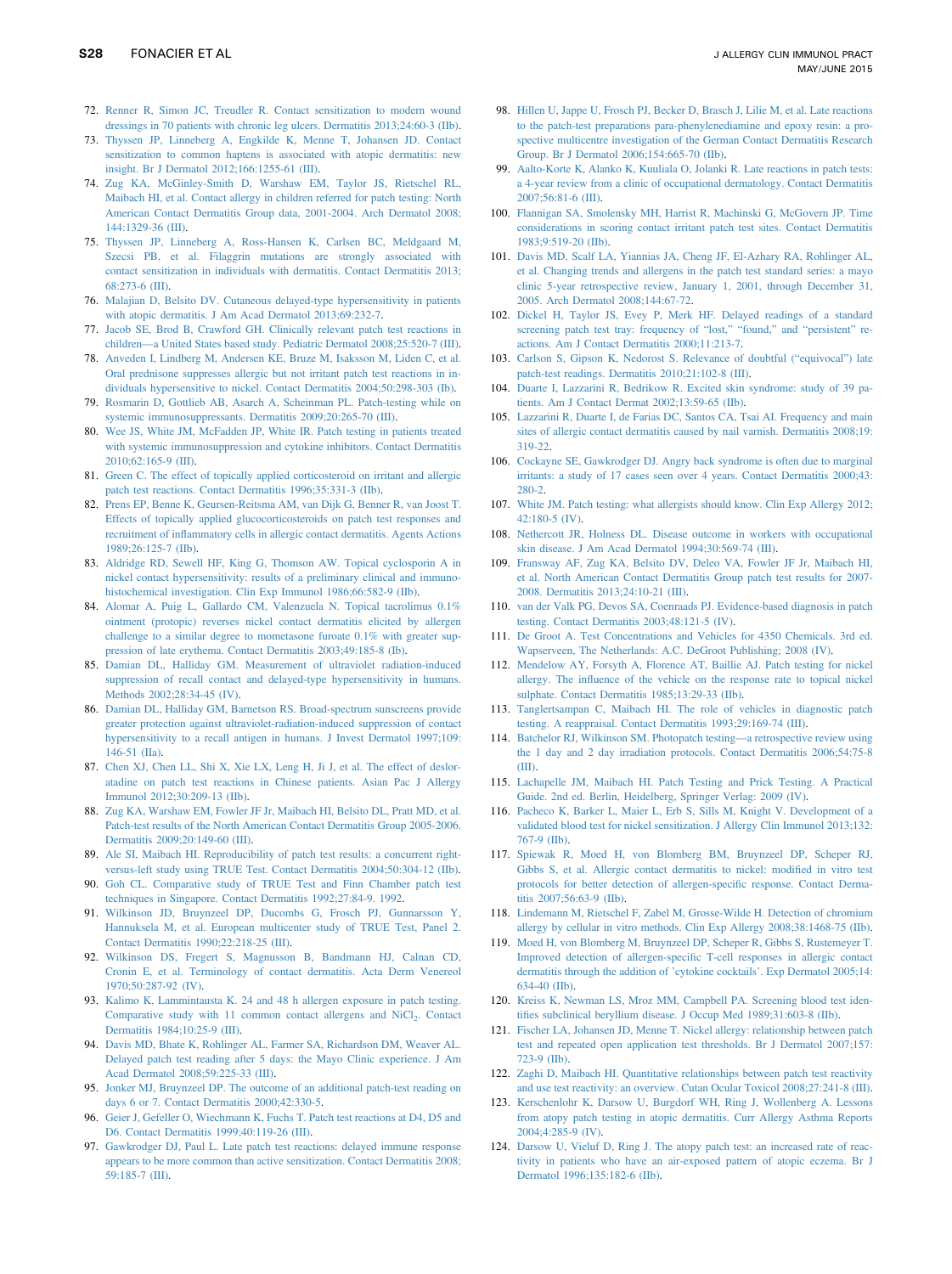- <span id="page-28-0"></span>125. [Towers GH, Mitchell JC. The current status of the weed](http://refhub.elsevier.com/S2213-2198(15)00116-6/sref125) Parthenium hysterophorus [L. as a cause of allergic contact dermatitis. Contact Dermatitis 1983;9:](http://refhub.elsevier.com/S2213-2198(15)00116-6/sref125) [465-9 \(IV\)](http://refhub.elsevier.com/S2213-2198(15)00116-6/sref125).
- 126. [Sharma VK, Sethuraman G. Parthenium dermatitis. Dermatitis 2007;18:](http://refhub.elsevier.com/S2213-2198(15)00116-6/sref126) [183-90 \(IV\).](http://refhub.elsevier.com/S2213-2198(15)00116-6/sref126)
- 127. [Yokozeki H, Satoh T, Katayama I, Nishioka K. Airborne contact dermatitis](http://refhub.elsevier.com/S2213-2198(15)00116-6/sref127) [due to Japanese cedar pollen. Contact Dermatitis 2007;56:224-8 \(III\).](http://refhub.elsevier.com/S2213-2198(15)00116-6/sref127)
- 128. [Schumacher MJ, Silvis NG. Airborne contact dermatitis from](http://refhub.elsevier.com/S2213-2198(15)00116-6/sref128) Ambrosia deltoidea [\(triangle-leaf bursage\). Contact Dermatitis 2003;48:212-6 \(III\).](http://refhub.elsevier.com/S2213-2198(15)00116-6/sref128)
- 129. [Munoz FJ, Delgado J, Palma JL, Gimenez MJ, Monteseirin FJ, Conde J.](http://refhub.elsevier.com/S2213-2198(15)00116-6/sref129) [Airborne contact urticaria due to mulberry \(](http://refhub.elsevier.com/S2213-2198(15)00116-6/sref129)Morus alba) pollen. Contact [Dermatitis 1995;32:61 \(III\)](http://refhub.elsevier.com/S2213-2198(15)00116-6/sref129).
- 130. [Uter W, Schnuch A, Geier J, Pfahlberg A, Gefeller O. Association between](http://refhub.elsevier.com/S2213-2198(15)00116-6/sref130) [occupation and contact allergy to the fragrance mix: a multifactorial analysis of](http://refhub.elsevier.com/S2213-2198(15)00116-6/sref130) [national surveillance data. Occup Environ Med 2001;58:392-8.](http://refhub.elsevier.com/S2213-2198(15)00116-6/sref130)
- 131. [Nethercott JR, Nield G, Holness DL. A review of 79 cases of eyelid dermatitis.](http://refhub.elsevier.com/S2213-2198(15)00116-6/sref131) [J Am Acad Dermatol 1989;21\(Pt 1\):223-30 \(IIa\).](http://refhub.elsevier.com/S2213-2198(15)00116-6/sref131)
- 132. [Nedorost S, Wagman A. Positive patch-test reactions to gold: patients](http://refhub.elsevier.com/S2213-2198(15)00116-6/sref132)' [perception of relevance and the role of titanium dioxide in cosmetics.](http://refhub.elsevier.com/S2213-2198(15)00116-6/sref132) [Dermatitis 2005;16:67-70 \(III\).](http://refhub.elsevier.com/S2213-2198(15)00116-6/sref132)
- 133. [Johansen JD, Frosch PJ, Svedman C, Andersen KE, Bruze M, Pirker C, et al.](http://refhub.elsevier.com/S2213-2198(15)00116-6/sref133) [Hydroxyisohexyl 3-cyclohexene carboxaldehyde- known as Lyral: quantitative](http://refhub.elsevier.com/S2213-2198(15)00116-6/sref133) [aspects and risk assessment of an important fragrance allergen. Contact](http://refhub.elsevier.com/S2213-2198(15)00116-6/sref133) [Dermatitis 2003;48:310-6 \(Ib\).](http://refhub.elsevier.com/S2213-2198(15)00116-6/sref133)
- 134. [Larsen W, Nakayama H, Lindberg M, Fischer T, Elsner P, Burrows D, et al.](http://refhub.elsevier.com/S2213-2198(15)00116-6/sref134) [Fragrance contact dermatitis: a worldwide multicenter investigation \(Part I\).](http://refhub.elsevier.com/S2213-2198(15)00116-6/sref134) [Am J Contact Dermat 1996;7:77-83 \(IIb\)](http://refhub.elsevier.com/S2213-2198(15)00116-6/sref134).
- 135. [Api AM. Sensitization methodology and primary prevention of the research](http://refhub.elsevier.com/S2213-2198(15)00116-6/sref135) [institute for fragrance materials. Dermatology 2002;205:84-7 \(III\)](http://refhub.elsevier.com/S2213-2198(15)00116-6/sref135).
- 136. [Naldi L. The epidemiology of fragrance allergy: questions and needs.](http://refhub.elsevier.com/S2213-2198(15)00116-6/sref136) [Dermatology 2002;205:89-97 \(III\).](http://refhub.elsevier.com/S2213-2198(15)00116-6/sref136)
- 137. [Rastogi SC, Menne T, Johansen JD. The composition of](http://refhub.elsevier.com/S2213-2198(15)00116-6/sref137) fine fragrances is [changing. Contact Dermatitis 2003;48:130-2 \(IV\)](http://refhub.elsevier.com/S2213-2198(15)00116-6/sref137).
- 138. [Scheinman PL. The foul side of fragrance-free products: what every clinician](http://refhub.elsevier.com/S2213-2198(15)00116-6/sref138) [should know about managing patients with fragrance allergy. J Am Acad](http://refhub.elsevier.com/S2213-2198(15)00116-6/sref138) [Dermatol 1999;41:1020-4 \(IV\).](http://refhub.elsevier.com/S2213-2198(15)00116-6/sref138)
- 139. [Johansen JD. Fragrance contact allergy: a clinical review. Am J Clin Dermatol](http://refhub.elsevier.com/S2213-2198(15)00116-6/sref139) [2003;4:789-98 \(IV\).](http://refhub.elsevier.com/S2213-2198(15)00116-6/sref139)
- 140. [Heydorn S, Menne T, Andersen KE, Bruze M, Svedman C, White IR, et al.](http://refhub.elsevier.com/S2213-2198(15)00116-6/sref140) [Citral a fragrance allergen and irritant. Contact Dermatitis 2003;49:32-6](http://refhub.elsevier.com/S2213-2198(15)00116-6/sref140).
- 141. [Gimenez-Arnau A, Gimenez-Arnau E, Serra-Baldrich E, Lepoittevin JP,](http://refhub.elsevier.com/S2213-2198(15)00116-6/sref141) [Camarasa JG. Principles and methodology for identi](http://refhub.elsevier.com/S2213-2198(15)00116-6/sref141)fication of fragrance al[lergens in consumer products. Contact Dermatitis 2002;47:345-52 \(IIb\)](http://refhub.elsevier.com/S2213-2198(15)00116-6/sref141).
- 142. [Wohrl S, Hemmer W, Focke M, Gotz M, Jarisch R. The signi](http://refhub.elsevier.com/S2213-2198(15)00116-6/sref142)ficance of [fragrance mix, balsam of Peru, colophony and propolis as screening tools in](http://refhub.elsevier.com/S2213-2198(15)00116-6/sref142) [the detection of fragrance allergy. Br J Dermatol 2001;145:268-73 \(IIb\).](http://refhub.elsevier.com/S2213-2198(15)00116-6/sref142)
- 143. [Ting PT, Silver S. Allergic contact dermatitis to propolis. J Drugs Dermatol](http://refhub.elsevier.com/S2213-2198(15)00116-6/sref143) [2004;3:685-6 \(IV\)](http://refhub.elsevier.com/S2213-2198(15)00116-6/sref143).
- 144. [Wenk KS, Ehrlich A. Fragrance series testing in eyelid dermatitis. Dermatitis](http://refhub.elsevier.com/S2213-2198(15)00116-6/sref144) [2012;23:22-6 \(IIb\)](http://refhub.elsevier.com/S2213-2198(15)00116-6/sref144).
- 145. [Schöllnast R, Kränke B, Aberer W. Anal and palmar contact dermatitis caused](http://refhub.elsevier.com/S2213-2198(15)00116-6/sref145) [by iodopropynyl butylcarbamate in moist sanitary wipes. Hautarzt 2003;54:](http://refhub.elsevier.com/S2213-2198(15)00116-6/sref145) [970-4 \(III\).](http://refhub.elsevier.com/S2213-2198(15)00116-6/sref145)
- 146. [Badreshia S, Marks JG Jr. Iodopropynyl butylcarbamate. Am J Contact Dermat](http://refhub.elsevier.com/S2213-2198(15)00116-6/sref146) [2002;13:77-9 \(IV\)](http://refhub.elsevier.com/S2213-2198(15)00116-6/sref146).
- 147. [Skinner SL, Marks JG. Allergic contact dermatitis to preservatives in topical](http://refhub.elsevier.com/S2213-2198(15)00116-6/sref147) [medicaments. Am J Contact Dermatitis 1998;9:199-201 \(III\)](http://refhub.elsevier.com/S2213-2198(15)00116-6/sref147).
- 148. [Wilkinson JD, Shaw S, Andersen KE, Brandao FM, Bruynzeel DP, Bruze M,](http://refhub.elsevier.com/S2213-2198(15)00116-6/sref148) [et al. Monitoring levels of preservative sensitivity in Europe. A 10-year](http://refhub.elsevier.com/S2213-2198(15)00116-6/sref148) [overview \(1991-2000\). Contact Dermatitis 2002;46:207-10 \(III\).](http://refhub.elsevier.com/S2213-2198(15)00116-6/sref148)
- 149. [De Groot A, White IR, Flyvholm MA, Lensen G, Coenraads PJ. Formalde](http://refhub.elsevier.com/S2213-2198(15)00116-6/sref149)[hyde-releasers in cosmetics: relationship to formaldehyde contact allergy. Part](http://refhub.elsevier.com/S2213-2198(15)00116-6/sref149) [2. Patch test relationship to formaldehyde contact allergy, experimental](http://refhub.elsevier.com/S2213-2198(15)00116-6/sref149) [provocation tests, amount of formaldehyde released, and assessment of risk to](http://refhub.elsevier.com/S2213-2198(15)00116-6/sref149) [consumers allergic to formaldehyde. Contact Dermatitis 2010;62:18-31 \(III\)](http://refhub.elsevier.com/S2213-2198(15)00116-6/sref149).
- 150. [De Groot AC, Flyvholm MA, Lensen G, Menne T, Coenraads PJ. Formal](http://refhub.elsevier.com/S2213-2198(15)00116-6/sref150)[dehyde-releasers: relationship to formaldehyde contact allergy. Contact allergy](http://refhub.elsevier.com/S2213-2198(15)00116-6/sref150) [to formaldehyde and inventory of formaldehyde-releasers. Contact Dermatitis](http://refhub.elsevier.com/S2213-2198(15)00116-6/sref150) [2009;61:63-85 \(III\)](http://refhub.elsevier.com/S2213-2198(15)00116-6/sref150).
- 151. [Diepgen TL, Weisshaar E. Contact dermatitis: epidemiology and frequent](http://refhub.elsevier.com/S2213-2198(15)00116-6/sref151) [sensitizers to cosmetics. J Eur Acad Dermatol Venereol 2007;21\(Suppl 2\):](http://refhub.elsevier.com/S2213-2198(15)00116-6/sref151) [9-13 \(III\).](http://refhub.elsevier.com/S2213-2198(15)00116-6/sref151)
- 152. [Warshaw EM, Ahmed RL, Belsito DV, DeLeo VA, Fowler JF Jr, Maibach HI,](http://refhub.elsevier.com/S2213-2198(15)00116-6/sref152) [et al. Contact dermatitis of the hands: cross-sectional analyses of North](http://refhub.elsevier.com/S2213-2198(15)00116-6/sref152)

[American Contact Dermatitis Group Data, 1994-2004. J Am Acad Dermatol](http://refhub.elsevier.com/S2213-2198(15)00116-6/sref152) [2007;57:301-14](http://refhub.elsevier.com/S2213-2198(15)00116-6/sref152).

- 153. [Bruze M, Dahlquist I, Fregert S, Gruvberger B, Persson K. Contact allergy to](http://refhub.elsevier.com/S2213-2198(15)00116-6/sref153) [the active ingredients of Kathon CG. Contact Dermatitis 1987;16:183-8 \(IIb\).](http://refhub.elsevier.com/S2213-2198(15)00116-6/sref153)
- 154. Administration DFFaD. Frequency of use of cosmetic ingredients. 2007. [http://](http://www.fda.gov/cosmetics/registrationprogram/default.htm) [www.fda.gov/cosmetics/registrationprogram/default.htm.](http://www.fda.gov/cosmetics/registrationprogram/default.htm) Accessed March 31, 2015. (III).
- 155. [Castanedo-Tardana MP, Zug KA. Methylisothiazolinone. Dermatitis 2013;24:](http://refhub.elsevier.com/S2213-2198(15)00116-6/sref155) [2-6 \(IV\)](http://refhub.elsevier.com/S2213-2198(15)00116-6/sref155).
- 156. [Lundov MD, Thyssen JP, Zachariae C, Johansen JD. Prevalence and cause of](http://refhub.elsevier.com/S2213-2198(15)00116-6/sref156) [methylisothiazolinone contact allergy. Contact Dermatitis 2010;63:164-7 \(III\).](http://refhub.elsevier.com/S2213-2198(15)00116-6/sref156)
- 157. [Fisher AA. Paraben dermatitis due to a new medicated bandage: the](http://refhub.elsevier.com/S2213-2198(15)00116-6/sref157) "paraben paradox"[. Contact Dermatitis 1979;5:273-4 \(IV\).](http://refhub.elsevier.com/S2213-2198(15)00116-6/sref157)
- 158. [Coutts I, Shaw S, Orton D. Patch testing with pure tea tree oil](http://refhub.elsevier.com/S2213-2198(15)00116-6/sref158)—12 months [experience. Br J Dermatol 2002;147:67-74.](http://refhub.elsevier.com/S2213-2198(15)00116-6/sref158)
- 159. [Walgrave SE, Warshaw EM, Glesne LA. Allergic contact dermatitis from](http://refhub.elsevier.com/S2213-2198(15)00116-6/sref159) [propolis. Dermatitis 2005;16:209-15 \(IV\)](http://refhub.elsevier.com/S2213-2198(15)00116-6/sref159).
- 160. [Orton DI, Wilkinson JD. Cosmetic allergy: incidence, diagnosis, and man](http://refhub.elsevier.com/S2213-2198(15)00116-6/sref160)[agement. Am J Clin Dermatol 2004;5:327-37 \(IV\).](http://refhub.elsevier.com/S2213-2198(15)00116-6/sref160)
- 161. [Fowler JF Jr, Zug KM, Taylor JS, Storrs FJ, Sherertz EA, Sasseville DA, et al.](http://refhub.elsevier.com/S2213-2198(15)00116-6/sref161) [Allergy to cocamidopropyl betaine and amidoamine in North America.](http://refhub.elsevier.com/S2213-2198(15)00116-6/sref161) [Dermatitis 2004;15:5-6 \(IIa\)](http://refhub.elsevier.com/S2213-2198(15)00116-6/sref161).
- 162. [Kimber I, Quirke S, Cumberbatch M, Ashby J, Paton D, Aldridge RD, et al.](http://refhub.elsevier.com/S2213-2198(15)00116-6/sref162) [Lymphocyte transformation and thiuram sensitization. Contact Dermatitis](http://refhub.elsevier.com/S2213-2198(15)00116-6/sref162) [1991;24:164-71](http://refhub.elsevier.com/S2213-2198(15)00116-6/sref162).
- 163. [Fowler JF, Fowler LM, Hunter JE. Allergy to cocamidopropyl betaine may be](http://refhub.elsevier.com/S2213-2198(15)00116-6/sref163) [due to amidoamine: a patch test and product use test study. Contact Dermatitis](http://refhub.elsevier.com/S2213-2198(15)00116-6/sref163) [1997;37:276-81 \(IIa\).](http://refhub.elsevier.com/S2213-2198(15)00116-6/sref163)
- 164. [Zapolanski T, Jacob SE. para-Phenylenediamine. Dermatitis 2008;19:E20-1](http://refhub.elsevier.com/S2213-2198(15)00116-6/sref164) [\(IV\).](http://refhub.elsevier.com/S2213-2198(15)00116-6/sref164)
- 165. [Krasteva M, Cristaudo A, Hall B, Orton D, Rudzki E, Santucci B, et al.](http://refhub.elsevier.com/S2213-2198(15)00116-6/sref165) [Contact sensitivity to hair dyes can be detected by the consumer open test. Eur](http://refhub.elsevier.com/S2213-2198(15)00116-6/sref165) [J Dermatol 2002;12:322-6 \(IIb\).](http://refhub.elsevier.com/S2213-2198(15)00116-6/sref165)
- 166. [Scheman A, Cha C, Bhinder M. Alternative hair-dye products for persons](http://refhub.elsevier.com/S2213-2198(15)00116-6/sref166) [allergic to para-phenylenediamine. Dermatitis 2011;22:189-92 \(IIb\).](http://refhub.elsevier.com/S2213-2198(15)00116-6/sref166)
- 167. [Schnuch A, Lessmann H, Frosch PJ, Uter W. para-Phenylenediamine: the](http://refhub.elsevier.com/S2213-2198(15)00116-6/sref167) profi[le of an important allergen. Results of the IVDK. Br J Dermatol 2008;159:](http://refhub.elsevier.com/S2213-2198(15)00116-6/sref167) [379-86 \(III\)](http://refhub.elsevier.com/S2213-2198(15)00116-6/sref167).
- 168. [Ho SG, Basketter DA, Jefferies D, Rycroft RJ, White IR, McFadden JP.](http://refhub.elsevier.com/S2213-2198(15)00116-6/sref168) [Analysis of para-phenylenediamine allergic patients in relation to strength of](http://refhub.elsevier.com/S2213-2198(15)00116-6/sref168) [patch test reaction. Br J Dermatol 2005;153:364-7 \(IIb\).](http://refhub.elsevier.com/S2213-2198(15)00116-6/sref168)
- 169. [Storrs FJ. Permanent wave contact dermatitis: contact allergy to glyceryl](http://refhub.elsevier.com/S2213-2198(15)00116-6/sref169) [monothioglycolate. J Am Acad Dermatol 1984;11:74-85 \(III\)](http://refhub.elsevier.com/S2213-2198(15)00116-6/sref169).
- 170. [Stechschulte SA, Avashia N, Jacob SE. Tosylamide formaldehyde resin.](http://refhub.elsevier.com/S2213-2198(15)00116-6/sref170) [Dermatitis 2008;19:E18-9.](http://refhub.elsevier.com/S2213-2198(15)00116-6/sref170)
- 171. [Freeman S, Lee MS, Gudmundsen K. Adverse contact reactions to sculptured](http://refhub.elsevier.com/S2213-2198(15)00116-6/sref171) [acrylic nails: 4 case reports and a literature review. Contact Dermatitis 1995;](http://refhub.elsevier.com/S2213-2198(15)00116-6/sref171) [33:381-5 \(III\)](http://refhub.elsevier.com/S2213-2198(15)00116-6/sref171).
- 172. [Madnani NA, Khan KJ. Nail cosmetics. Indian J Dermatol. Venereol Leprol](http://refhub.elsevier.com/S2213-2198(15)00116-6/sref172) [2012;78:309-17 \(IV\)](http://refhub.elsevier.com/S2213-2198(15)00116-6/sref172).
- 173. [Deleo VA. Photocontact dermatitis. Dermatol Ther 2004;17:279-88 \(IV\).](http://refhub.elsevier.com/S2213-2198(15)00116-6/sref173)
- 174. [Scheuer E, Warshaw E. Sunscreen allergy: a review of epidemiology, clinical](http://refhub.elsevier.com/S2213-2198(15)00116-6/sref174) [characteristics, and responsible allergens. Dermatitis 2006;17:3-11 \(IV\)](http://refhub.elsevier.com/S2213-2198(15)00116-6/sref174).
- 175. [Scheman A. Adverse reactions to cosmetic ingredients. Dermatol Clin 2000;](http://refhub.elsevier.com/S2213-2198(15)00116-6/sref175) [18:685-98 \(IV\)](http://refhub.elsevier.com/S2213-2198(15)00116-6/sref175).
- 176. [Schauder S, Ippen H. Contact and photocontact sensitivity to sunscreens.](http://refhub.elsevier.com/S2213-2198(15)00116-6/sref176) [Review of a 15-year experience and of the literature. Contact Dermatitis 1997;](http://refhub.elsevier.com/S2213-2198(15)00116-6/sref176) [37:221-32 \(IV\)](http://refhub.elsevier.com/S2213-2198(15)00116-6/sref176).
- 177. [Prystowsky SD, Allen AM, Smith RW, Nonomura JH, Odom RB, Akers WA.](http://refhub.elsevier.com/S2213-2198(15)00116-6/sref177) [Allergic contact hypersensitivity to nickel, neomycin, ethylenediamine, and](http://refhub.elsevier.com/S2213-2198(15)00116-6/sref177) [benzocaine. Relationships between age, sex, history of exposure, and reactivity](http://refhub.elsevier.com/S2213-2198(15)00116-6/sref177) [to standard patch tests and use tests in a general population. Arch Dermatol](http://refhub.elsevier.com/S2213-2198(15)00116-6/sref177) [1979;115:959-62 \(III\)](http://refhub.elsevier.com/S2213-2198(15)00116-6/sref177).
- 178. [Malhotra V, Kaur I, Saraswat A, Kumar B. Frequency of patch-test positivity](http://refhub.elsevier.com/S2213-2198(15)00116-6/sref178) [in patients with psoriasis: a prospective controlled study. Acta Derm Venereol](http://refhub.elsevier.com/S2213-2198(15)00116-6/sref178)  $2002:82:432-5$  (IIb).
- 179. [Antevil JL, Muldoon MP, Battaglia M, Green R. Intraoperative](http://refhub.elsevier.com/S2213-2198(15)00116-6/sref179) [anaphylactic shock associated with bacitracin irrigation during revision](http://refhub.elsevier.com/S2213-2198(15)00116-6/sref179) [total knee arthroplasty. A case report. J Bone Joint Surg Am 2003;85-A:](http://refhub.elsevier.com/S2213-2198(15)00116-6/sref179) [339-42 \(IV\).](http://refhub.elsevier.com/S2213-2198(15)00116-6/sref179)
- 180. [Smack DP, Harrington AC, Dunn C, Howard RS, Szkutnik AJ, Krivda SJ,](http://refhub.elsevier.com/S2213-2198(15)00116-6/sref180) [et al. Infection and allergy incidence in ambulatory surgery patients using](http://refhub.elsevier.com/S2213-2198(15)00116-6/sref180) [white petrolatum vs bacitracin ointment. A randomized controlled trial. JAMA](http://refhub.elsevier.com/S2213-2198(15)00116-6/sref180) [1996;276:972-7 \(Ib\).](http://refhub.elsevier.com/S2213-2198(15)00116-6/sref180)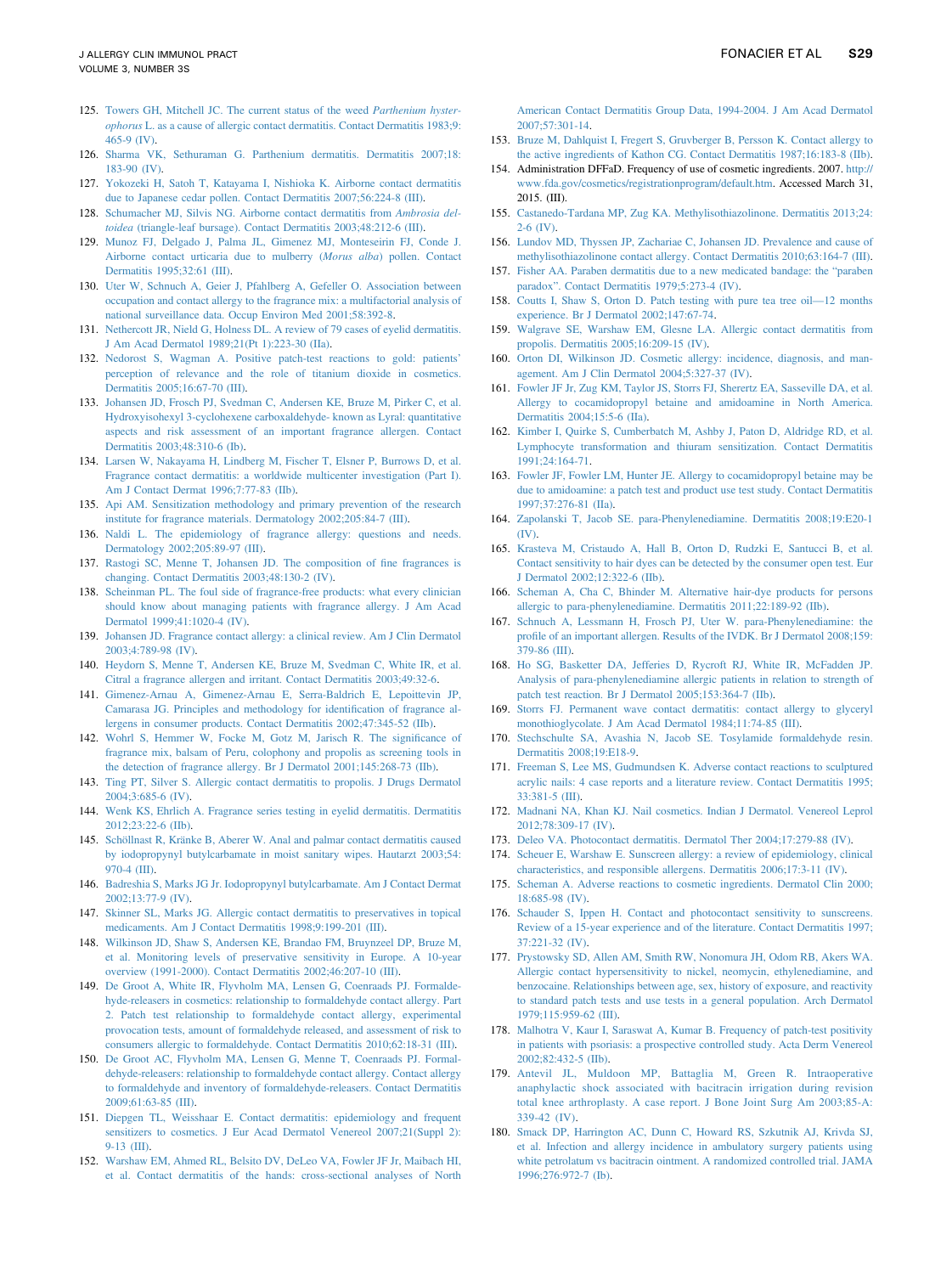- <span id="page-29-0"></span>181. [Shackelford KE, Belsito DV. The etiology of allergic-appearing foot derma](http://refhub.elsevier.com/S2213-2198(15)00116-6/sref181)[titis: a 5-year retrospective study. J Am Acad Dermat 2002;47:715-21 \(III\)](http://refhub.elsevier.com/S2213-2198(15)00116-6/sref181).
- 182. [Rani Z, Hussain I, Haroon TS. Common allergens in shoe dermatitis: our](http://refhub.elsevier.com/S2213-2198(15)00116-6/sref182) [experience in Lahore, Pakistan. Int J Dermatol 2003;42:605-7 \(IV\)](http://refhub.elsevier.com/S2213-2198(15)00116-6/sref182).
- 183. [Zmudzinska M, Czarnecka-Operacz M, Silny W. Contact allergy to gluco](http://refhub.elsevier.com/S2213-2198(15)00116-6/sref183)[corticosteroids in patients with chronic venous leg ulcers, atopic dermatitis and](http://refhub.elsevier.com/S2213-2198(15)00116-6/sref183) [contact allergy. Acta Dermatovenerol Croat 2008;16:72-8 \(IIa\)](http://refhub.elsevier.com/S2213-2198(15)00116-6/sref183).
- 184. [Baeck M, Goossens A. Immediate and delayed allergic hypersensitivity to](http://refhub.elsevier.com/S2213-2198(15)00116-6/sref184) [corticosteroids: practical guidelines. Contact Dermatitis 2012;66:38-45 \(IIb\).](http://refhub.elsevier.com/S2213-2198(15)00116-6/sref184)
- 185. [Bennett ML, Fountain JM, McCarty MA, Sherertz EF. Contact allergy to](http://refhub.elsevier.com/S2213-2198(15)00116-6/sref185) [corticosteroids in patients using inhaled or intranasal corticosteroids for](http://refhub.elsevier.com/S2213-2198(15)00116-6/sref185) [allergic rhinitis or asthma. Am J Contact Dermat 2001;12:193-6 \(III\)](http://refhub.elsevier.com/S2213-2198(15)00116-6/sref185).
- 186. [Isaksson M. Corticosteroids. Dermatol Ther 2004;17:314-20 \(IV\).](http://refhub.elsevier.com/S2213-2198(15)00116-6/sref186)
- 187. [McFadden J. Contact allergic reactions in patients with atopic eczema. Acta](http://refhub.elsevier.com/S2213-2198(15)00116-6/sref187) [Derm Venereol Suppl 2005;215:28-32](http://refhub.elsevier.com/S2213-2198(15)00116-6/sref187).
- 188. [Ferguson AD, Emerson RM, English JS. Cross-reactivity patterns to budeso](http://refhub.elsevier.com/S2213-2198(15)00116-6/sref188)[nide. Contact Dermatitis 2002;47:337-40 \(III\).](http://refhub.elsevier.com/S2213-2198(15)00116-6/sref188)
- 189. [Lepoittevin JP, Drieghe J, Dooms-Goossens A. Studies in patients with](http://refhub.elsevier.com/S2213-2198(15)00116-6/sref189) [corticosteroid contact allergy. Understanding cross-reactivity among different](http://refhub.elsevier.com/S2213-2198(15)00116-6/sref189) [steroids. Arch Dermatol 1995;131:31-7 \(III\)](http://refhub.elsevier.com/S2213-2198(15)00116-6/sref189).
- 190. [Coopman S, Degreef H, Dooms-Goossens A. Identi](http://refhub.elsevier.com/S2213-2198(15)00116-6/sref190)fication of cross-reaction [patterns in allergic contact dermatitis from topical corticosteroids. Br J Der](http://refhub.elsevier.com/S2213-2198(15)00116-6/sref190)[matol 1989;121:27-34 \(IIb\)](http://refhub.elsevier.com/S2213-2198(15)00116-6/sref190).
- 191. [Bjarnason B, Flosadottir E, Fischer T. Assessment of budesonide patch tests.](http://refhub.elsevier.com/S2213-2198(15)00116-6/sref191) [Contact Dermatitis 1999;41:211-7 \(IIa\)](http://refhub.elsevier.com/S2213-2198(15)00116-6/sref191).
- 192. [Boffa MJ, Wilkinson SM, Beck MH. Screening for corticosteroid contact](http://refhub.elsevier.com/S2213-2198(15)00116-6/sref192) [hypersensitivity. Contact Dermatitis 1995;33:149-51 \(IIa\).](http://refhub.elsevier.com/S2213-2198(15)00116-6/sref192)
- 193. [Jacob SE, Zapolanski T. Systemic contact dermatitis. Dermatitis 2008;19:](http://refhub.elsevier.com/S2213-2198(15)00116-6/sref193) [9-15 \(IV\)](http://refhub.elsevier.com/S2213-2198(15)00116-6/sref193).
- 194. [Wilkinson SM. Corticosteroid cross-reactions: an alternative view. Contact](http://refhub.elsevier.com/S2213-2198(15)00116-6/sref194) [Dermatitis 2000;42:59-63 \(IV\)](http://refhub.elsevier.com/S2213-2198(15)00116-6/sref194).
- 195. [Romano A, Viola M, Gaeta F, Rumi G, Maggioletti M. Patch testing in](http://refhub.elsevier.com/S2213-2198(15)00116-6/sref195) [non-immediate drug eruptions. Allergy Asthma Clin Immunol 2008;4:](http://refhub.elsevier.com/S2213-2198(15)00116-6/sref195) [66-74 \(IV\).](http://refhub.elsevier.com/S2213-2198(15)00116-6/sref195)
- 196. [Barbaud A. Skin testing in delayed reactions to drugs. Immunol Allergy Clin](http://refhub.elsevier.com/S2213-2198(15)00116-6/sref196) [North Am 2009;29:517-35](http://refhub.elsevier.com/S2213-2198(15)00116-6/sref196).
- 197. [Barbaud A, Reichert-Penetrat S, Trechot P, Jacquin-Petit MA, Ehlinger A,](http://refhub.elsevier.com/S2213-2198(15)00116-6/sref197) [Noirez V, et al. The use of skin testing in the investigation of cutaneous](http://refhub.elsevier.com/S2213-2198(15)00116-6/sref197) [adverse drug reactions. Br J Dermatol 1998;139:49-58 \(IIa\)](http://refhub.elsevier.com/S2213-2198(15)00116-6/sref197).
- 198. [Cham PM, Warshaw EM. Patch testing for evaluating drug reactions due to](http://refhub.elsevier.com/S2213-2198(15)00116-6/sref198) systemic antibiotics. Dermatitis 2007:18:63-77 (IV).
- 199. [Bruynzeel DP, de Groot AC, Weyland JW. Contact dermatitis to lauryl](http://refhub.elsevier.com/S2213-2198(15)00116-6/sref199) [pyridinium chloride and benzoxonium chloride. Contact Dermatitis 1987;17:](http://refhub.elsevier.com/S2213-2198(15)00116-6/sref199) [41-2 \(IV\)](http://refhub.elsevier.com/S2213-2198(15)00116-6/sref199).
- 200. [Lammintausta K, Kortekangas-Savolainen O. The usefulness of skin tests to](http://refhub.elsevier.com/S2213-2198(15)00116-6/sref200) [prove drug hypersensitivity. Br J Dermatol 2005;152:968-74 \(IIa\).](http://refhub.elsevier.com/S2213-2198(15)00116-6/sref200)
- 201. [Barbaud A. Drug patch testing in systemic cutaneous drug allergy. Toxicology](http://refhub.elsevier.com/S2213-2198(15)00116-6/sref201) [2005;209:209-16 \(IV\).](http://refhub.elsevier.com/S2213-2198(15)00116-6/sref201)
- 202. [Barbaud A, Trechot P, Reichert-Penetrat S, Granel F, Schmutz JL. The use](http://refhub.elsevier.com/S2213-2198(15)00116-6/sref202)[fulness of patch testing on the previously most severely affected site in a](http://refhub.elsevier.com/S2213-2198(15)00116-6/sref202) [cutaneous adverse drug reaction to tetrazepam. Contact Dermatitis 2001;44:](http://refhub.elsevier.com/S2213-2198(15)00116-6/sref202) [259-60 \(IV\).](http://refhub.elsevier.com/S2213-2198(15)00116-6/sref202)
- 203. [Brockow K, Romano A, Blanca M, Ring J, Pichler W, Demoly P. General](http://refhub.elsevier.com/S2213-2198(15)00116-6/sref203) [considerations for skin test procedures in the diagnosis of drug hypersensi](http://refhub.elsevier.com/S2213-2198(15)00116-6/sref203)[tivity. Allergy 2002;57:45-51.](http://refhub.elsevier.com/S2213-2198(15)00116-6/sref203)
- 204. [Atanaskova Mesinkovska N, Tellez A, Molina L, Honari G, Sood A,](http://refhub.elsevier.com/S2213-2198(15)00116-6/sref204) [Barsoum W, et al. The effect of patch testing on surgical practices and out](http://refhub.elsevier.com/S2213-2198(15)00116-6/sref204)[comes in orthopedic patients with metal implants. Arch Dermatol 2012;148:](http://refhub.elsevier.com/S2213-2198(15)00116-6/sref204) [687-93 \(IIb\)](http://refhub.elsevier.com/S2213-2198(15)00116-6/sref204).
- 205. [Schalock PC, Menne T, Johansen JD, Taylor JS, Maibach HI, Liden C,](http://refhub.elsevier.com/S2213-2198(15)00116-6/sref205) [et al. Hypersensitivity reactions to metallic implants](http://refhub.elsevier.com/S2213-2198(15)00116-6/sref205)—diagnostic algorithm [and suggested patch test series for clinical use. Contact Dermatitis 2011;66:](http://refhub.elsevier.com/S2213-2198(15)00116-6/sref205) [4-19 \(IV\)](http://refhub.elsevier.com/S2213-2198(15)00116-6/sref205).
- 206. [Reed KB, Davis MD, Nakamura K, Hanson L, Richardson DM. Retrospective](http://refhub.elsevier.com/S2213-2198(15)00116-6/sref206) [evaluation of patch testing before or after metal device implantation. Arch](http://refhub.elsevier.com/S2213-2198(15)00116-6/sref206) [Dermatol 2008;144:999-1007 \(III\).](http://refhub.elsevier.com/S2213-2198(15)00116-6/sref206)
- 207. [Krecisz B, Kiec-Swierczynska M, Chomiczewska-Skora D. Allergy to ortho](http://refhub.elsevier.com/S2213-2198(15)00116-6/sref207)pedic metal implants—[a prospective study. Int J Occup Med Environ Health](http://refhub.elsevier.com/S2213-2198(15)00116-6/sref207) [2012;25:463-9 \(III\)](http://refhub.elsevier.com/S2213-2198(15)00116-6/sref207).
- 208. [Thomas P. Patch testing and hypersensitivity reactions to metallic implants:](http://refhub.elsevier.com/S2213-2198(15)00116-6/sref208) [still many open questions. Dermatitis 2013;24:106-7 \(IV\)](http://refhub.elsevier.com/S2213-2198(15)00116-6/sref208).
- 209. [Granchi D, Cenni E, Giunti A, Baldini N. Metal hypersensitivity testing in](http://refhub.elsevier.com/S2213-2198(15)00116-6/sref209) [patients undergoing joint replacement: a systematic review. J Bone Joint Surg](http://refhub.elsevier.com/S2213-2198(15)00116-6/sref209) [Br 2012;94:1126-34 \(Ia\)](http://refhub.elsevier.com/S2213-2198(15)00116-6/sref209).
- 210. [Thyssen JP, Menne T, Schalock PC, Taylor JS, Maibach HI. Pragmatic](http://refhub.elsevier.com/S2213-2198(15)00116-6/sref210) [approach to the clinical work-up of patients with putative allergic disease to](http://refhub.elsevier.com/S2213-2198(15)00116-6/sref210) [metallic orthopaedic implants before and after surgery. Br J Dermatol 2011;](http://refhub.elsevier.com/S2213-2198(15)00116-6/sref210) [164:473-8 \(IV\)](http://refhub.elsevier.com/S2213-2198(15)00116-6/sref210).
- 211. [Niki Y, Matsumoto H, Otani T, Yatabe T, Kondo M, Yoshimine F, et al.](http://refhub.elsevier.com/S2213-2198(15)00116-6/sref211) [Screening for symptomatic metal sensitivity: a prospective study of 92 patients](http://refhub.elsevier.com/S2213-2198(15)00116-6/sref211) [undergoing total knee arthroplasty. Biomaterials 2005;26:1019-26 \(III\).](http://refhub.elsevier.com/S2213-2198(15)00116-6/sref211)
- 212. [Andrews ID, Scheinman P. Systemic hypersensitivity reaction \(without cuta](http://refhub.elsevier.com/S2213-2198(15)00116-6/sref212)[neous manifestations\) to an implantable cardioverter-de](http://refhub.elsevier.com/S2213-2198(15)00116-6/sref212)fibrillator. Dermatitis [2011;22:161-4 \(III\)](http://refhub.elsevier.com/S2213-2198(15)00116-6/sref212).
- 213. [Kang J, Simpson CS, Campbell D, Borici-Mazi R, Redfearn DP, Michael KA,](http://refhub.elsevier.com/S2213-2198(15)00116-6/sref213) [et al. Cardiac rhythm device contact dermatitis. Ann Noninvasive Electro](http://refhub.elsevier.com/S2213-2198(15)00116-6/sref213)[cardiol 2013;18:79-83 \(III\).](http://refhub.elsevier.com/S2213-2198(15)00116-6/sref213)
- 214. [Jetty P, Jayaram S, Veinot J, Pratt M. Super](http://refhub.elsevier.com/S2213-2198(15)00116-6/sref214)ficial femoral artery nitinol stent in [a patient with nickel allergy. J Vasc Surg 2013;58:1388-90 \(III\)](http://refhub.elsevier.com/S2213-2198(15)00116-6/sref214).
- 215. [Khamaysi Z, Bergman R, Weltfriend S. Positive patch test reactions to aller](http://refhub.elsevier.com/S2213-2198(15)00116-6/sref215)[gens of the dental series and the relation to the clinical presentations. Contact](http://refhub.elsevier.com/S2213-2198(15)00116-6/sref215) [Dermatitis 2006;55:216-8 \(III\).](http://refhub.elsevier.com/S2213-2198(15)00116-6/sref215)
- 216. Purello D'[Ambrosio F, Ricciardi L, Isola S, Gangemi S, Cilia M, Levanti C,](http://refhub.elsevier.com/S2213-2198(15)00116-6/sref216) [et al. Systemic contact dermatitis to copper-containing IUD. Allergy 1996;51:](http://refhub.elsevier.com/S2213-2198(15)00116-6/sref216) [658-9 \(III\).](http://refhub.elsevier.com/S2213-2198(15)00116-6/sref216)
- 217. [Carlsson A, Moller H. Implantation of orthopaedic devices in patients with](http://refhub.elsevier.com/S2213-2198(15)00116-6/sref217) [metal allergy. Acta Derm Venereol 1989;69:62-6.](http://refhub.elsevier.com/S2213-2198(15)00116-6/sref217)
- 218. [Gawkrodger DJ. Nickel sensitivity and the implantation of orthopaedic pros](http://refhub.elsevier.com/S2213-2198(15)00116-6/sref218)[theses. Contact Dermatitis 1993;28:257-9 \(III\)](http://refhub.elsevier.com/S2213-2198(15)00116-6/sref218).
- 219. [Cousen PJ, Gawkrodger DJ. Metal allergy and second-generation metal](http://refhub.elsevier.com/S2213-2198(15)00116-6/sref219)[on-metal arthroplasties. Contact Dermatitis 2012;66:55-62 \(IV\).](http://refhub.elsevier.com/S2213-2198(15)00116-6/sref219)
- 220. [Thyssen JP, Engkilde K, Menne T, Johansen JD, Hansen PR, Gislason GH. No](http://refhub.elsevier.com/S2213-2198(15)00116-6/sref220) [association between metal allergy and cardiac in-stent restenosis in patients with](http://refhub.elsevier.com/S2213-2198(15)00116-6/sref220) [dermatitis-results from a linkage study. Contact Dermatitis 2011;64:138-41 \(III\).](http://refhub.elsevier.com/S2213-2198(15)00116-6/sref220)
- 221. [Basko-Plluska JL, Thyssen JP, Schalock PC. Cutaneous and systemic hyper](http://refhub.elsevier.com/S2213-2198(15)00116-6/sref221)[sensitivity reactions to metallic implants. Dermatitis 2011;22:65-79 \(IV\).](http://refhub.elsevier.com/S2213-2198(15)00116-6/sref221)
- 222. [Bircher A, Friederich NF, Seelig W, Scherer K. Allergic complications from](http://refhub.elsevier.com/S2213-2198(15)00116-6/sref222) [orthopaedic joint implants: the role of delayed hypersensitivity to benzoyl](http://refhub.elsevier.com/S2213-2198(15)00116-6/sref222) [peroxide in bone cement. Contact Dermatitis 2012;66:20-6 \(III\).](http://refhub.elsevier.com/S2213-2198(15)00116-6/sref222)
- 223. [Haughton AM, Belsito DV. Acrylate allergy induced by acrylic nails resulting](http://refhub.elsevier.com/S2213-2198(15)00116-6/sref223) [in prosthesis failure. J Am Acad Dermatol 2008;59\(Suppl\):S123-4 \(III\)](http://refhub.elsevier.com/S2213-2198(15)00116-6/sref223).
- 224. [Lee PW, Elsaie ML, Jacob SE. Allergic contact dermatitis in children: com](http://refhub.elsevier.com/S2213-2198(15)00116-6/sref224)[mon allergens and treatment: a review. Curr Opin Pediatr 2009;21:491-8 \(IV\).](http://refhub.elsevier.com/S2213-2198(15)00116-6/sref224)
- 225. [Lewis VJ, Statham BN, Chowdhury MM. Allergic contact dermatitis in 191](http://refhub.elsevier.com/S2213-2198(15)00116-6/sref225) [consecutively patch tested children. Contact Dermatitis 2004;51:155-6 \(IIb\)](http://refhub.elsevier.com/S2213-2198(15)00116-6/sref225).
- 226. [Seidenari S, Giusti F, Pepe P, Mantovani L. Contact sensitization in 1094](http://refhub.elsevier.com/S2213-2198(15)00116-6/sref226) [children undergoing patch testing over a 7-year period. Pediatric Dermatol](http://refhub.elsevier.com/S2213-2198(15)00116-6/sref226) [2005;22:1-5 \(III\)](http://refhub.elsevier.com/S2213-2198(15)00116-6/sref226).
- 227. [Kutting B, Brehler R, Traupe H. Allergic contact dermatitis in children: stra](http://refhub.elsevier.com/S2213-2198(15)00116-6/sref227)[tegies of prevention and risk management. Eur J Dermatol 2004;14:80-5 \(IV\).](http://refhub.elsevier.com/S2213-2198(15)00116-6/sref227)
- 228. [Belhadjali H, Giordano-Labadie F, Rance F, Bazex J.](http://refhub.elsevier.com/S2213-2198(15)00116-6/sref228) "Lucky Luke" contact [dermatitis from diapers: a new allergen? Contact Dermatitis 2001;44:248 \(IV\).](http://refhub.elsevier.com/S2213-2198(15)00116-6/sref228)
- 229. [Weston WL, Weston JA, Kinoshita J, Kloepfer S, Carreon L, Toth S, et al.](http://refhub.elsevier.com/S2213-2198(15)00116-6/sref229) [Prevalence of positive epicutaneous tests among infants, children, and ado](http://refhub.elsevier.com/S2213-2198(15)00116-6/sref229)[lescents. Pediatrics 1986;78:1070-4 \(IIa\).](http://refhub.elsevier.com/S2213-2198(15)00116-6/sref229)
- 230. [Fisher AA. Allergic contact dermatitis in early infancy. Cutis 1994;54:300-2 \(IV\).](http://refhub.elsevier.com/S2213-2198(15)00116-6/sref230)
- 231. [Carder KR. Hypersensitivity reactions in neonates and infants. Dermatol Ther](http://refhub.elsevier.com/S2213-2198(15)00116-6/sref231) [2005;18:160-75 \(IV\)](http://refhub.elsevier.com/S2213-2198(15)00116-6/sref231).
- 232. [Worm M, Aberer W, Agathos M, Becker D, Brasch J, Fuchs T, et al. Patch](http://refhub.elsevier.com/S2213-2198(15)00116-6/sref232) testing in children—[recommendations of the German Contact Dermatitis](http://refhub.elsevier.com/S2213-2198(15)00116-6/sref232) [Research Group \(DKG\). J Dtsch Dermatol Ges 2007;5:107-9 \(IV\)](http://refhub.elsevier.com/S2213-2198(15)00116-6/sref232).
- 233. [Jacob SE, Admani S, Herro EM. Invited commentary: recommendation for a North](http://refhub.elsevier.com/S2213-2198(15)00116-6/sref233) [American pediatric patch test series. Curr Allergy Asthma Rep 2014;14:444 \(IV\).](http://refhub.elsevier.com/S2213-2198(15)00116-6/sref233)
- 234. [Luckhaupt SE, Dahlhamer JM, Ward BW, Sussell AL, Sweeney MH, Sestito JP,](http://refhub.elsevier.com/S2213-2198(15)00116-6/sref234) [et al. Prevalence of dermatitis in the working population, United States, 2010](http://refhub.elsevier.com/S2213-2198(15)00116-6/sref234) [National Health Interview Survey. Am J Indus Med 2013;56:625-34 \(IIb\).](http://refhub.elsevier.com/S2213-2198(15)00116-6/sref234)
- 235. [Holness DL. Recent advances in occupational dermatitis. Curr Opin Allergy](http://refhub.elsevier.com/S2213-2198(15)00116-6/sref235) [Clin Immunol 2013;13:145-50](http://refhub.elsevier.com/S2213-2198(15)00116-6/sref235).
- 236. [Nicholson PJ, Llewellyn D, English JS. Guidelines Development Group. Ev](http://refhub.elsevier.com/S2213-2198(15)00116-6/sref236)[idence-based guidelines for the prevention, identi](http://refhub.elsevier.com/S2213-2198(15)00116-6/sref236)fication and management of [occupational contact dermatitis and urticaria. Contact Dermatitis 2010;63:](http://refhub.elsevier.com/S2213-2198(15)00116-6/sref236) [177-86 \(IIa\).](http://refhub.elsevier.com/S2213-2198(15)00116-6/sref236)
- 237. [Mathias CG. Contact dermatitis and workers](http://refhub.elsevier.com/S2213-2198(15)00116-6/sref237)' compensation: criteria for [establishing occupational causation and aggravation. J Am Acad Dermatol](http://refhub.elsevier.com/S2213-2198(15)00116-6/sref237) [1989;20\(Pt 1\):842-8 \(IV\).](http://refhub.elsevier.com/S2213-2198(15)00116-6/sref237)
- 238. [Ingber A, Merims S. The validity of the Mathias criteria for establishing](http://refhub.elsevier.com/S2213-2198(15)00116-6/sref238) [occupational causation and aggravation of contact dermatitis. Contact](http://refhub.elsevier.com/S2213-2198(15)00116-6/sref238) [Dermatitis 2004;51:9-12 \(III\)](http://refhub.elsevier.com/S2213-2198(15)00116-6/sref238).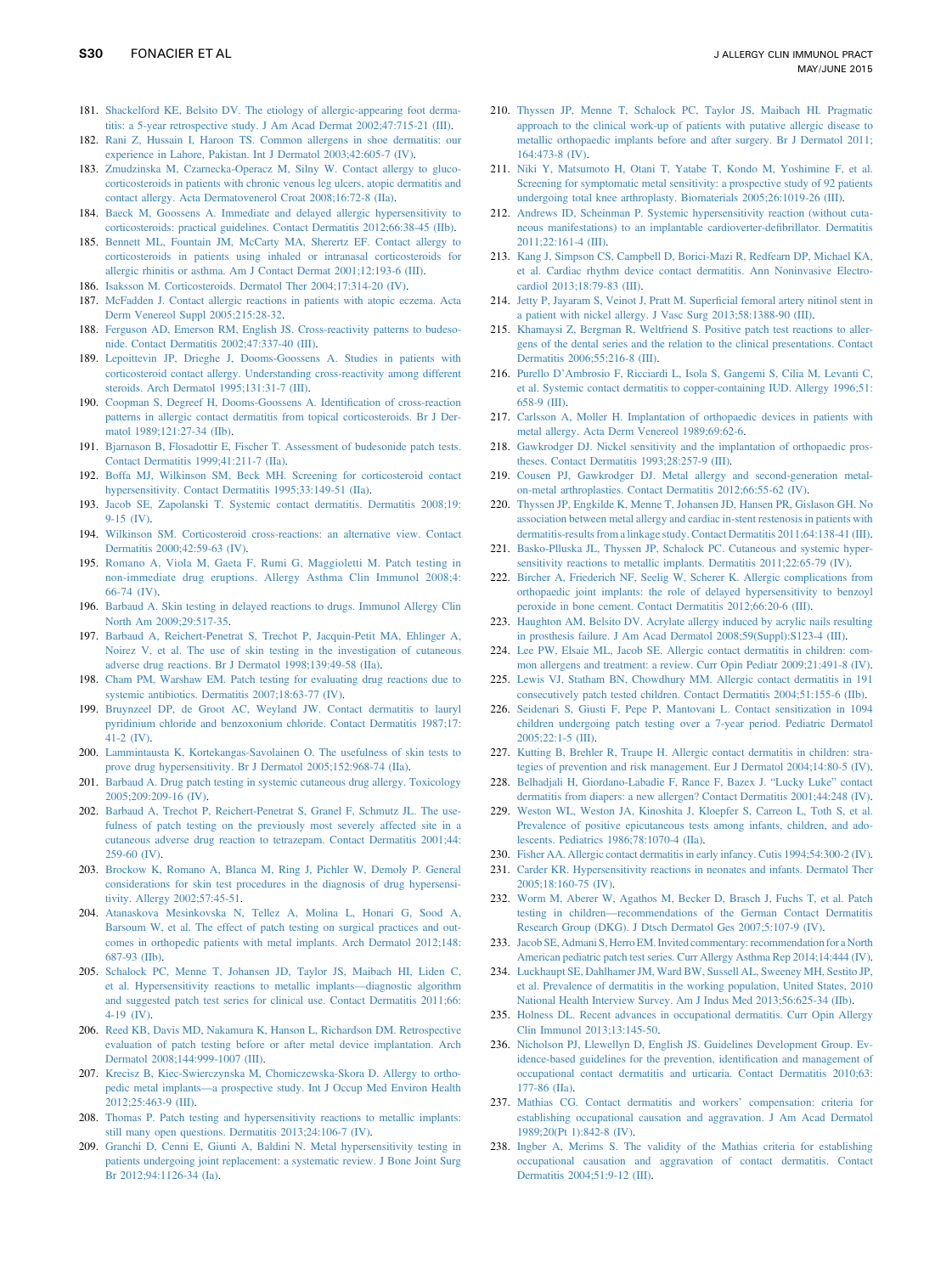- <span id="page-30-0"></span>239. [Warshaw EM, Raju SI, Fowler JF Jr, Maibach HI, Belsito DV, Zug KA, et al.](http://refhub.elsevier.com/S2213-2198(15)00116-6/sref239) [Positive patch test reactions in older individuals: retrospective analysis from](http://refhub.elsevier.com/S2213-2198(15)00116-6/sref239) [the North American Contact Dermatitis Group, 1994-2008. J Am Acad Der](http://refhub.elsevier.com/S2213-2198(15)00116-6/sref239)[matol 2012;66:229-40](http://refhub.elsevier.com/S2213-2198(15)00116-6/sref239).
- 240. [Geier J, Lessmann H, Mahler V, Pohrt U, Uter W, Schnuch A. Occupational](http://refhub.elsevier.com/S2213-2198(15)00116-6/sref240) [contact allergy caused by rubber gloves](http://refhub.elsevier.com/S2213-2198(15)00116-6/sref240)—nothing has changed. Contact [Dermatitis 2012;67:149-56 \(IV\).](http://refhub.elsevier.com/S2213-2198(15)00116-6/sref240)
- 241. [Liskowsky J, Geier J, Bauer A. Contact allergy in the cleaning industry:](http://refhub.elsevier.com/S2213-2198(15)00116-6/sref241) [analysis of contact allergy surveillance data of the Information Network of](http://refhub.elsevier.com/S2213-2198(15)00116-6/sref241) [Departments of Dermatology. Contact Dermatitis 2011;65:159-66 \(III\)](http://refhub.elsevier.com/S2213-2198(15)00116-6/sref241).
- 242. [Dever TT, Walters M, Jacob S. Contact dermatitis in military personnel.](http://refhub.elsevier.com/S2213-2198(15)00116-6/sref242) [Dermatitis 2011;22:313-9 \(III\).](http://refhub.elsevier.com/S2213-2198(15)00116-6/sref242)
- 243. [Guin JD, Franks H. Fingertip dermatitis in a retail](http://refhub.elsevier.com/S2213-2198(15)00116-6/sref243) florist. Cutis 2001;67: [328-30 \(III\)](http://refhub.elsevier.com/S2213-2198(15)00116-6/sref243).
- 244. [Mascarenhas R, Robalo-Cordeiro M, Fernandes B, Oliveira HS, Goncalo M,](http://refhub.elsevier.com/S2213-2198(15)00116-6/sref244) [Figueiredo A. Allergic and irritant occupational contact dermatitis from Al](http://refhub.elsevier.com/S2213-2198(15)00116-6/sref244)[stroemeria. Contact Dermatitis 2001;44:196-7 \(III\)](http://refhub.elsevier.com/S2213-2198(15)00116-6/sref244).
- 245. Gette MT, Marks JE Jr. Tulip fi[ngers. Arch Dermatol 1990;126:203-5 \(III\)](http://refhub.elsevier.com/S2213-2198(15)00116-6/sref245).
- 246. [Bruynzeel DP. Bulb dermatitis. Dermatological problems in the](http://refhub.elsevier.com/S2213-2198(15)00116-6/sref246) flower bulb [industries. Contact Dermatitis 1997;37:70-7 \(IV\)](http://refhub.elsevier.com/S2213-2198(15)00116-6/sref246).
- 247. [El-Azhary RA, Yiannias JA. A new patient education approach in contact](http://refhub.elsevier.com/S2213-2198(15)00116-6/sref247) [allergic dermatitis: the Contact Allergen Replacement Database \(CARD\). Int J](http://refhub.elsevier.com/S2213-2198(15)00116-6/sref247) [Dermatol 2004;43:278-80 \(IV\).](http://refhub.elsevier.com/S2213-2198(15)00116-6/sref247)
- 248. [Yiannias JA, Miller R, Kist JM. Creation, history, and future of the Contact](http://refhub.elsevier.com/S2213-2198(15)00116-6/sref248) [Allergen Replacement Database \(CARD\). Dermatitis 2009;20:322-6 \(IV\)](http://refhub.elsevier.com/S2213-2198(15)00116-6/sref248).
- 249. [Julander A, Skare L, Vahter M, Liden C. Nickel deposited on the skin-visu](http://refhub.elsevier.com/S2213-2198(15)00116-6/sref249)[alization by DMG test. Contact Dermatitis 2011;64:151-7](http://refhub.elsevier.com/S2213-2198(15)00116-6/sref249).
- 250. [Thyssen JP, Skare L, Lundgren L, Menne T, Johansen JD, Maibach HI, et al.](http://refhub.elsevier.com/S2213-2198(15)00116-6/sref250) Sensitivity and specifi[city of the nickel spot \(dimethylglyoxime\) test. Contact](http://refhub.elsevier.com/S2213-2198(15)00116-6/sref250) [Dermatitis 2010;62:279-88 \(IIa\).](http://refhub.elsevier.com/S2213-2198(15)00116-6/sref250)
- 251. [Thyssen JP, Menne T, Johansen JD, Liden C, Julander A, Moller P, et al.](http://refhub.elsevier.com/S2213-2198(15)00116-6/sref251) [A spot test for detection of cobalt release](http://refhub.elsevier.com/S2213-2198(15)00116-6/sref251)—early experience and findings. [Contact Dermatitis 2010;63:63-9 \(IIb\)](http://refhub.elsevier.com/S2213-2198(15)00116-6/sref251).
- 252. [Midander K, Julander A, Skare L, Thyssen JP, Liden C. The cobalt spot test](http://refhub.elsevier.com/S2213-2198(15)00116-6/sref252) [further insights into its performance and use. Contact Dermatitis 2013;69:](http://refhub.elsevier.com/S2213-2198(15)00116-6/sref252) [280-7 \(IIb\).](http://refhub.elsevier.com/S2213-2198(15)00116-6/sref252)
- 253. [Liden C, Skare L, Lind B, Nise G, Vahter M. Assessment of skin exposure to](http://refhub.elsevier.com/S2213-2198(15)00116-6/sref253) [nickel, chromium and cobalt by acid wipe sampling and ICP-MS. Contact](http://refhub.elsevier.com/S2213-2198(15)00116-6/sref253) [Dermatitis 2006;54:233-8 \(IIb\).](http://refhub.elsevier.com/S2213-2198(15)00116-6/sref253)
- 254. [Liden C, Skare L, Nise G, Vahter M. Deposition of nickel, chromium, and](http://refhub.elsevier.com/S2213-2198(15)00116-6/sref254) [cobalt on the skin in some occupations](http://refhub.elsevier.com/S2213-2198(15)00116-6/sref254)—assessment by acid wipe sampling. [Contact Dermatitis 2008;58:347-54 \(IIb\)](http://refhub.elsevier.com/S2213-2198(15)00116-6/sref254).
- 255. [Bourke J, Coulson I, English J. British Association of Dermatologists Therapy](http://refhub.elsevier.com/S2213-2198(15)00116-6/sref255) [Guidelines and Audit Subcommittee. Guidelines for the management of con](http://refhub.elsevier.com/S2213-2198(15)00116-6/sref255)[tact dermatitis: an update. Br J Dermatol 2009;160:946-54 \(IV\).](http://refhub.elsevier.com/S2213-2198(15)00116-6/sref255)
- 256. [Diepgen TL, Elsner P, Schliemann S, Fartasch M, Kollner A, Skudlik C, et al.](http://refhub.elsevier.com/S2213-2198(15)00116-6/sref256) [Guideline on the management of hand eczema ICD-10 Code: L20, L23, L24,](http://refhub.elsevier.com/S2213-2198(15)00116-6/sref256) [L25, L30. J Dtsch Dermatol Ges 2009;7\(Suppl 3\):S1-16 \(IV\).](http://refhub.elsevier.com/S2213-2198(15)00116-6/sref256)
- 257. [Veien NK, Olholm Larsen P, Thestrup-Pedersen K, Schou G. Long-term,](http://refhub.elsevier.com/S2213-2198(15)00116-6/sref257) [intermittent treatment of chronic hand eczema with mometasone furoate. Br J](http://refhub.elsevier.com/S2213-2198(15)00116-6/sref257) [Dermatol 1999;140:882-6 \(Ib\)](http://refhub.elsevier.com/S2213-2198(15)00116-6/sref257).
- 258. [Dooms-Goossens A, Pauwels M, Bourda A, Degreef H, Kinget R. Patch testing](http://refhub.elsevier.com/S2213-2198(15)00116-6/sref258) [with corticosteroids in xerogel formulations. Contact Dermatitis 1992;26:206-7.](http://refhub.elsevier.com/S2213-2198(15)00116-6/sref258)
- 259. [Dooms-Goossens A, Morren M. Results of routine patch testing with corti](http://refhub.elsevier.com/S2213-2198(15)00116-6/sref259)[costeroid series in 2073 patients. Contact Dermatitis 1992;26:182-91](http://refhub.elsevier.com/S2213-2198(15)00116-6/sref259).
- 260. [Davis MD, el-Azhary RA, Farmer SA. Results of patch testing to a cortico](http://refhub.elsevier.com/S2213-2198(15)00116-6/sref260)[steroid series: a retrospective review of 1188 patients during 6 years at Mayo](http://refhub.elsevier.com/S2213-2198(15)00116-6/sref260) [Clinic. J Am Acad Dermatol 2007;56:921-7 \(III\)](http://refhub.elsevier.com/S2213-2198(15)00116-6/sref260).
- 261. [Belsito D, Wilson DC, Warshaw E, Fowler J, Ehrlich A, Anderson B, et al.](http://refhub.elsevier.com/S2213-2198(15)00116-6/sref261) [A prospective randomized clinical trial of 0.1% tacrolimus ointment in a model](http://refhub.elsevier.com/S2213-2198(15)00116-6/sref261) [of chronic allergic contact dermatitis. J Am Acad Dermatol 2006;55:40-6 \(IIb\).](http://refhub.elsevier.com/S2213-2198(15)00116-6/sref261)
- 262. [Meingassner JG, Fahrngruber H, Bavandi A. Pimecrolimus inhibits the elici](http://refhub.elsevier.com/S2213-2198(15)00116-6/sref262)[tation phase but does not suppress the sensitization phase in murine contact](http://refhub.elsevier.com/S2213-2198(15)00116-6/sref262) [hypersensitivity, in contrast to tacrolimus and cyclosporine A. J Invest Der](http://refhub.elsevier.com/S2213-2198(15)00116-6/sref262)[matol 2003;121:77-80 \(IIb\)](http://refhub.elsevier.com/S2213-2198(15)00116-6/sref262).
- 263. [Amrol D, Keitel D, Hagaman D, Murray J. Topical pimecrolimus in the](http://refhub.elsevier.com/S2213-2198(15)00116-6/sref263) [treatment of human allergic contact dermatitis. Ann Allergy Asthma Immunol](http://refhub.elsevier.com/S2213-2198(15)00116-6/sref263) [2003;91:563-6 \(IIa\)](http://refhub.elsevier.com/S2213-2198(15)00116-6/sref263).
- 264. [Granlund H, Erkko P, Reitamo S. Comparison of the in](http://refhub.elsevier.com/S2213-2198(15)00116-6/sref264)fluence of cyclosporine [and topical betamethasone-17,21-dipropionate treatment on quality of life in](http://refhub.elsevier.com/S2213-2198(15)00116-6/sref264) [chronic hand eczema. Acta Dermato-Venereol 1997;77:54-8 \(Ib\).](http://refhub.elsevier.com/S2213-2198(15)00116-6/sref264)
- 265. [Murphy GM, Maurice PD, Norris PG, Morris RW, Hawk JL. Azathioprine](http://refhub.elsevier.com/S2213-2198(15)00116-6/sref265) [treatment in chronic actinic dermatitis: a double-blind controlled trial with](http://refhub.elsevier.com/S2213-2198(15)00116-6/sref265) [monitoring of exposure to ultraviolet radiation. Br J Dermatol 1989;121:](http://refhub.elsevier.com/S2213-2198(15)00116-6/sref265) [639-46 \(Ib\)](http://refhub.elsevier.com/S2213-2198(15)00116-6/sref265).
- 266. [Rosen K, Mobacken H, Swanbeck G. Chronic eczematous dermatitis of the](http://refhub.elsevier.com/S2213-2198(15)00116-6/sref266) [hands: a comparison of PUVA and UVB treatment. Acta Dermato-Venereol](http://refhub.elsevier.com/S2213-2198(15)00116-6/sref266) [1987;67:48-54 \(Ib\)](http://refhub.elsevier.com/S2213-2198(15)00116-6/sref266).
- 267. [van Gils RF, Boot CR, van Gils PF, Bruynzeel D, Coenraads PJ, van](http://refhub.elsevier.com/S2213-2198(15)00116-6/sref267) [Mechelen W, et al. Effectiveness of prevention programmes for hand](http://refhub.elsevier.com/S2213-2198(15)00116-6/sref267) [dermatitis: a systematic review of the literature. Contact Dermatitis 2011;64:](http://refhub.elsevier.com/S2213-2198(15)00116-6/sref267) [63-72 \(Ib\)](http://refhub.elsevier.com/S2213-2198(15)00116-6/sref267).
- 268. [Saary J, Qureshi R, Palda V, DeKoven J, Pratt M, Skotnicki-Grant S, et al.](http://refhub.elsevier.com/S2213-2198(15)00116-6/sref268) [A systematic review of contact dermatitis treatment and prevention. J Am](http://refhub.elsevier.com/S2213-2198(15)00116-6/sref268) [Acad Dermatol 2005;53:845 \(Ib\).](http://refhub.elsevier.com/S2213-2198(15)00116-6/sref268)
- 269. [Emmett EA. Dermatological screening. J Occup Med 1986;28:1045-50 \(IV\)](http://refhub.elsevier.com/S2213-2198(15)00116-6/sref269).
- 270. [Dickel H, Kuss O, John SM, Blome O, Hagemann KH, Schwanitz HJ. Early](http://refhub.elsevier.com/S2213-2198(15)00116-6/sref270) [secondary prevention of occupational skin disease in Germany: the derma](http://refhub.elsevier.com/S2213-2198(15)00116-6/sref270)tologist'[s procedure in perspective. Int Arch Occup Environ Health 2004;77:](http://refhub.elsevier.com/S2213-2198(15)00116-6/sref270) [142-9 \(III\).](http://refhub.elsevier.com/S2213-2198(15)00116-6/sref270)
- 271. [Apfelbacher CJ, Soder S, Diepgen TL, Weisshaar E. The impact of mea](http://refhub.elsevier.com/S2213-2198(15)00116-6/sref271)[sures for secondary individual prevention of work-related skin diseases in](http://refhub.elsevier.com/S2213-2198(15)00116-6/sref271) [health care workers: 1-year follow-up](http://refhub.elsevier.com/S2213-2198(15)00116-6/sref271) study. Contact Dermatitis 2009;60: [144-9 \(III\).](http://refhub.elsevier.com/S2213-2198(15)00116-6/sref271)
- 272. [Wulfhorst B, Bock M, Gediga G, Skudlik C, Allmers H, John SM. Sustain](http://refhub.elsevier.com/S2213-2198(15)00116-6/sref272)[ability of an interdisciplinary secondary prevention program for hairdressers.](http://refhub.elsevier.com/S2213-2198(15)00116-6/sref272) [Int Arch Occup Environ Health 2010;83:165-71 \(III\).](http://refhub.elsevier.com/S2213-2198(15)00116-6/sref272)
- 273. [Cahill J, Nixon R. Allergic contact dermatitis to methylprednisolone aceponate](http://refhub.elsevier.com/S2213-2198(15)00116-6/sref273) [in a topical corticosteroid. Aust J Dermatol 2004;45:192-3.](http://refhub.elsevier.com/S2213-2198(15)00116-6/sref273)
- 274. [Wall LM, Gebauer KA. A follow-up study of occupational skin disease in](http://refhub.elsevier.com/S2213-2198(15)00116-6/sref274) [Western Australia. Contact Dermatitis 1991;24:241-3 \(III\)](http://refhub.elsevier.com/S2213-2198(15)00116-6/sref274).
- 275. [Rosen RH, Freeman S. Prognosis of occupational contact dermatitis in New](http://refhub.elsevier.com/S2213-2198(15)00116-6/sref275) [South Wales, Australia. Contact Dermatitis 1993;29:88-93 \(III\).](http://refhub.elsevier.com/S2213-2198(15)00116-6/sref275)
- 276. [Cvetkovski RS, Zachariae R, Jensen H, Olsen J, Johansen JD, Agner T.](http://refhub.elsevier.com/S2213-2198(15)00116-6/sref276) [Prognosis of occupational hand eczema: a follow-up study. Arch Dermatol](http://refhub.elsevier.com/S2213-2198(15)00116-6/sref276) [2006;142:305-11 \(III\)](http://refhub.elsevier.com/S2213-2198(15)00116-6/sref276).
- 277. [Malkonen T, Alanko K, Jolanki R, Luukkonen R, Aalto-Korte K, Lauerma A,](http://refhub.elsevier.com/S2213-2198(15)00116-6/sref277) [et al. Long-term follow-up study of occupational hand eczema. Br J Dermatol](http://refhub.elsevier.com/S2213-2198(15)00116-6/sref277) [2010;163:999-1006 \(III\)](http://refhub.elsevier.com/S2213-2198(15)00116-6/sref277).
- 278. [Adisesh A, Meyer JD, Cherry NM. Prognosis and work absence due to](http://refhub.elsevier.com/S2213-2198(15)00116-6/sref278) [occupational contact dermatitis. Contact Dermatitis 2002;46:273-9](http://refhub.elsevier.com/S2213-2198(15)00116-6/sref278).
- 279. [Holness DL. Workers with occupational contact dermatitis: work outcomes](http://refhub.elsevier.com/S2213-2198(15)00116-6/sref279) and return to work process in the fi[rst six months following diagnosis.](http://refhub.elsevier.com/S2213-2198(15)00116-6/sref279) [J Allergy 2011;2011:170693.](http://refhub.elsevier.com/S2213-2198(15)00116-6/sref279)
- 280. [Holness DL, Nethercott JR. Work outcome in workers with occupational skin](http://refhub.elsevier.com/S2213-2198(15)00116-6/sref280) [disease. Am J Indus Med 1995;27:807-15.](http://refhub.elsevier.com/S2213-2198(15)00116-6/sref280)
- 281. [Meding B, Lantto R, Lindahl G, Wrangsjo K, Bengtsson B. Occupational](http://refhub.elsevier.com/S2213-2198(15)00116-6/sref281) skin disease in Sweden—[a 12-year follow-up. Contact Dermatitis 2005;53:](http://refhub.elsevier.com/S2213-2198(15)00116-6/sref281) [308-13.](http://refhub.elsevier.com/S2213-2198(15)00116-6/sref281)
- 282. [Lau MY, Matheson MC, Burgess JA, Dharmage SC, Nixon R. Disease](http://refhub.elsevier.com/S2213-2198(15)00116-6/sref282) [severity and quality of life in a follow-up study of patients with occupational](http://refhub.elsevier.com/S2213-2198(15)00116-6/sref282) [contact dermatitis. Contact Dermatitis 2011;65:138-45](http://refhub.elsevier.com/S2213-2198(15)00116-6/sref282).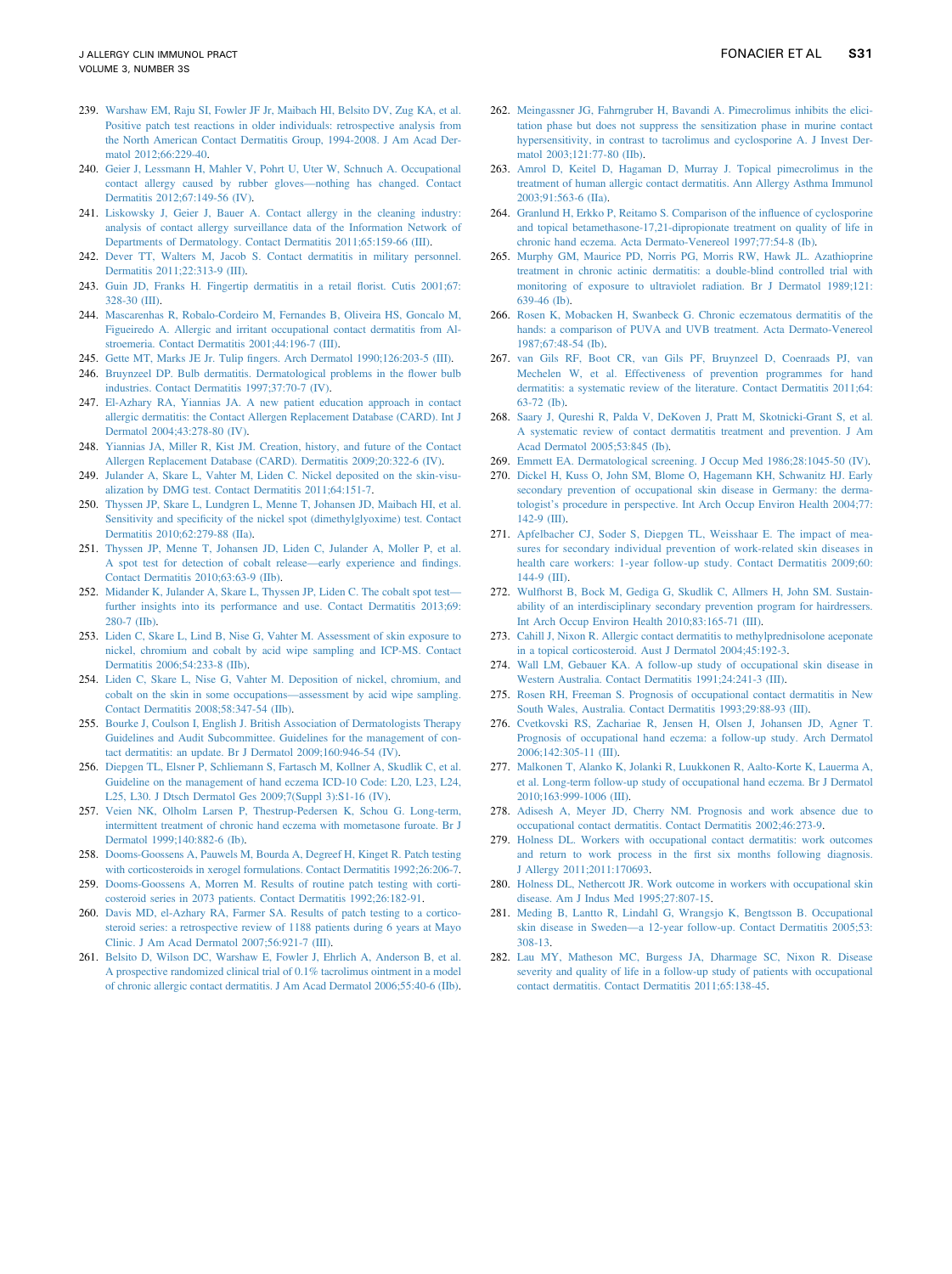# <span id="page-31-0"></span>APPENDIX A. MEMBERS OF THE JOINT TASK FORCE CONTACT DERMATITIS PARAMETER WORKGROUP, REVIEWERS OF THE CONTACT DERMATITIS PARAMETER, AND MEMBERS OF THE JOINT TASK FORCE ON PRACTICE PARAMETERS

# CONTACT DERMATITIS WORK GROUP

The Joint Task Force has made a concerted effort to acknowledge all contributors to this parameter. If any contributors have been excluded inadvertently, the Task Force will ensure that appropriate recognition of such contributions is made subsequently.

# WORKGROUP CHAIR AND CHIEF CO-EDITOR

### Luz Fonacier, MD

Professor of Medicine State University of New York at Stony Brook Head of Allergy & Training Program Director Winthrop University Hospital Mineola, New York

### JOINT TASK FORCE LIAISON AND CHIEF CO-EDITOR

#### David Bernstein, MD

Professor of Clinical Medicine and Environmental Health Division of Immunology, Allergy and Rheumatology University of Cincinnati College of Medicine Cincinnati, Ohio

# OTHER WORK GROUP MEMBERS:

# Karin Pacheco, MD

Associate Professor Division of Environmental & Occupational Health Sciences Department of Medicine National Jewish Health and University of Colorado School of Public Health Denver, Colorado

# D. Linn Holness, MD

Professor Dalla Lana School of Public Health and Department of Medicine University of Toronto Toronto, Canada

# **REVIEWERS**

Marcella Aquino, MD—Mineola, New York Leonard Bielory, MD—Springfield, New Jersey Earnest Charlesworth, MD—San Angelo, Texas Sharon Jacob, MD—Loma Linda, California Michael Keiley, MD—Boise, Idaho Maeve O'Connor, MD—Charlotte, North Carolina Jacob Thyssen, MD-Gentofte, Denmark

# JOINT TASK FORCE ON PRACTICE PARAMETERS MEMBERS

The Joint Task Force on Practice Parameters is a 13-member task force consisting of 6 representatives assigned by the American Academy of Allergy, Asthma & Immunology, 6 by the American College of Allergy, Asthma & Immunology, and 1 by the Joint Council of Allergy and Immunology. This task force oversees the development of practice parameters; selects the workgroup chair(s); and reviews drafts of the parameters for accuracy, practicality, clarity, and broad utility of the recommendations for clinical practice.

# Joann Blessing-Moore, MD

Adjunct Professor of Medicine and Pediatrics Stanford University Medical Center Department of Immunology Palo Alto, California

### David A. Khan, MD

Associate Professor of Internal Medicine University of Texas Southwestern Medical Center Dallas, Texas

### David M. Lang, MD

Head, Allergy/Immunology Section Respiratory Institute Director, Allergy and Immunology Fellowship Training Program Cleveland Clinic Foundation Cleveland, Ohio

# Richard A. Nicklas, MD

Clinical Professor of Medicine George Washington Medical Center Washington, DC

### John Oppenheimer, MD

Department of Internal Medicine New Jersey Medical School Pulmonary and Allergy Associates Morristown, New Jersey

#### Jay M. Portnoy, MD

Chief, Section of Allergy, Asthma & Immunology The Children's Mercy Hospital Professor of Pediatrics University of Missouri-Kansas City School of Medicine Kansas City, Missouri

# Christopher C. Randolph

Professor Pediatrics/Allergy/Immunology Yale Affiliated Hospitals Center for Allergy, Asthma, & Immunology Waterbury, Connecticut

# Diane E. Schuller, MD

Emeritus, Professor of Pediatrics Emeritus Chief of Allergy and Immunology Pennsylvania State University, Milton S. Hershey Medical College Hershey, Pennsylvania

# Sheldon L. Spector, MD

Clinical Professor of Medicine UCLA School of Medicine Los Angeles, California

### Stephen A. Tilles, MD

Clinical Assistant Professor of Medicine University of Washington School of Medicine Redmond, Washington

#### Dana Wallace MD

Assistant Clinical Professor of Medicine Nova Southeastern University College of Osteopathic Medicine Davie, Florida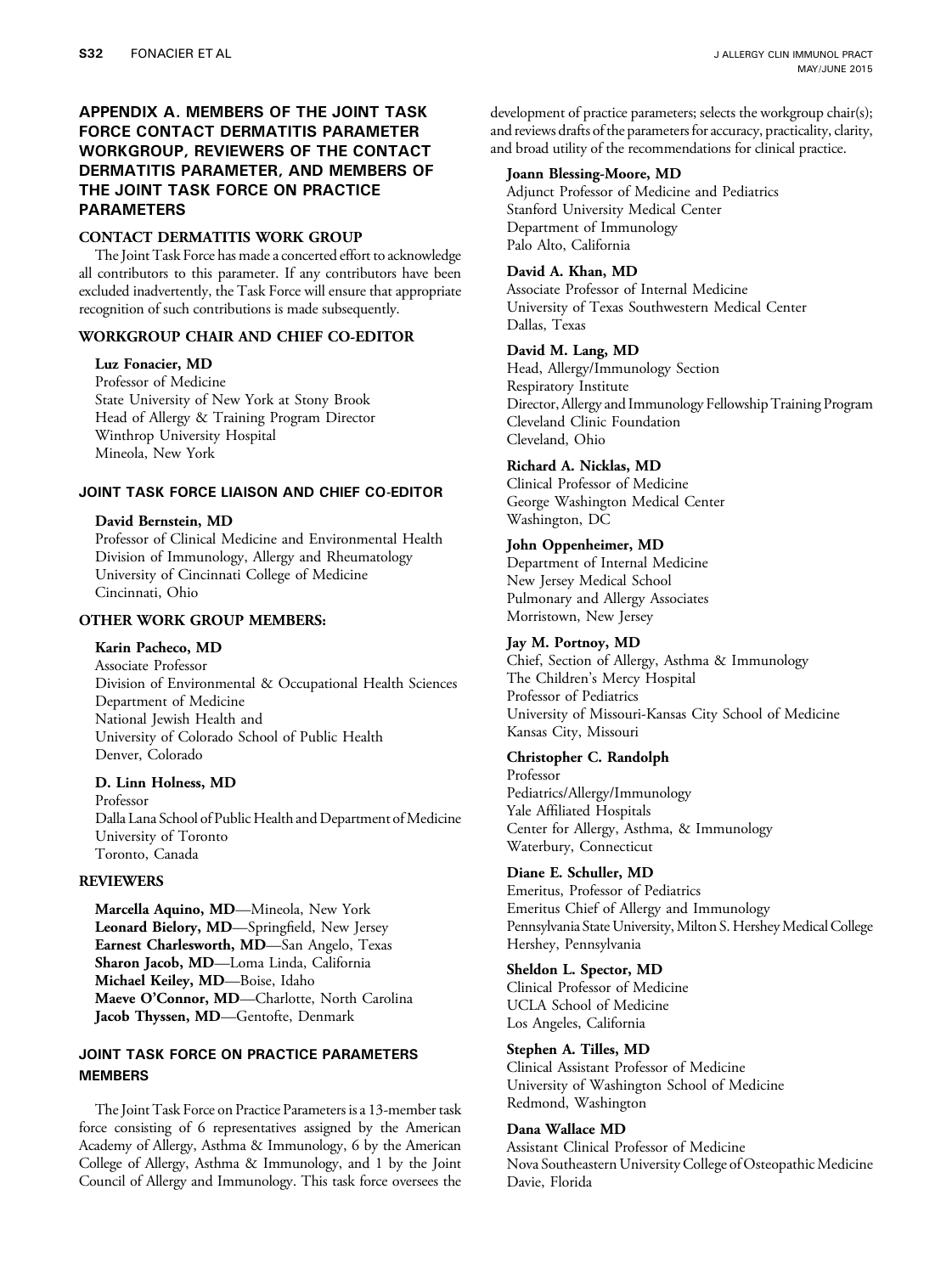# <span id="page-32-0"></span>APPENDIX B. CLASSIFICATION OF RECOMMENDATIONS AND EVIDENCE Recommendation Rating Scale

Statement **Definition** Definition **Implication** Strong recommendation (StrRec) A strong recommendation means Clinicians should the benefits of the recommended approach clearly exceed the harms (or that the harms clearly exceed the benefits in the case of a strong negative recommendation) and that the quality of the supporting evidence is excellent (Grade A or B)\*. In some clearly identified circumstances, strong recommendations may be made based on lesser evidence when high-quality evidence is impossible to obtain and the anticipated benefits strongly outweigh the harms. follow a strong recommendation unless a clear and compelling rationale for an alternative approach is present. Moderate (Mod) A recommendation means the benefits exceed the harms (or that the harms exceed the benefits in the case of a negative recommendation), but the quality of evidence is not as strong (Grade B or C)\*. In some clearly identified circumstances, recommendations may be made based on lesser evidence when high-quality evidence is impossible to obtain and the anticipated benefits outweigh the harms. Clinicians should also generally follow a recommendation but should remain alert to new information and sensitive to patient preferences. Weak (Weak) A weak recommendation means that either the quality of evidence that exists is suspect (Grade  $D$ )\* or that well-done studies (Grade A, B, or C)\* show little clear advantage to one approach vs another. Clinicians should be flexible in their decision making regarding appropriate practice, although they may set bounds on alternatives; patient preference should have a substantial influencing role. No recommen-No recommendation means there dation (NoRec) is both a lack of pertinent evidence (Grade D)\* and an unclear balance between benefits and harms. Clinicians should feel little constraint in their decision making and be alert to new published evidence that clarifies the balance of benefit vs harm; patient preference should have a substantial influencing role.

\*Refer to the next column.

# Category of Evidence

Ia Evidence from meta-analysis of randomized controlled trials

Ib Evidence from at least one randomized controlled trial

IIa Evidence from at least one controlled study without randomization

IIb Evidence from at least one other type of quasi-experimental study

III Evidence from nonexperimental descriptive studies, such as comparative studies

IV Evidence from expert committee reports or opinions or clinical experience of respected authorities or both

### Strength of Recommendation\*

A Directly based on category I evidence

B Directly based on category II evidence or extrapolated recommendation from category I evidence

C Directly based on category III evidence or extrapolated recommendation from category I or II evidence

D Directly based on category IV evidence or extrapolated recommendation from category I, II, or III evidence

LB Laboratory based

NR Not rated

# APPENDIX C. ALLERGENS ASSOCIATED WITH SYSTEMIC CONTACT DERMATITIS

| <b>Contact sensitizer</b>                   | <b>Systemic reaction to</b>                                           |
|---------------------------------------------|-----------------------------------------------------------------------|
| Glucocorticoids                             | Oral corticosteroids                                                  |
| Benadryl cream                              | Oral diphenhydramine                                                  |
| Neomycin                                    | Oral neomycin                                                         |
| Penicillin                                  | Oral penicillin                                                       |
| Sulfonamide                                 | Para-amino sulfonamide hypoglycemics<br>(tolbutamide, chlorpropamide) |
| Thiuram                                     | Antabuse                                                              |
| Colophony, balsam of<br>Peru, fragrance mix | Spices: clove, nutmeg, cinnamon, cayenne<br>pepper                    |
| Ethylenediamine                             | Aminophylline<br>Piperazine and ethanolamine (Atarax,<br>Antivert)    |
| Nickel                                      | Nickel in tap water, utensils, and food                               |

# APPENDIX D. SPECIAL OCCUPATIONAL PATCH TEST ALLERGEN PANELS

- Bakery
- Dental screening—health care providers
- Dental screening—patients
- Hairdressing
- Machinists—oil & cooling fluids and/or metalworking
- Photographic chemicals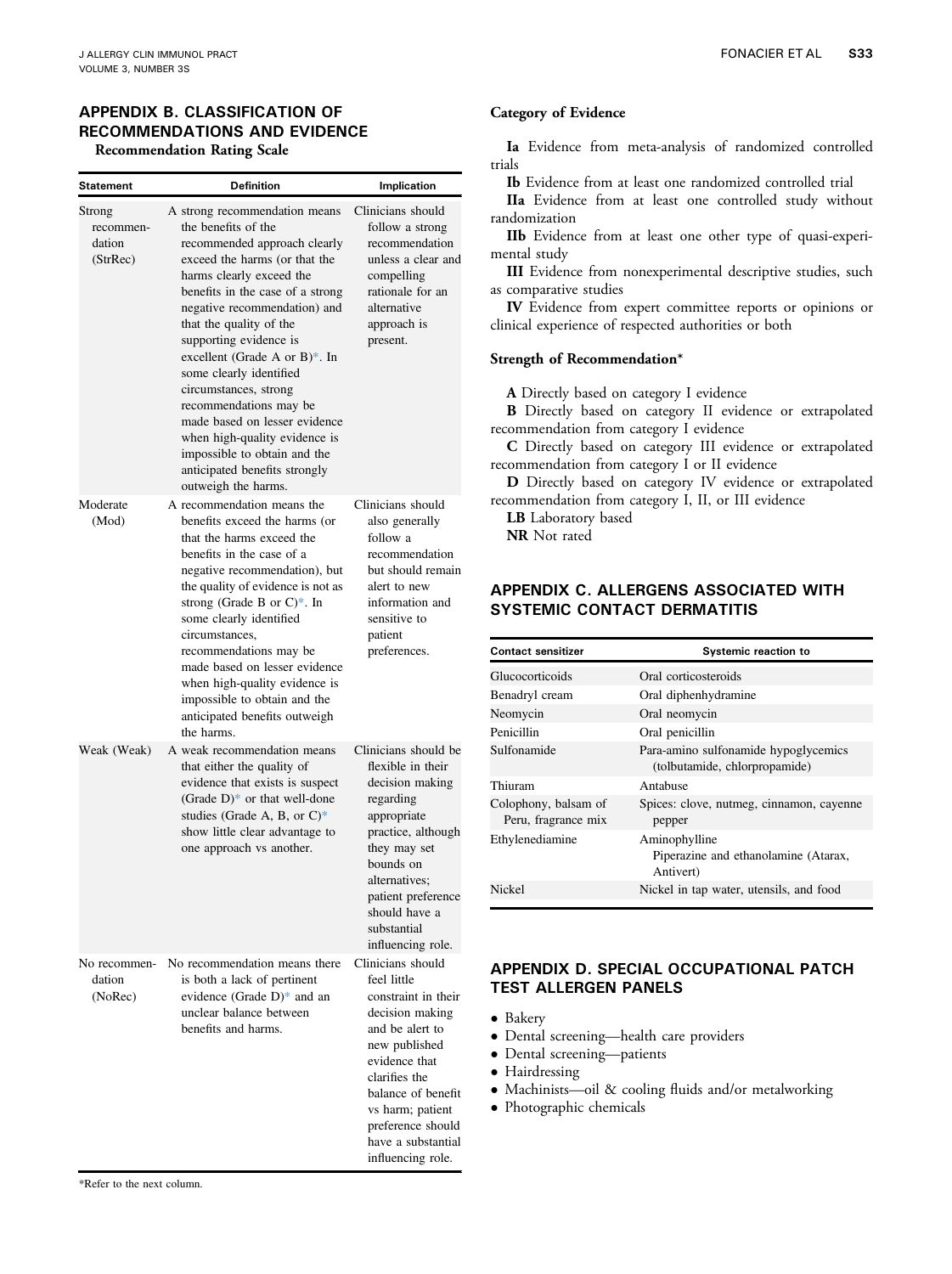# <span id="page-33-0"></span>APPENDIX E. ALLERGEN PANELS BASED ON SPECIFIC EXPOSURES

- Cosmetics
- Epoxy series
- Eyelid dermatitis
- Footwear and/or shoes
- Fragrance and/or perfumes
- Isocyanates
- Methacrylate series: adhesives, dental, nails, and others
- Photoallergens
- Photochemicals and/or photopatch
- Plastics and glues
- Rubber additives and/or chemicals
- Sunscreens
- Textile colors and finish

# APPENDIX F. MEDICATIONS, TREATMENTS, AND FOOD PANELS

- Antibiotics and/or antimycotics
- Corticosteroids
- Local anesthetics
- Medicinal substances
- Antimicrobials and/or preservatives
- External agents and/or emulsifiers
- Food additives
- Leg ulcer
- Metal compounds and implants
- Plants and/or compounds of natural origin

# APPENDIX G. SOURCE OF PATCH TEST ALLERGENS

# Sources of Patch Test Allergens

AllergEAZE by Smart Practice Canada SmartPractice Canada 2175 29th Street NE, Unit 90 Calgary, AB T1Y 7H8 Phone: 866-903-2671 Fax: 866-903-2672 E-mail: [info@allergeaze.com](mailto:info@allergeaze.com)

Dormer.com: <http://www.dormer.com/Allergens/ReimCan.aspx> 91 Kelfield, Suite 5 Rexdale, Ontario M9W 5A3 Phone: (416) 242 6167 Fax: (416) 242 9487 or 1-877-436-7637

True Test (Smart Practice): <http://www.truetest.com/> Allerderm—a SmartPractice affiliate 3400 E. McDowell Rd. Phoenix, AZ 85008-7899 Customer Service: 1-800-878-3837 E-mail: [info@allerderm.com](mailto:info@allerderm.com)

# APPENDIX H. TRUE TEST PANEL ALLERGENS

# Panel 1.2

Nickel sulfate Wool alcohols Neomycin sulfate Potassium dichromate Caine mix Fragrance mix Colophony Paraben mix Negative control Balsam of Peru Ethylenediamine dihydrochloride Cobalt dichloride

### Panel 2.2

p-tert-Butylphenol formaldehyde resin Epoxy resin Carba mix Black rubber mix  $Cl<sup>+</sup>$  Me<sup> $-$ </sup> isothiazolinone (MCI/MI) Quaternium-15 Methyldibromo glutaronitrile p-Phenylenediamine Formaldehyde Mercapto mix Thimerosal Thiuram mix

# Panel 3.2

Diazolidinyl urea Quinoline mix Tixocortol-21-pivalate Gold sodium thiosulfate Imidazolidinyl urea Budesonide Hydrocortizone-17-butyrate Mercaptobenzothiazole Bacitracin Parthenolide Disperse blue 106 2-Bromo-2-nitropropane-1,3-diol (Bronopol)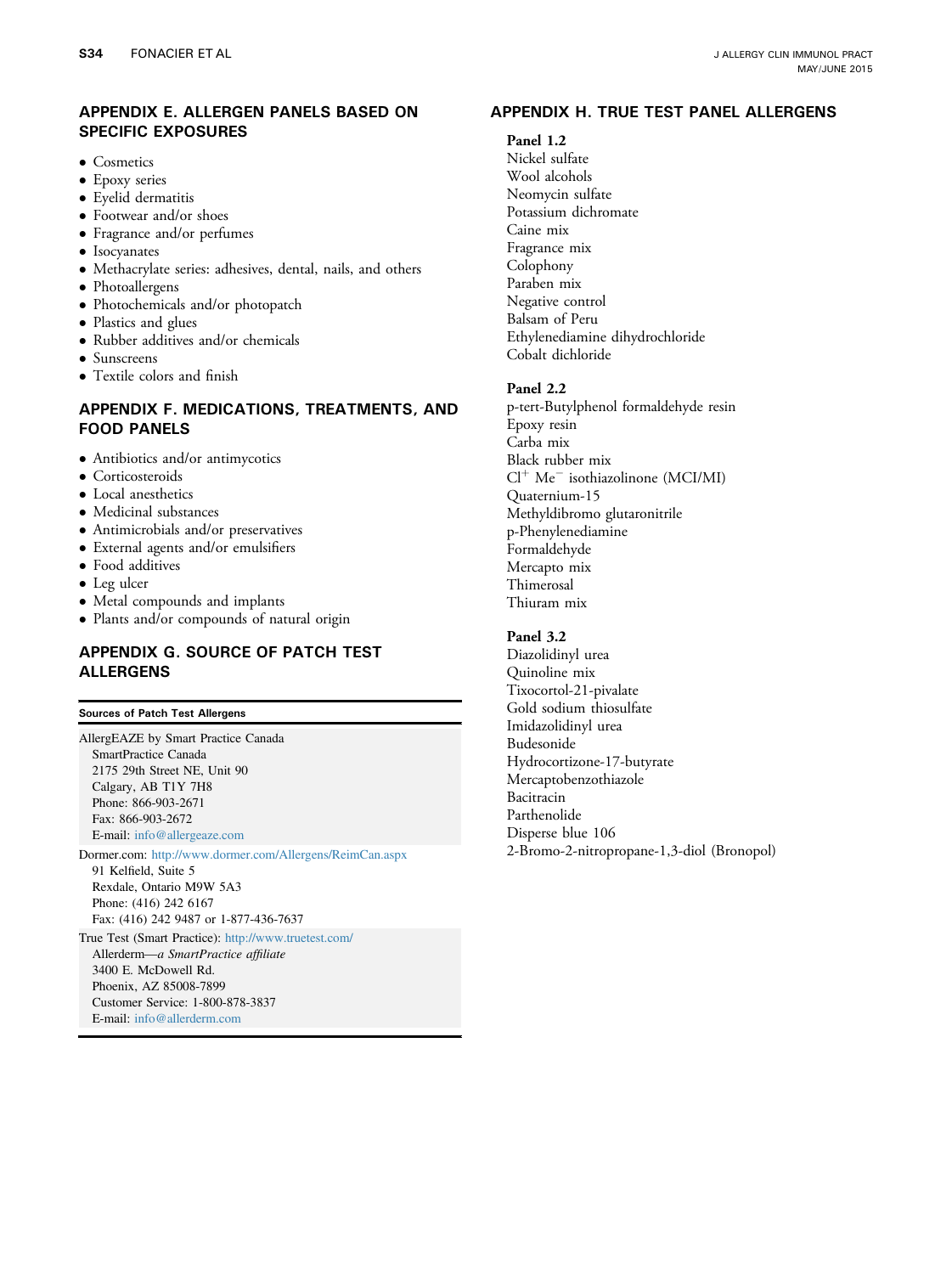# <span id="page-34-0"></span>APPENDIX I. EXAMPLE OF A PATCH TEST FORM



| Patch #        | <b>Contact Allergen</b>                          |               | $1st$ Read | $2nd$ Read | 3rd Read | Interpretation | Relevance |
|----------------|--------------------------------------------------|---------------|------------|------------|----------|----------------|-----------|
|                | <b>DATE</b>                                      |               |            |            |          |                |           |
| $\mathbf{1}$   | 2,5-diazolidinylurea (Germall II)                | 1.0% pet      |            |            |          |                |           |
| $\overline{2}$ | bisphenol A epoxy resin                          | $1.0\%$ pet   |            |            |          |                |           |
| 3              | 2-bromo-2-nitropropane-1,3-diol (Bronopol)       | $0.5\%$ pet   |            |            |          |                |           |
| 4              | 2-hydroxy-4-methoxy-benzophenone                 | 10.0% pet     |            |            |          |                |           |
| 5              | 2-mercaptobenzothiazole                          | $1.0\%$ pet   |            |            |          |                |           |
| 6              | 4-chloro-3,5-xylenol (PCMX)                      | 1.0% pet      |            |            |          |                |           |
| 7              | 4-phenylenediamine base                          | 1.0% pet      |            |            |          |                |           |
| 8              | 4-tert-butylphenol formaldehyde resin            | 1.0% pet      |            |            |          |                |           |
| 9              | methychloroisothiazolinone/methylisothiazolinone | $0.1\%$ water |            |            |          |                |           |
| 10             | amidoamine (stearamidopropyl dimethylamine)      | $0.1\%$ water |            |            |          |                |           |
| 11             | bacitracin                                       | 20.0% pet     |            |            |          |                |           |
| 12             | balsam of Peru                                   | 25.0% pet     |            |            |          |                |           |
| 13             | benzocaine                                       | 5.0% pet      |            |            |          |                |           |
| 14             | bisphenol F                                      | 1.0% pet      |            |            |          |                |           |
| 15             | black rubber mix                                 | $0.6\%$ pet   |            |            |          |                |           |
| 16             | budesonide                                       | $0.1\%$ pet   |            |            |          |                |           |
| 17             | budesonide                                       | $0.01\%$ pet  |            |            |          |                |           |
| 18             | carba mix                                        | 3.0% pet      |            |            |          |                |           |
| 19             | cinnamic aldehyde                                | 1.0% pet      |            |            |          |                |           |
| 20             | clobetasol-17-propionate                         | 1.0% pet      |            |            |          |                |           |
| 21             | cobalt (II) chloride hexahydrate                 | 1.0% pet      |            |            |          |                |           |
| 22             | cocamidopropyl betaine                           | $1.0\%$ water |            |            |          |                |           |
| 23             | coconut diethanolamide (cocamide DEA)            | $0.5\%$ pet   |            |            |          |                |           |
| 24             | colophony                                        | 20% pet       |            |            |          |                |           |
| 25             | petrolatum                                       |               |            |            |          |                |           |
| 26             | dibucaine (cinchocaine-HCl)                      | $2.5\%$ pet   |            |            |          |                |           |
| 27             | dimethylol dihydroxyethyleneurea                 | 4.5% water    |            |            |          |                |           |
| 28             | disperse blue 106                                | 1.0% pet      |            |            |          |                |           |
| 29             | dl alpha tocopherol acetate                      | 100%          |            |            |          |                |           |
| 30             | DMDM hydantoin                                   | $1.0\%$ pet   |            |            |          |                |           |
| 31             | ethyl acrylate                                   | $0.1\%$ pet   |            |            |          |                |           |
| 32             | ethylenediamine dihydrochloride                  | 1.0% pet      |            |            |          |                |           |
| 33             | ethyleneurea, melamine formaldehyde mix          | 5.0% pet      |            |            |          |                |           |
| 34             | formaldehyde                                     | $1.0\%$ water |            |            |          |                |           |
| 35             | fragrance mix                                    | 8.0% pet      |            |            |          |                |           |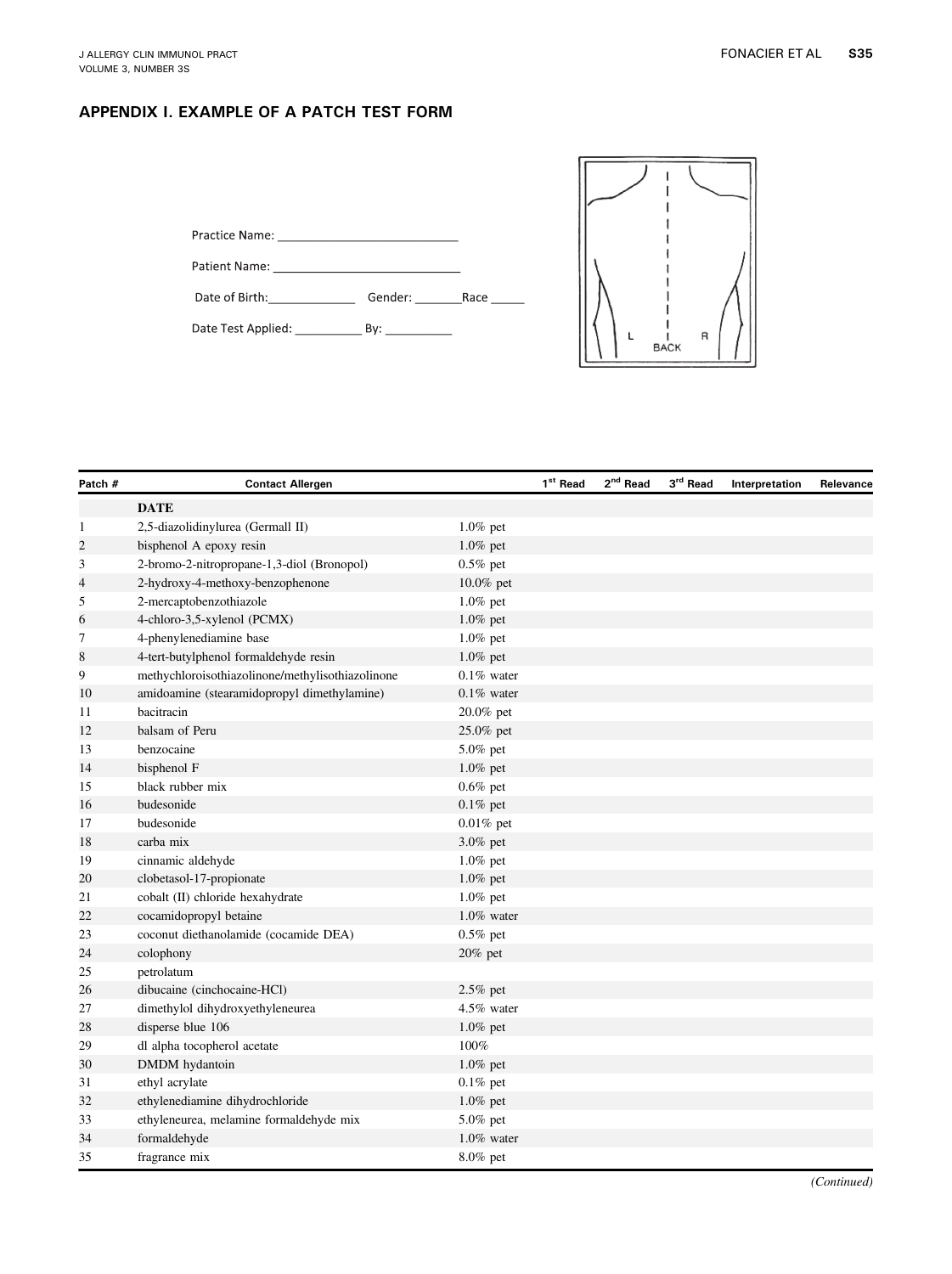# APPENDIX I. (Continued)

| Patch # | <b>Contact Allergen</b>                              |              | 1 <sup>st</sup> Read | $2nd$ Read | $3^{\rm rd}$ Read | Interpretation | Relevance |
|---------|------------------------------------------------------|--------------|----------------------|------------|-------------------|----------------|-----------|
| 36      | glutaraldehyde                                       | $0.3\%$ pet  |                      |            |                   |                |           |
| 37      | glyceryl monothioglycolate                           | $1.0\%$ pet  |                      |            |                   |                |           |
| 38      | Hydrocortisone                                       | $1.0\%$ pet  |                      |            |                   |                |           |
| 39      | imidazolidinyl urea (Germall 115)                    | 2% pet       |                      |            |                   |                |           |
| 40      | iodopropynyl butyl carbamates                        | $0.5\%$ pet  |                      |            |                   |                |           |
| 41      | iodopropynyl butyl carbamates                        | $0.1\%$ pet  |                      |            |                   |                |           |
| 42      | jasmine abs                                          | $2.0\%$ pet  |                      |            |                   |                |           |
| 43      | llidocaine-HCl                                       | 15.0% pet    |                      |            |                   |                |           |
| 44      | mercapto mix A                                       | 1.0% pet     |                      |            |                   |                |           |
| 45      | methyl methacrylate                                  | $2.0\%$ pet  |                      |            |                   |                |           |
| 46      | methyldibromo glutaronitrile phenoxyethanol(MDGN/PE) | 2.0% pet     |                      |            |                   |                |           |
| 47      | neomycin sulphate                                    | 20.0% pet    |                      |            |                   |                |           |
| 48      | nickel sulfate hexahydrate                           | $2.5\%$ pet  |                      |            |                   |                |           |
| 49      | paraben mix                                          | 12% pet      |                      |            |                   |                |           |
| 50      | potassium dichromate                                 | $0.25\%$ pet |                      |            |                   |                |           |
| 51      | propylene glycol                                     | 5% pet       |                      |            |                   |                |           |
| 52      | quaternium                                           | 15 2.0% pet  |                      |            |                   |                |           |
| 53      | sesquiterpenelactone mix                             | $0.1\%$ pet  |                      |            |                   |                |           |
| 54      | tea tree oil, oxidized                               | 5% pet       |                      |            |                   |                |           |
| 55      | thiourea                                             | $1.0\%$ pet  |                      |            |                   |                |           |
| 56      | thiuram mix                                          | 1.0% pet     |                      |            |                   |                |           |
| 57      | tixocortol-21-pivalate                               | 1.0% pet     |                      |            |                   |                |           |
| 58      | tosylamideformaldehyde resin                         | 1.0% pet     |                      |            |                   |                |           |
| 59      | Triamcinoloneacetonide                               | 1.0% pet     |                      |            |                   |                |           |
| 60      | wool alcohols (lanolin)                              | 100%         |                      |            |                   |                |           |
| 61      | ylang ylang oil                                      | $2.0\%$ pet  |                      |            |                   |                |           |
| 62      | benzyl alcohol                                       | $1.0\%$ pet  |                      |            |                   |                |           |
| 63      | desoximetasone                                       | $1.0\%$ pet  |                      |            |                   |                |           |
| 64      | fragrance mix II                                     | 14.0% pet    |                      |            |                   |                |           |
| 65      | propolis                                             | 10.0% pet    |                      |            |                   |                |           |
| 66      | (2-hydroxyethyl)-methacrylate                        | $2.0\%$ pet  |                      |            |                   |                |           |
| Patch # | <b>Personal products</b>                             |              |                      |            |                   |                |           |

Physician Signature Date

#### PATCH TEST MORPHOLOGY CODES

 $(-)$  = Negative reaction

 $(?) +$  Doubtful reaction with faint erythema only

 $(1+)$  = Weak positive reaction with non vesicular erythema, infiltration, possible papules

 $(2+)$  = Strong positive reaction with vesicular erythema, infiltration and papules

 $(3+)$  = Extreme positive reaction with intense erythema and infiltration coalescing vesicles, bullous reaction

 $(IR)$  = Irritant reaction

#### PATCH TEST INTERPRETATION CODES

 $\mathbf{N} = \mathbf{Negative}$ 

 $A =$  Allergic

 $U =$  Unknown

 $I = Irritant$ 

### RELEVANCE

Definite: if a use test with the putative item containing the suspected allergen is positive or positive patch to object/product Probable: if the substance identified by patch testing can be verified as present in the known skin contactants of the patient. Possible :if the patient is exposed to circumstances in which skin contact with materials known to contain the putative allergen will likely occur Past Unknown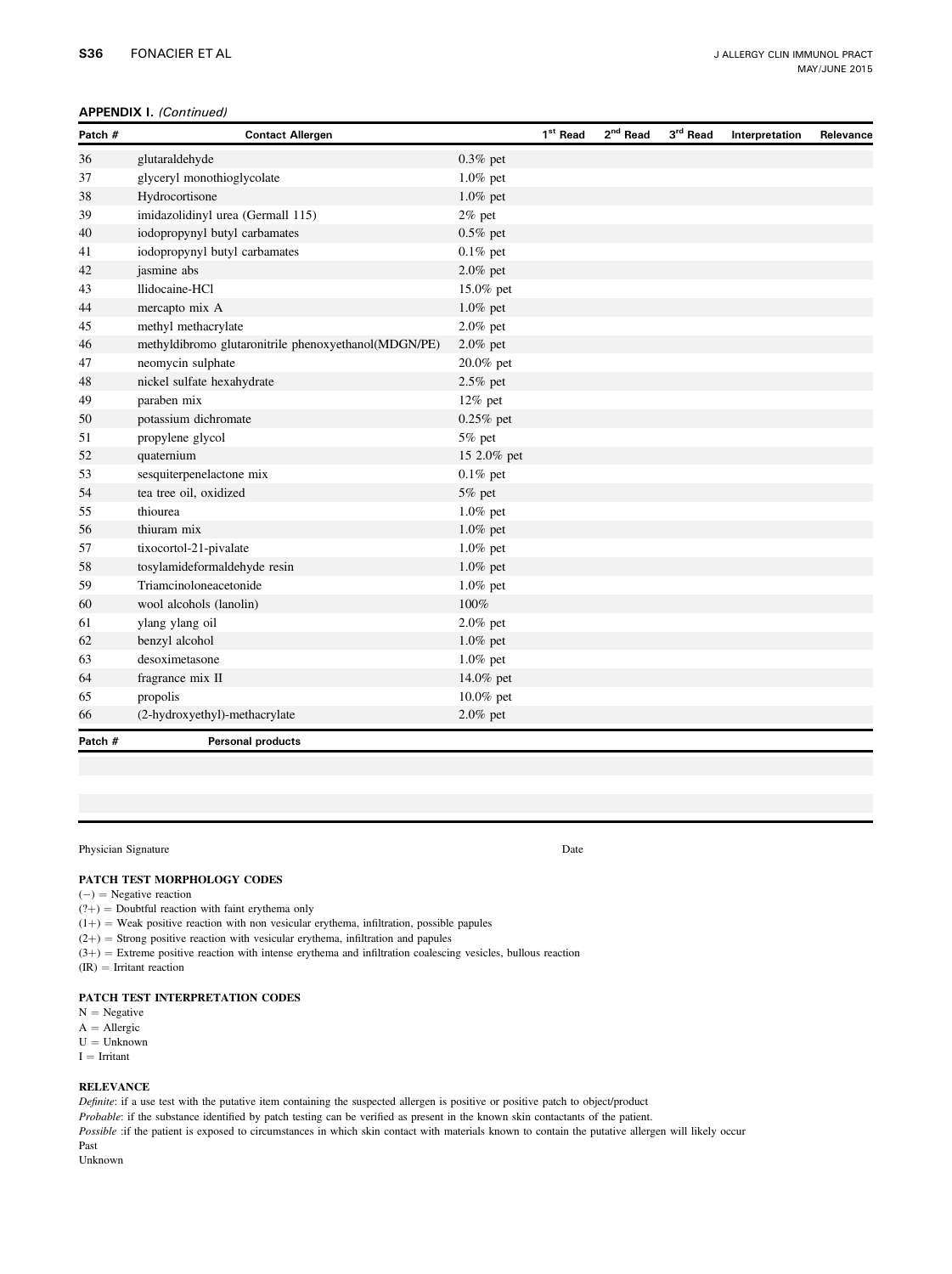# <span id="page-36-0"></span>APPENDIX J. STRUCTURAL GROUPS OF CORTICOSTEROIDS AND POTENCY CLASSIFICATION WITH EXAMPLES OF COMMERCIALLY AVAILABLE PREPARATIONS

| Steroid group            | A: Hydrocortisone<br>Hydrocortisone &<br>tixocortol pivalate:<br>has C17 or C21 short<br>chain ester                                                                     | <b>B: TCL acetonide</b><br>Acetonides: has C16 C17<br>cis-ketal or -diol additions                                                                                                              | C: BTM<br>nonesterified<br>Betamethasone:<br>has C16 methyl group | D1: BTM-dipropionate<br>has C16 methyl group &<br>halogenated B ring                                                                                                                                                                                                                                                                             | D2: MPL aceponate<br>labile esters w/o C16<br>methyl nor B ring<br>halogen substitution |
|--------------------------|--------------------------------------------------------------------------------------------------------------------------------------------------------------------------|-------------------------------------------------------------------------------------------------------------------------------------------------------------------------------------------------|-------------------------------------------------------------------|--------------------------------------------------------------------------------------------------------------------------------------------------------------------------------------------------------------------------------------------------------------------------------------------------------------------------------------------------|-----------------------------------------------------------------------------------------|
| <b>Prevalence</b>        | 2.7%                                                                                                                                                                     | $1.5\%$                                                                                                                                                                                         | $<,0.2\%$                                                         | $0.8\%$                                                                                                                                                                                                                                                                                                                                          | $0.8\%$                                                                                 |
| Class 7: Least<br>Potent | HC<br>[ $H$ ytone C/L $(1\%)$<br>$2.5\%)$<br>[Cortaid, C/O/Sp]<br>[ $Eqocort C 1\%$ ]<br><b>HC</b> Acetate<br>[Cortisone, Lanacort,<br>Wellcortin, Gynecort,<br>Lanacort |                                                                                                                                                                                                 |                                                                   |                                                                                                                                                                                                                                                                                                                                                  |                                                                                         |
| <b>Class 6: Low</b>      |                                                                                                                                                                          | <b>Desonide</b><br>[ $Des Owen$ (0.05%) C/L]<br><b>FLU</b> acetonide<br>[Capex Sh, Dermasmooth]<br>$F/S/$ oil $(0.01\%)$ ]<br><b>TCL</b> acetonide<br>[Aristocort A C, Kenalog L<br>$(0.025\%)$ |                                                                   | Aclometasone<br>dipropionate<br>[Aclovate C/O $(0.05\%)$ ]                                                                                                                                                                                                                                                                                       |                                                                                         |
| Class 5: Lower<br>Mid    |                                                                                                                                                                          | <b>Desonide</b><br>[Tridesilon, DesOwen O<br>$(0.05\%)$<br><b>FLU</b> acetonide<br>[Synalar, Synemol C<br>$(0.025\%)$<br><b>Flurandrenolide</b><br>[Cordran C/L/Tape<br>$(0.05\%)$              |                                                                   | <b>Fluticasone</b><br>propionate<br>[Cutivate C $(0.05\%)$ ]                                                                                                                                                                                                                                                                                     | HC-17-valerate<br>[Westcort C $(0.2\%)$ ]<br>Prednicarbate<br>[DermAtop C $(0.1\%)$ ]   |
| Class 4: Mid             |                                                                                                                                                                          | <b>FLU</b> acetonide<br>[Synalar, Synemol]<br>$(0.01\% - 0.2\%)$<br><b>Flurandrenolide</b><br>[CordranO $(0.05\%)$ ]<br><b>TCL</b> acetonide<br>[Kenalog, Aristocort A O<br>$(0.1\%)$           | Desoximetasone<br>[Topicort LP C/O<br>$(0.05\%)$                  | Mometasone Furorate HC 17-butyrate<br>[ <i>Elocon</i> C/L $(0.1\%)$ ]                                                                                                                                                                                                                                                                            | [ <i>Locoid C/L/O</i> $(0.1\%)$ ]<br>HC-17-valerate<br>[Westcort $O(0.2\%)$ ]           |
| Class 3: Upper<br>Mid    |                                                                                                                                                                          | <b>TCL</b> acetonide<br>[Kenalog, Aristocort C<br>$(0.5\%)$<br><b>Triamcinolone Diacetate</b><br>[Amcort, Aristocort C/O<br>$(0.025\% - 0.1\%)$                                                 | <b>Halometasone</b><br>[Halometasone $(0.05\%)$ ]                 | <b>BTM 17 valerate</b><br>[ <i>Luxiq</i> F $(0.12\%)$ ]<br>[Valisone O $(0.1\%)$ ]<br><b>BTM</b> dipropionate<br>[Diprosone C $(0.05\%)$ ]<br><b>Clobetasone 17</b><br>butyrate<br>[Eumovate C $(0.05\%)$ ]<br><b>Fluticasone</b><br>propionate<br>[ <i>Cutivate O (0.005%</i> )]<br><b>Mometasone Furorate</b><br>[ <i>Elocon</i> O $(0.1\%)$ ] |                                                                                         |

(Continued)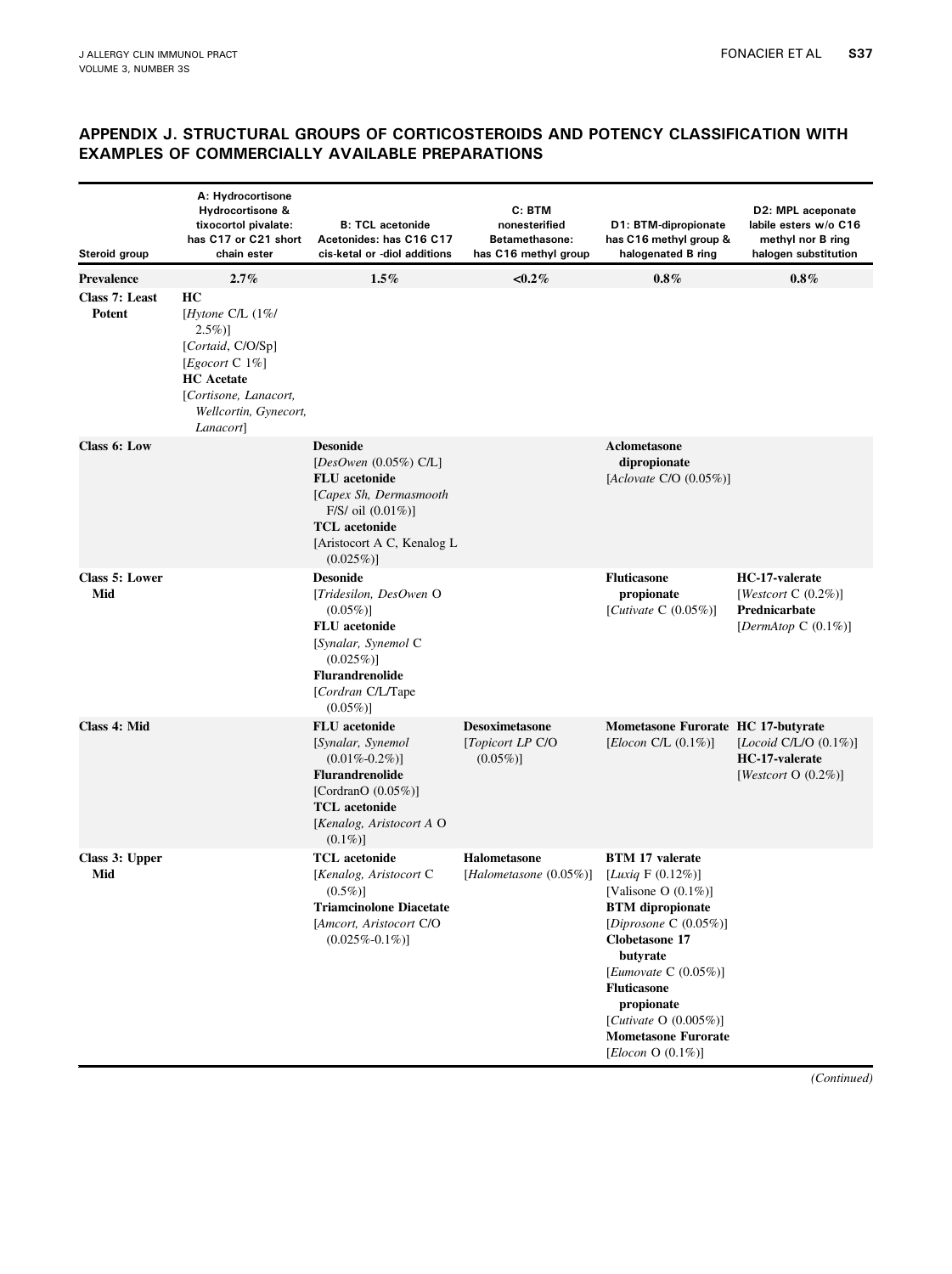# APPENDIX J. (Continued)

| Steroid group                         | A: Hydrocortisone<br>Hydrocortisone &<br>tixocortol pivalate:<br>has C17 or C21 short<br>chain ester                                                                                                                                                                                                                                                                  | <b>B: TCL acetonide</b><br>Acetonides: has C16 C17<br>cis-ketal or -diol additions                                                                          | C: BTM<br>nonesterified<br>Betamethasone:<br>has C16 methyl group                                                                                                                                  | D1: BTM-dipropionate<br>has C16 methyl group &<br>halogenated B ring                                                                                                                                                                                                                                                                                         | D2: MPL aceponate<br>labile esters w/o C16<br>methyl nor B ring<br>halogen substitution |
|---------------------------------------|-----------------------------------------------------------------------------------------------------------------------------------------------------------------------------------------------------------------------------------------------------------------------------------------------------------------------------------------------------------------------|-------------------------------------------------------------------------------------------------------------------------------------------------------------|----------------------------------------------------------------------------------------------------------------------------------------------------------------------------------------------------|--------------------------------------------------------------------------------------------------------------------------------------------------------------------------------------------------------------------------------------------------------------------------------------------------------------------------------------------------------------|-----------------------------------------------------------------------------------------|
| Class 2: High                         |                                                                                                                                                                                                                                                                                                                                                                       | Amcinonide<br>[Cyclocort O/L/C (0.05%-<br>$0.1\%)$<br><b>Fluocinonide</b><br>[Lidex C/G/O/S $(0.05\%)$ ]<br>Halcinonide<br>[Halog C/O/S (0.05%-<br>$0.1\%)$ | <b>Desoximetasone</b><br>[Topicort C/O $(0.25\%)$ ]<br>[ <i>Topicort</i> G $(0.05\%)$ ]<br>Clocortolone<br>[Cloderm C $(0.1\%)$ ]                                                                  | <b>BTM 17 valerate</b><br>[Betnovate $C/O$ $(0.1\%)$ ]<br><b>BTM</b> dipropionate<br>[Diprolene AF C<br>$(0.05\%)$<br>[Diprosone O $(0.05\%)$ ]                                                                                                                                                                                                              |                                                                                         |
| Class 1: Super                        |                                                                                                                                                                                                                                                                                                                                                                       | <b>Fluocinonide</b><br>[ <i>Vanos</i> C $(0.1\%)$ ]                                                                                                         |                                                                                                                                                                                                    | <b>BTM</b> dipropionate<br>[Diprolene O/G/L<br>$(0.05\%)$<br>Clobetasol propionate<br>[ <i>Clobex L</i> /spray/sh,<br>Dermovate C/O,<br>Olux F, Temovate C/<br>$O/S/G (0.05\%)$<br>[ <i>Olux F</i> $(0.05\%)$ ]<br><b>Diflorasone Diacetate</b><br>[ApexiCon, Psorcon C/<br>O, Florone O<br>$(0.05\%)$<br><b>Halobetasol</b><br>[Ultravate C/O<br>$(0.05\%)$ |                                                                                         |
| Oral/Systemic<br><b>Preparation</b>   | <b>Cortisone</b> acetate<br>HC-21-acetate<br><b>MPL</b> acetate<br>[Medrol]<br>intra-articular,<br>intralesional,<br>intrasynovial<br>Prednisone<br>[Cortan, Deltasone,<br>Meticorten, Orasone]<br>Prednisoloneacetate<br>[Prediapred, Prelone]<br>syrup]<br><b>Cloprednol</b><br><b>Fludrocortisone</b><br>Acetate<br>[Florinef]<br><b>HC</b> sodium<br>[Solucortef] | <b>Budesonide</b><br>TCM<br>[ <i>Atolone</i> Tablets (I)]<br><b>TCM</b> benetonide<br><b>TCM</b> diacetate<br><b>TCM</b> hexacetonide                       | BTM sodium phosphate BTM Oral/IM BTM<br>Injectable Suspension<br>[Celestone]<br>Dexamethasone acetate<br>Dexamethasone-sodium<br><b>phosphate</b> Injection<br>[Decadron]<br>Paramethasone acetate | dipropionate                                                                                                                                                                                                                                                                                                                                                 | <b>HC Oral/IV</b>                                                                       |
| <b>Cross Reactions</b>                | Cross reacts with D2                                                                                                                                                                                                                                                                                                                                                  | <b>Budesonide specifically</b><br>cross-reacts with D2                                                                                                      |                                                                                                                                                                                                    |                                                                                                                                                                                                                                                                                                                                                              | <b>Cross reacts with Class</b><br>A & Budesonide                                        |
| <b>Patch Test</b><br><b>Substance</b> | Tixocortol 21-pivalate Budesonide                                                                                                                                                                                                                                                                                                                                     | <b>TCL</b> acetonide                                                                                                                                        |                                                                                                                                                                                                    | Clobetasole-17-<br>propionate                                                                                                                                                                                                                                                                                                                                | HC-17-butyrate                                                                          |

(Continued)